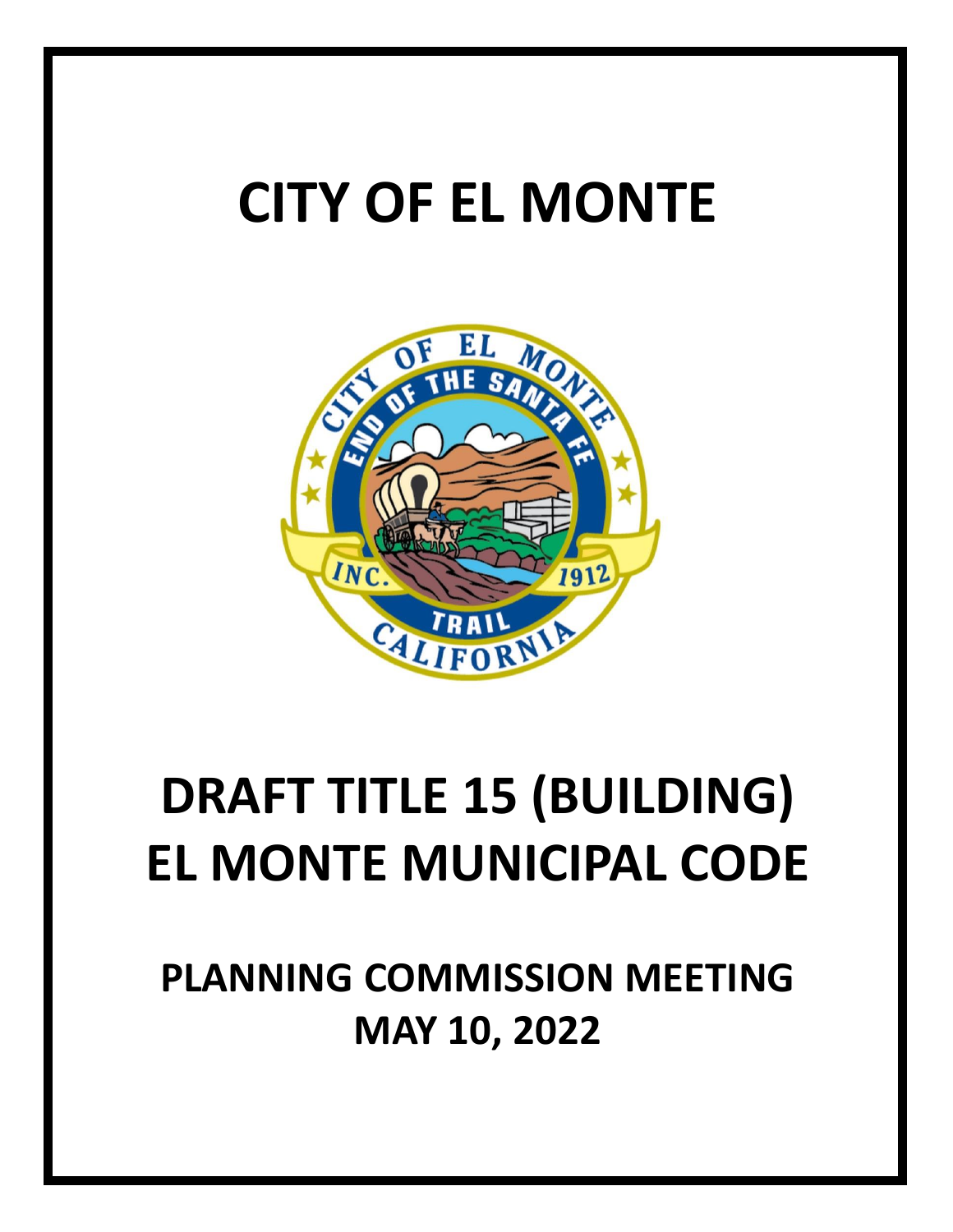*This page is intentionally left blank.*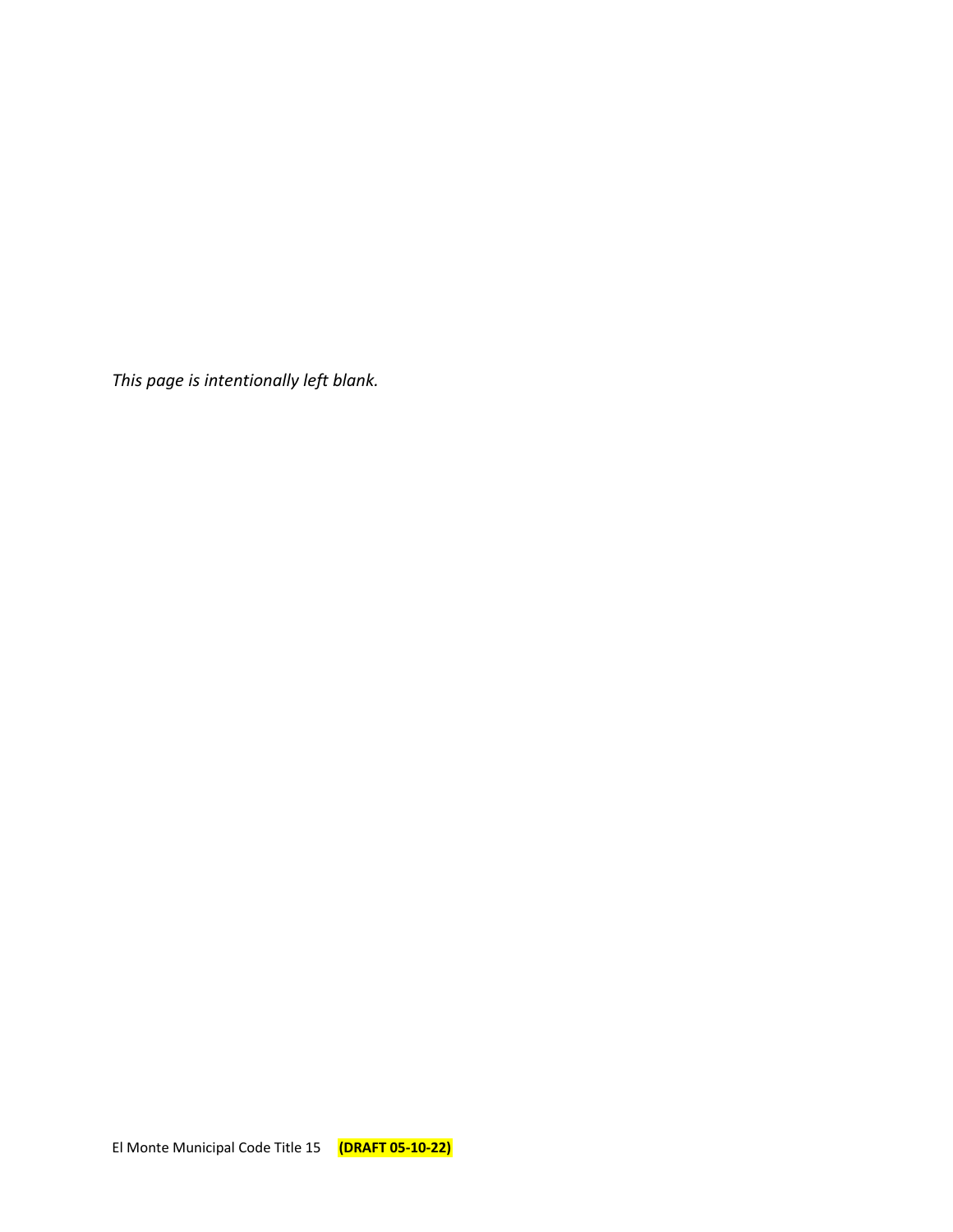## **CITY OF EL MONTE MUNICIPAL CODE – TITLE 15**

## **BUILDINGS AND CONSTRUCTION**

- 15.01 Building Code.
- 15.02 Plumbing Code.
- 15.03 Mechanical Code.
- 15.04 Green Building Standards Code.
- 15.05 Electrical Code.
- 15.07 El Monte Art in Public Places Program.
- 15.08 Public Facilities Impact Fees.
- 15.09 Certificate of Occupancy.
- 15.10 Miscellaneous Deletions.
- 15.12 Deletions.
- 15.14 State Energy Calculations Review Fee.
- 15.22 Building Regulations House Numbering.
- 15.24 Building Regulations Moving, Relocating and Demolition of Buildings, Part 1 – Definitions.
- 15.26 Building Regulations Moving, Relocating and Demolition of Buildings, Part 2 – Design Approval.
- 15.28 Building Regulations Moving, Relocating and Demolition of Buildings, Part 3 – Relocation Permit.
- 15.30 Building Regulations Moving, Relocating and Demolition of Buildings, Part 4 – Moving of Buildings.
- 15.32 Building Regulations Moving, Relocating and Demolition of Buildings, Part 5 – Demolition of Buildings.
- 15.34 Fire Code.
- 15.36 Small Residential Rooftop Solar Systems.
- 15.38 Existing Building Code.
- 15.40 Grading and Erosion Control.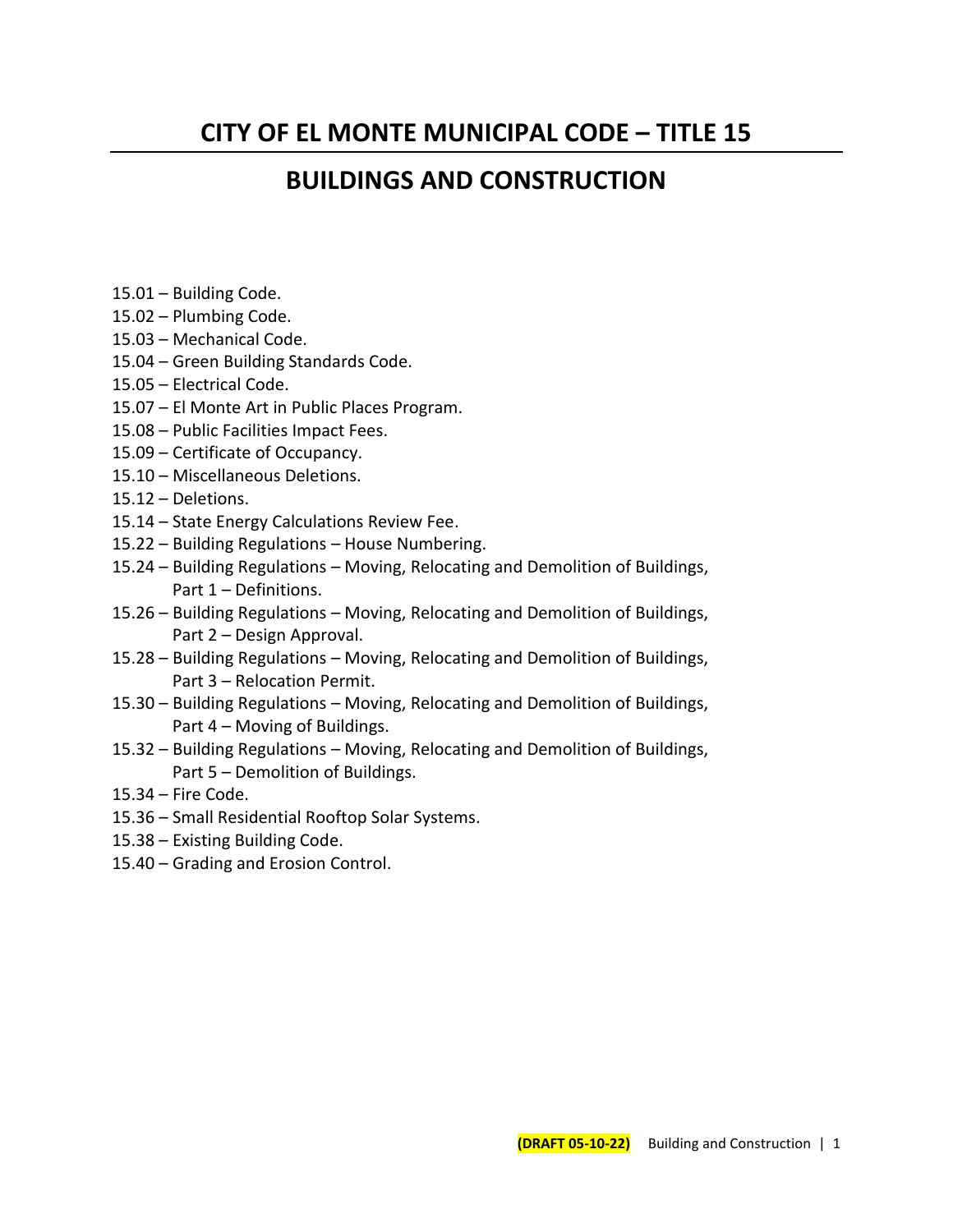*This page is intentionally left blank.*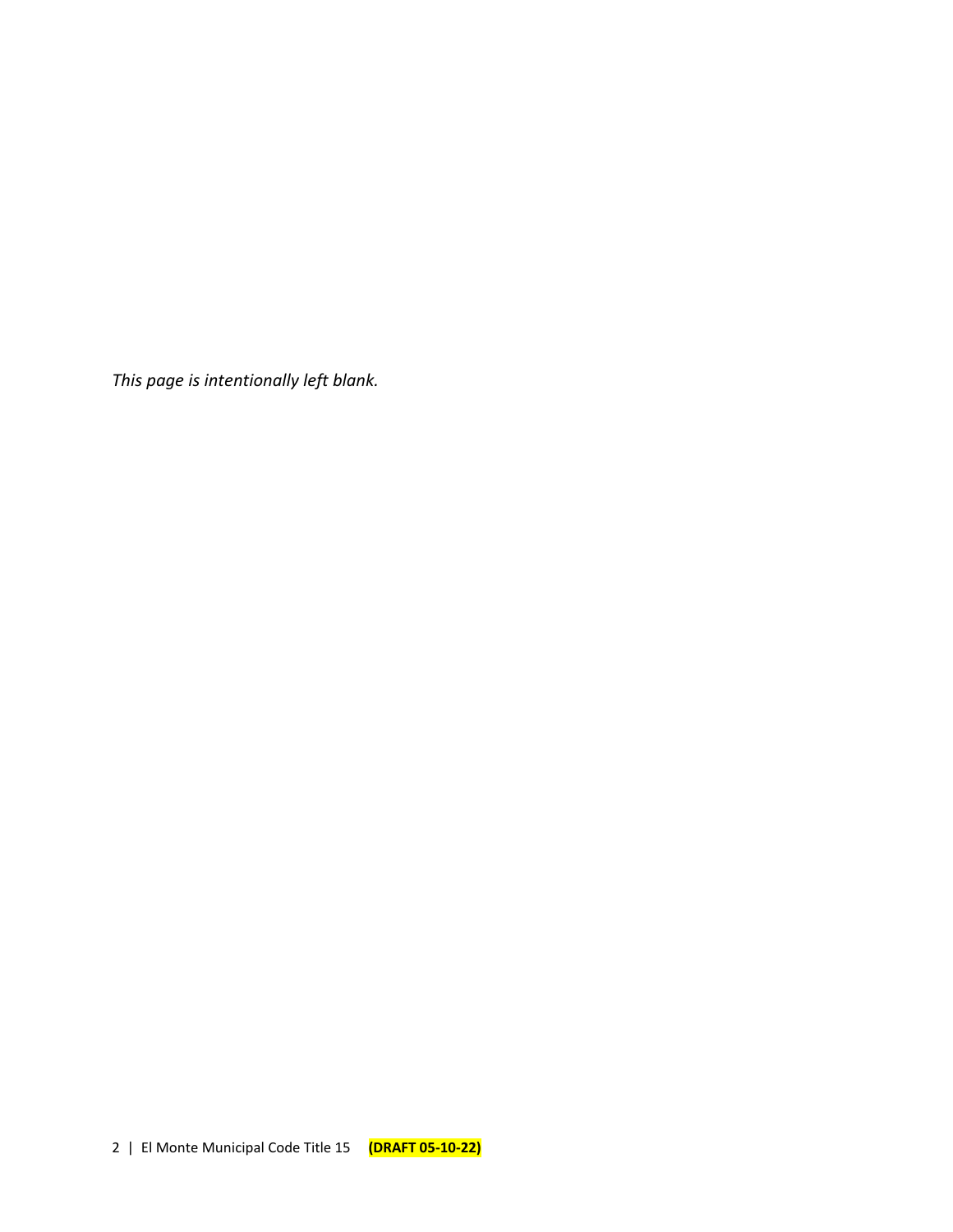## **CHAPTER 15.01 BUILDING CODE<sup>1</sup>**

#### **15.01.010 – Adoption of 2020 Los Angeles County Building Code.**

- A. The 2020 Los Angeles County Building Code is hereby adopted in its entirety and incorporated by reference into the El Monte Municipal Code, together with, and subject to, those amendments, additions and modifications delineated in this Chapter below. For the purposes of this Chapter 15.01, the 2020 Los Angeles County Building Code, as adopted by the Los Angeles County Board of Supervisors on November 26, 2019 and its appendices as adopted herein may be referred to collectively as the "El Monte Building Code" or "this code."
- B. The purpose of this code is to provide minimum standards to safeguard life or limb, health, property and public welfare by regulating and controlling the design, construction, quality of materials, use and occupancy, location and maintenance of all buildings and structures within the City of El Monte and certain equipment specifically regulated herein.

#### **15.01.020 – Definitions.**

Except as otherwise provided in this Chapter, the words used in the El Monte Building Code shall have the meanings ascribed to them within the El Monte Building Code. The foregoing notwithstanding, the following terms shall have the meanings set forth below for purposes of this Chapter and the El Monte Building Code:

- A. Whenever the term **"municipality," "City," "County"** or **"City of El Monte"** is used, it shall mean the City of El Monte or the appropriate department, division, or agency of said City as the context may reasonably require.
- B. Whenever the term **"Legislative Body," "Board of Supervisors,"** or **"City Council"** is used, it shall mean the City Council of the City of El Monte, California.
- C. Whenever the term **"Building Official"** is used, it shall mean the Chief Building Official of the City of El Monte.
- D. Whenever the term **"Building Department"** is used, it shall refer to the Building and Safety Division of the Community and Economic Development Department of the City of El Monte.
- E. If any term used in the El Monte Building Code refers to an office, officer, board, commission or other public body not established by, or having jurisdiction over or within, the City of El Monte, the term shall be deemed to refer to such office, officer, board, commission or other public body as shall in fact be charged with the responsibility of performing the duty intended to be performed by said office, officer, board, commission or other public body.

<sup>1</sup> Editor's note(s)—Ord. No. 2963, § 11Editor's note(s)—, adopted Dec. 17, 2019, amended Ch. 15.01Editor's note(s)— in its entirety to read as set out herein. The former Ch. 15.01Editor's note(s)—, §§ 15.01.010Editor's note(s)——15.01.150, 15.01.510Editor's note(s)——15.01.600, pertained to similar subject matter and derived from Ord. No. 2710, § 5Editor's note(s)—(part), 2007; and Ord. No. 2756, § 5Editor's note(s)—, adopted Oct. 19, 2010.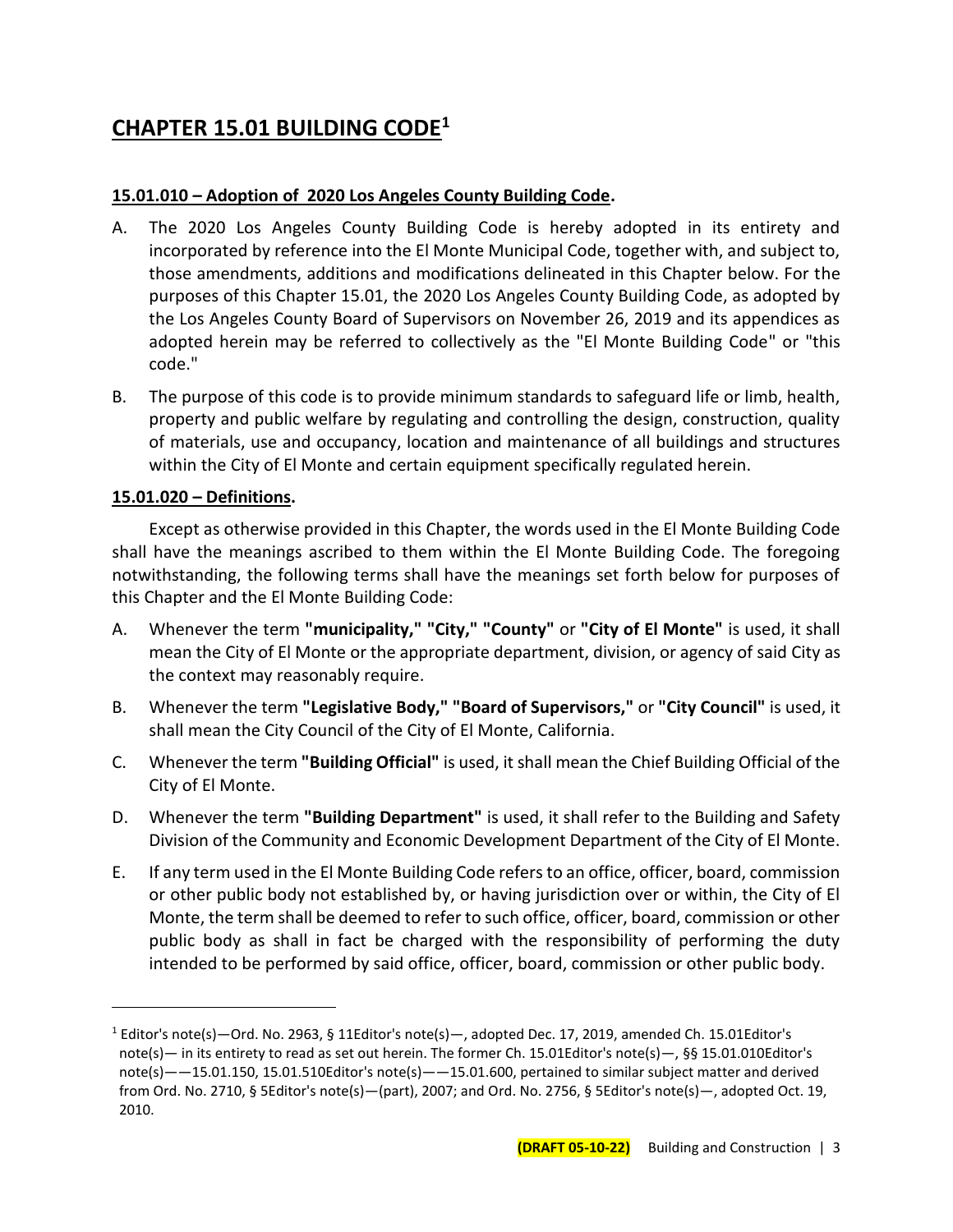F. The terms **"Los Angeles County Title 26 Building Code," " 2020 Los Angeles County Building Code," "California Building Code,"** or **"California Building Code, 2019 Edition"** as used in the El Monte Municipal Code shall mean and refer to the El Monte Building Code as adopted and incorporated by reference under this Chapter.

#### **15.01.030 – Amendment of Section 114 of Chapter 1, Division II (Scope and Administration) of the 2020 Los Angeles County Building Code.**

Adoption of the California Building Code, 2019 Edition and the 2020 Los Angeles County Building Code shall be subject to the addition of the following Subsection 114.5 (Municipal Code Violations) to the text of Section 114 (Violations) of Chapter 1, Division II (Scope and Administration) of said Code:

Any person who violates any provision of the El Monte Building Code shall be punished as provided under Chapter 1.24 (General Penalty) of the El Monte Municipal Code.

#### **15.01.040 – Amendment of Subsection 105.2 of Chapter 1, Division II (Scope and Administration) of the 2020 Los Angeles County Building Code.**

Adoption of the 2020 Los Angeles County Building Code shall be subject to the following amendments to Subsection 105.2 (Work Exempt from Permit-Building) of Section 105 (Permits) of Chapter 1, Division II (Scope and Administration):

Item "1" shall state the following:

1. One-story detached accessory structures used as tool and storage sheds, playhouses and similar uses, provided the floor area does not exceed 120 square feet and the highest point of the roof does not exceed 15 feet 0 inches above adjacent grade. The accessory structure shall comply with the City Zoning Code regardless whether a permit for said structure is required or not.

Item "2" shall state the following:

2. Wood, wrought iron and similar fences not over 6 feet high and masonry, concrete and similar garden or pilaster fences not over 3 feet high. Fences shall comply with the City's Zoning Code regardless whether a permit is required or not.

Item "4" shall state the following:

4. Retaining walls not over 3 feet high measured from the top of the footing to the top of the wall, unless supporting a surcharge. Retaining walls shall comply with the City's Zoning Code regardless whether a permit is required or not.

#### **15.01.050 Amendment of Subsection 107.2.5 of Chapter 1, Division II (Scope and Administration) of the 2020 Los Angeles County Building Code.**

Adoption of the 2020 Los Angeles County Building Code shall be subject to the addition of item 107.2.5.2 (Future Property Line) to Subsection 107.2.6 (Site plan) of Section 107 (Submittal Documents) of Chapter 1, Division II (Scope and Administration). This added item 107.2.6.2 shall state the following: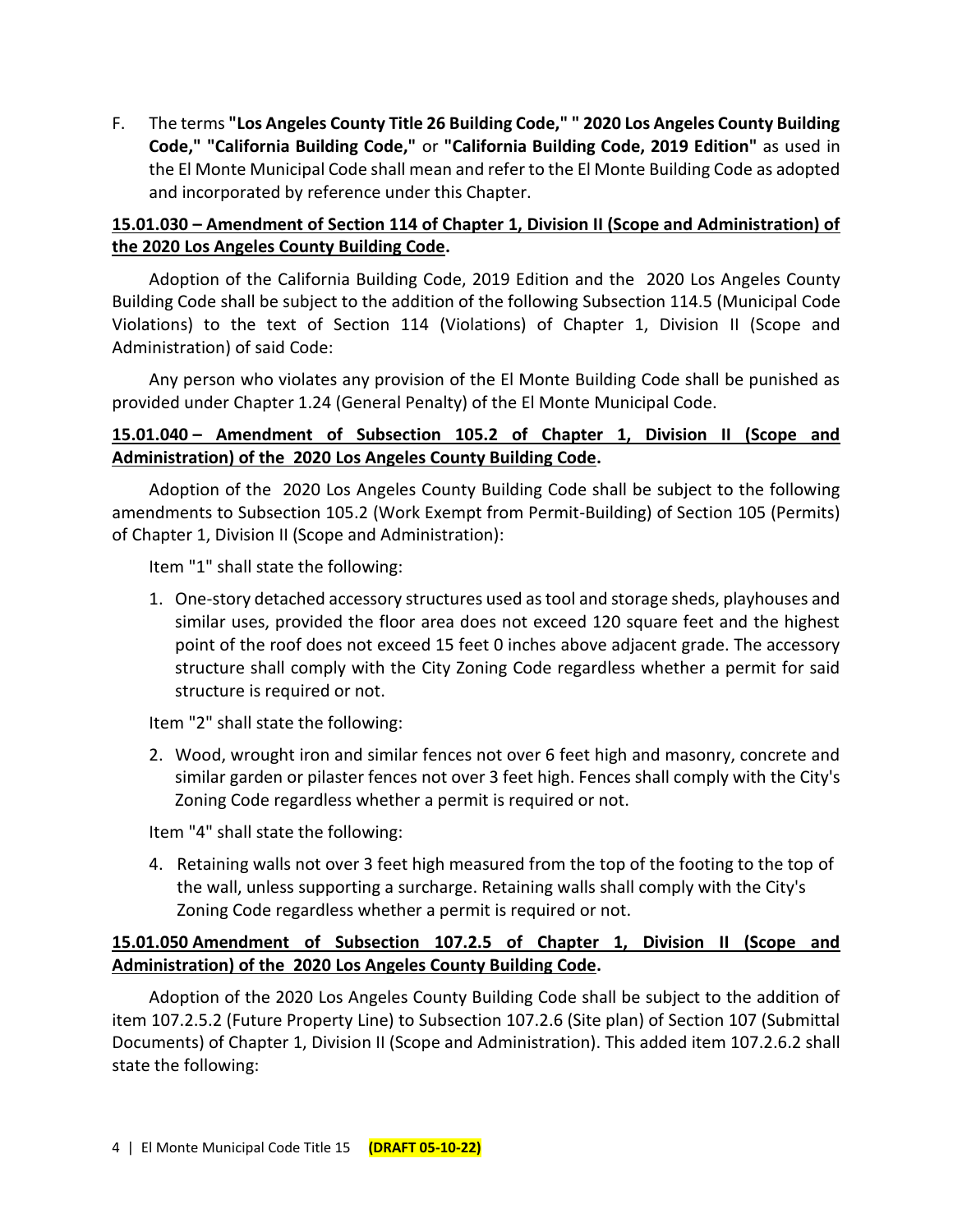#### **107.2.6.2 Future Property Line.**

- (a) It is contemplated that certain streets within the territorial boundaries of the City of El Monte may be widened in the future in compliance with the circulation elements of the City's updated General Plan. When such streets are proposed for future widening such information shall be shown on the official zoning maps in Title 17 of the El Monte Municipal Code.
- (b) Whenever building permits are issued for a structure on a lot having a future property line shown thereon in the official zoning maps, such future property line shall be considered to be the official lot line(s) for purposes of establishing building locations relative to set-backs, yard areas, open yards and the like.

#### **15.01.060 – Amendment of Subsection 105.3 of Chapter 1, Division II (Scope and Administration) of the 2020 Los Angeles County Building Code.**

Adoption of the 2020 Los Angeles County Building Code shall be subject to the following amendments to Subsection 105.3 (Application for Permit) of Section 105 (Permits) of Chapter 1, Division II (Scope and Administration). This added item 105.3.3 shall state the following:

#### **105.3.3 Demolition Permits.**

- (a) Demolition permits may be issued to raze buildings and structures when the following pre-conditions have been satisfied:
	- 1. The permit applicant provides the Building Official with a reasonably detailed written description of the subject property as well as a legal description.
	- 2. The permit applicant provides the Building Official with the date the contemplated demolition will begin.
	- 3. The terms and conditions, if any, upon which each permit is granted are written upon the permit application or appended in writing thereto.
	- 4. The permit applicant, or his/her/its authorized agent, posts a cash/surety bond or a depositor's cash book assignment in an amount equal to the estimated cost, plus ten (10) percent of the work required to be done or other amount as determined by the Building Official. Such costs shall be as estimated by the Building Official.
	- 5. The permit applicant provides the Building Official with proof of compliance with the rules and regulations of the South Coast Air Quality Management District.
- (b) The Building Official may waive the requirement for a bond or deposit at his/her discretion when the demolition is included as part of the permit for a new structure on the same site.
- (c) Each bond posted or deposit made pursuant to the provisions of this Chapter 1, Division II (Scope and Administration) shall expressly require that each and every term and/or condition associated with a demolition permit be complied with to the satisfaction of the Building Official.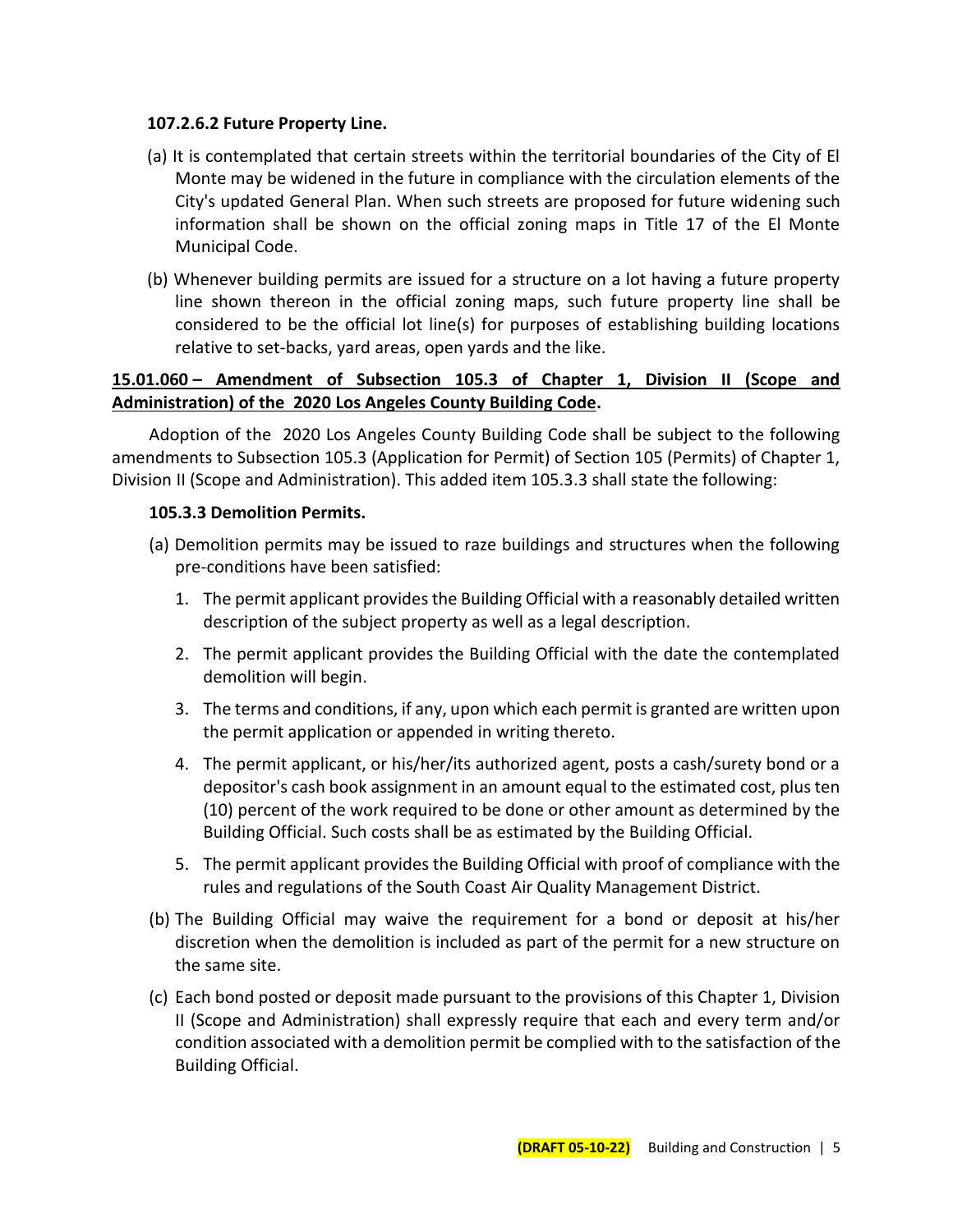- (d) If a demolition permit does not set forth a specific completion date, the work authorized shall be completed within 60 days after the date of the issuance of the demolition permit, unless otherwise set forth by the written order of the Building Official in his/her discretion.
- (e) Whenever the Building Official finds that a default has occurred in the performance of any term or condition of any demolition permit, the Building Official shall give written notice thereof to the permittee. In such notice of default, the Building Official shall state the work to be done, the estimated costs thereof, and the period of time determined by the Building Official to be reasonably necessary for the completion of such work. If compliance is not had within the time specified by the Building Official, the Building Official, without delay and without further notice or proceeding, shall proceed to use any cash/surety bond or depositor's cash book or any portion of such instrument, to cause the required work to be done by contract or otherwise. The balance, if any, of such instrument upon the completion of the work, shall be returned to the depositor or to his successors or assigns after deducting the cost of the work, plus ten percent (10%) thereof.
- (f) When a cash/surety bond or depositor's cash book assignment has been posted, the Building Official shall return the cash/surety or release the cash book assignment to the depositor or to his successors or assigns upon the termination of the bond, except any portion thereof that may have been used or deducted as elsewhere provided in this Chapter.
- (g) In the event of any default in the performance of any term or condition of the demolition permit, the Building Official, or any duly authorized person employed or engaged by the City, may go upon the premises to complete the required work or to remove or demolish the building or structure. The owner, or his representatives, successors, or assignees, or any other person who interferes with or obstructs the ingress or egress to or from any such premises of any authorized representative or agent of any surety or of the City of El Monte engaged in the work of completing, demolishing, or removing any building or structure for which a demolition permit has been issued after a default has occurred in the performance of the terms or conditions thereof shall be guilty of a violation punishable in accordance with Title 1 (General Provisions), Chapter 1.24 (General Penalty) of the El Monte Municipal Code.
- (h) In addition to the demolition permit, permits for encroachments of public rights-of-way, the construction of protective canopies, electrical wiring, and the like, shall be obtained when required by the El Monte Municipal Code.
- (i) The requirements for pedestrian protection shall be those set forth under Chapter 33 (Safeguards During Construction) of the El Monte Building Code as adopted herein. Except as otherwise provided under the El Monte Building Code, any use of the public right-of-way shall conform to the requirements of the El Monte Department of Public Works.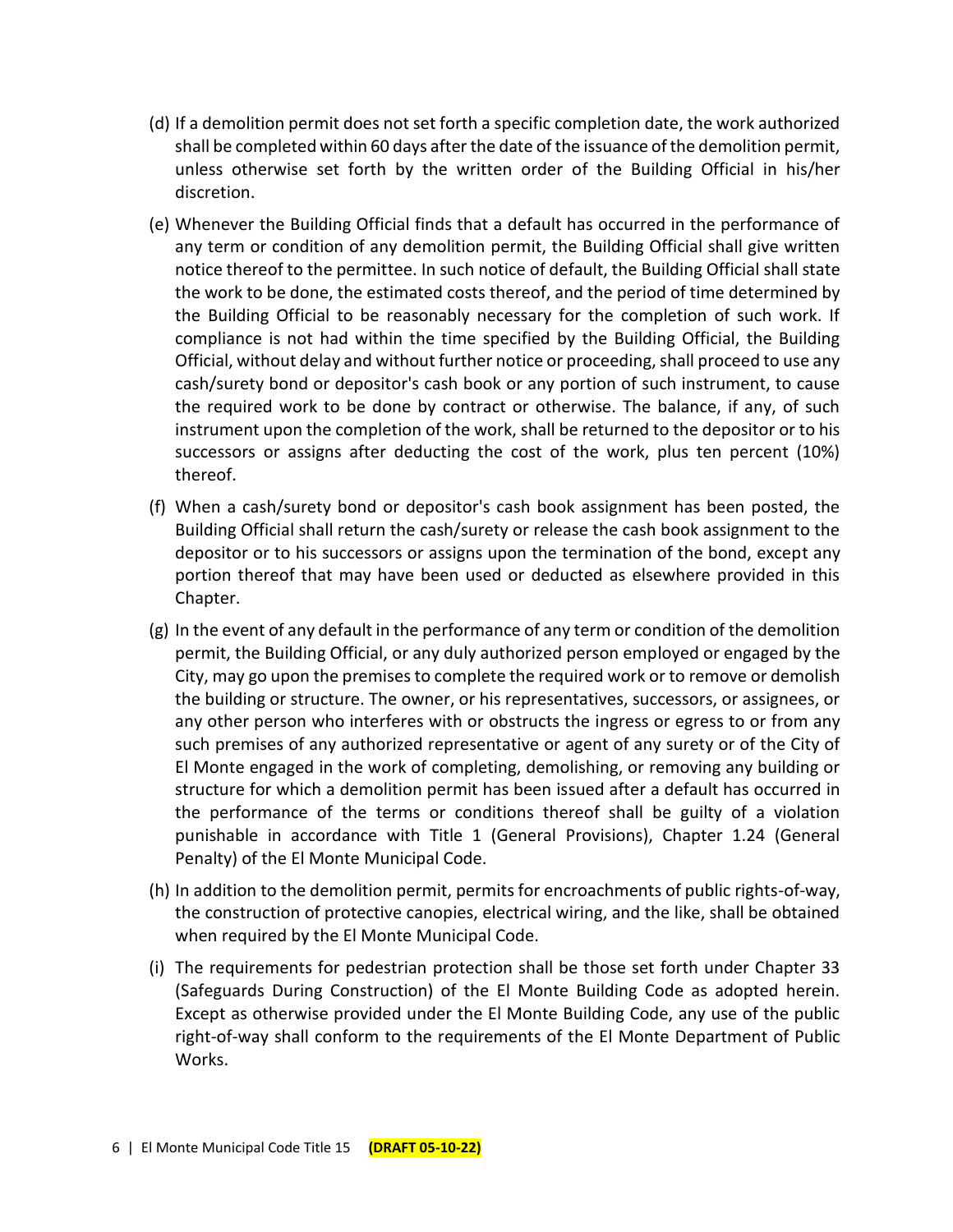- (j) The requirements, restrictions and procedures for the filling of abandoned cesspools and the capping of abandoned sewer lines shall be those set forth under the El Monte Plumbing Code as adopted pursuant to Chapter 15.02 of the El Monte Municipal Code.
- (k) All rubble, including footings and slabs, and debris shall be removed from the premises and the premises shall be left in a clean and orderly condition. The Building Official may approve alternate methods upon a written request by the applicant.
- (l) A permit applicant for any of the following varieties of projects, activities or undertakings shall also comply with the provisions of Chapter 8.20 (Solid Waste - Removal, Collection, Disposal and Diversion) of the El Monte Municipal Code: (i) any project, activity or undertaking involving construction, demolition, additions, alterations, remodeling, encroachments, tenant improvements or grading when such projects, activities or undertakings require a building, demolition, encroachment and/or grading permit; (ii) any renovation and repair projects performed at all varieties of premises (including, but not limited to, roof tear-offs); (iii) any premises clean-outs (including, but not limited to, apartment clean-outs); (iv) any warehouse clean-ups; (v) nuisance and/or weed abatement clean-ups; or (vi) any street/road maintenance clean-ups.

#### **15.01.070 – Amendment of Subsections 109.1, 109.2 and 109.3 of Chapter 1, Division II (Scope and Administration) of the 2020 Los Angeles County Building Code.**

Adoption of the 2020 Los Angeles County Building Code shall be subject to the amendment of Subsections 109.1, 109.2 and 109.3 of Chapter 1, Division II (Scope and Administration) in their entirety. As amended, Subsections 109.1, 109.2 and 109.3 shall now read as follows:

#### **109.1 General.**

All fees or service charges established in connection with this Chapter shall be paid to the Building Official c/o El Monte Licensing Division. Permit and plan check fees and any other Code-related fees or service charges shall be the fees and service charges established by resolution of the El Monte City Council and fees and services charges may be amended, modified and/or updated from time to time by City Council resolution.

#### **109.2 Permit Fees.**

The determination of value or valuation under any of the provisions of this Chapter shall be made by the Building Official whose determination shall be final. The value to be utilized in computing the permit and plan review fees established pursuant to this Chapter, shall be the total value of all work for which the permit is issued including, by way of illustration and not by limitation, construction and finish work, painting, roofing, electrical, plumbing, heating, air-conditioning, elevators, fire-extinguishing systems, and all other permanent equipment.

#### **109.3 Plan Review Fees.**

(a) When a plan or other data is required to be submitted for review and approval by the Building Official pursuant to this Chapter, a plan review fee shall be paid at the time of submittal of such plan or other data. Where the plan or other data is incomplete or changed so as to require additional plan review (recheck), a recheck fee shall be paid at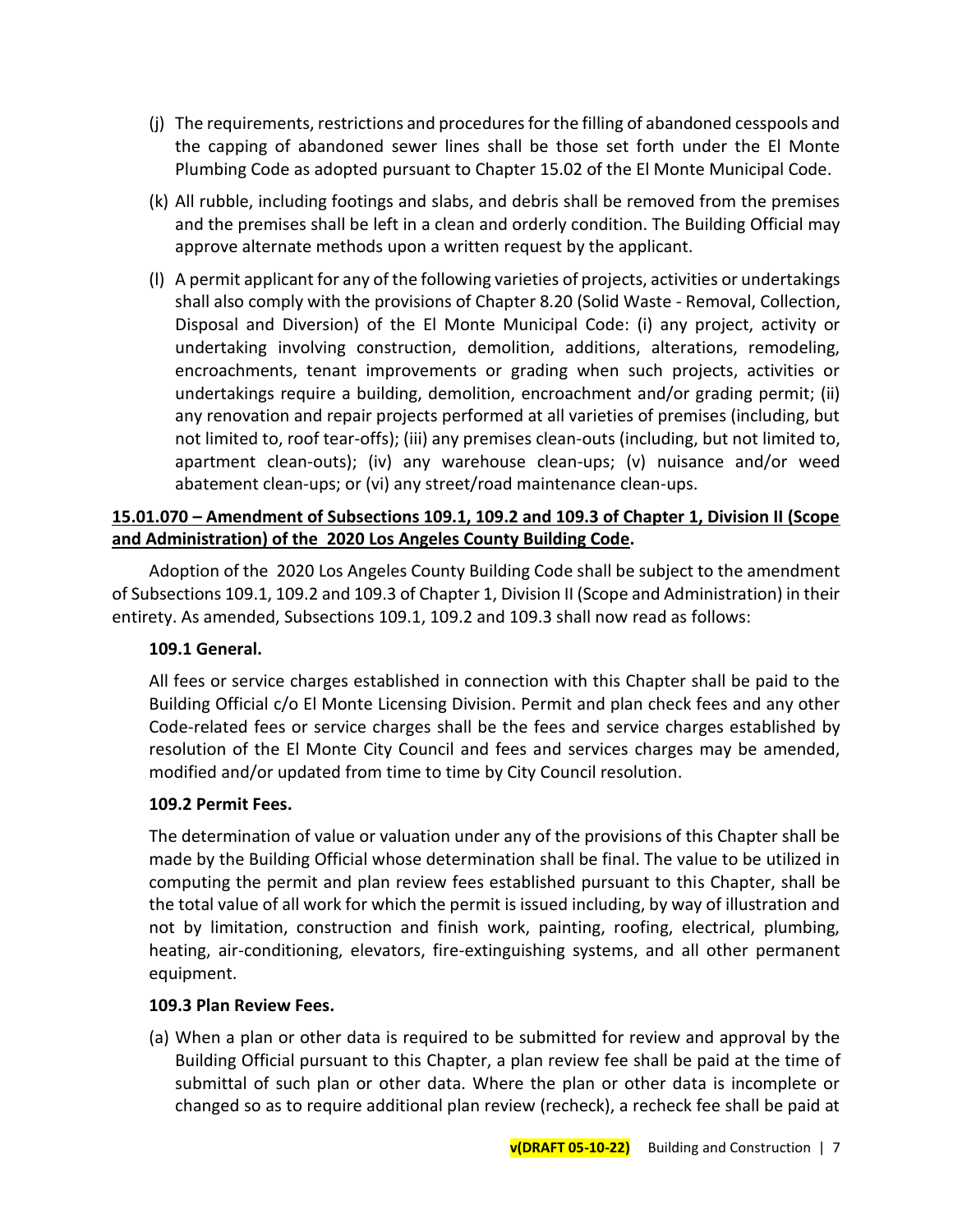the time of submittal of such plan or other data. Said plan review and recheck fees shall be established and may be amended from time to time, by resolution of the City Council. The plan review fees specified in this Section are separate fees from the permit fees specified in Section 109.2 and are in addition to the permit fees. When submittal documents are incomplete or changed so as to require additional plan review or when the project involves deferred submittal items as defined in Section 107.3.4.2, an additional plan review fee shall be charged as set forth in the adopted fee schedule.

#### **15.01.080 – Amendment of Section 202 of Chapter 2 (Definitions) of the 2020 Los Angeles County Building Code.**

Adoption of the 2020 Los Angeles County Building Code shall be subject to amendment of Section 202 of Chapter 2 (Definitions) of the California Building Code, 2019 Edition by the addition of the following defined term to the list of defined terms set forth therein:

GARAGE, PRIVATE, is a building or portion of a building in which motor vehicles are kept or stored, and which has three sides fully enclosed with approved materials. The fourth side shall be provided with a door or doors providing ingress and egress for the motor vehicles to be kept therein.

#### **15.01.090 Reserved.**

#### **15.01.100 Reserved.**

#### **15.01.110 – Adoption of Appendices.**

The following appendices that are part of the 2020 Los Angeles County Building Code are adopted in their entirety:

- A. Appendix I, Patio Covers; and
- B. Appendix J, Grading.

(Ord. No. 2963, § 11, 12-17-2019)

#### **15.01.120 – Amendment of Appendix "J" (Grading) of the 2020 Los Angeles County Building Code.**

A. Appendix "J" (Grading) of the 2020 Los Angeles County Building Code is amended by amending Section J109 in its entirety to state the following:

**Section J109.1 Drainage.** All drainage facilities shall be of such design as to carry surface waters to the nearest practical street, storm drain, or natural watercourse approved by the City Engineer.

Drainage waters shall not flow over a public sidewalk or parkway, but shall be deposited in a concrete receptor, located outside the driveway and parking area where possible, and approved for the purpose, and then carried under the sidewalk or parkway, through the curb into the gutter in a manner approved by the City Engineer.

EXCEPTION: Group U Occupancies and R-3 Occupancies, other than townhouses, may flow over a public sidewalk or parkway.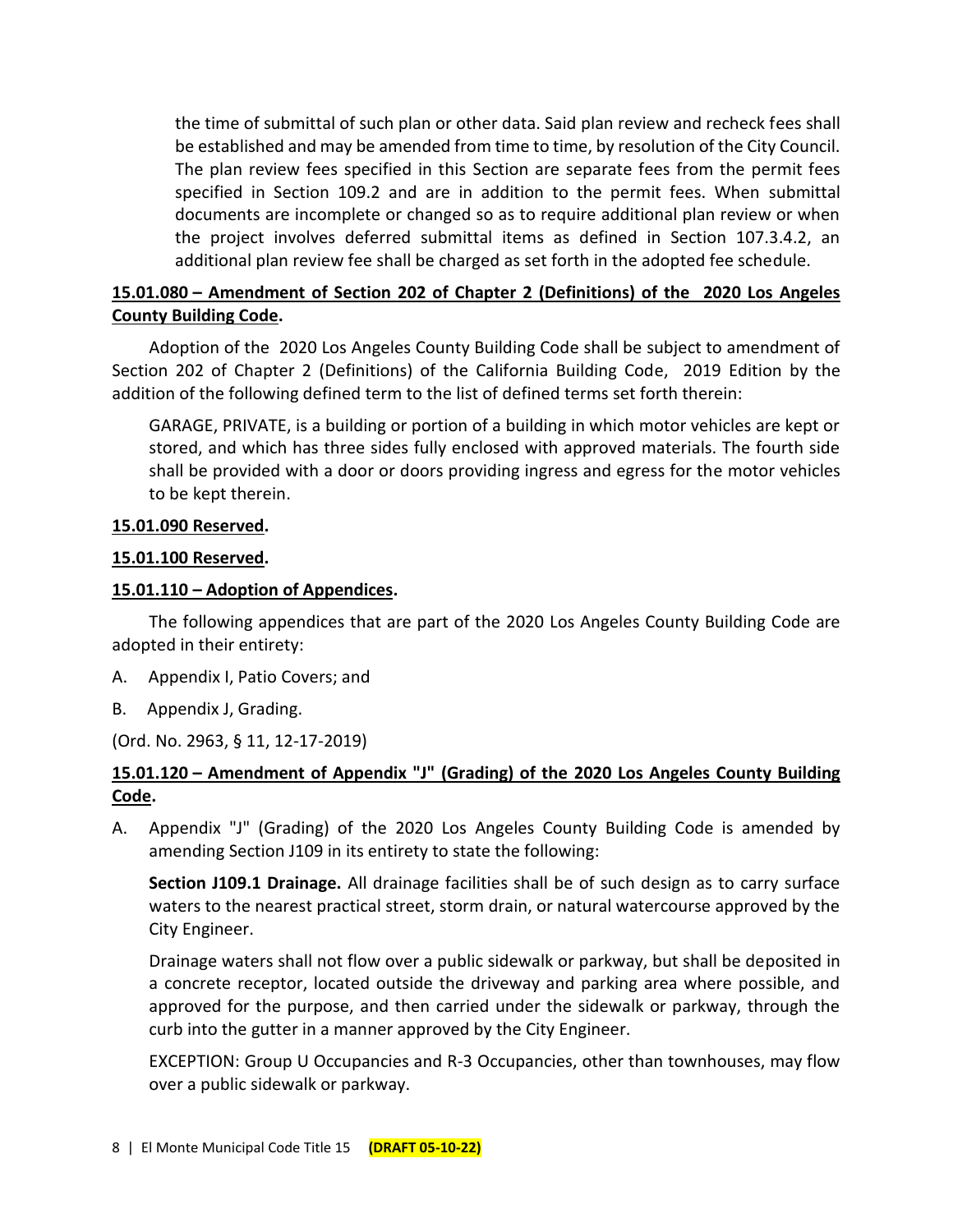Surface waters entrapped on adjacent properties by reason of any fill shall be drained by the installation of pipes, conduits, culverts, or flumes in keeping with good engineering practices and design, to the nearest street, storm drain, or natural watercourse, as approved by the Director of Public Works and shall be the responsibility of the owner of the property on which the fill is placed.

No slope of any kind shall drain surface waters onto adjoining property limits and where fill exceeds e12 inches in depth.

#### **15.01.130 – Adoption of Additional Related Codes.**

Except as hereinafter changed or modified, the following parts of the California Code of Regulations are adopted in their entirety:

- A. Part 8, 2019 California Historical Building Code; and
- B. Part 12, 2019 California Referenced Standards Code (Ord. No. 2963, § 11, 12-17-2019)

#### **15.01.140 – Exclusion of Other Appendices.**

Any additional appendices which may happen to be contained within the same book volume as the California Building Code, 2019 Edition, are not adopted or incorporated into the El Monte Municipal Code unless stated in this Chapter.

#### **15.01.510 – Adoption of 2020 Los Angeles County Residential Code.**

- A. The 2020 Los Angeles County Residential Code, as adopted by the Los Angeles County Board of Supervisors on November 26, 2019, is adopted in its entirety and incorporated by reference into the El Monte Municipal Code, together with, and subject to, those amendments, additions and modifications delineated in this Chapter below. For the purposes of this Chapter 15.01, the 2020 Los Angeles County Residential Code as adopted by the Los Angeles County Board of Supervisors on November 26, 2019 and its appendices as adopted herein may be referred to collectively as the "El Monte Residential Code" or "this code."
- B. The purpose of this Code is to provide minimum standards to safeguard life or limb, health, property and public welfare by regulating and controlling the design, construction, quality of materials, use and occupancy, location and maintenance of all buildings and structures within the City of El Monte and certain equipment specifically regulated herein.
- C. For clarification purposes, the 2020 Los Angeles County Residential Code contains Chapters 1 through 10 and 44, as the state adoption of the 2018 International Building Code excluded Chapters 11 through 43.

#### **15.01.520 – Definitions.**

Except as otherwise provided in this Chapter, the words used in the El Monte Residential Code shall have the meanings ascribed to them within the El Monte Residential Code. The foregoing notwithstanding, the following terms shall have the meanings set forth below for purposes of this Chapter and the El Monte Residential Code: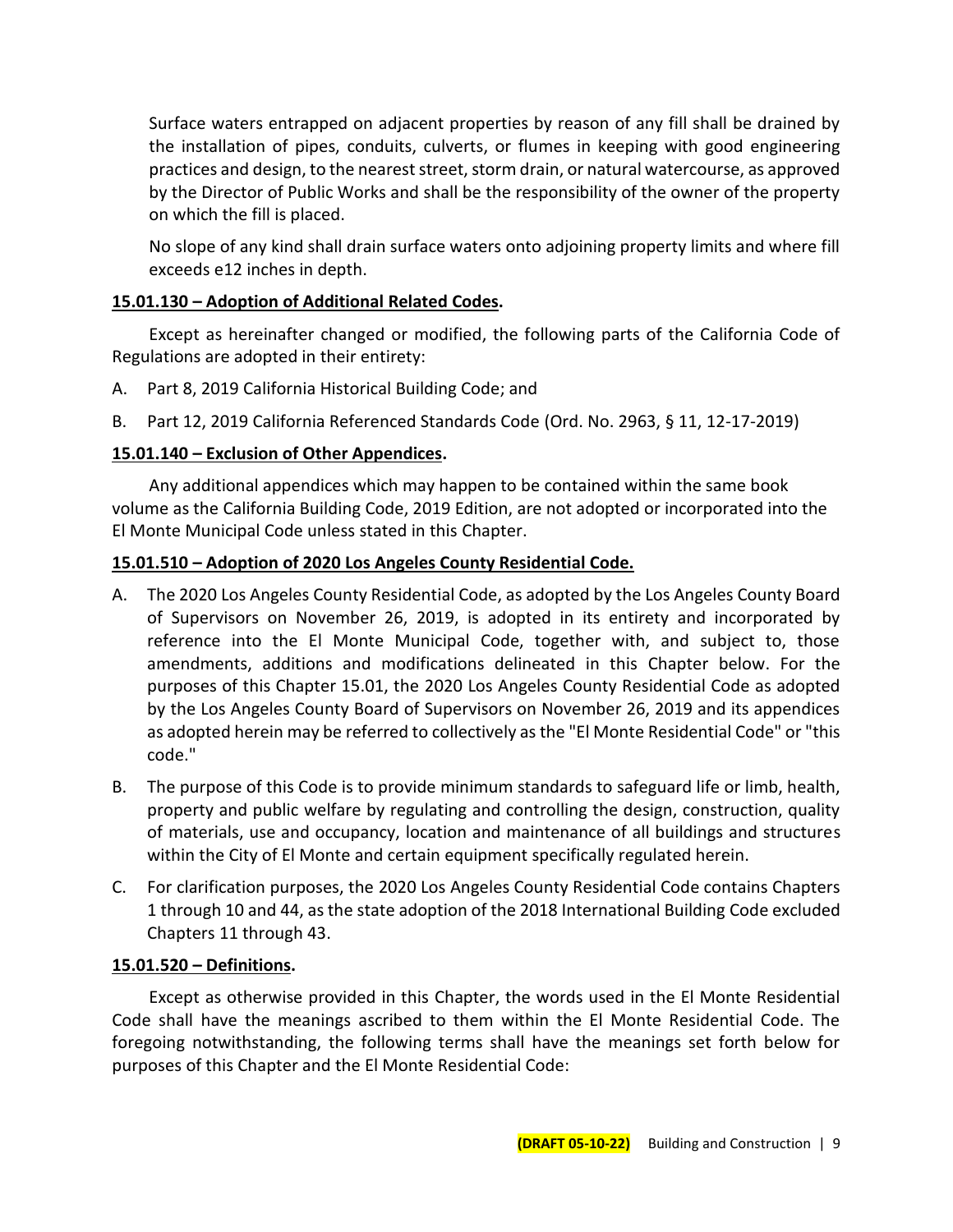- A. Whenever the term **"municipality," "City," "county,"** or **"City of El Monte"** is used, it shall mean the City of El Monte or the appropriate department, division, or agency of said City as the context may reasonably require.
- B. Whenever the term **"Board of Supervisors", "legislative body"** or **"City Council"** is used, it shall mean the City Council of the City of El Monte, California.
- C. Whenever the term **"Building Official"** is used, it shall mean the Chief Building Official of the City of El Monte.
- D. Whenever the term **"Building Department"** is used, it shall refer to the Building and Safety Division of the Community and Economic Development Department of the City of El Monte.
- E. If any term used in the El Monte Residential Code refers to an office, officer, board, commission or other public body not established by, or having jurisdiction over or within, the City of El Monte, the term shall be deemed to refer to such office, officer, board, commission or other public body as shall in fact be charged with the responsibility of performing the duty intended to be performed by said office, officer, board, commission or other public body.
- F. The terms **"Los Angeles County Title 30 Residential Code," "2020 Los Angeles County Residential Code," "California Residential Code"** or **"California Residential Code, 2019 Edition"** as used in El Monte Municipal Code shall mean and refer to the El Monte Residential Code as adopted and incorporated by reference under this Chapter.

#### **15.01.530 – Amendment of Section R113 of Chapter 1, Division II (Scope and Administration) of the 2020 Los Angeles County Residential Code.**

Adoption of the 2020 Los Angeles County Residential Code shall be subject to the addition of the following Subsection R113.5 (Municipal Code Violations) to the text of Section R113 (Violations) of Chapter 1, Division II (Scope and Administration) of said Code:

Any person who violates any provision of the El Monte Building Code shall be punishable as provided under Chapter 1.24 (General Penalty) of the El Monte Municipal Code.

#### **15.01.540 – Amendment of Subsection R105.2 of Chapter 1, Division II (Scope and Administration) of 2020 Los Angeles County Residential Code.**

Adoption of the 2020 Los Angeles County Residential Code shall be subject to the following amendments to Subsection R105.2 (Work Exempt from Permit) of Section R105 (Permits) of Chapter 1, Division II (Scope and Administration):

Item "1" shall state the following:

1. One-story detached accessory structures used as tool and storage sheds, playhouses and similar uses, provided the floor area does not exceed 120 square feet and the highest point of the roof does not exceed 15 feet 0 inches above adjacent grade. The accessory structure shall comply with the City Zoning Code regardless whether a permit for said structure is required or not.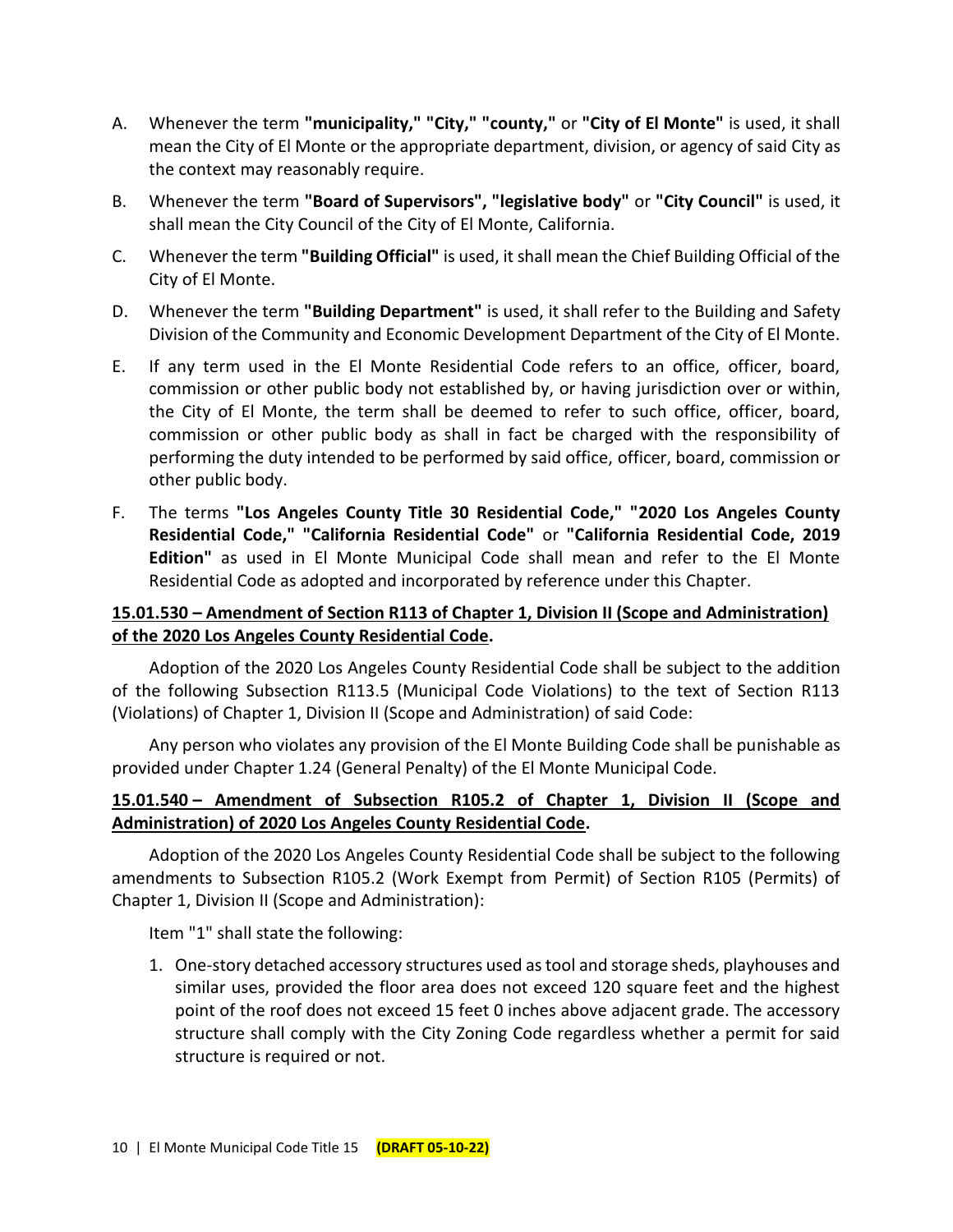Item "2" shall state the following:

2. Wood, wrought iron and similar fences not over 6 feet high and masonry, concrete and similar garden or pilaster fences not over 3 feet high. Fences shall comply with the City's Zoning Code regardless whether a permit is required or not.

Item "3" shall state the following:

3. Retaining walls not over 3 feet high measured from the top of the footing to the top of the wall, unless supporting a surcharge. Retaining walls shall comply with the City's Zoning Code regardless whether a permit is required or not.

#### **15.01.550 – Amendment of Subsection R106.2 of Chapter 1, Division II (Scope and Administration) of the 2020 Los Angeles County Residential Code.**

Adoption of the 2020 Los Angeles County Residential Code shall be subject to the addition of item R106.2.1 (Future Property Line) to Subsection R106.2 (Site Plan or Plot Plan) of Section R106 (Construction Documents) of Chapter 1, Division II (Scope and Administration). This added item R106.2.1 shall state the following:

#### **R106.2.1 Future Property Line.**

- (a) It is contemplated that certain streets within the territorial boundaries of the City of El Monte may be widened in the future in compliance with the circulation elements of the City's updated General Plan. When such streets are proposed for future widening such information shall be shown on the official zoning maps in Title 17 of the El Monte Municipal Code.
- (b) Whenever building permits are issued for a structure on a lot having a future property line shown thereon in the official zoning maps, such future property line shall be considered to be the official lot line(s) for purposes of establishing building locations relative to set-backs, yard areas, open yards and the like.

#### **15.01.560 – Amendment of Subsection R105.3 of Chapter 1, Division II (Scope and Administration) of the 2020 Los Angeles County Residential Code.**

Adoption of the 2020 Los Angeles County Residential Code shall be subject to the following amendments to Subsection R105.3 (Application for Permit) of Section R105 (Permits) of Chapter 1, Division II (Scope and Administration). This added item R105.3.3 shall state the following:

#### **R105.3.3 Demolition Permits.**

- (a) Demolition permits may be issued to raze buildings and structures when the following pre-conditions have been satisfied:
	- 1. The permit applicant provides the Building Official with a reasonably detailed written description of the subject property as well as a legal description.
	- 2. The permit applicant provides the Building Official with the date the contemplated demolition will begin.
	- 3. The terms and conditions, if any, upon which each permit is granted are written upon the permit application or appended in writing thereto.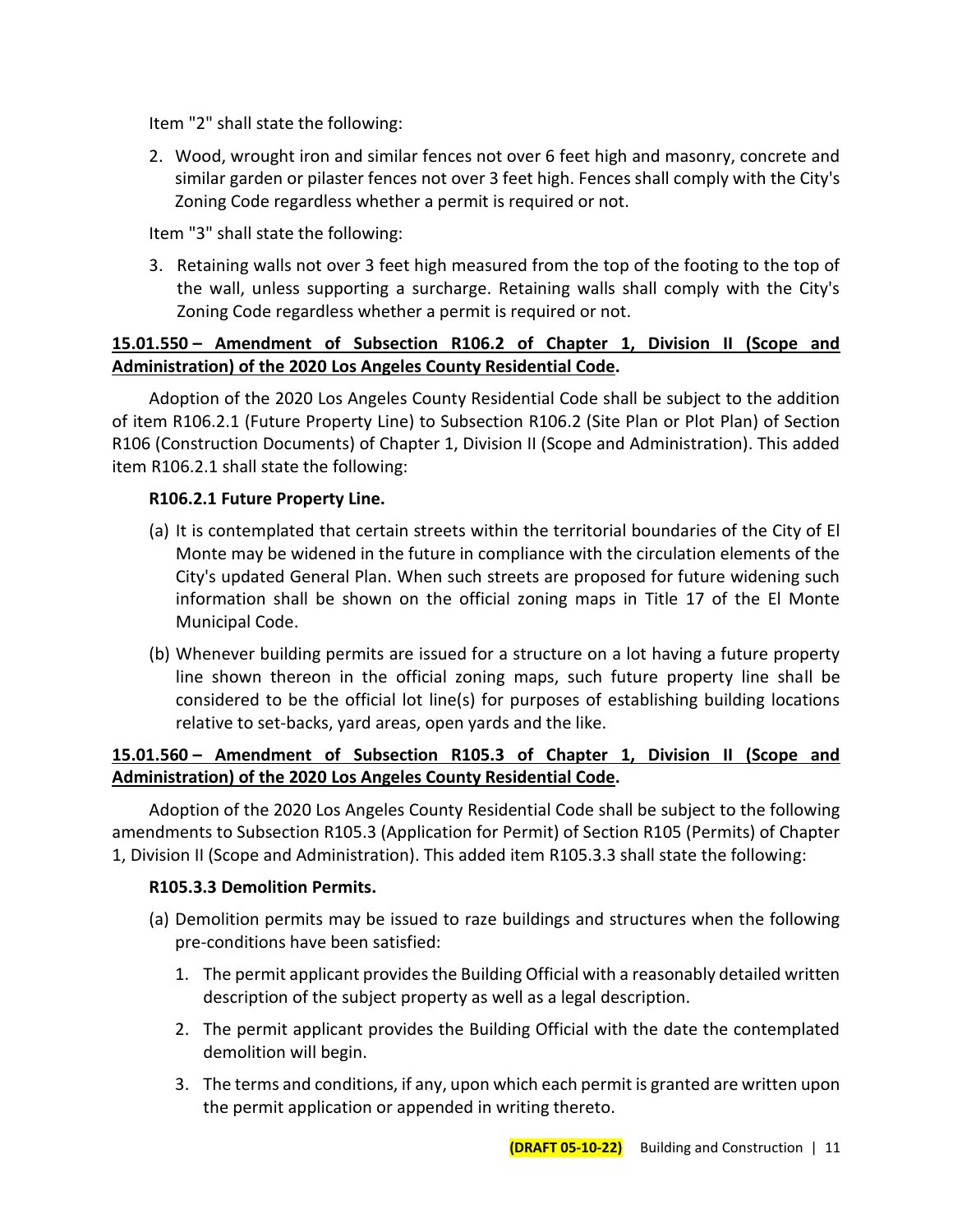- 4. The permit applicant, or his/her/its authorized agent, posts a cash/surety bond or a depositor's cash book assignment in an amount equal to the estimated cost, plus ten (10) percent of the work required to be done or other amount as determined by the Building Official. Such costs shall be as estimated by the Building Official.
- 5. The permit applicant provides the Building Official with proof of compliance with the rules and regulations of the South Coast Air Quality Management District.
- (b) The Building Official may waive the requirement for a bond or deposit at his/her discretion when the demolition is included as part of the permit for a new structure on the same site.
- (c) Each bond posted or deposit made pursuant to the provisions of this Chapter 1, Division II (Scope and Administration) shall expressly require that each and every term and/or condition associated with a demolition permit be complied with to the satisfaction of the Building Official.
- (d) If a demolition permit does not set forth a specific completion date, the work authorized shall be completed within 60 days after the date of the issuance of the demolition permit, unless otherwise set forth by the written order of the Building Official in his/her discretion.
- (e) Whenever the Building Official finds that a default has occurred in the performance of any term or condition of any demolition permit, the Building Official shall give written notice thereof to the permittee. In such notice of default, the Building Official shall state the work to be done, the estimated costs thereof, and the period of time determined by the Building Official to be reasonably necessary for the completion of such work. If compliance is not had within the time specified by the Building Official, the Building Official, without delay and without further notice or proceeding, shall proceed to use any cash/surety bond or depositor's cash book or any portion of such instrument, to cause the required work to be done by contract or otherwise. The balance, if any, of such instrument upon the completion of the work, shall be returned to the depositor or to his successors or assigns after deducting the cost of the work, plus ten (10) percent thereof.
- (f) When a cash/surety bond or depositor's cash book assignment has been posted, the Building Official shall return the cash/surety or release the cash book assignment to the depositor or to his successors or assigns upon the termination of the bond, except any portion thereof that may have been used or deducted as elsewhere provided in this Chapter.
- (g) In the event of any default in the performance of any term or condition of the demolition permit, the Building Official, or any duly authorized person employed or engaged by the City, may go upon the premises to complete the required work or to remove or demolish the building or structure. The owner, or his representatives, successors, or assignees, or any other person who interferes with or obstructs the ingress or egress to or from any such premises of any authorized representative or agent of any surety or of the City of El Monte engaged in the work of completing, demolishing, or removing any building or structure for which a demolition permit has been issued after a default has occurred in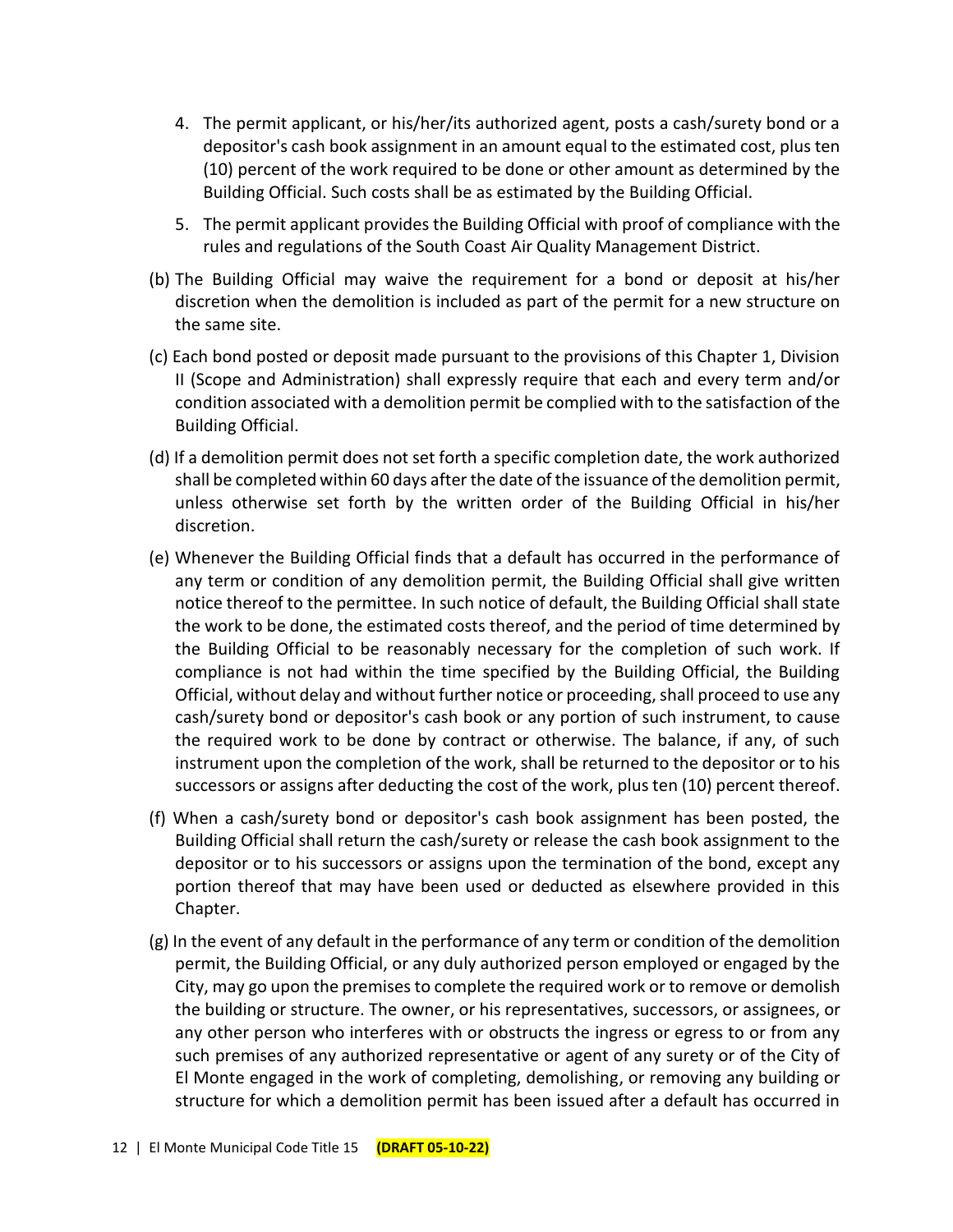the performance of the terms or conditions thereof shall be guilty of a violation punishable in accordance with Title 1 (General Provisions), Chapter 1.24 (General Penalty) of the El Monte Municipal Code.

- (h) In addition to the demolition permit, permits for encroachments of public rights-of-way, the construction of protective canopies, electrical wiring, and the like, shall be obtained when required by the El Monte Municipal Code.
- (i) The requirements for pedestrian protection shall be those set forth under Chapter 33 (Safeguards During Construction) of the California Building Code as adopted herein. Except as otherwise provided under the El Monte Building Code, any use of the public right-of-way shall conform to the requirements of the El Monte Department of Public Works.
- (j) The requirements, restrictions and procedures for the filling of abandoned cesspools and the capping of abandoned sewer lines shall be those set forth under the El Monte Plumbing Code as adopted pursuant to Chapter 15.02 of the El Monte Municipal Code.
- (k) All rubble, including footings and slabs, and debris shall be removed from the premises and the premises shall be left in a clean and orderly condition. The Building Official may approve alternate methods upon a written request by the applicant.
- (l) A permit applicant for any of the following varieties of projects, activities or undertakings shall also comply with the provisions of Chapter 8.20 (Solid Waste—Removal, Collection, Disposal and Diversion) of the El Monte Municipal Code: (i) any project, activity or undertaking involving construction, demolition, additions, alterations, remodeling, encroachments, tenant improvements or grading when such projects, activities or undertakings require a building, demolition, encroachment and/or grading permit; (ii) any renovation and repair projects performed at all varieties of premises (including, but not limited to, roof tear-offs); (iii) any premises clean-outs (including, but not limited to, apartment clean-outs); (iv) any warehouse clean-ups; (v) nuisance and/or weed abatement clean-ups; or (vi) any street/road maintenance clean-ups.

#### **15.01.570 – Amendment of Subsections R108.1, R108.2 and R108.3 of Chapter 1, Division II (Scope and Administration) of the 2020 Los Angeles County Residential Code.**

Adoption of the 2020 Los Angeles County Residential Code shall be subject to the amendment of Subsections 108.1, 108.2 and 108.3 of Chapter 1, Division II (Scope and Administration) in their entirety. As amended, Subsections 108.1, 108.2 and 108.3 shall now read as follows:

#### **R108.1 General.**

All fees or service charges established in connection with this Chapter shall be paid to the Building Official c/o the El Monte Licensing Division. Permit and plan check fees and any other Code-related fees or service charges shall be established by resolution of the El Monte City Council and may be amended, modified and/or updated from time to time by resolution.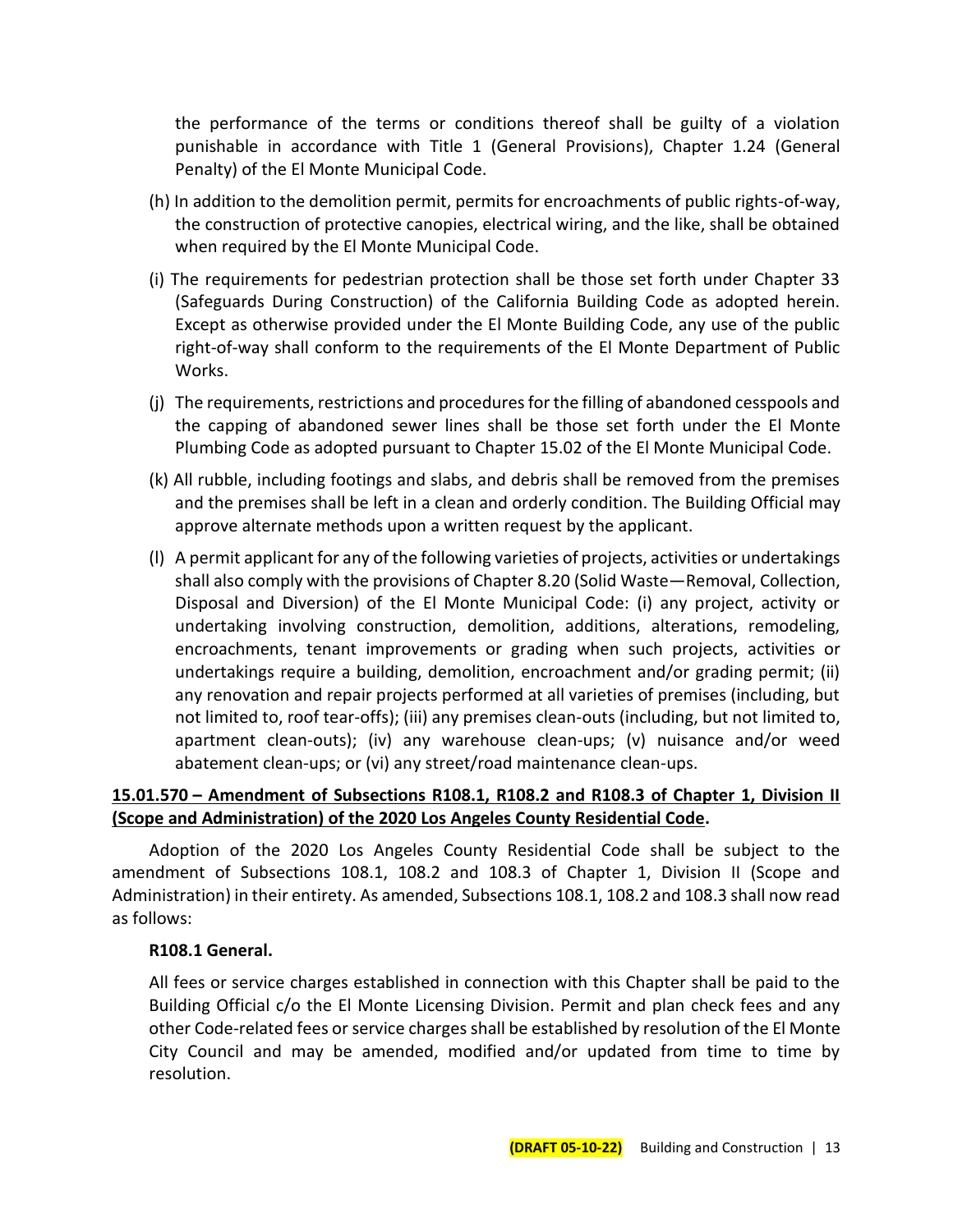#### **R108.2 Permit Fees.**

The determination of value or valuation under any of the provisions of this Chapter shall be made by the Building Official whose determination shall be final. The value to be utilized in computing the permit and plan review fees established pursuant to this Chapter, shall be the total value of all work for which the permit is issued including, by way of illustration and not by limitation, construction and finish work, painting, roofing, electrical, plumbing, heating, air-conditioning, elevators, fire-extinguishing systems, and all other permanent equipment.

#### **R108.3 Plan Review Fees.**

(a) When a plan or other data is required to be submitted for review and approval by the Building Official pursuant to this Chapter, a plan review fee shall be paid at the time of submittal of such plan or other data. Where the plan or other data is incomplete or changed so as to require additional plan review (recheck), a recheck fee shall be paid at the time of submittal of such plan or other data. Said plan review and recheck fees shall be established and may be amended from time to time, by resolution of the City Council.

#### **15.01.580 – Amendment of Section R202 of Chapter 2 (Definitions) of the 2020 Los Angeles County Residential Code.**

Adoption of the 2020 Los Angeles County Residential Code shall be subject to amendment of Section R202 of Chapter 2 (Definitions) of the California Residential Code, 2019 Edition, by the addition of the following defined term to the list of defined terms set forth therein:

GARAGE, PRIVATE, is a building or portion of a building in which motor vehicles are kept or stored, and which has three sides fully enclosed with approved materials. The fourth side shall be provided with a door or doors providing ingress and egress for the motor vehicles to be kept therein.

#### **15.01.590 – Adoption of Appendices.**

The following appendix that is part of the 2020 Los Angeles County Residential Code is adopted in its entirety:

Appendix "H," Patio Covers

#### **15.01.600 Exclusion of Other Appendices.**

Any additional Appendices which may happen to be contained within the same book volume as the 2020 Los Angeles County Title 30 Residential Code (California Residential Code, 2019 Edition), are not adopted or incorporated into the El Monte Municipal Code unless stated in this Chapter.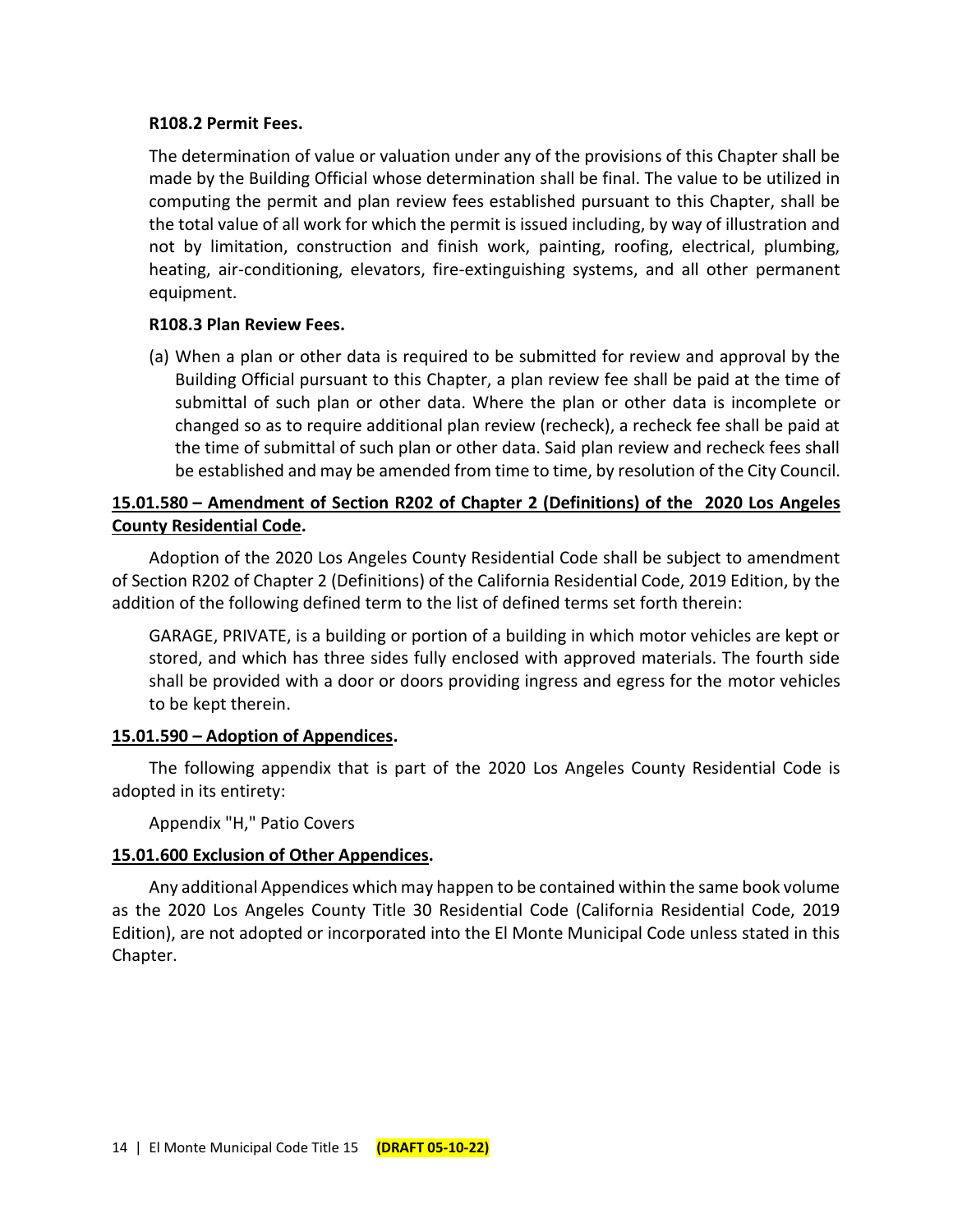## **CHAPTER 15.02 – PLUMBING CODE<sup>2</sup>**

#### **15.02.010 – Adoption of 2020 Los Angeles County Plumbing Code.**

- A. The 2020 Los Angeles County Plumbing Code as adopted by the Los Angeles County Board of Supervisors on November 26, 2019 is hereby adopted in its entirety and incorporated by reference into the El Monte Municipal Code, together with, and subject to, those amendments, additions and modifications delineated in this Chapter below. For the purposes of this Chapter 15.02, the 2020 Los Angeles County Plumbing Code, as adopted by the Los Angeles County Board of Supervisors on November 26, 2019 as adopted herein may be referred to as the "El Monte Plumbing Code" or "this Code."
- B. The purpose of this Code is to provide minimum standards to safeguard life or limb, health, property, and public welfare by regulating and controlling the design, construction, quality of materials, erection, installation, alteration, repair, location, relocation, replacement, addition to, use or maintenance of any plumbing system within the City of El Monte.

#### **15.02.020 – Administrative authority.**

Adoption of the 2020 Los Angeles County Plumbing Code shall be subject to the addition of the following sentence to Subsection 103.1 (General) of Section 103.0 (Duties and Powers of the Authority Having Jurisdiction) of Chapter 1, Division II (Administration):

Whenever the terms "administrative authority" or "authority having jurisdiction" is used in this Code or its appendices, it shall mean and refer to the Chief Building Official of the City of El Monte or designee.

#### **15.02.030 – Fees and Service Charges.**

The adopted provisions of the 2020 Los Angeles County Plumbing Code notwithstanding, permit and plan check fees and any other Code-related fees or service charges shall be the fees or service charges of the City of El Monte unless changed by resolution of the El Monte City Council and may be amended, modified and/or updated from time to time by resolution.

(Ord. No. 2963, § 12, 12-17-2019)

#### **15.02.040 – Adoption of Appendices.**

A. The following appendices that are part of 2020 Los Angeles County Plumbing Code are adopted in their entirety:

Appendices "A," "B," "ID," "G," "I," and "K."

<sup>&</sup>lt;sup>2</sup> Editor's note(s)—Ord. No. 2963, § 12Editor's note(s)—, adopted Dec. 17, 2019, amended Ch. 15.02Editor's note(s)— in its entirety to read as set out herein. The former Ch. 15.02Editor's note(s)—, §§ 15.02.010Editor's note(s)——15.02.050, pertained to similar subject matter and derived from Ord. No. 2706, § 5Editor's note(s)— (part), 2007; and Ord. No. 2759, § 4Editor's note(s)—, adopted Oct. 19, 2010.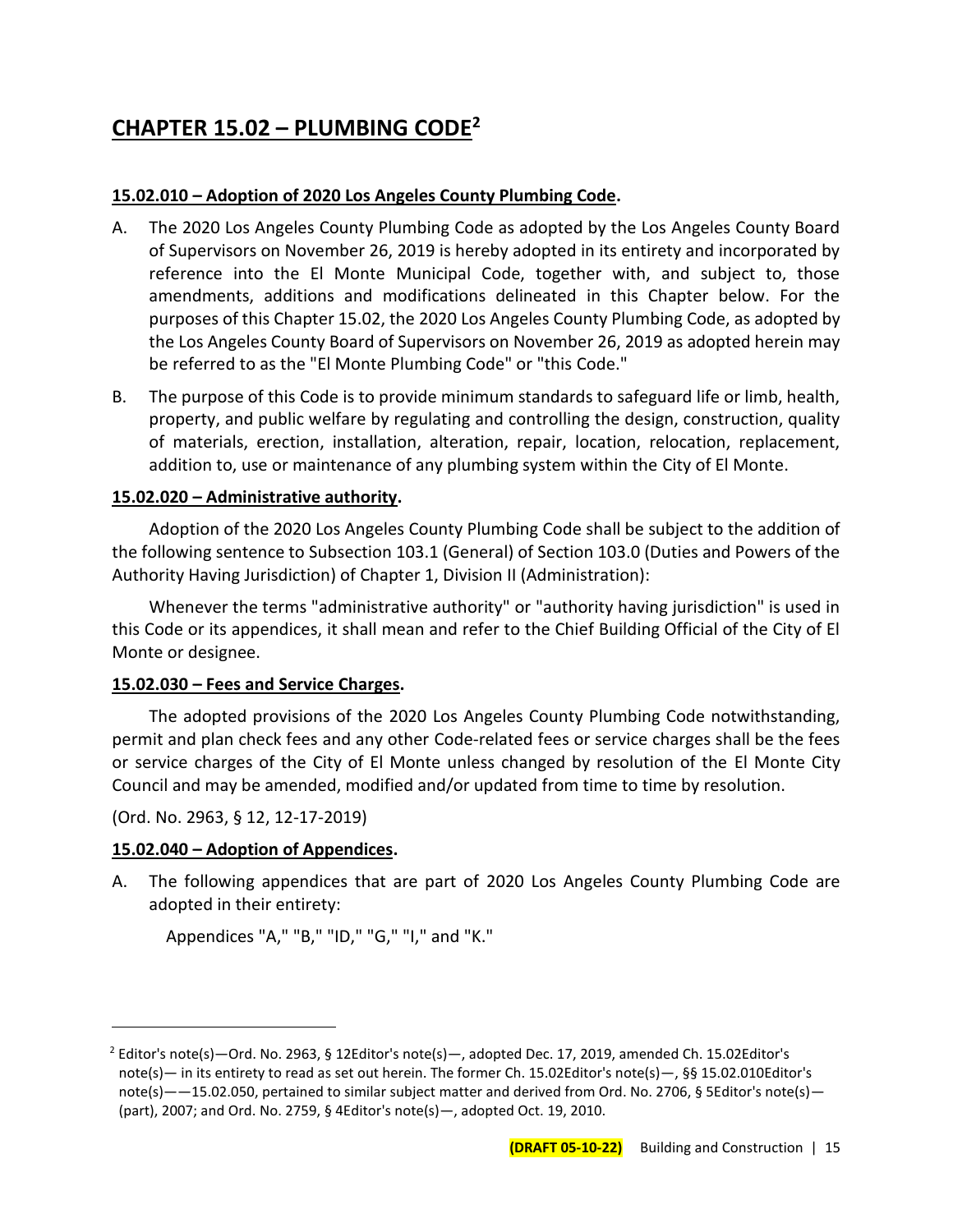B. Adoption of the 2020 Los Angeles County Plumbing Code shall be subject to the adoption and incorporation of an additional Appendix N (Swimming Pools). As adopted, Appendix N (Swimming Pools) shall state and provide the following:

APPENDIX N

Swimming Pools

Basic Provisions: Appendix N (Swimming Pools) is hereby added for the purpose of providing basic plumbing regulations with respect to swimming pools.

- N1 Swimming pool wastewater shall be disposed of as hereinafter set forth in this Section and the type of disposal proposed shall be approved by the Administrative Authority prior to the commencement of any work. A means of disposal of the total contents of the pool (periodic emptying) without surface run-off shall be established to the satisfaction of the Administrative Authority.
- N2 The following are legal methods of swimming pool wastewater disposal:
	- 1. To a public sewer.
	- 2. On the property if the property is large enough to ensure that runoff will not encroach on abutting property.
	- 3. To a tank truck.
- N3 No direct connection shall be made between any sewer, drainage system, drywell or subsoil irrigation line and any line connected to a swimming pool.
- N4 Wastewater from any filter, scum gutter overflow, pool emptying line or similar apparatus or appurtenance when discharged to any part of a drainage system, shall be provided with a three (3) inch (76.2 mm) trap.
- N5 Except as provided in N6, the discharge outlet terminal from any pool or filter shall be protected from backflow by an air gap at least six (6) inches (152.4 mm) above the flood rim of the receptor.
- N6 No scum gutter drain, overflow drain, back wash discharge drain, or pool emptying line shall enter any receptor below the rim unless the pool piping at its deepest point, the bottom of the filters, and the bottom of the scum gutter drain, or overflow inlets are at least six (6) inches (152.4 mm) above the surface rim of the receptor.
- N7 A positive point of potable water supply to each swimming pool shall be established and shall be installed as required by Chapter 6 of the California Plumbing Code.
- N8 Plans for other than private swimming pools shall be approved by the Los Angeles County Health Department.

#### **15.02.050 – Exclusion of Other Appendices.**

Any additional appendices which may happen to be contained within the same book volume as the 2020 Los Angeles County Plumbing Code are not adopted or incorporated into the El Monte Municipal Code unless stated in this Chapter.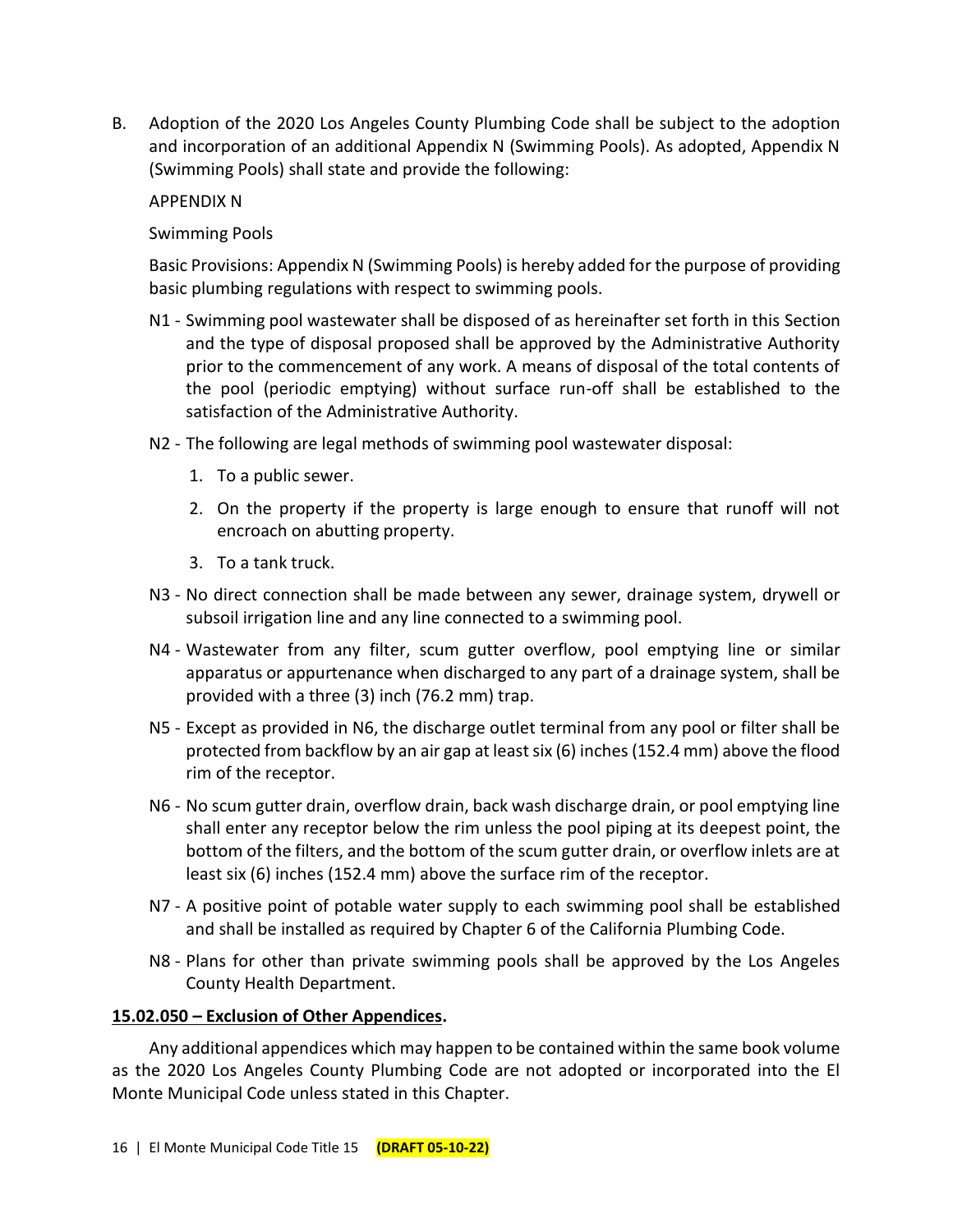## **CHAPTER 15.03 – MECHANICAL CODE<sup>3</sup>**

#### **15.03.010 – Adoption of 2020 Los Angeles County Mechanical Code.**

- A. The 2020 Los Angeles County Mechanical Code is hereby adopted in its entirety and incorporated by reference into the El Monte Municipal Code, together with, and subject to, those amendments, additions and modifications delineated in this Chapter below. For the purposes of this Chapter 15.03, the 2020 Los Angeles County Mechanical Code, as adopted by the Los Angeles County Board of Supervisors on November 26, 2019 as adopted herein may be referred to as the "El Monte Mechanical Code" or "this Code."
- B. The purpose of this Code is to provide minimum standards to safeguard life or limb, health, property, and public welfare by regulating and controlling the design, construction, quality of materials, location, operation and maintenance or use of heating, ventilation, cooling, refrigeration systems, incinerators and other miscellaneous heat-producing appliances within the City of El Monte.

#### **15.03.020 – Fees and Service Charges.**

The adopted provisions of the 2020 Los Angeles County Mechanical Code notwithstanding, permit and plan check fees and any other Code-related fees or service charges shall be the fees and service charges unless established by changed by resolution of the El Monte City Council and may be amended, modified and/or updated from time to time by resolution.

#### **15.02.030 – Adoption of Appendices.**

The following appendices that are part of the 2020 Los Angeles County Mechanical Code are adopted in their entirety:

Appendices "B," "C," and "D."

#### **15.03.040 – Exclusion of Other Appendices.**

Any additional Appendices which may happen to be contained within the same book volume as the California Mechanical Code, 2019 Edition, are not adopted or incorporated into the El Monte Municipal Code unless stated in this Chapter.

 $3$  Editor's note(s)—Ord. No. 2963, § 15Editor's note(s)—, adopted Dec. 17, 2019, amended Ch. 15.03Editor's note(s)— in its entirety to read as set out herein. The former Ch. 15.03Editor's note(s)—, §§ 15.03.010Editor's note(s)— and 15.03.040Editor's note(s)—, pertained to similar subject matter and derived from Ord. No. 2668, § 2Editor's note(s)—(part), 2006; and Ord. No. 2757, § 4Editor's note(s)—, adopted Oct. 19, 2010.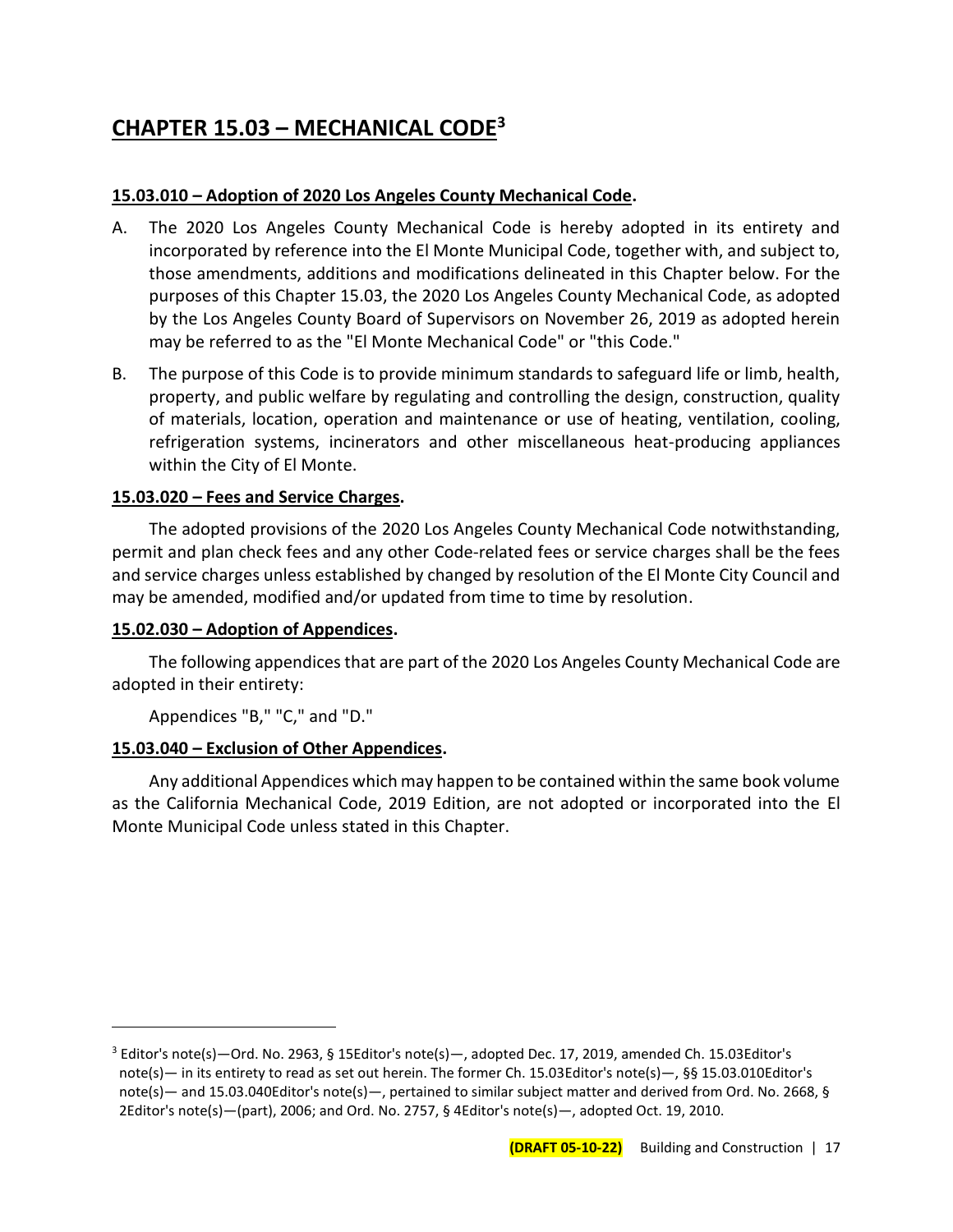*This page is intentionally left blank.*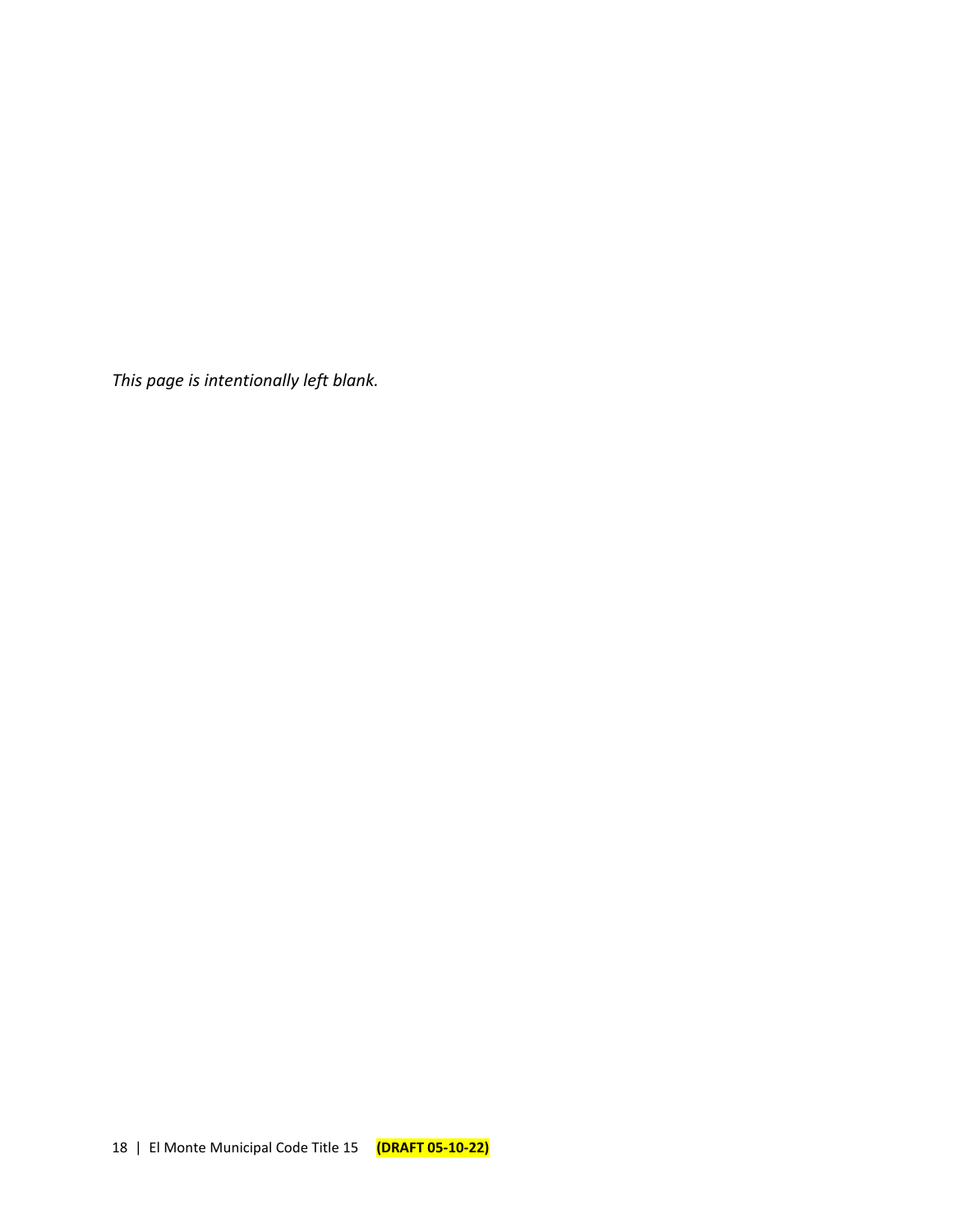## **CHAPTER 15.04 – GREEN BUILDING STANDARDS CODE<sup>4</sup>**

#### **15.04.010 – Adoption of 2020 Los Angeles County Green Building Standards Code.**

The 2020 Los Angeles County Green Building Standards Code is adopted in its entirety and incorporated by reference into the El Monte Municipal Code, together with, and subject to, those amendments, additions and modifications delineated in this Chapter, below. For the purposes of this Chapter 15.04, the 2020 Los Angeles County Green Building Standards Code as adopted herein may be referred to as the "El Monte Green Building Standards Code" or "this Code."

#### **15.04.020 – Fees and Service Charges.**

The adopted provisions of the 2020 Los Angeles County Green Building Standards Code notwithstanding, permit and plan check fees and any other Code-related fees or service charges shall be established by resolution of the El Monte City Council and may be amended, modified and/or updated from time to time by resolution.

#### **15.04.030 Exclusion of Appendices.**

Any appendices which may happen to be contained within the same book volume as the 2020 Los Angeles County Green Building Standards Code are not adopted or incorporated into the El Monte Municipal Code unless stated in this Chapter.

<sup>4</sup> Editor's note(s)—Ord. No. 2963, § 16Editor's note(s)—, adopted Dec. 17, 2019, amended Ch. 15.04Editor's note(s)— in its entirety to read as herein set out. Former Ch. 1504, §§ 15.04Editor's note(s)——15.030, pertained to Ch. 15.04Editor's note(s)—, and derived from Ord. No. 2760, § 4Editor's note(s)—, adopted Oct. 19, 2010; Ord. No. 2836, § 28, adopted Jan. 28, 2014; and Ord. No. 2904, § 16Editor's note(s)—, adopted Dec. 6, 2016.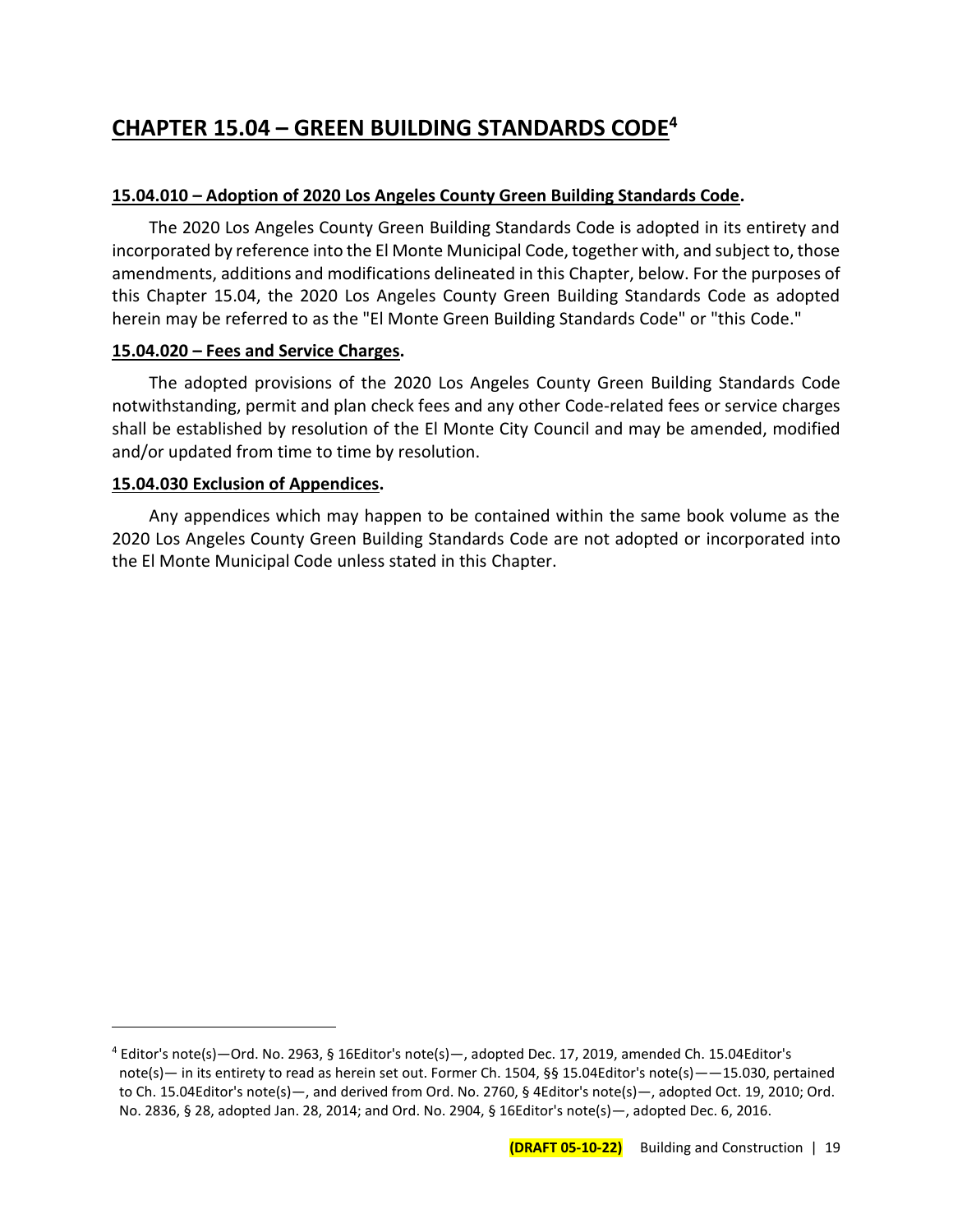*This page is intentionally left blank.*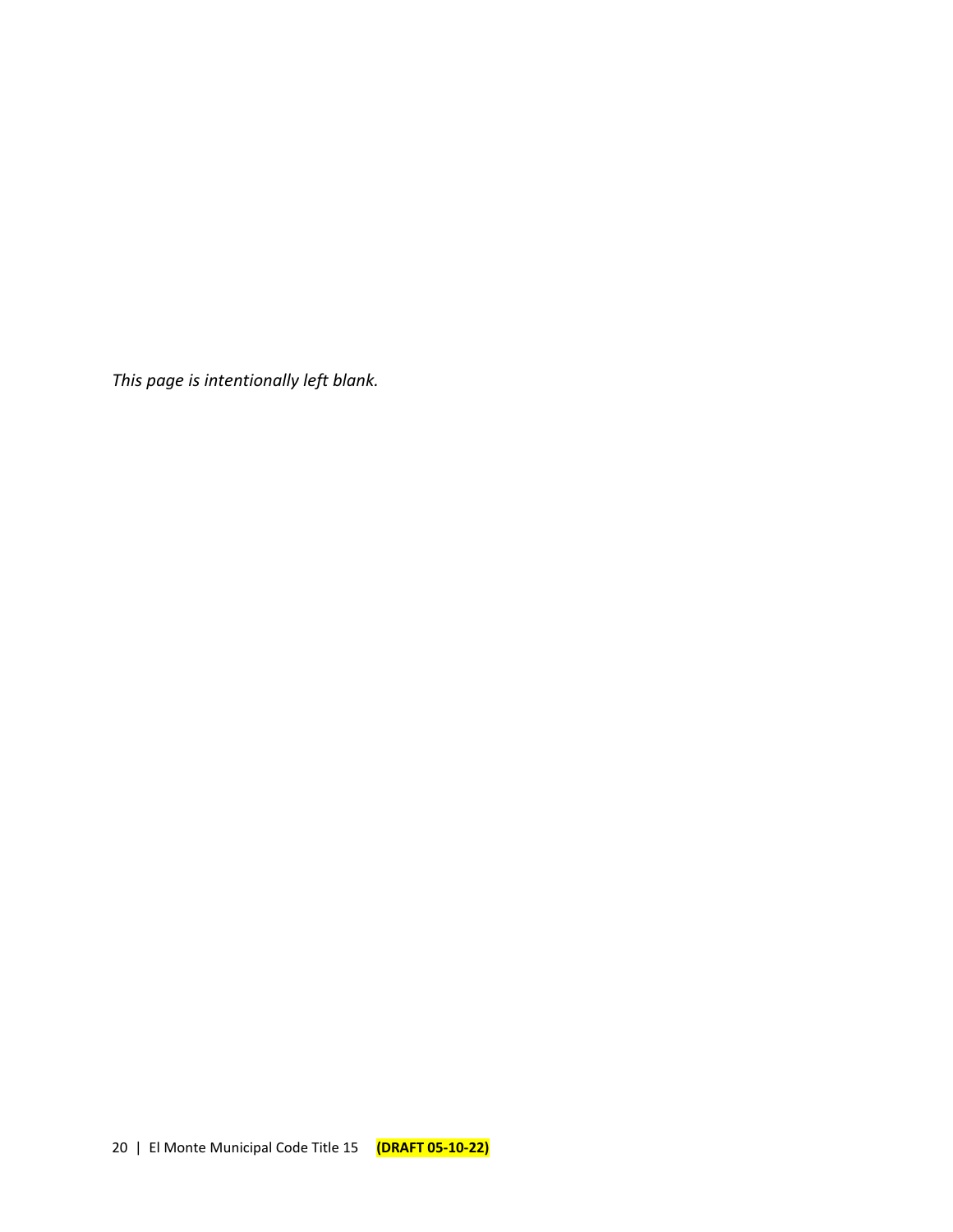## **CHAPTER 15.05 – ELECTRICAL CODE<sup>5</sup>**

#### **15.05.010 – Adoption of 2020 Los Angeles County Electrical Code.**

- A. The 2020 Los Angeles County Electrical Code is adopted in its entirety and incorporated by reference into the El Monte Municipal Code, together with, and subject to, those amendments, additions and modifications delineated in this Chapter, below. For the purposes of this Chapter 15.05, the 2020 Los Angeles County Electrical Code as adopted herein may be referred to as the "El Monte Electrical Code" or "this Code."
- B. The purpose of this Code is to provide minimum standards to safeguard life or limb, health, property, and public welfare by regulating and controlling the design, construction, quality of materials, erection, installation, alteration, repair, location, relocation, replacement, addition to, use or maintenance of any electrical system within the City of El Monte.

#### **15.05.020 – Amendment of Article 90 (Introduction) of the 2020 Los Angeles County Electrical Code.**

Adoption of the 2020 Los Angeles County Electrical Code shall be subject to the addition of Section 90.10 (Administration) to Article 90 (Introduction). As adopted, Section 90.10 shall read as follows:

#### **90.10. Administration.**

All administrative permitting and related requirements of the El Monte Electrical Code shall be governed by the applicable provisions of Chapter 1.24 (General Penalty) of Title 1 (General Provisions) of the El Monte Municipal Code.

#### **15.05.030 – Authority of Building Official.**

The adopted provisions of the 2020 Los Angeles County Electrical Code, notwithstanding, the Building Official of the City of El Monte, or the Building Official's expressly authorized Cityemployed representative(s) shall oversee the enforcement of the provisions of the El Monte Electrical Code and shall be vested with the authority to enforce all such provisions on behalf of the City of El Monte.

#### **15.05.040 – Fees and Service Charges.**

The adopted provisions of the 2020 Los Angeles County Electrical Code notwithstanding, permit and plan check fees and any other Code-related fees or service charges shall be the fees and service charges unless amended by resolution of the El Monte City Council and may be amended, modified and/or updated from time to time by resolution.

<sup>5</sup> Editor's note(s)—Ord. No. 2963, § 17Editor's note(s)—, adopted Dec. 17, 2019, amended Ch. 15.05Editor's note(s)— in its entirety to read as set out herein. The former Ch. 15.05Editor's note(s)—, §§ 15.05.010Editor's note(s)——15.05.070, pertained to similar subject matter and derived from Ord. No. 2667, § 1Editor's note(s)— (part), 2006; Ord. No. 2709, § 4Editor's note(s)—(part), 2007; and Ord. No. 2758, § 4Editor's note(s)—, adopted Oct. 19, 2010.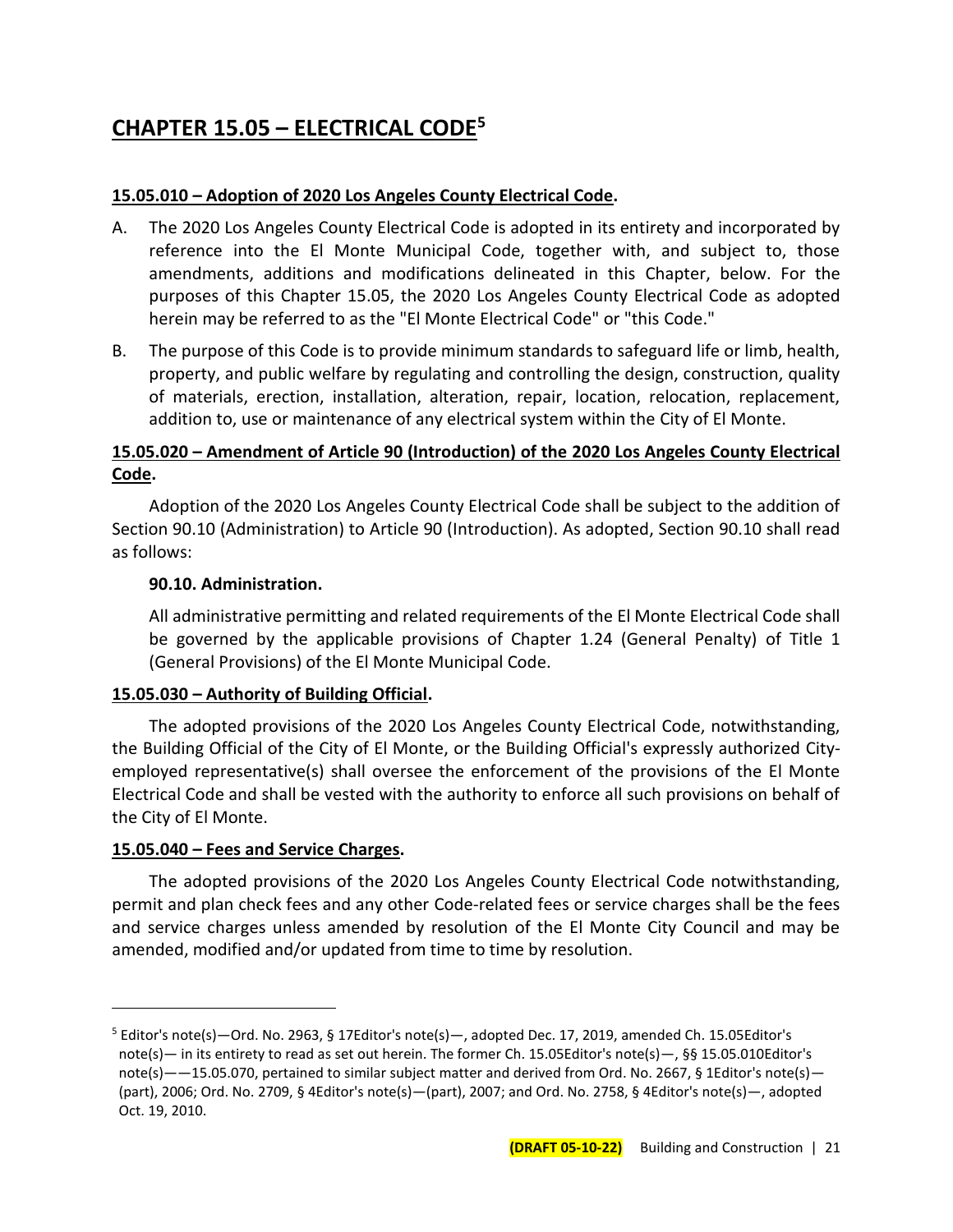#### **15.05.050 Adoption of Annexes.**

The following annexes that are part of the 2020 Los Angeles County Electrical Code are adopted in their entirety:

Annexes "A," "B," "C," "D," "E," "F," "G" and "H."

#### **15.05.060 Exclusion of Other Annexes.**

Any additional annexes which may happen to be contained within the same book volume as the 2020 Los Angeles County Electrical Code are not adopted or incorporated into the El Monte Municipal Code unless stated in this Chapter.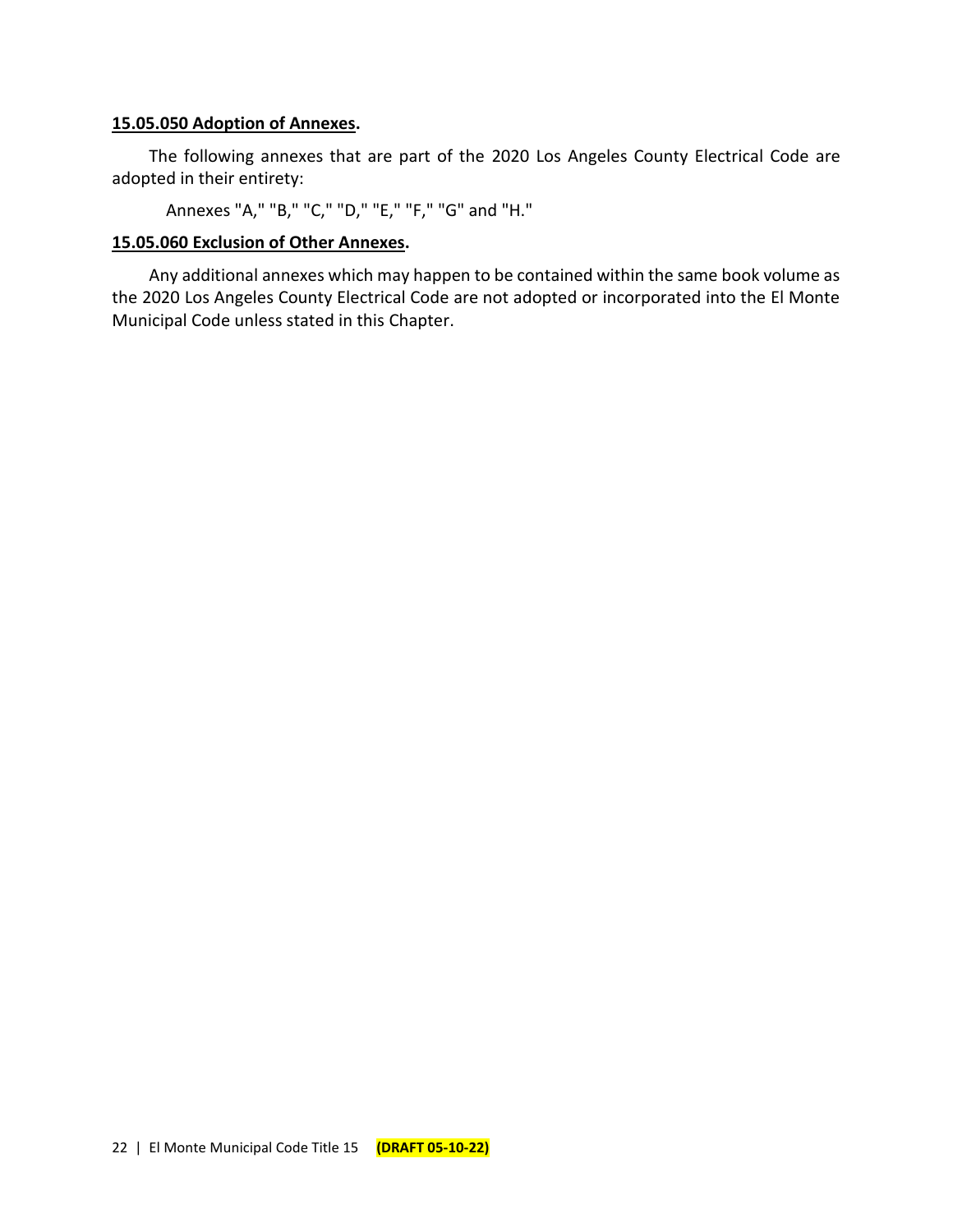### **CHAPTER 15.06 – ENERGY CODE**

#### **15.06.010 – Adoption of 2019 California Energy Code.**

The 2019 California Energy Code is adopted in its entirety and incorporated by reference into the El Monte Municipal Code, together with, and subject to, those amendments, additions and modifications delineated in this Chapter, below. For the purposes of this Chapter 15.06, the 2019 California Energy Code as adopted herein may be referred to as the "El Monte Energy Code" or "this Code."

#### **15.06.020 – Fees and Service Charges.**

The adopted provisions of the 2019 California Energy Code notwithstanding, permit and plan check fees and any other Code-related fees or service charges shall be established by resolution of the El Monte City Council and may be amended, modified and/or updated from time to time by resolution.

#### **15.06.030 Exclusion of Appendices.**

Any appendices which may happen to be contained within the same book volume as the 2019 California Energy Code are not adopted or incorporated into the El Monte Municipal Code unless stated in this Chapter.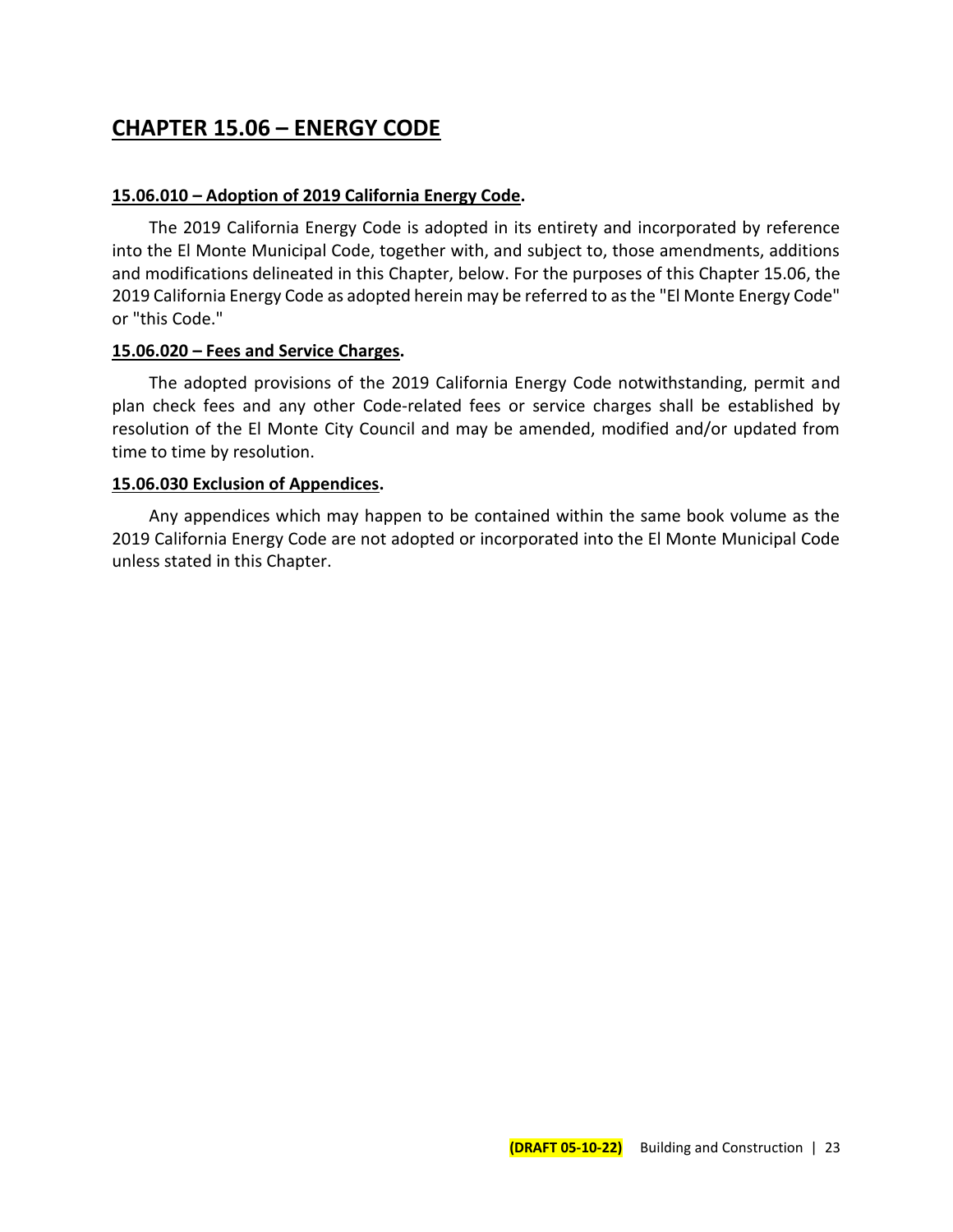*This page is intentionally left blank.*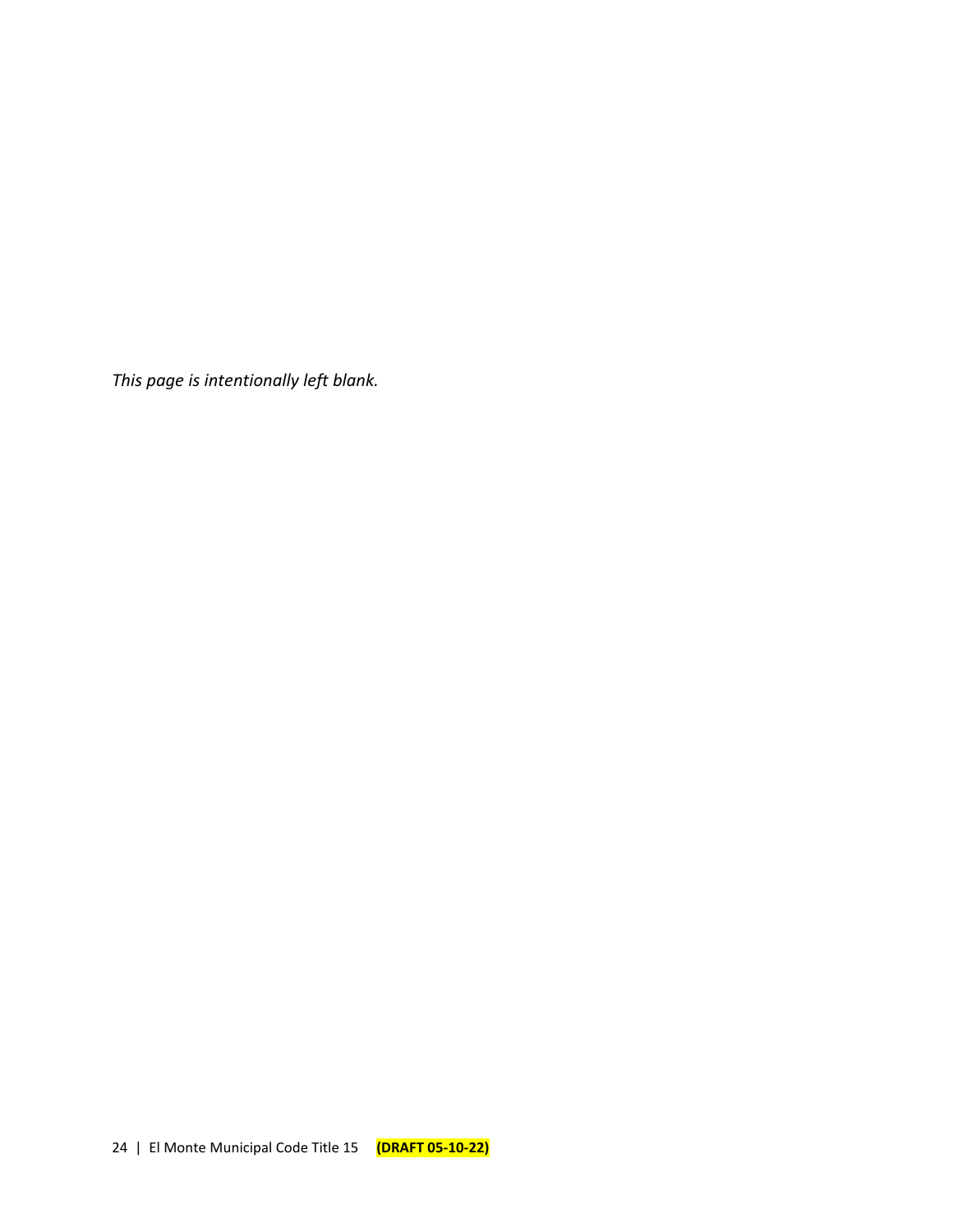### **CHAPTER 15.07 – EL MONTE ART IN PUBLIC PLACES PROGRAM**

#### **15.07.010 – Program Creation.**

This Chapter may be known and cited as the "El Monte Art in Public Places Program." The intent of the Art in Public Places Program is to provide a collection of nationally recognized, permanent outdoor artwork throughout the City of El Monte, to be of public benefit. The program is designed to present the community with a variety of artwork styles and themes, all of the highest possible quality.

#### **15.07.020 – Definitions.**

As used in this Chapter:

**"Advisory Committee"** means the Art in Public Places Advisory Committee organized pursuant to Section 15.07.070 of this Chapter.

**"Art Coordinator"** means a person designated by the Community Development Director who shall review and evaluate all applications submitted pursuant to this Chapter; work with project applicants to develop and refine artwork proposals; and make recommendations to the Art in Public Places Advisory Committee.

**"Artwork"** means original creations of art, including, but not limited to, the following categories; sculpture, murals, mosaic, and fountains. These categories may be realized through such mediums as steel, bronze, stained glass, concrete, wood, ceramic tile, and stone, as well as other materials deemed suitable under the program guidelines established by the Community Development Director.

**"Development project"** and **"project"** means any construction, rehabilitation or renovation undertaking for which a building permit is required, including, but not limited to, construction, rehabilitation or renovation undertakings that are completed in multiple phases under separate building permits applied for within a 12 month period commencing from the date that the first of the building permit is issued.

**"Planning Division"** means the El Monte Planning Division of the El Monte Economic Development Department.

**"Project"** means any undertaking that develops, erects, constructs, enlarges, alters, repairs, moves, improves, removes, converts or demolishes any real property and/or improvements.

**"Project cost"** means the total value of a development project, excluding the land value, whether or not the development project is undertaken (i) in a single phase under a single building permit; or (ii) in multiple phases under multiple building permits applied for within a 12 month period commencing from the date that the first of the building permits is issued.

**"Public place"** means any exterior area on public or private property which is accessible and visible to the general public.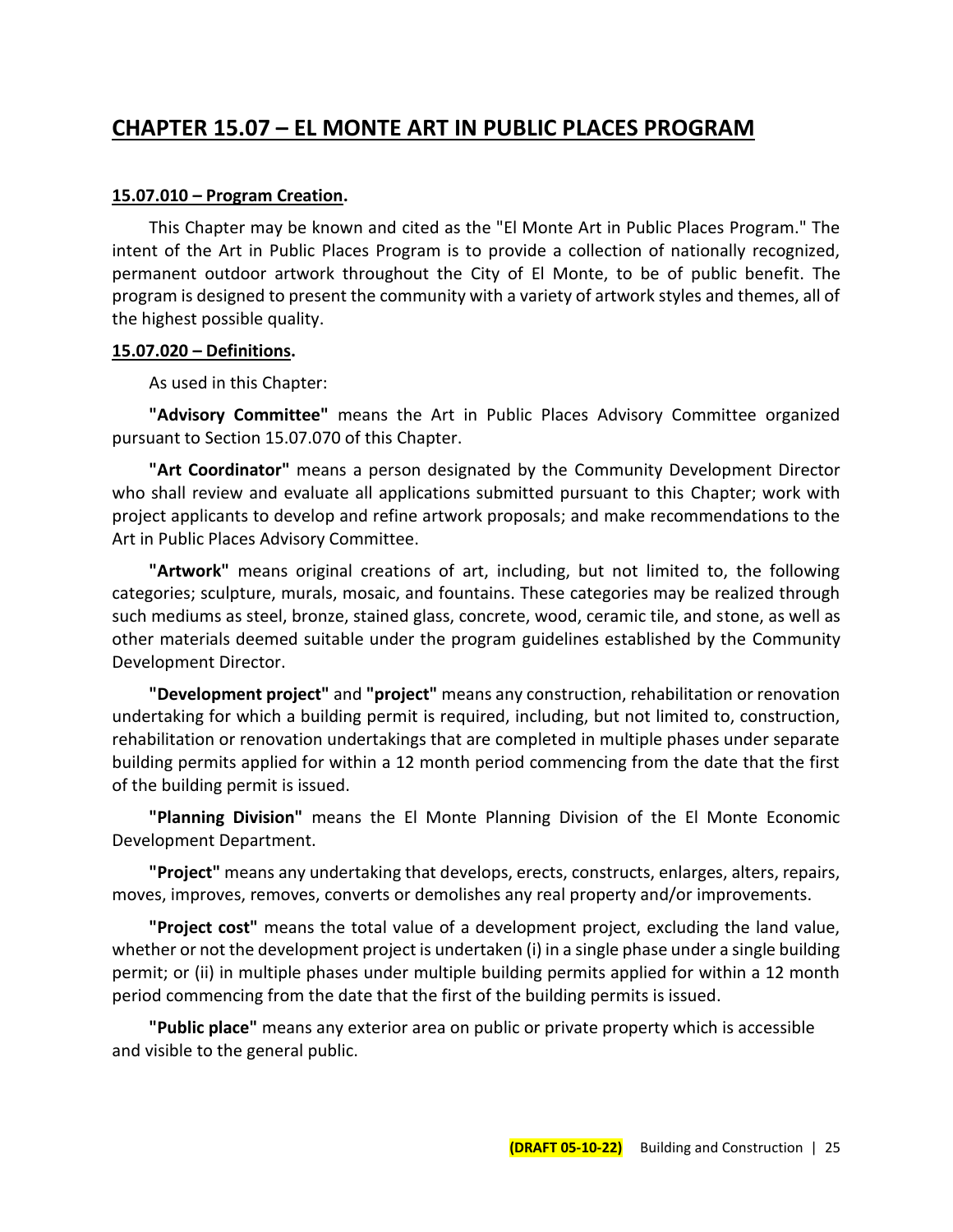#### **15.07.030 – Requirement to Provide Art Work or Pay In-lieu Contribution.**

When a project is subject to the requirements of this Chapter, the project applicant shall comply with provisions of either Subsection A or B of this Section or a combination of both:

- A. The project applicant shall acquire and install an artwork in a public place on or in the vicinity of the project site as approved by the City Council pursuant to this Chapter. The cost or value of such work as approved by the City Council shall equal or exceed the amount of an in-lieu contribution that would otherwise be made under Subsection (B) of this Section.
- B. In lieu of acquiring and installing an artwork, project applicants may contribute funds to the art in public places fund established pursuant to Section 15.07.080 of this Chapter equal to one (1) percent of the total project cost, up to a maximum amount as established by City Council Resolution. The in-lieu fee shall be paid by the project applicant before the issuance of building permits, unless otherwise provided by the City Council. Project applicants shall indicate on their art in public places application that they wish to make an in-lieu contribution.

#### **15.07.040 – Project Subject to Art in Public Places Requirement.**

- A. The requirements of this Chapter shall apply to the following development projects:
	- 1. Commercial or industrial projects which incur project costs totaling more than five hundred thousand dollars (\$500,000.00), including, but not limited to, commercial or industrial development projects undertaken in multiple phases under separate building permits within a 12 month period commencing from the date the first of the multiple building permits is issued;
	- 2. Development projects involving the new construction of four (4) or more residential dwelling units, including, but not limited to, development projects involving the new construction of four (4) or more residential dwelling units (i) within a single building, structure or mixed use development; (ii) within a planned unit development; or (iii) within a mixed-unit development.

For purposes of this Section, commercial or industrial development projects include, but are not limited to, the construction, rehabilitation and/or renovation of (i) multiple tenant developments; (ii) nonresidential portions of mixed-use developments; and (iii) buildings, facilities or other structures designed and approved for the following purposes: retail or wholesale; manufacturing; mechanical repair; office use; mini-mall; personal care facilities; entertainment; restaurant, dining or other food preparation; on-sale liquor establishment and off-sale liquor establishment; storage; agricultural; hotel, motel, motor hotel, inn, boarding house, or lodging house.

- B. Exceptions. The requirements of this Chapter shall not apply to the following activities:
	- 1. All public work and governmental agency projects;
	- 2. Reconstruction of structures which have been damaged by fire, flood, wind, earthquake or other calamity;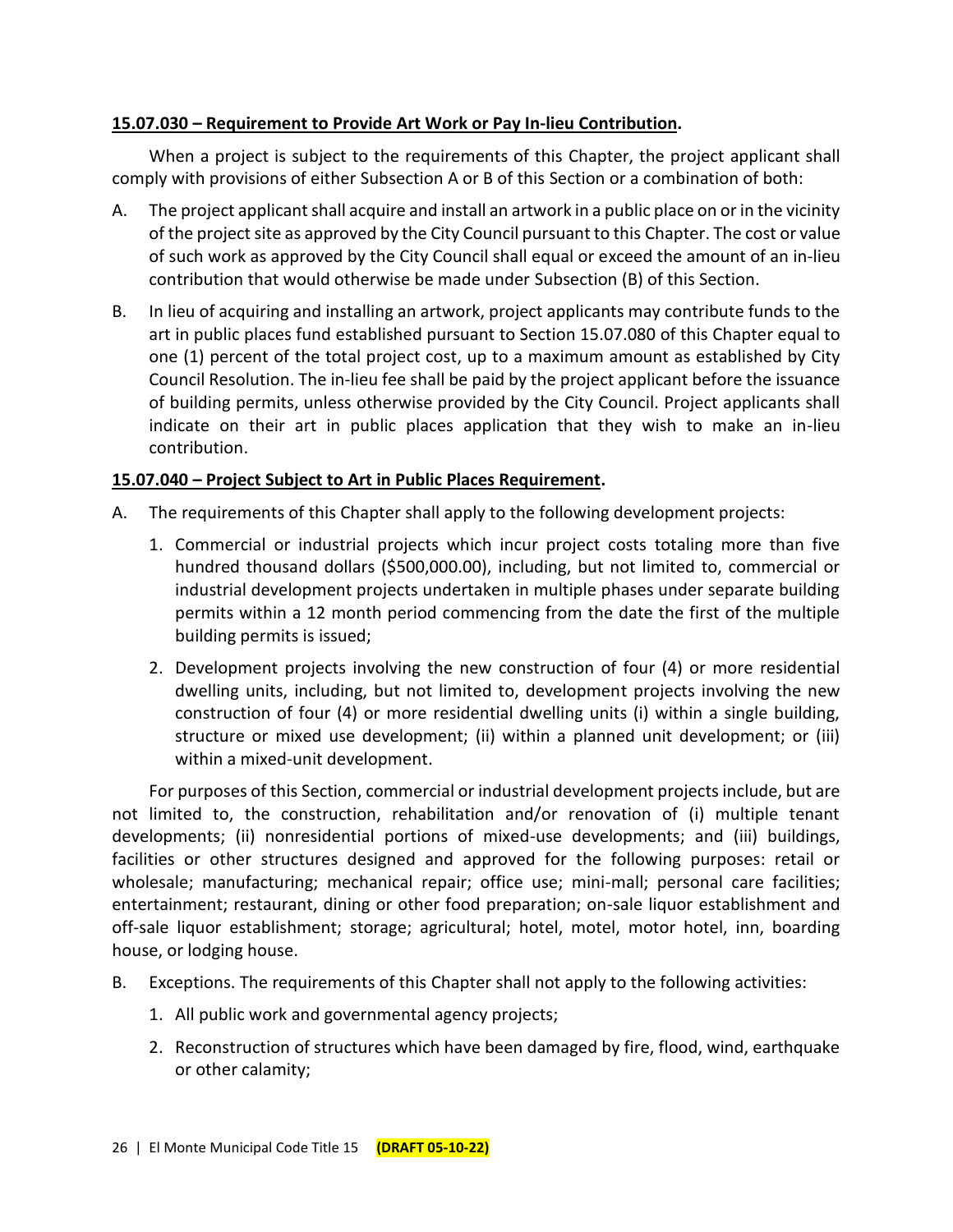3. Religious, hospital, scientific, charitable organizations, public educational institutions (such as public primary and secondary schools, public colleges, public adult schools and the like) if the project is constructed on property exempt from taxation pursuant to California Revenue and Taxation Code Section 214.

#### **15.07.050 – Guidelines for Artwork.**

Subject to approval by the City Council, the El Monte Economic Development Department shall develop and establish guidelines for the construction, approval and maintenance of artworks. For the purposes of this Chapter such guidelines shall be referred to elsewhere in this Chapter as the "City Guidelines." The City Guidelines shall include, but are not limited to, the following criteria;

- A. The artwork shall be displayed in an area that is open and freely accessible to the public for at least ten (10) hours each day or displayed in a manner which otherwise provides public accessibility in an equivalent manner based on the characteristics of the artwork or its placement on the site;
- B. The art in public places application shall include a site plan showing the location of the artwork, complete with landscaping, lighting and other appropriate accessories to complement and protect the artwork;
- C. The composition of the artwork shall be of a permanent type of material in order to be durable against vandalism, theft and weather, and in order to require a low level of maintenance;
- D. The artwork shall be related in terms of scale, materials, form and content to immediate and adjacent buildings and landscaping so that it complements the site and surrounding environment;
- E. The artwork shall be designed and constructed by persons experienced in the production of such artwork and recognized by critics and by his or her peers as one who produces works of art;
- F. The artwork shall be permanently affixed to the property;
- G. The artwork shall be maintained by the property owner in a safe, neat, clean and orderly manner acceptable to the City. The artwork shall also be maintained in good repair;
- H. The artwork installed on a project site shall remain the property of the project applicant. Artwork installed on City property shall be the property of the City;
- I. Prior to the issuance of building permits, the property owner shall execute and record with the Registrar-Recorder/County Clerk for the county of Los Angeles, covenants, conditions and restriction in the form and content approved by the Community Development Director and the City Attorney providing, among other things:
	- 1. That the property owner, its successor and assigns and all subsequent owners of the underlying real property shall maintain the artwork as required by Subsection (G) of this Section;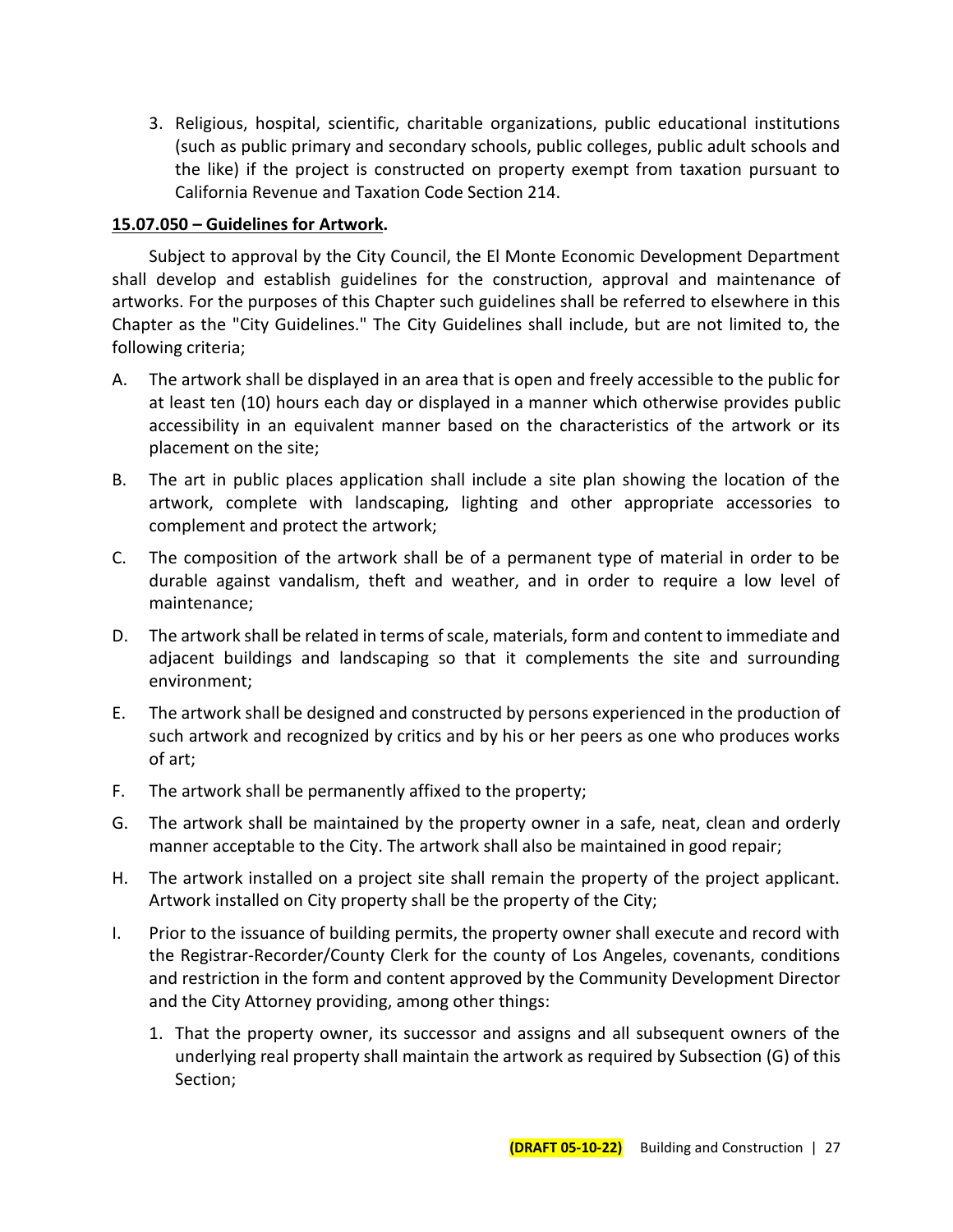- 2. That the owner shall indemnify, defend and hold the City, its elected and appointed officials, officers, employees, volunteers and related parties harmless from any and all claims or liabilities arising out of the artwork; and
- 3. That owner shall provide the City Clerk's office with a certificate of public liability insurance naming the City as an additional insured including such coverage and liability limits as may be specified by the Community Development Director.
- J. The following items are not to be considered as art works:
	- 1. Art objects which are mass produced from a standard design;
	- 2. Reproductions of original art works;
	- 3. Decorative, ornamental or functional elements which are designed by the building architect as opposed to an artist commissioned for the purpose of creating the artwork;
	- 4. Landscape architecture and landscape gardening except where these elements are designed or approved by the artist and are in integral part of the artwork by the artist; and
	- 5. Services or utilities necessary to operate or maintain the artwork.

#### **15.07.060 – Processing.**

The requirements and procedures for the processing of an art in public places application shall be as follows:

- A. Upon submission of a project application subject to the requirements of this Chapter, the Planning Division shall provide the project applicant with a copy of the ordinance as codified in this Chapter of the El Monte Municipal Code and an art in public places application form.
- B. The project applicant shall submit to the Planning Division a completed art in public places application form in a timely manner as set forth under the City Guidelines.
- C. The Planning Division shall, upon receipt of the application, submit the application to the Art Coordinator. The Art Coordinator shall review each project applicant's initial artwork proposal; work with each project applicant to modify and/or refine each artwork proposal to ensure its conformity with the City Guidelines and to maximize its aesthetic compatibility with its anticipated surroundings; and make recommendations on each artwork application based on his or her determinations. The Art Coordinator, in consultation with Economic Development staff, shall also ascertain the required value of the artwork and the required amount of in-lieu fees in the event the project applicant elects to pay such fees as an alternative to the installation of artwork.
- D. Within 60 days from the date the application is submitted to the Art Coordinator, the Art Coordinator shall submit to the Advisory Committee a written proposal based on the Art Coordinator's investigation and determinations and his or her consultations with the project applicant.
- E. Within 30 days from the date upon which the Advisory Committee receives a recommended proposal from the Art Coordinator, the Advisory Committee shall review and comment upon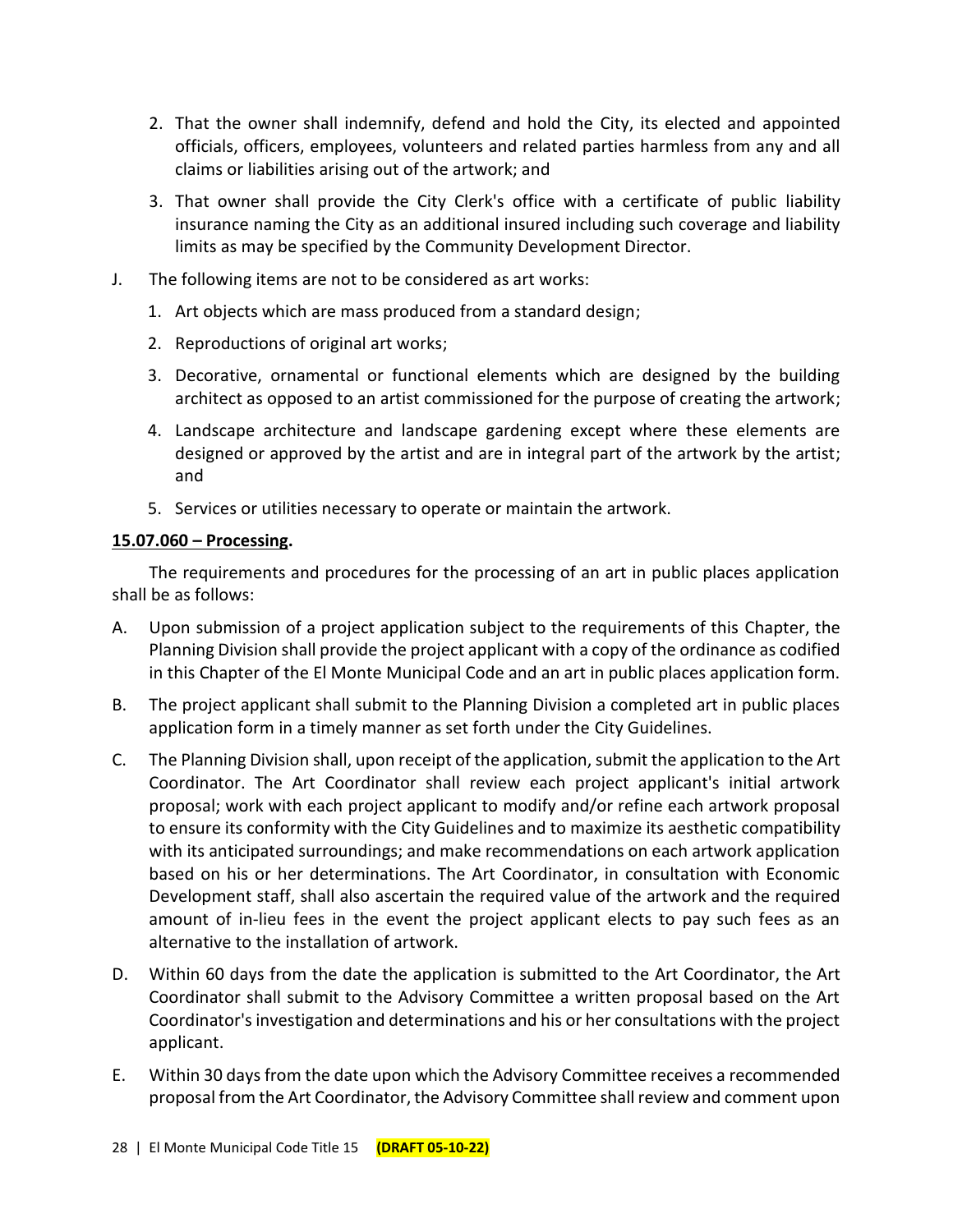the recommendation and in its sole and absolute discretion, formulate and make a recommendation of its own to the City Council. The Advisory Committee's failure to make a recommendation to the City Council within the time allotted shall result in the Art Coordinator's recommendation becoming the recommendation of the Advisory Committee.

F. The City Council shall either approve the artwork proposal as recommended by the Advisory Committee; approve the artwork proposal subject to additional modifications and/or conditions acceptable to the project applicant; or deny the artwork proposal. All City Council approvals shall be final.

If the City Council denies an initial artwork proposal, the project applicant, within 30 days of the denial, shall submit a written notice to the City Clerk indicating that the project applicant has elected: (1) to have the artwork proposal reconsidered at the Advisory Committee level so that the Advisory Committee in consultation with the Art Coordinator and the project applicant may develop and submit a revised and reformulated proposal for City Council approval within 30 days from the filing date of the project applicant's written request; or (2) to contribute appropriate funds into the art in public places fund in lieu of installing artwork. Subject to the restrictions of Subsection (G) of this Section, a project applicant may make successive written requests to have a denied proposals reconsidered at the Advisory Committee level until a proposal acceptable to the City Council is developed. All written requests to have a revised proposal reconsidered at the Advisory Committee level shall be made within 30 days from the date of a denial.

The City Council reserves the right to approve a revised and reformulated artwork proposal as proposed; approve a revised and reformulated artwork proposal subject to additional modifications and/or conditions acceptable to the project applicant; or deny such revised and reformulated proposals. Subject to the restrictions of Subsection (G) of this Section, denials of initial artwork proposals or revised and reformulated artwork proposals shall be final if the project applicant subsequently elects to contribute to the art in public places fund in lieu of installing artwork; or upon the project applicant's failure to timely request that a denied proposal be reconsidered at the Advisory Committee level.

- G. When the project applicant has elected to acquire and install an artwork, no building permit may be issued until the City Council has approved an artwork proposal, and no certificate of occupancy shall be issued until the approved artwork has been installed.
- H. In the event the City Council has approved an artwork proposal but the artwork itself cannot be completed before the completion of the overall private project, the project applicant may request that a certificate of occupancy be issued absent installation of the artwork, provided the project application first submits to the El Monte Economic Development Department a cashier's check in an amount equivalent to the required value of the artwork. The Economic Development Department shall hold the funds in trust until the artwork is completed, permanently installed and inspected for compliance with this Chapter. As an additional condition to the issuance of a certificate of occupancy pursuant to this Subsection, the project applicant shall be required to execute a three (3) party written agreement between the project applicant, the proposed artist and the City of El Monte regarding the artist's payment plan, using the funds held in trust by the Economic Development Department. The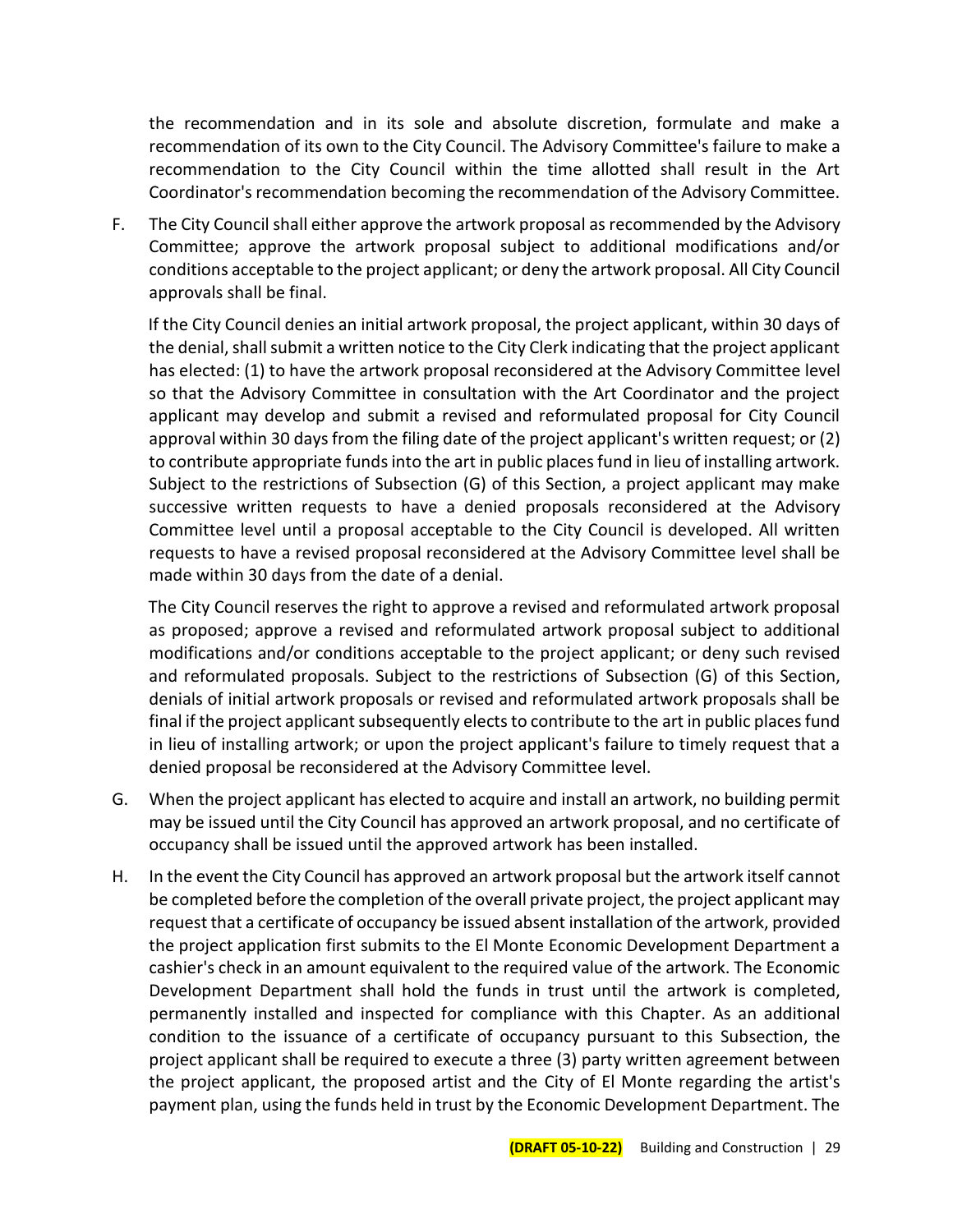agreement shall provide that the City will be authorized to determine the final location of the artwork, should there be any complications over the arrangement. Should the artwork not be installed after six (6) months from the issuance of a certificate of occupancy, the City shall control the decision-making regarding the funds in trust and completion of the public artwork. Any project applicant who is issued a certificate of occupancy pursuant to this Subsection, must install the approved artwork no later than six (6) months from the date the certificate of occupancy is issued. Nothing in this Subsection shall preclude the City from denying a certificate of occupancy pursuant to provisions of the El Monte Municipal Code and/or state law unrelated to the subject matter of this Chapter.

I. If the project applicant has elected to make an in-lieu contribution to the art in public places fund, no building permits shall be issued until such contribution has been paid.

#### **15.07.070 – Art in Public Places Advisory Committee.**

- A. The Art in Public Places Advisory Committee (the "Advisory Committee") is a review panel charged with reviewing art in public places applications; evaluating the artwork recommendations of the Art Coordinator with the aim of insuring that all artwork criteria established pursuant to this Chapter, including the City Guidelines, are met; and making recommendations to the City Council as to each art in public places application. The Advisory Committee shall review the applications and examine the proposals for public safety, weather resistance, balance within the program, verification of value, public response, proper lighting, public accessibility, installation methods, proportion, composition, the artist's previous experience on monumental scale sculpture, the artist's art training and exhibition record, and the art works aesthetic compatibility with its anticipated surrounds. The Committee, shall consist of:
	- 1. Two (2) representative member of the El Monte Planning Commission; and
	- 2. Three (3) El Monte residents appointed by the City Council who shall serve as public representatives. Where commissioners are found to be inactive, an alternate member of the Planning Commission and/or an additional resident may be appointed.
- B. The five (5) commission representatives to the Advisory Committee shall be appointed by the Mayor, subject to approval by the City Council, pursuant to Government Code Section 40605. Members of the commissions shall be reappointed annually; residents shall be reappointed bi-annually.
- C. The El Monte Economic Development Department and the Art Coordinator shall be responsible for providing administrative, investigative and advisory support to the Advisory Committee. The presence of at least three (3) Advisory Committee members at any regular, adjourned or special meeting of the Advisory Committee shall constitute the minimum quorum necessary to conduct business and take action.

#### **15.07.080 – Art in Public Places Fund.**

A. Accounting. Any moneys collected in accordance with the in-lieu contributions provisions of this Chapter shall be deposited in a separate account denominated as the "Art in Public Places Fund." The El Monte Economic Development Department in cooperation with the El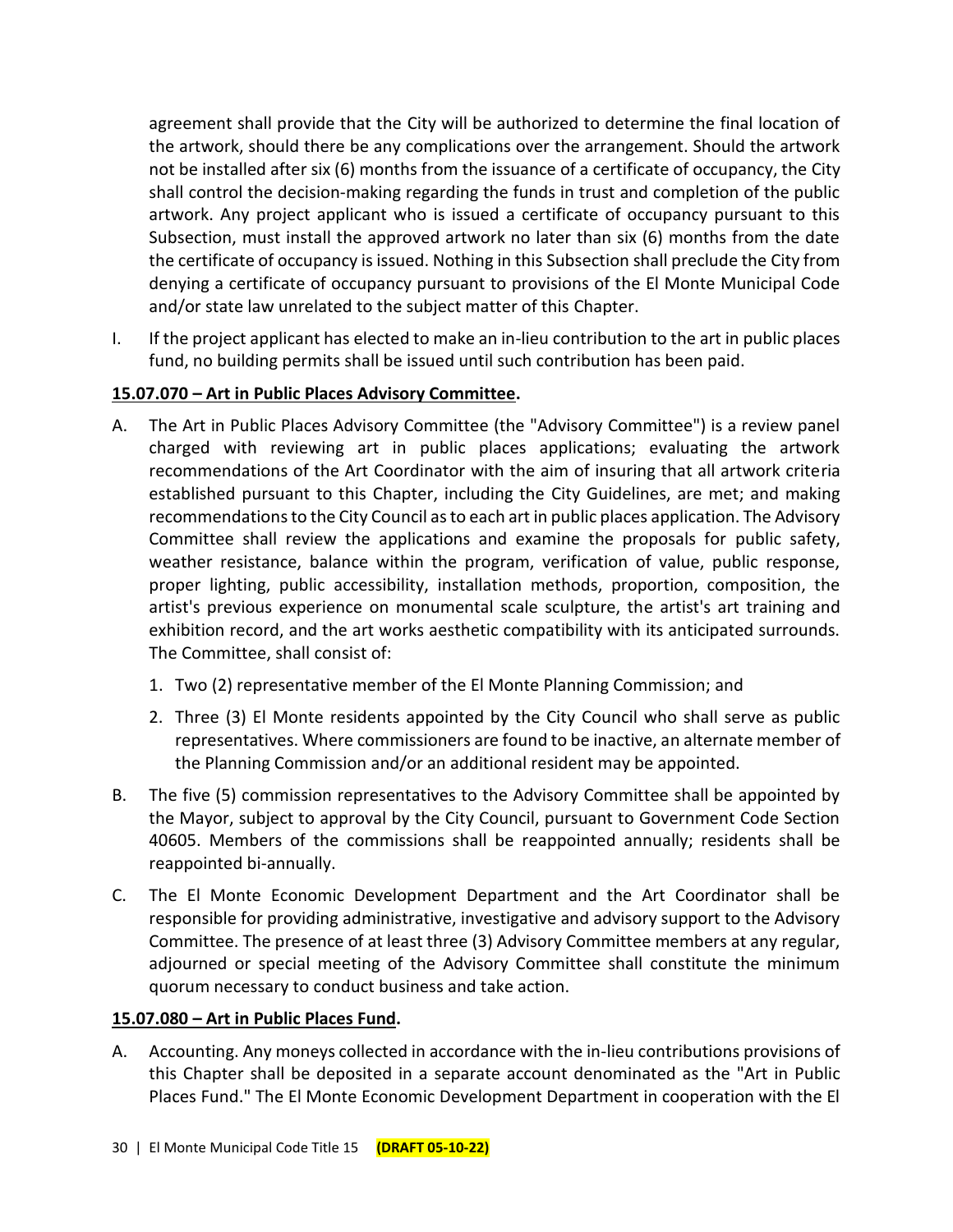Monte Finance Division shall establish accounting records sufficient to identify and control these funds. The account containing these funds shall earn interest and the earned interest shall be used for and be subject to the same restrictions established in Subsection (B) of this Section.

- B. Use of Fund. The art in public places fund shall be used to provide sites for, and works of art in, public places in order to further the intent and purpose of this Chapter as set forth in Section 15.07.010 of this Chapter.
- C. Permissible Expenditures. Expenditures of funds shall be limited to the following uses:
	- 1. The cost of artwork and its installation;
	- 2. Waterworks, landscaping, lighting and other objects which are an integral part of the artwork;
	- 3. Frames, mats, pedestals, and other objects necessary for the proper presentation of the artwork;
	- 4. Walls, pools, landscaping or other architectural or landscape architectural elements necessary for the proper aesthetic and structural placement of the artwork;
	- 5. Maintenance and repair of art works funded through the art in public places fund.
- D. Administration.
	- 1. The art in public places fund shall be administered jointly by the El Monte Economic Development Department and the El Monte Finance Division.
	- 2. The Advisory Committee shall make recommendations to the City Council concerning the purchase or commissioning of art works with art in public places funds, including:
		- a. Places which should be considered for artwork;
		- b. The medium of the proposed artwork; and
		- c. The artist whose work should be considered for placement in the recommended location.
	- 3. Selection of artists and art works shall be based on the guidelines to be established pursuant to Section 15.07.050 of this Chapter.
	- 4. The City will contract with the artist and with consultants as necessary for the purchase or commissioning as well as the execution and installation of the artwork.
	- 5. On-site activity in connection with the artwork installation shall be coordinated by the Community Development Director or his or her designee under the supervision of the City Manager.
	- 6. Maintenance and repair of artwork funded through the art in public places fund shall be financed from that account.
	- 7. So far as is practical, in the event repair of the artwork is required, the City shall first give the artist the opportunity to do that work for a reasonable fee. In the event the artist is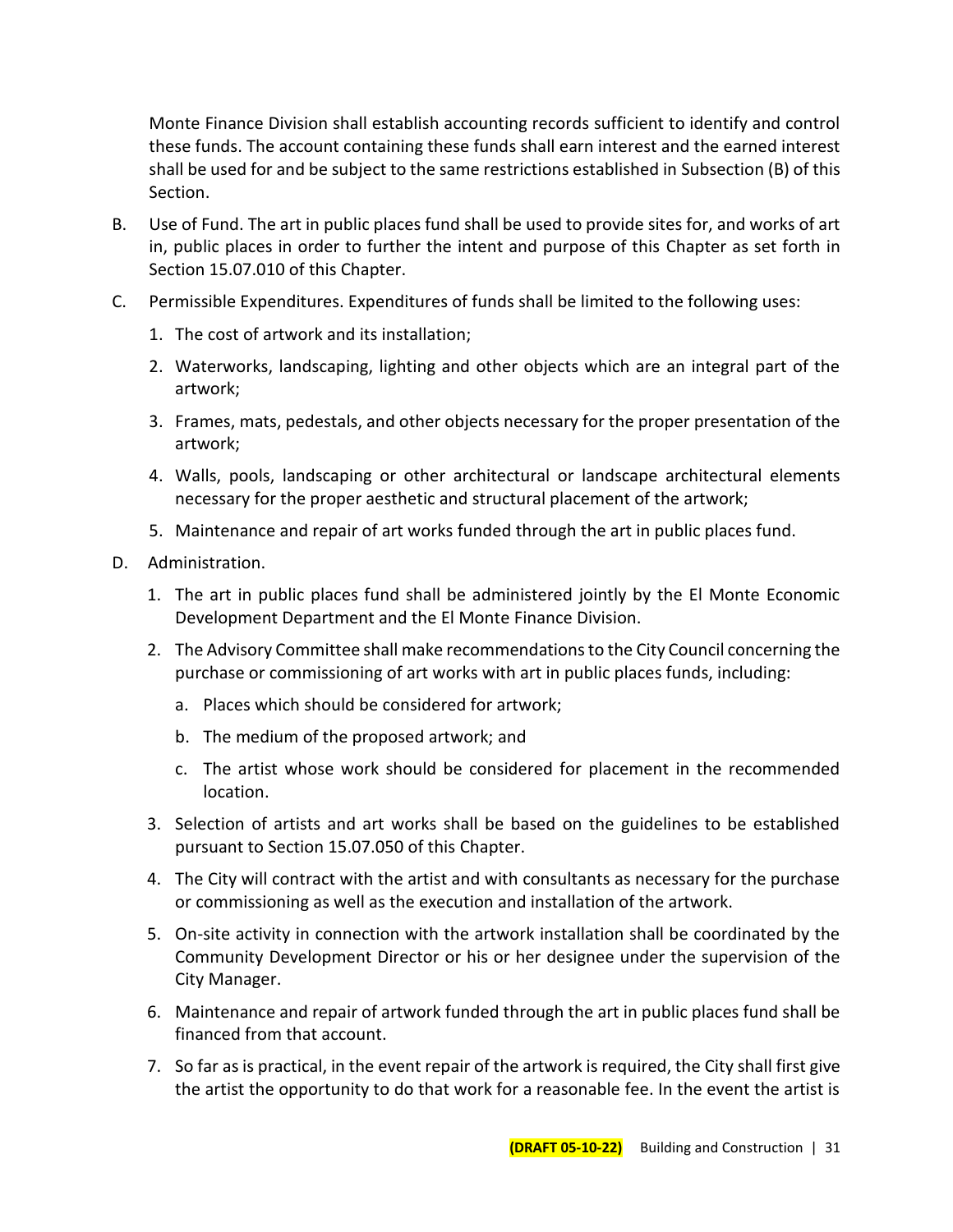unable or refuses to make the repair for such a fee, the City may proceed to contract for such repair with another qualified artist.

E. Endorsements. The art in public places fund shall also be used as a depository for endowments, bequests, grants or donations. Such sums may be expended as set forth in Subsection (C) of this Section as approved by the City Council.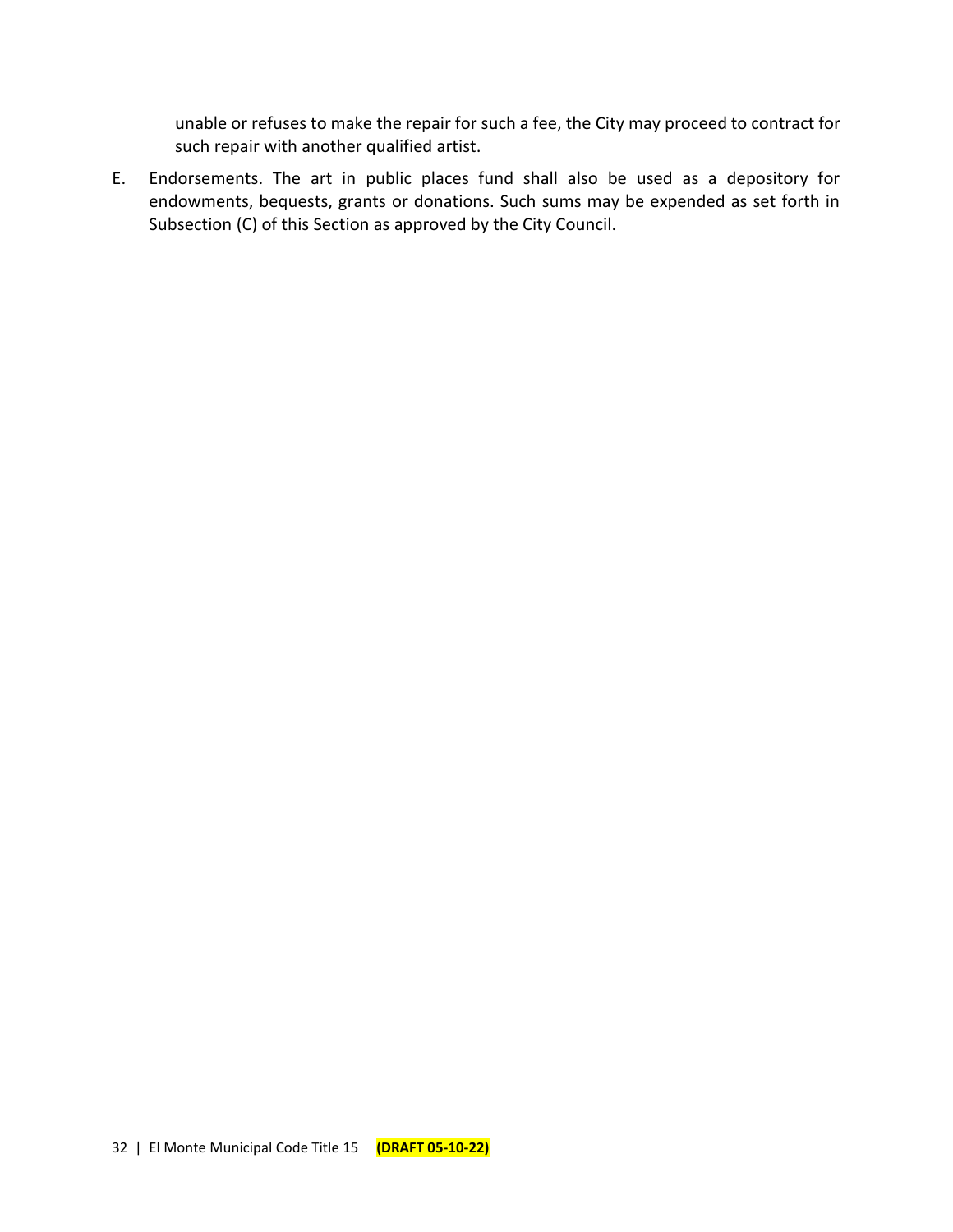## **CHAPTER 15.08 – PUBLIC FACILITIES IMPACT FEES**

#### **15.08.010 – Fee Authorization.**

- A. Except as otherwise provided under this Chapter, the approval by the City of a "development project," as said term is defined under Section 66000(a) of the California Government Code, shall be subject to the imposition of one or more of the fees, as applicable under Subsection (C), below, as a condition of approval of such development project by the City. For purposes of this Chapter, the term "development project" also means:
	- 1. Any substantial improvement, alteration, renovation and/or expansion of any existing structure or improvement in the event that such improvement or expansion adds more than 50 percent of structural area to an existing single or multifamily residential unit or adds more than 100 square feet of area to any other type of existing building use; or
	- 2. Any improvement, alteration and/or renovation of an existing structure or improvement which results in a net increase in the number of units within the structure or improvement; or which results in a substantial intensification of the use of the structure or improvement.
- B. The specific amount of each variety of public facilities impact fees authorized under this Chapter shall be established and from time to time adjusted by resolution of the El Monte City Council in accordance with applicable law. Fee amounts established by resolution may be automatically adjusted each year by an amount not exceeding 75 percent of the annual percentage change in the consumer price index for the Los Angeles-Long Beach statistical area. The foregoing notwithstanding, fees established by resolution may not be automatically adjusted for a period exceeding five (5) consecutive years from the effective date of the resolution establishing such fees. Prior to the conclusion of such five-year period, the City shall be required to commission, consider and approve an updated fee study and adopt fees in accordance with the findings of the updated study.
- C. The public facilities impact fees authorized under this Chapter include for the enhancement, expansion and/or improvement of:
	- 1. Sewer facilities;
	- 2. Storm drain facilities;
	- 3. Traffic signals;
	- 4. Street and transportation facilities.
- D. Fees established pursuant to this Chapter are in addition to, and not in substitution of, any other required fees and/or charges relative to development of a subject property and shall be for the purpose of enhancing, expanding and/or improving those public facilities set forth under Subsection (C), above, so as to mitigate impacts upon the level and/or quality of service by new development within the City.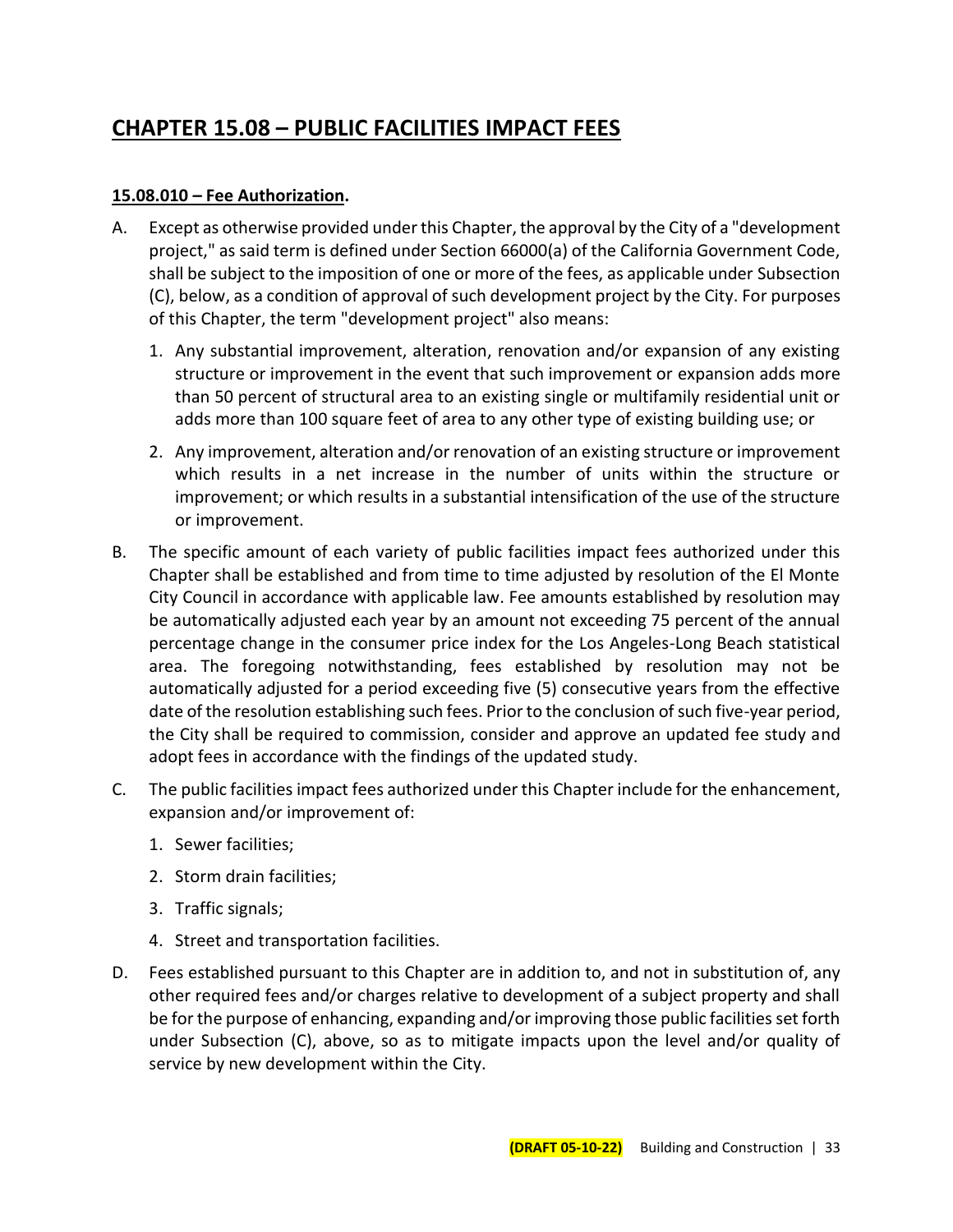- E. No building permit shall be issued for any development project unless and until any and all fees authorized under this Chapter and required by resolution have been paid in full to the City, or paid subject to a fee waiver pursuant to Subsection (F) of Section 15.08.010 has been issued.
- F. An applicant for any "development project," subject to the fee described in Section 15.08.010(A) may apply to the Public Works Director for a waiver of the fee, based upon the absence of any impact of that development on City facilities and services. The application shall be made in writing and filed with the Public Works Director prior to the issuance of a building permit authorizing construction of the project that is subject to the fee. The application shall state completely and in detail the applicant's factual basis, supported by studies or reports for a fee waiver.
	- 1. The applicant may elect to pay the full fee under protest at the time of the submittal of the fee waiver application in order to obtain a building permit in advance of the determination of the fee waiver application. If the full fee is paid under protest and the application is subsequently granted, then the applicant shall receive a refund in the amount of the fee paid.
	- 2. The Public Works Director shall consider the application and respond in writing setting forth the reasons for approval, denial, or request for additional information within 60 days. The decision of the Public Works Director is appealable pursuant to Subsection (G) of Section 15.08.010.
	- 3. The application process under this Section is limited in scope to applications for fee waivers based on the absence of any impact of development on City facilities and services. The application process for a development fee waiver under the specific facts of a particular development project site pursuant to this Section is not applicable to a fee protest under Government Code Section 66020 et seq.
	- 4. If a waiver is granted under this Section, any change in the development project following the time of approval of the fee waiver shall invalidate the fee waiver.
	- 5. Before accepting an application for filing, the Public Works Department shall collect an application processing and review fee for the purpose of defraying the expenditures incidental to the proceedings prescribed in this Chapter. The amount of the fees collected shall be in accordance with the fee schedule of the City.
- G. A decision of the Public Works Director with respect to an application for a fee waiver shall be appealable in accordance with this Subsection. A person seeking judicial review of a decision shall first complete an appeal under this Subsection.
	- 1. Any person wishing to appeal a decision of the Public Works Director shall file an appeal to the City Council in writing with the City Clerk not later than ten (10) days from the date of the Public Works Director's written decision is delivered to the applicant. The written appeal shall state completely and in detail the factual grounds for the appeal.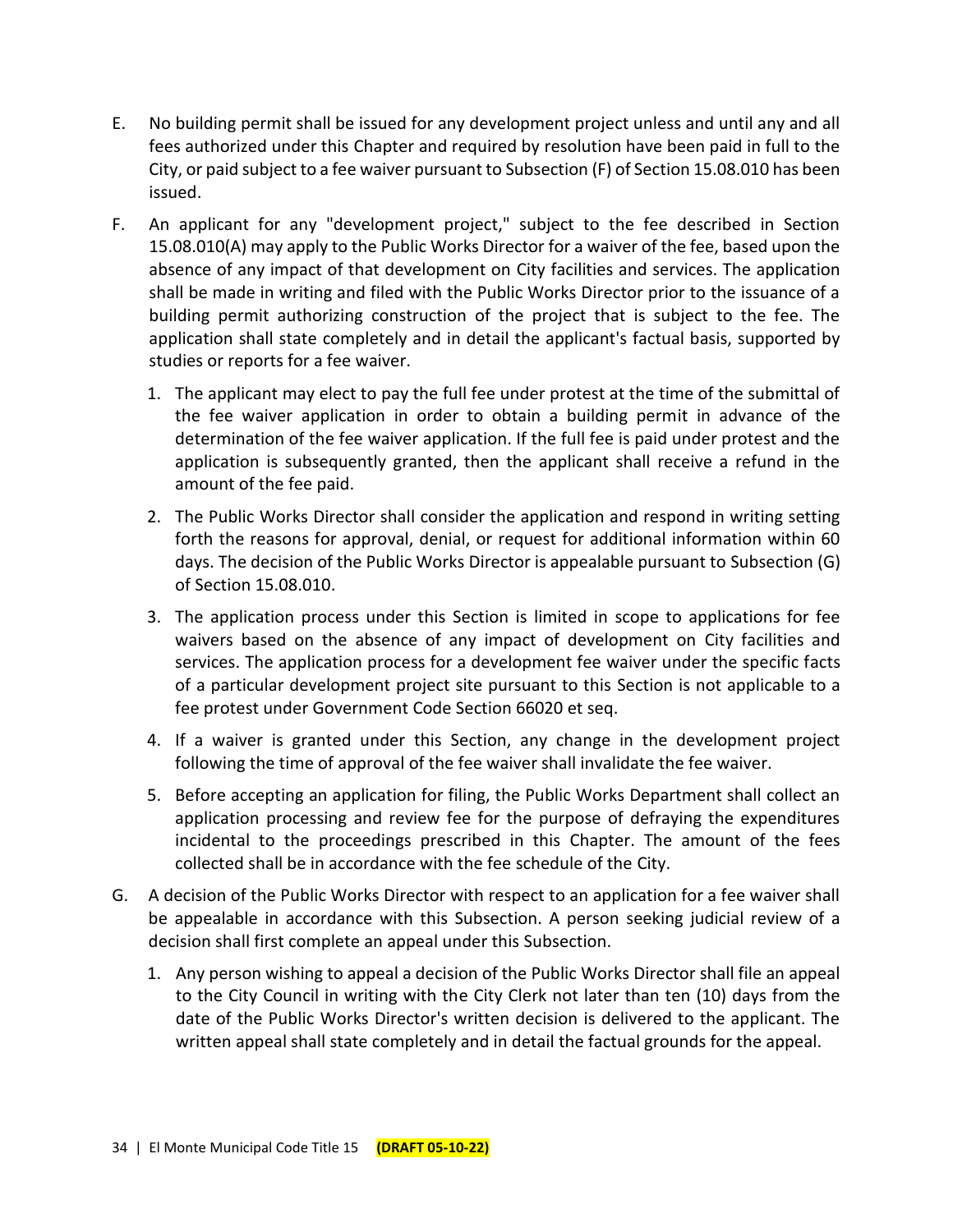- 2. The City Council shall consider the appeal at a regular or special meeting of the City Council within 60 days after filing of the appeal of the Public Works Director's determination.
- 3. The decision of the City Council shall be final.

#### **15.08.020 – Management of Fees Collected.**

- A. Upon receipt of any public facilities impact fees, the City shall deposit, invest, account for and expend said fees in accordance with Government Code Section 66006. The Deputy City Manager for Administrative Services is authorized and directed to establish such accounts as may be necessary or appropriate to comply with applicable law concerning the fees as collected under this Chapter.
- B. The Deputy City Manager for Community Development in consultation with the City Engineer and the Deputy City Manager for Administrative Services shall prepare each year a report which identifies the sums on deposit in the funds established by this Section and identifies the purpose for which the balance of each such fund is proposed to be sued and verify that a reasonable relationship continues to exist between the amount of the funds as accumulated and the purpose for which they are charged. The report shall be due no later than September 1st of each calendar year.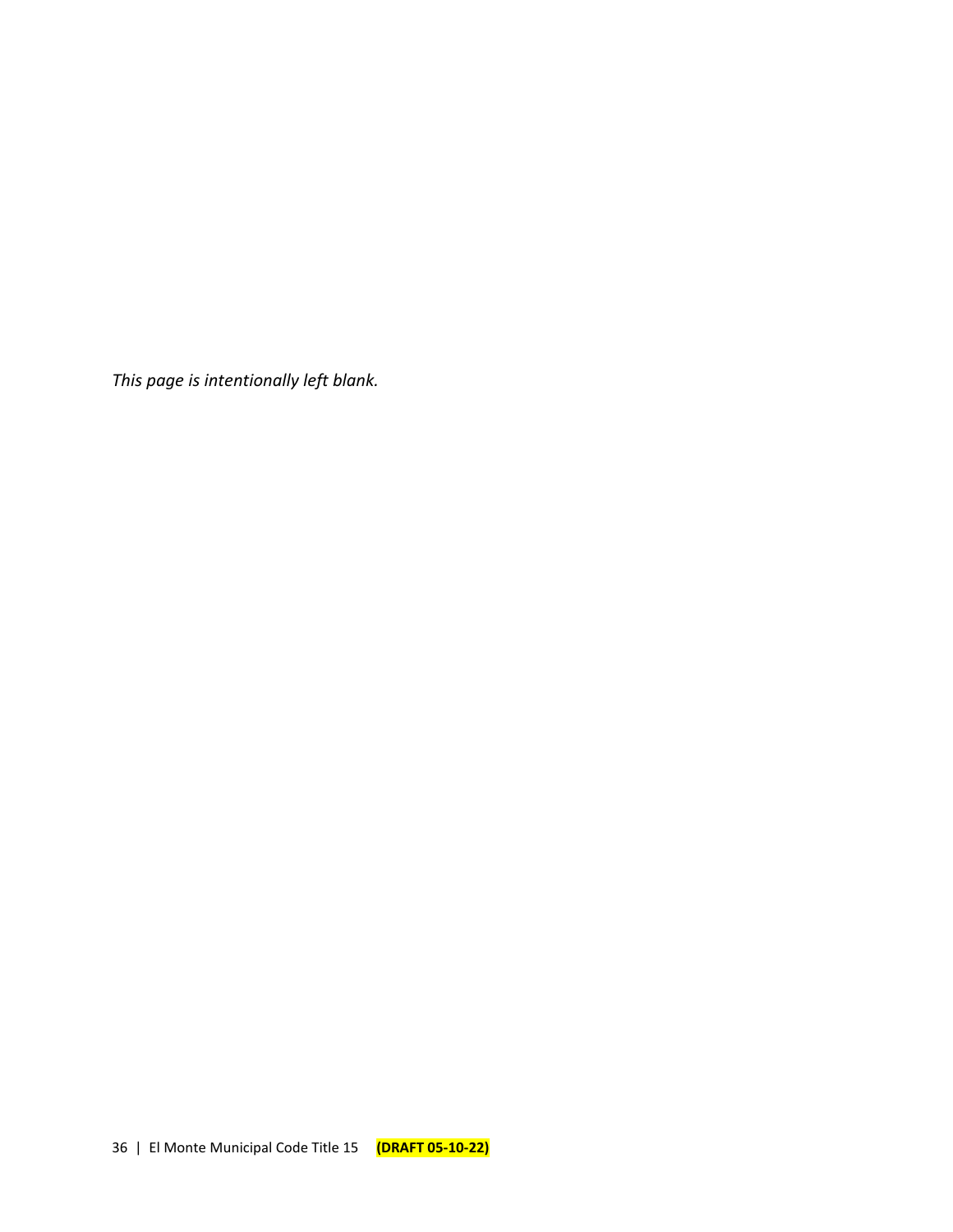# **Chapter 15.09 CERTIFICATE OF OCCUPANCY (NEW CHAPTER)**

#### **15.09.010 – Purpose.**

A Certificate of Occupancy provides evidence that the building, structure or other improvement, complies substantially with the plans and specifications that were submitted to, and approved by, the City. Such certificates are necessary to document that the building, structure or other improvement was safely constructed and can be occupied for an authorized use. They are also necessary in order to legally sell the building, structure or other improvement.

#### **15.09.020 – Definitions.**

For purposes of this Chapter, the following words and phrases shall have the meaning set forth in this Section:

- A. Whenever the term **"applicant"** is used, it shall mean any person who applies for a certificate of occupancy and, if necessary, a property inspection report.
- B. Whenever the term **"Building Division"** is used, it shall mean the El Monte Building Division.
- C. Whenever the term **"Building Official"** is used, it shall mean the Chief Building Official for the city of El Monte or his or her duly designated, City-employed designee.
- D. Whenever the term **"City"** is used, it shall mean the City of El Monte, a municipal corporation and general law city.
- E. Whenever the term **"City Council"** is used, it shall mean the El Monte City Council the legislative body for the city of El Monte.
- F. Whenever the terms **"must"** and **"shall"** are used in a sentence, it shall mean that an action or prohibition set forth is imperative and mandatory.
- G. Whenever the term **"nonresidential"** is used as a modifying adjective to describe the type of use, occupancy or purpose associated with certain type of real property, building, structure, improvement or portion thereof, it shall mean real property, buildings, structures, improvements or portions of thereof that do not fall within the definition for "residential" as defined under this section. Use, occupancies and/or purposes considered "nonresidential" in nature include, but are not limited to, the following: industrial; commercial; retail or wholesale sale; manufacturing; office; mini-mall; personal care facilities; entertainment; restaurant, dining or other food preparation; on-sale liquor establishment and off-sale liquor establishment; storage; agricultural; hotel, motel, motor hotel, inn, boarding house, or lodging house provided the use of each legally permitted guest unit satisfies the restrictions set forth under [Section 5.48.080](https://library.municode.com/ca/el_monte/codes/code_of_ordinances?nodeId=TIT5BULIRE_CH5.48HOMORE_5.48.080RE) of this Code; nonresidential portions of a mixed use developments; multiple tenant developments; and any type of use, occupancy or purpose for which a business license or combination of business license and business permit is required.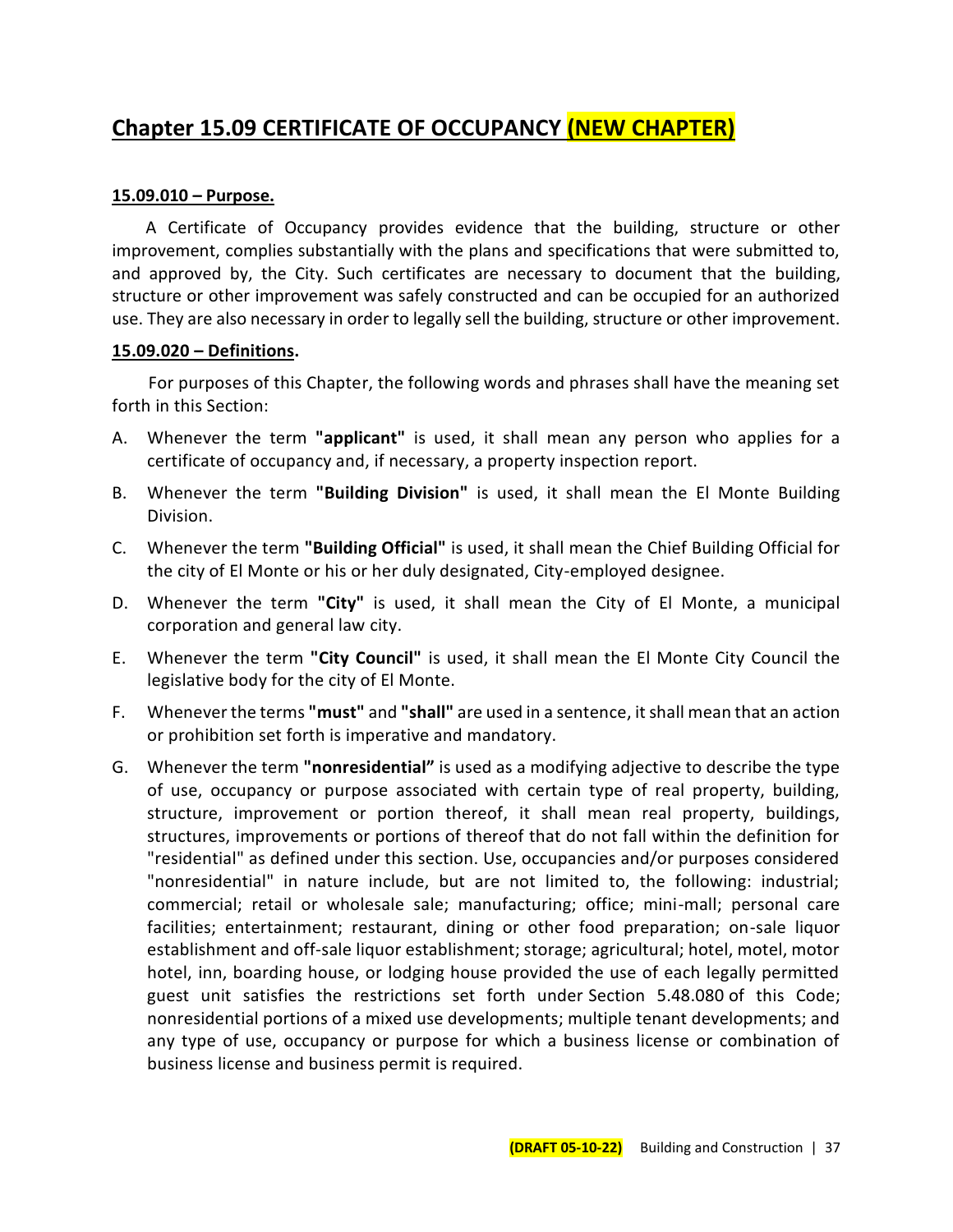- H. Whenever the term **"person"** is used, it shall mean any natural person or grouping natural persons such as tenants in common, husband and wife, joint tenants with right of survivorship and the like; any general partnership, limited partnership or limited liability partnership; any corporation or limited liability company whether for profit or not-forprofit; any organization whether for profit or not-for-profit; any business trust, living trust or joint venture; or any legal entity holding title to real property or serving as the agent for another person holding title to real property.
- I. Whenever the term **"real property"** is used, it shall mean all or any portion of a parcel of real estate located within the city inclusive of any buildings, structures or other constructed thereupon.
- J. Whenever the term **"residential"** is used as a modifying adjective to describe the type of use, occupancy or purpose associated with a certain type of building, structure, improvement or portion thereof, it shall necessarily refer to any building, structure, improvement or individual dwelling unit within such a building, structure or improvement which (1) is specifically and exclusively designed for and occupied by, or available for occupancy by, a single household as a place of residence; (2) contains one legally permitted kitchen per household residing in the building, structure, improvement or individual dwelling unit; and (3) contains at least one bathroom equipped with a toilet and a shower or bath tub. "Residential" when used as a modifying adjective to describe a certain type of real property, shall refer to real property or any portion thereof that is lawfully zoned for any of the types buildings, structures or improvements described in the preceding sentence. The foregoing notwithstanding, the use, occupancy or reoccupancy of a legally permitted guest room within a legally permitted hotel, motel, motor hotel, inn, boarding house, or lodging house in the normal course of business shall be considered "nonresidential" in nature, provided its use satisfies the restrictions set forth under [Section](https://library.municode.com/ca/el_monte/codes/code_of_ordinances?nodeId=TIT5BULIRE_CH5.48HOMORE_5.48.080RE)  [5.48.080](https://library.municode.com/ca/el_monte/codes/code_of_ordinances?nodeId=TIT5BULIRE_CH5.48HOMORE_5.48.080RE) of this Code. Any residential dwelling or residential dwelling unit located within a mixed-use development shall also be considered "residential" in nature.

#### **15.09.020 – Applicability.**

No person shall occupy or otherwise use, or permit the occupancy or use of all or any portion of the following until a Certificate of Occupancy is applied for and then issued by the Building Official for the following:

- A. Any building, structure or other improvement constructed upon all or any portion of real property;
- B. Any building, structure or other improvement that has been altered, added to, enlarged or moved upon all or any portion of real property;
- C. Any real property, building, structure or other improvement that has been sold, exchanged, transferred or otherwise conveyed, excluding the sale, exchange, transfer or conveyance of any multi-family residential building containing five (5) or more residential dwelling units (The provisions of Section 15.06.070 (Property Inspection Report) of this Chapter shall also apply in the case of certain sales, exchanges, transfers and conveyances identified under that Section);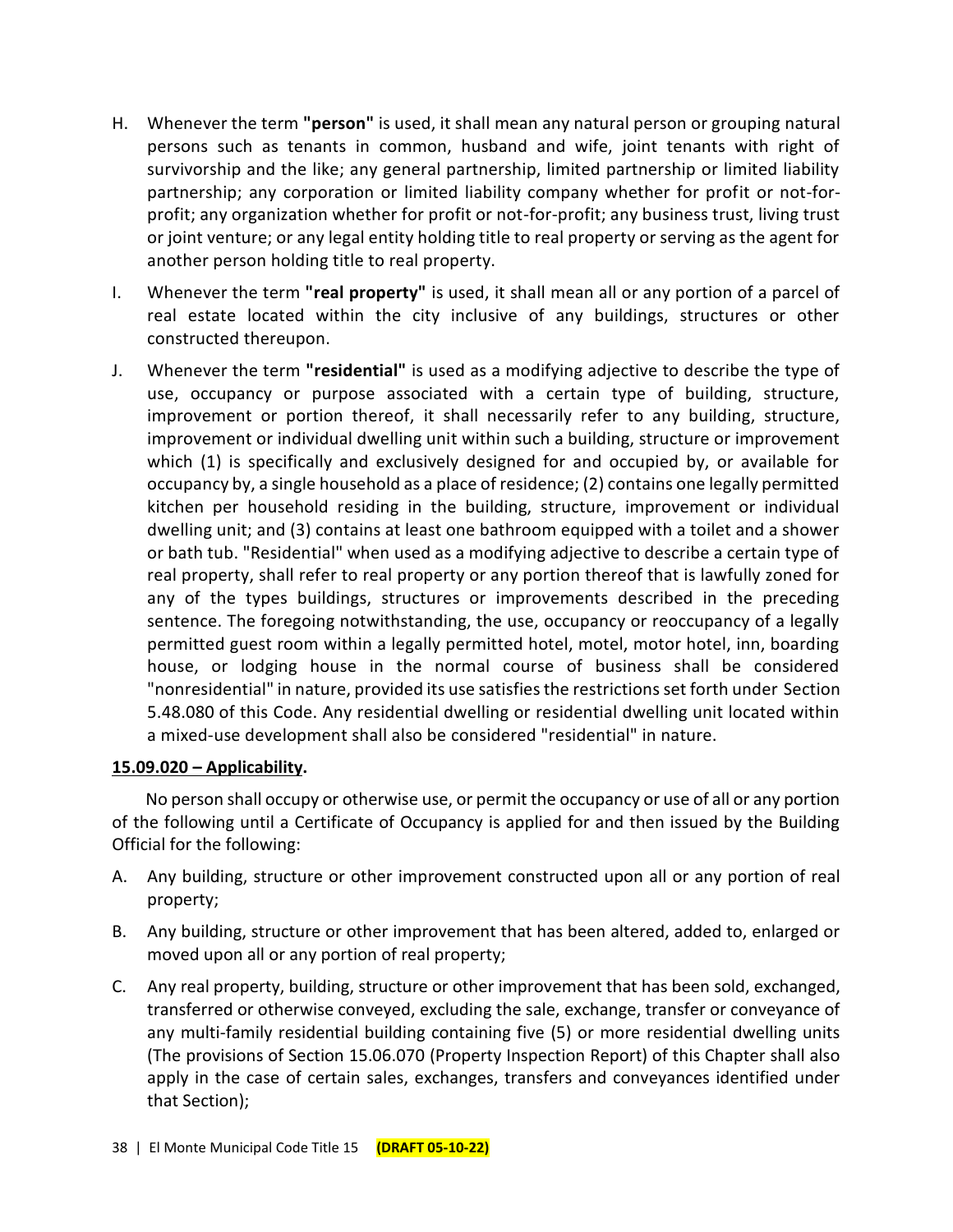- D. All or any portion of any nonresidential building, structure or other improvement rented, leased, licensed or whose occupancy or reoccupancy is otherwise permitted by the owner or any agent of the owner; and
- E. All or any portion of any real property, building, structure or other improvement whose legally permitted use is changed.

# **15.09.030 – Exempt from a Certificate of Occupancy.**

- A. Changes in Residential Tenancies. The issuance of a new Certificate of Occupancy shall not be required for a simple change in tenancies with respect to any lawful dwelling or dwelling unit leased or otherwise rented for residential purposes.
- B. Transient Occupancy. A Certificate of Occupancy shall not be required for the transient occupancy or reoccupancy of a legally permitted guest room within a legally permitted hotel, motel, motor hotel or inn as part of its normal course of business. In order to be considered "transient" under this Section, each individual occupancy or reoccupancy of an individual guest room/unit must be for a period of less than 30 consecutive days and no individual guest unit may be occupied or reoccupied by the same person for more than 60 consecutive days total within any 180 consecutive day period.

# **15.09.040 – General Procedures.**

- A. Application. Applications for a Certificate of Occupancy shall be made on the appropriate form. The Building Official shall determine the minimum filing procedures, content and form of materials which must be submitted before the Building Division can review and take action on the request. The filing procedures and applications shall be published and made available to the public. An application for a Certificate of Occupancy must be submitted concurrently with an application for a building permit. No petition shall be received unless it complies with all filing requirements.
- B. Records. Applications filed pursuant to this Chapter shall be numbered consecutively in the order of their filing and shall be part of the permanent official records of the Building Division.
- C. General Property Inspection. Once a complete and accurate application for a Certificate of Occupancy is submitted to, and accepted by, the Building Division, an inspection date for the real property in question shall be scheduled and the applicant shall thereafter make the real property available for such inspection by the Building Official on the date scheduled.
- D. Issuance of a Certificate of Occupancy. A Certificate of Occupancy shall be issued within ten (10) business days from the date the Building Official determines all of the following conditions are met:
	- 1. A complete and accurate application for a Certificate of Occupancy is on file with the City;
	- 2. The real property complies with all discretionary land use authorizations affecting the real property; and all other real property related provisions of the El Monte Municipal Code, most notably the provisions of this Title and Title 17 (Zoning Code);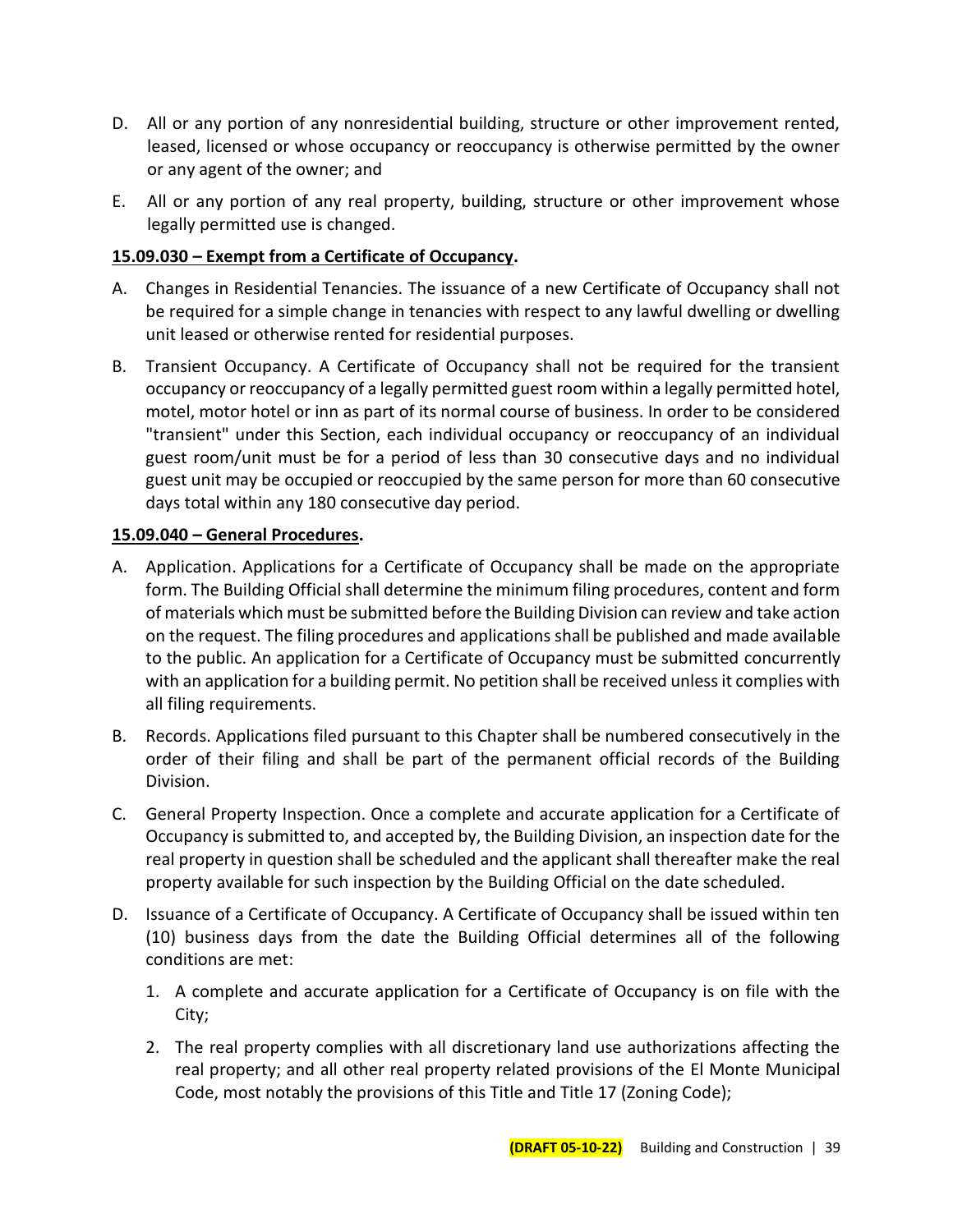- 3. The real property in question complies with all other provisions, requirements and restrictions of this Chapter; and
- 4. All violations and deficiencies identified in the course of the inspection have been corrected and approved by the Building Division.

### **15.09.050 – Content of a Certificate of Occupancy***.*

- A. Content. Each Certificate of Occupancy pursuant to this Chapter shall state:
	- 1. The date of issuance;
	- 2. The authorized occupancy for the subject real property;
	- 3. The legally permitted use for the subject real property;
	- 4. Restrictions as determined by the Community Development Director and/or the Building Official in the interest of safeguarding the public health, safety, morals, and welfare, and the identification of all land use restrictions (e.g., Conditional Use Permits, Modifications, Variances, Design Review approvals, Tentative Tract Maps, Tentative Parcel Maps);
	- 5. The street address and legal description of the subject real property;
	- 6. The name of the person to whom the Certificate of Occupancy is issued; and
	- 7. The certification that the subject real property complies with all provisions of the El Monte Municipal Code relating to zoning, building standards, and maintenance to the best knowledge of the Building Division at the time of issuance.
- B. Nonconforming Properties. A Certificate of Occupancy issued for real property bearing the status of a nonconforming use, building or structure shall also state that the subject real property is a nonconforming use, building or structure. The requirements of this Subsection shall apply to all real property bearing the status of a nonconforming use, building or structure on or after the effective date of this Chapter.

#### **15.09.060 –Temporary Certificate of Occupancy.**

- A. Following the submission of a complete and accurate application for a Certificate of Occupancy but prior to the issuance of a Certificate of Occupancy, the Building Official may issue a Temporary Certificate of Occupancy if:
	- 1. The Building Official determines the real property in question is in substantial compliance with the requirements of this Chapter and all other real property related provisions of this Title and any building or structure, or portion thereof, is deemed safe for occupancy by the Building Official; and
	- 2. The applicant makes a clear and convincing showing of good faith efforts to timely complete the correction of all outstanding violations and deficiencies identified by the Building Official; and
	- 3. The applicant posts a compliance bond with the City to guarantee the full and timely completion of all required corrections. The amount of the compliance bond shall be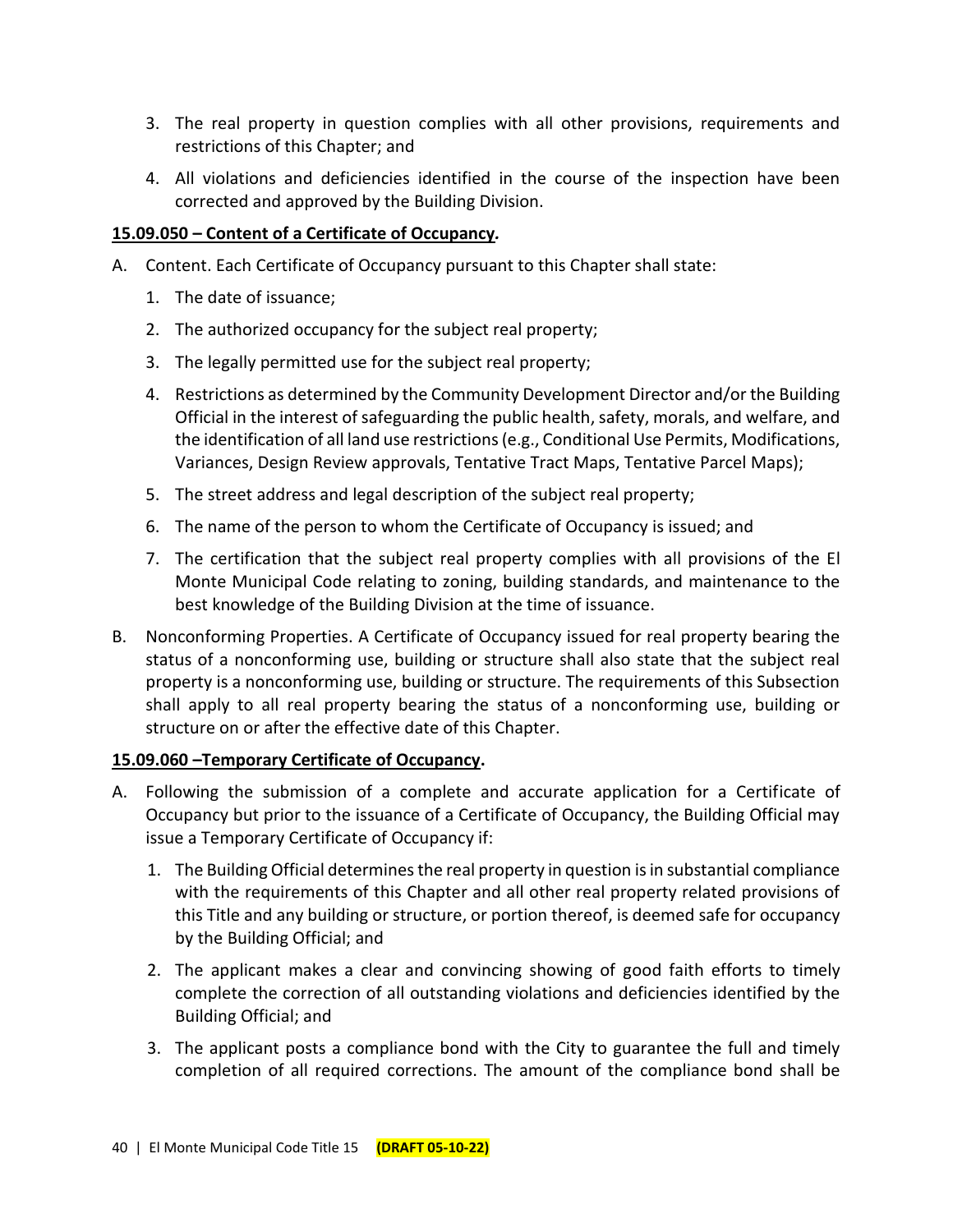determined by the Building Official using such criteria and methodology as may be adopted, and from time to time revised and/or modified, by City Council Resolution.

- B. An applicant's failure to correct all deficiencies within the time period specified on the Temporary Certificate of Occupancy shall constitute a violation of this Chapter.
- C. A Temporary Certificate of Occupancy shall automatically expire 14 calendar days from the date in which all outstanding corrections were to be completed or automatically upon the issuance of a Certificate of Occupancy. Absent the issuance of a Certificate of Occupancy, no person may continue to occupy or otherwise use the real property, or any portion thereof, that is the subject of a Temporary Certificate of Occupancy upon the expiration of the Temporary Certificate of Occupancy.
- D. The Property Inspection Report requirements of Section 15.06.060 (Temporary Certificate of Occupancy) of this Chapter shall only apply in the case of certain sales, exchanges, transfers or conveyances of real property.
- E. A Temporary Certificate of Occupancy is valid for 90 days. After that time-period, it shall be renewed monthly. However, in no event shall a building, structure or other improvement, or any portion thereof, be occupied for more than one (1) year under a Temporary Certificate of Occupancy.

## **15.09.070 – Vacant and Unimproved Real Property.**

- A. An application for a Certificate of Occupancy must first be submitted and a Certificate of Occupancy issued by the Building Official before real property that is both vacant and unimproved may be occupied or used for any purpose.
- B. Absent the issuance of a Certificate of Occupancy, real property that is both vacant and unimproved may only be used for the limited purpose of tilling soil and growing farm, garden or orchard products, provided such real property is lawfully zoned for such uses.

## **15.09.080 – Property Inspection Report.**

- A. Property Inspection Report. The title owner of real property or the duly authorized agent of the real property owner shall also apply to the Building Division for the preparation of a Property Inspection Report in the case of any sale, exchange, transfer or conveyance of the real property in question. The Property Inspection Report shall be prepared by the Building Official.
- B. Exceptions. The requirements of this Section shall not apply to the sale, exchange, transfer or conveyance of any of the following:
	- 1. Multifamily residential buildings containing five (5) or more residential dwelling units;
	- 2. Real property that is both vacant and unimproved; or
	- 3. Real property that will soon be made vacant and unimproved and thereafter remain vacant and unimproved for an indefinite period of time, provided the owner or owner's agent posts a demolition compliance bond and provided all demolition and debris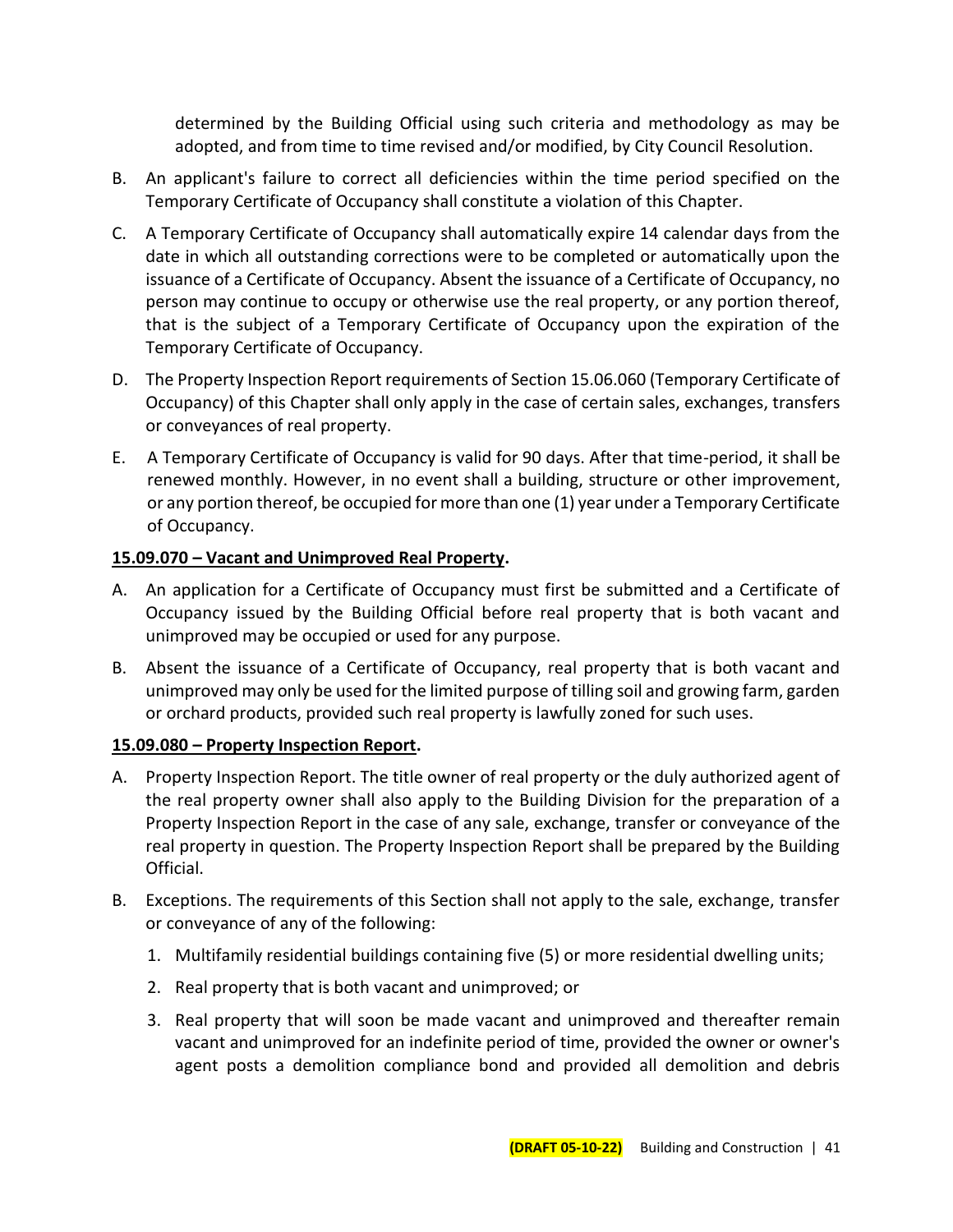removal is completed within 180 calendar days of the date sale, exchange, transfer or conveyance, whichever the case may be.

- C. Mixed-use Developments Rented Units. If all residential dwelling units within the residential portion of a mixed-use development are owned by a single owner with each such unit being rented, leased, licensed or otherwise made available for residential purposes by the single owner (e.g., as would be the case with a multi-unit apartment complex), the requirements of this Section shall not apply if the residential portion of the mixed-use development consists of five (5) or more residential dwelling units.
- D. Mixed-Use Developments Owned Units. If two (2) or more residential dwelling units within the residential portion of a mixed-use development are owned by different owners under an arrangement of separate ownership (e.g., as would be the case with a multi-unit condominium complex), the requirements of this Section shall apply to the sale, exchange, transfer or conveyance of any residential unit within the residential portion of the mixed-use development.
- E. Demolition Compliance Bond:
	- 1. In the event of any sale, exchange, transfer or conveyance of real property that will soon be made vacant and unimproved with the aim of leaving said real property in a vacant and unimproved state for an indefinite period of time, the owner or owner's agent shall be required to post a demolition compliance bond to guarantee the full and timely demolition of all buildings, structures and other improvements upon the real property.
	- 2. The amount of the demolition compliance bond shall be determined by the Building Official utilizing such criteria and methodology as may be adopted, and from time to time revised and/or modified, by City Council Resolution.
	- 3. Following the completion of such sale, exchange, transfer or conveyance as evidenced by close of escrow or the change in title, whichever is earlier in time, no person may continue to occupy or use the subject real property unless the Building Official issues a Temporary Certificate of Occupancy which shall remain valid until the stated commencement of date of demolition activities.
	- 4. The Building Official may issue such a Temporary Certificate of Occupancy using the issuance criteria set forth under this Section 15.06.060 (Temporary Certificate of Occupancy) of this Chapter.
	- 5. Temporary Certificates of Occupancy issued pursuant to this Subsection shall state the anticipated date upon which demolition will commence and shall expire upon the earlier of the following:
		- a. The date upon which demolition actually commences; or
		- b. The anticipated commencement date stated on the Temporary Certificate of Occupancy.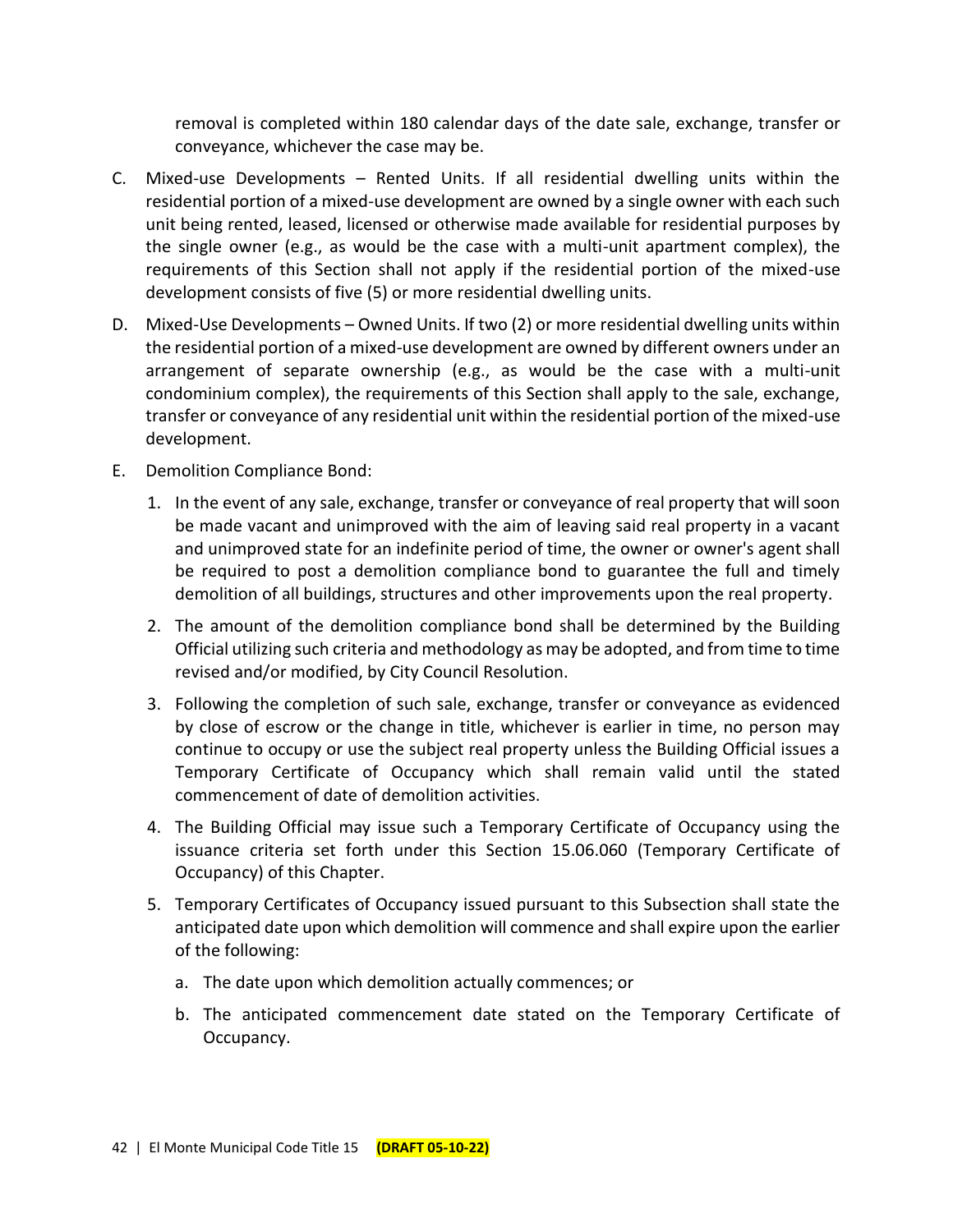- 6. No Temporary Certificate of Occupancy issued pursuant to this Subsection shall set forth an anticipated demolition commencement date that is more than 180 days from the date the Temporary Certificate of Occupancy is issued.
- F. Content of Property Inspection Report. The Property Inspection Report shall contain the following information:
	- 1. The street address and legal description of the subject real property;
	- 2. The zone classification;
	- 3. The legally authorized use of the subject real property;
	- 4. As determined by the Community Development Director and/or the Building Official, the identification of all land use restrictions (e.g., Conditional Use Permits, Modifications, Variances, Design Review approvals, Tentative Tract Maps, Tentative Parcel Maps);
	- 5. All corrections needed to bring the subject real property into compliance with provisions of the El Monte Municipal Code relating to building and construction standards; zoning requirements and restrictions; and housing restrictions; and
	- 6. All other corrections needed to correct any other condition constituting a violation of the El Monte Municipal Code, including, but not limited to, provisions relating to public health and safety.
- G. Completion Period. Each Property Inspection Report shall be completed within ten (10) City business days from the date the real property in question is inspected and shall remain valid for a period of six (6) months from the date of its issuance by the Building Official. If a Property Inspection Report is not completed within the foregoing ten (10) day period, the requirements of this Section shall be deemed waived. The foregoing notwithstanding, the waiver of the requirements of this Section shall not constitute a waiver of any other requirements set forth under this Chapter nor shall such waiver preclude the City from pursuing any and all remedies available to it at law or in equity in order to enforce the requirements and standards set forth in the El Monte Municipal Code.
- H. Nonliability of City for Failure to Identify all Deficiencies. In issuing a Property Inspection Report, neither the Building Official nor the Building Division warrant or represent that all outstanding code violations or deficiencies are stated therein. Violations and deficiencies identified in each Property Inspection Report represent the Building Official's and Building Division's best attempt to identify all outstanding violations and deficiencies, but do not necessarily represent an exhaustive listing of such violations or deficiencies. The failure of the Building Official and/or the Building Division to identify a violation or deficiency in the Property Inspection Report shall not prevent the City from taking all legal action available to it to cause such violation to be corrected, including, but not limited to, the issuance of criminal citations.
- I. Nonliability of City for Failure to Identify Utility Charges. The failure of a Property Inspection Report to identify delinquent utility charges for the subject real property shall not prevent the City from taking all legal action available to it to obtain payment of such charges.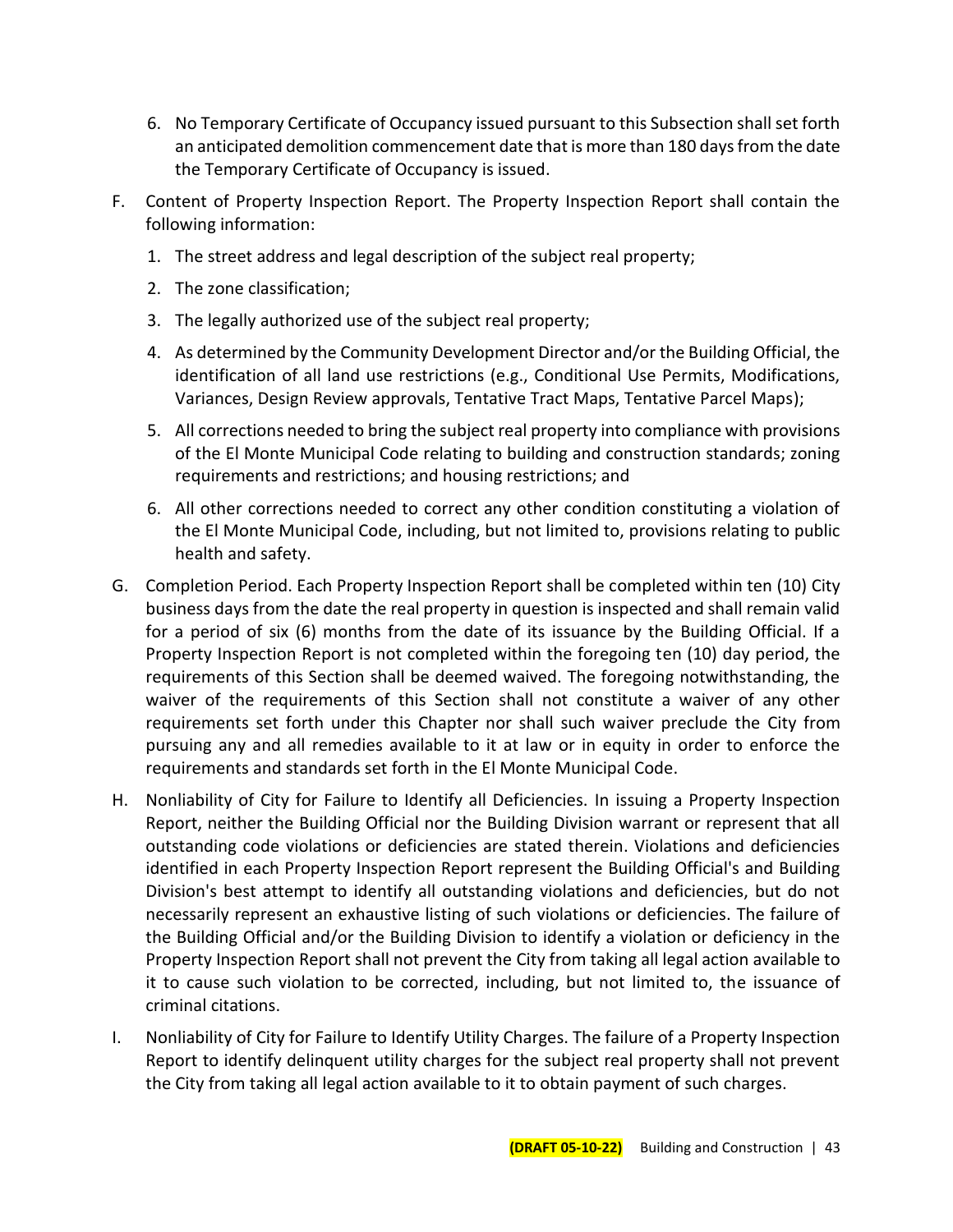- J. Delivery of Report to Prospective Buyer. Each applicant shall deliver the Property Inspection Report to the person attempting to acquire the subject real property (e.g., to the prospective buyer) and within 14 calendar days thereafter shall deliver to the Building Division a delivery confirmation receipt evidencing the successful delivery of the Property Inspection Report. The delivery confirmation receipt form shall be provided to each applicant.
- K. Time Period for Making Corrections to Property. If the subject real property is in need of corrections as specified in the Property Inspection Report, the applicant shall initiate such corrections within 30 calendar days of the date the Property Inspection Report is issued and shall complete such corrections before a Certificate of Occupancy may be issued but in no event later than 180 calendar days from the date the Property Inspection Report is issued.
- L. Parties Responsible for Corrections. The owner of real property that is the subject of a Property Inspection Report shall be responsible for the completion of all needed corrections identified in the Property Inspection Report. The person attempting to acquire the real property may assume legal responsibility for the completion of all corrections by execution and submission of an "Acknowledgement & Assumption Affidavit" coincident with the completion of the real property sale or exchange. The execution of an "Acknowledgement & Assumption Affidavit" notwithstanding, no new Certificate of Occupancy may be issued until all needed corrections are completed.
- M. Compliance Bond:
	- 1. The execution of an "Acknowledgement & Assumption Affidavit" shall in turn require the posting by the buyer of a compliance bond with the City to guarantee the full and timely completion of all required corrections.
	- 2. The compliance bond shall be submitted at the same time as the submission of the "Acknowledgement & Assumption Affidavit" and no "Acknowledgement & Assumption Affidavit" shall be considered complete absent the posting of an adequate compliance bond.
	- 3. The amount of the compliance bond shall be determined by the Building Official using such criteria and methodology as may be adopted, and from time to time revised and/or modified, by City Council Resolution.
	- 4. Following the Building Official's receipt of the posted compliance bond and pending the completion of all required corrections, the Building Official, in his or her discretion, may issue a Temporary Certificate of Occupancy subject to the requirements of Section 17.80.040 of this Chapter in an effort to reasonably minimize any undue delay in the closing of escrow on the sale, exchange, transfer or conveyance of the subject real property.
- N. Failure to Make Corrections. If any corrections prescribed in the Property Inspection Report are not corrected within the time frame specified herein or within a Temporary Certificate of Occupancy, such failure shall constitute a violation of this Chapter and may be referred to the City Prosecutor for appropriate action.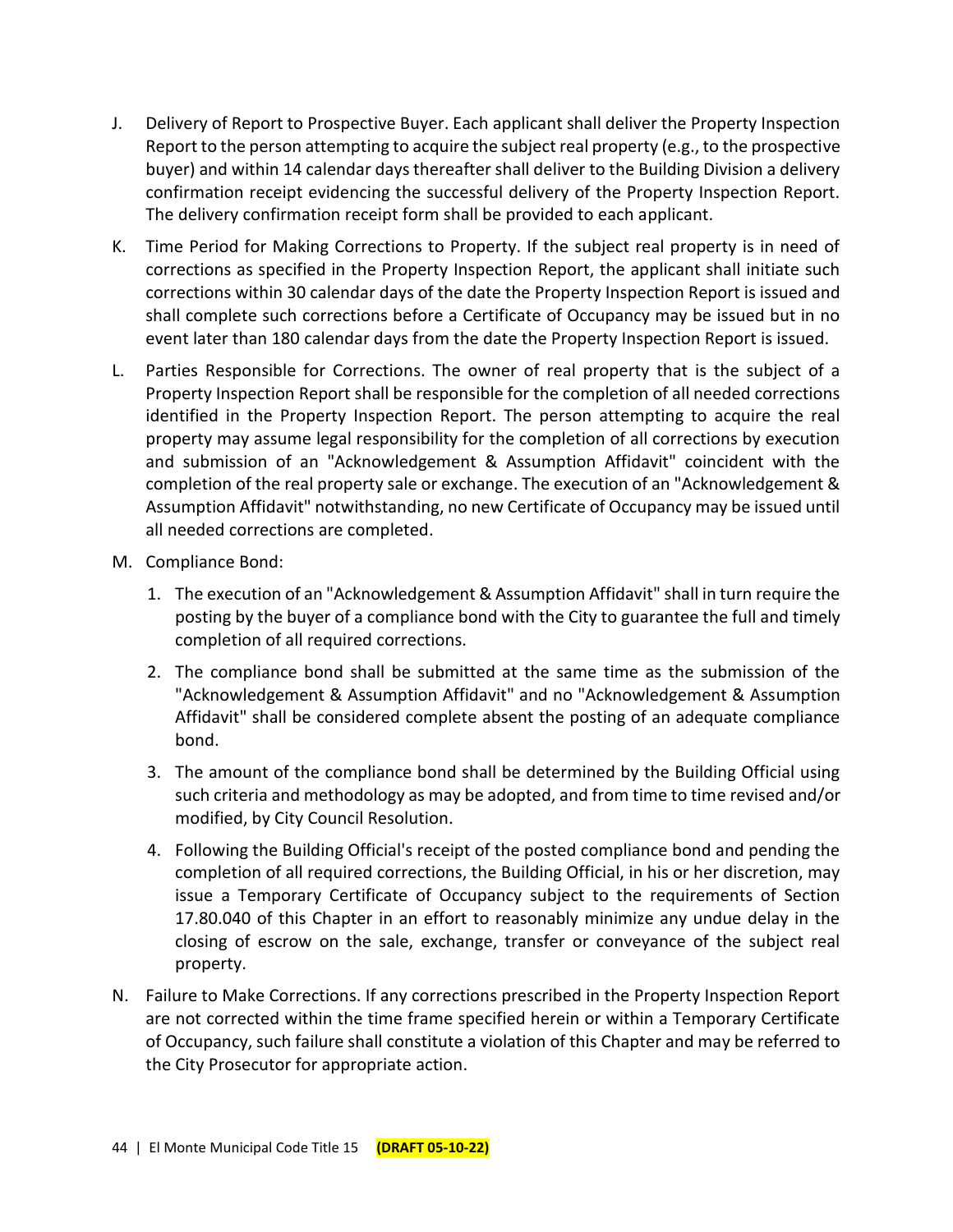#### **15.09.090 – Violation – Penalty.**

- A. Violation of Certificate of Occupancy/Temporary Certificate of Occupancy. No person shall violate or fail to comply with each and every term, condition, requirement or restriction set forth in a Certificate of Occupancy or Temporary Certificate of Occupancy issued pursuant to this Chapter.
- B. Violation of this Chapter. The violation of any provision of this Chapter shall constitute a misdemeanor. Any person convicted of a violation of this Chapter shall be punished by a fine not exceeding \$20,000.00 or by imprisonment in jail for a period not exceeding six (6) months, or a combination of both fine and imprisonment.

#### **15.09.100 – Appeals.**

- A. Appeals on Building Official Decisions:
	- 1. If an applicant is dissatisfied with any requirement, ruling, finding, or disapproval of this Chapter by the Building Official, he or she may file an appeal with the City Clerk to have the case reviewed by a Hearing Officer.
	- 2. The Hearing Officer shall make a decision within 60 days of the complete submission of the appeal. The decision of the Hearing Officer shall be final.
- B. Submittal Requirements. The appeal shall be made in writing and shall state the basis for disputing the determination. In addition, it should include any tangible evidence and/or authority supporting the appellant's position.
- C. Time Limits. The appeal must be submitted within ten (10) days following the date of the decision. If City Hall is closed on the tenth day, the deadline shall automatically extend to the next day City Hall is open to the public.

#### **15.09.110 – Fees.**

Before accepting an application for filing, the Building Division shall collect a fee for the purpose of defraying the expenditures incidental to the proceedings prescribed in this Chapter. The amount of the fees collected shall be in accordance with the most recently adopted City Council Resolution.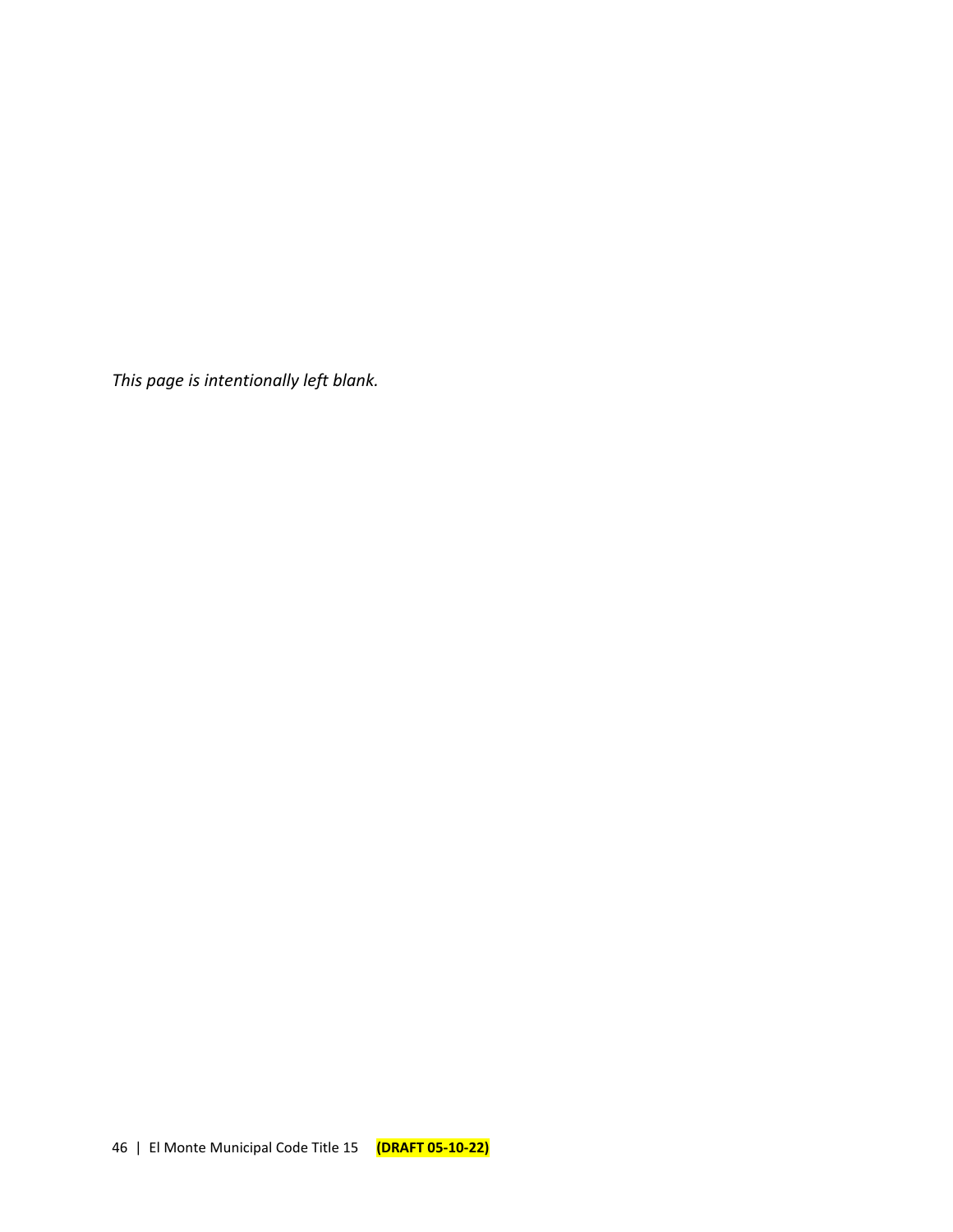# **CHAPTER 15.10 – MISCELLANEOUS DELETIONS**

## **15.10.010 – Prior Code Section 8104—Deleted.**

Section 8104 of the El Monte Municipal Code is deleted.

# **CHAPTER 15.12 – DELETIONS**

### **5.12.010 – Prior Code Section 8105—Deleted.**

Section 8105 of the El Monte Municipal Code is deleted.

# **CHAPTER 15.14 – STATE ENERGY CALCULATION REVIEW FEE**

#### **15.14.010 – State Energy Calculation Review Fee.**

For each state energy calculation submitted for review in conjunction with an application for a building permit, the Building Official shall charge and collect a state energy calculation review fee equal to five (5) percent of the applicable building permit fee.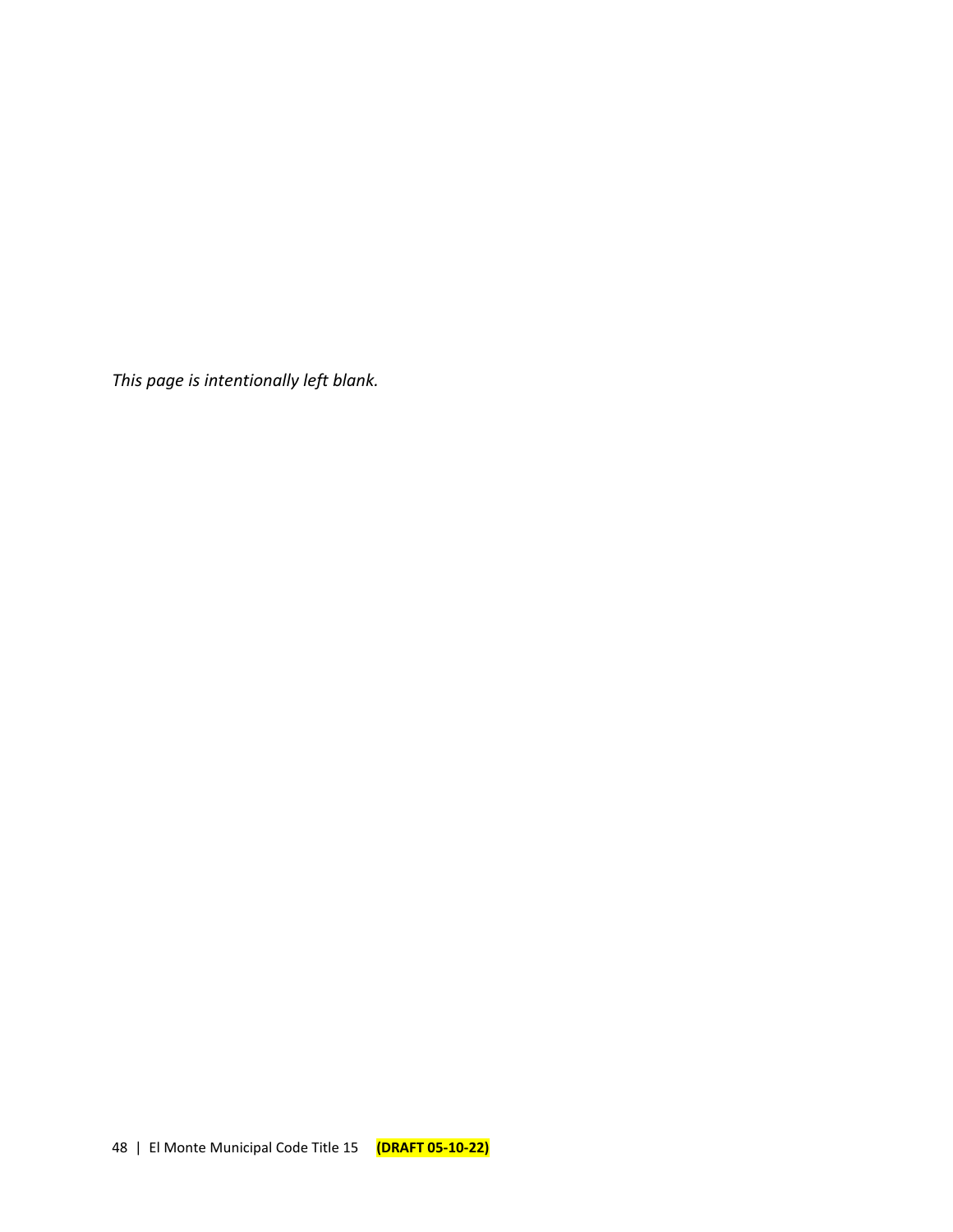# **CHAPTER 15.22 BUILDING REGULATIONS—HOUSING NUMBERING**

#### **15.22.010 – Entrances—Numbered.**

All entrances from the public streets to buildings shall be numbered as hereinafter in this Chapter provided.

#### **15.22.020 – Place of Numbering.**

The number of each and every entrance shall be placed upon or immediately above the door or gate closing such entrance, except as otherwise provided for in this Chapter. In all cases where the building is located on the back of the property line of the street on which the same fronts, the numbers may be placed either at the side of the main entrance of the building, over the main entrance, upon the porch, or such numbers may be placed over or at the side of the gateway of the property, or upon any steps or other structure near the back of the property line thereof, in such a manner that the same may be plainly seen from the street in front of such property. Whenever houses are located at the back of the property line, the numbers shall be placed and maintained in such a manner that the same will not be hidden from view from the street by any trees, bushes, shrubs or other obstructions. Each figure of all numbers shall be at least two (2) inches in height and of corresponding width.

#### **15.22.030 – Notice of Designated Number.**

The number designated for any entrance to any building shall be placed thereon within five (5) days after the receipt by the owner, occupant or lessee of such building of a notice from the City Building Official of such number; and all numbers other than such number shall be removed from every building by the owner, occupant or lessee thereof within five (5) days after receipt of such notice. The City Building Official shall designate the respective numbers for buildings fronting on streets theretofore laid out or hereafter to be laid out or extended.

#### **15.22.040 – Method of Numbering.**

Twenty-five (25) feet frontage shall be allowed for each number, to be calculated from the end of the block at which the number begins, except in the case of lots fronting on Valley Boulevard between the westerly boundary line of the City and the westerly line of the Pacific Electric Railway Company's right-of-way, the City Building Official may allow a less amount of frontage so as to provide each separate place of business with a separate number as far as practicable. The City Building Official shall, so far as practicable, assign the numbers on either side of the streets in such a way that the consecutive even and uneven numbers shall be opposite each other and the City Building Official shall, on application, furnish information as to the numbers controlled by each lot.

#### **15.22.050 – Block Defined.**

A block within the meaning of this Chapter shall be that portion of any street between two (2) cross streets or between a cross street and an abutting street or between two (2) abutting streets. In case of abutting streets, the prolonged centerline of the abutting streets shall be the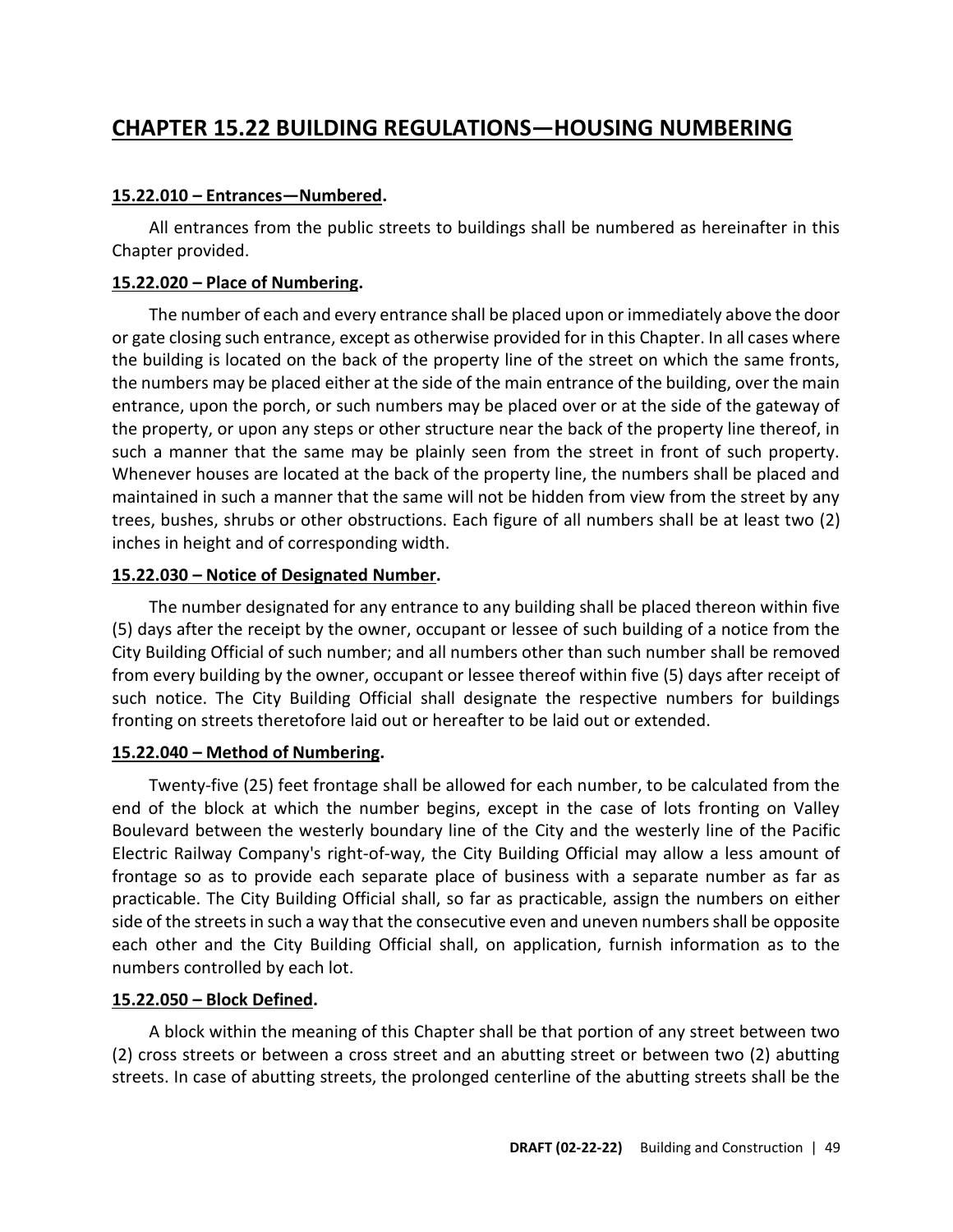dividing line of the blocks, and provided that all blocks exceeding 500 feet in length shall be considered as two (2) blocks.

#### **15.22.060 – Allotment of Block Numbers.**

One hundred (100) numbers or as many thereof, as may be necessary, shall be allotted to each block. Number 100 shall be the first number used at the respective beginning points on the sides of the streets which are to contain the even numbers and 101 for the sides which are to contain the odd numbers. At the beginning of the second block from the starting point, the first numbers shall be 200 and 201 respectively and so continue throughout the system.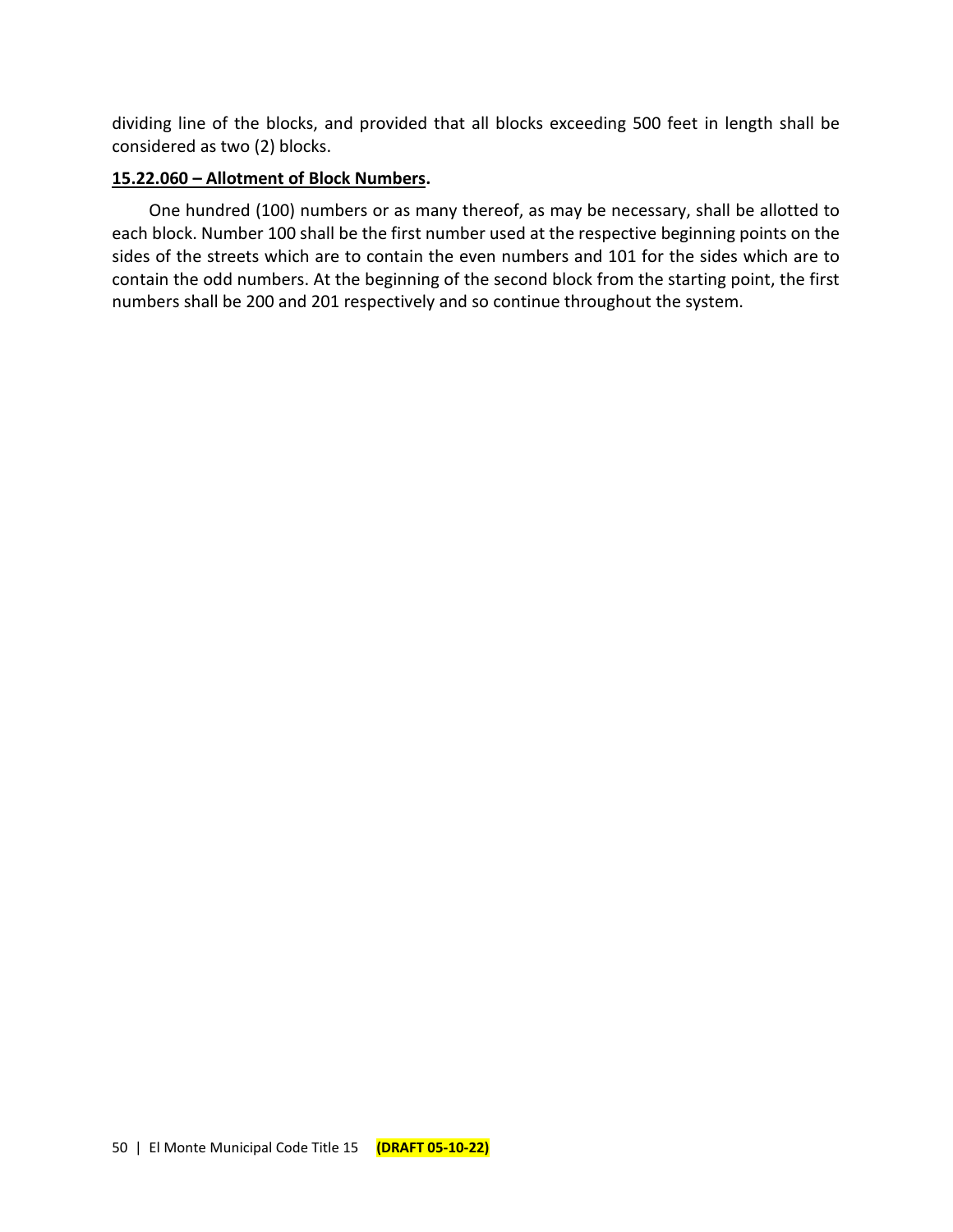# **CHAPTER 15.24 BUILDING REGULATIONS—MOVING, RELOCATION AND DEMOLITION OF BUILDINGS, PART 1—DEFINITIONS**

#### **15.24.000 – Definitions—Generally.**

For the purposes of this Chapter, certain terms, phrases and words shall be construed as found in this Chapter.

#### **15.24.010 – Building.**

**"Building"** means any structure built for the support, shelter, or enclosure of persons, animals, chattels or property of any kind.

#### **15.24.020 – Person.**

**"Person"** means a natural person, his or her heirs, executors, administrators or assigns, and also includes a firm, partnership, or corporation, its or their successors or assigns, or the agent of any of the aforesaid.

#### **15.24.030 – Structure.**

**"Structure"** means that which is built or constructed, an edifice or building of any kind, or any piece of work artificially built up or composed of parts joined together in some definite manner, except temporary structures of not to exceed 90 days duration used in connection with construction.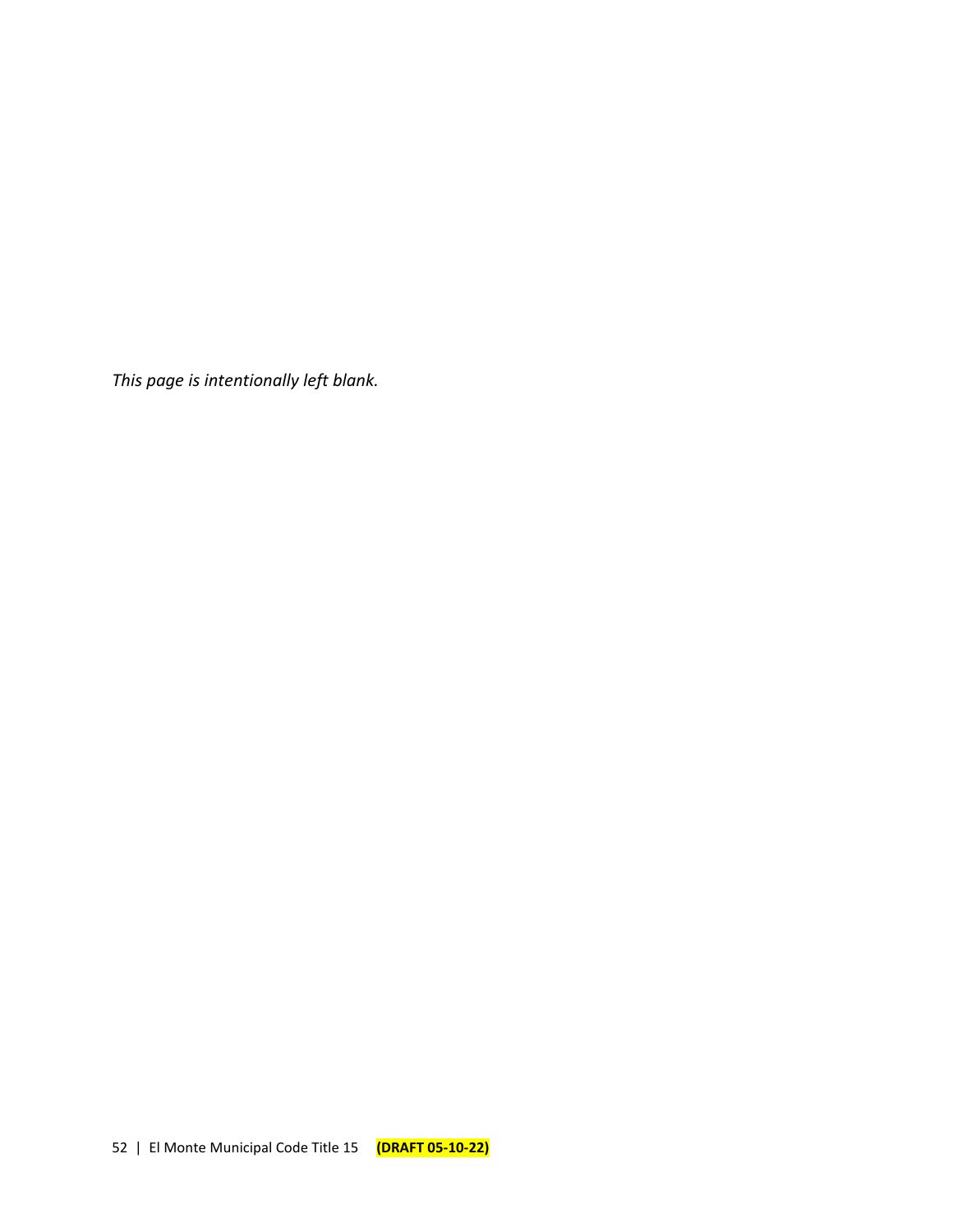# **CHAPTER 15.26 BUILDING REGULATIONS—MOVING, RELOCATION AND DEMOLITION OF BUILDINGS, PART 2—DESIGN APPROVAL**

### **15.26.010 – Prerequisite of Approval.**

No person shall apply for or be granted a permit pursuant to Chapter 15.28 of this Title unless the relocation of the building or structure has been first approved in accordance with the provisions of this Chapter, and unless such building or structure was designed and is intended for a use or purpose in conformity with the general plan for the property upon which such building or structure is proposed to be relocated.

#### **15.26.020 Design Standards.**

In order that buildings or structures proposed to be relocated, and any signs proposed to be erected, the landscaping to be installed at the new location, the parking areas and the general appearance of the completed site will be in harmony with other structures and improvements in the area, and not of obnoxious, undesirable or unsightly appearance, plans of the exterior architectural design and appearance of all buildings and structures, plot plans, landscape plans, advertising sign plans, parking area plans and building setback plans shall be subject to the approval of the Planning Commission. In reviewing the same, the items specified in the following Subsections shall be considered:

- A. The height, bulk and area of buildings;
- B. The setback distances from all property lines;
- C. The colors and materials on the exterior;
- D. The type and pitch of roofs;
- E. The size and spacing of windows, doors and other openings;
- F. The size, type and location of signs;
- G. Towers, chimneys, roof structures, flagpoles, radio and television masts;
- H. Plot plan, landscaping and automobile parking areas;
- I. The relation to the existing buildings and structures in the general vicinity and area.

#### **15.26.030 Information Required.**

Any person seeking approval of a building or structure proposed to be relocated within the City shall submit to the Secretary of the Planning Commission the following:

- A. All plans referred to in Section 15.26.020 of this Chapter;
- B. The location and address of the property on which the building or structure to be moved is presently situated;
- C. The location and legal description and the name, address and telephone number of the owner of the land to which the building or structure is to be moved;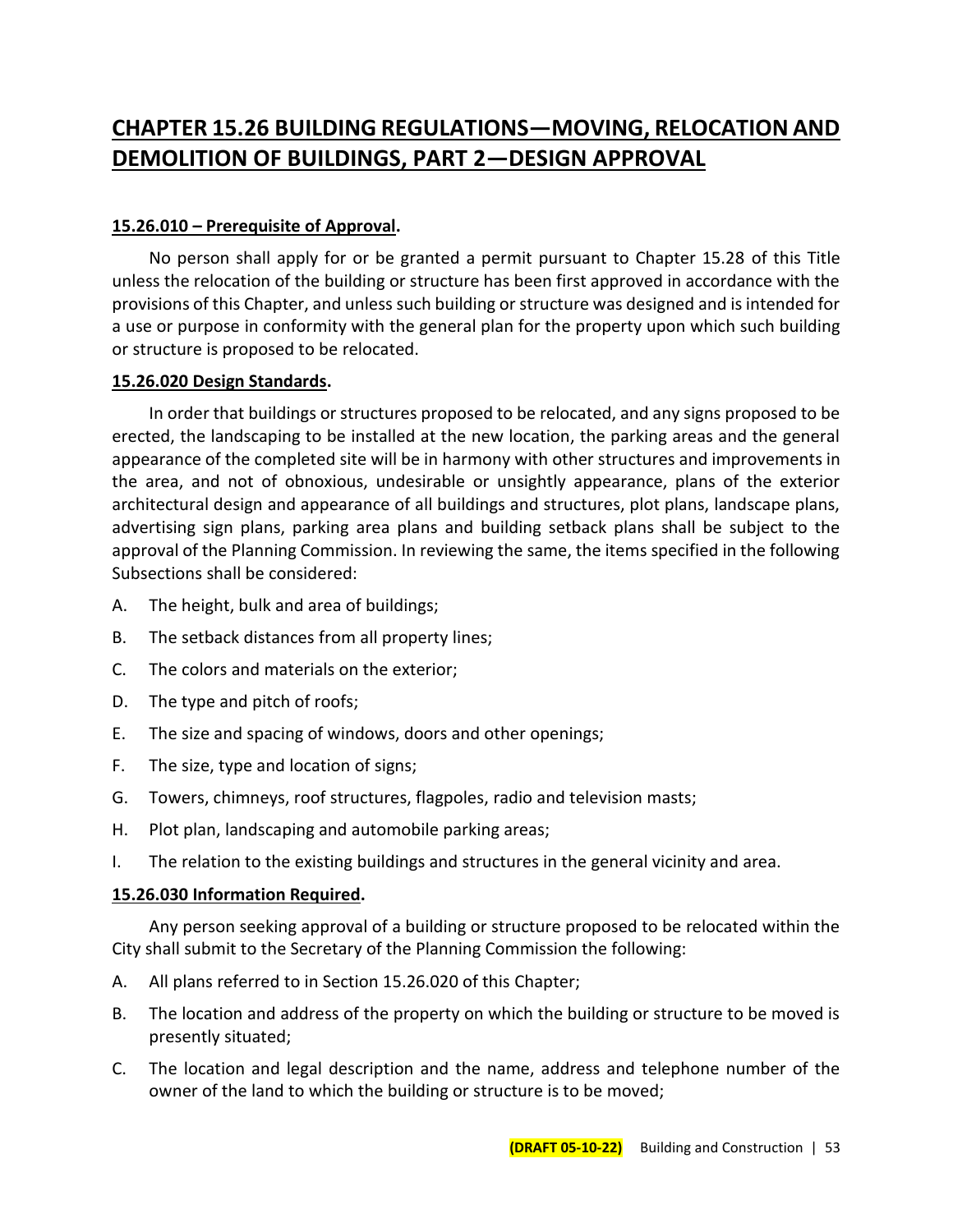- D. Ten (10) copies of a plot plan of the property on which the building or structure is to be moved or located showing all existing structures and the proposed location of the building or structure to be moved;
- E. The name, address and the telephone number of the owner of the building or structure proposed to be moved;
- F. The use to be made of the building or structure if it is moved;
- G. At least four (4) current color photographs of the building or structure, a minimum of one showing each side. The minimum size of the photographs shall be three (3) inches by four (4) inches and they shall be of quality satisfactory to the Planning Department;
- H. Elevations showing the finished appearance of the front, sides and rear of the building or structure, as proposed after relocation, shall be furnished unless the structure is to remain in the same condition, as shown in the photographs required by the Subsection (G) of this Section;
- I. Two (2) sets of gummed labels containing the names and addresses, as shown on the last equalized assessment roll, of the owners of property situated within 300 feet of the external boundaries of the property upon which the building or structure is proposed to be relocated. Applicant shall be responsible for the accuracy and completeness of such names and addresses, and the person preparing the same shall declare under penalty of perjury that all the names and addresses are as shown on the last equalized assessment roll (unless otherwise specified) and that they constitute all the names and addresses of the owners of property to whom notice is required by law or by this Code to be mailed in connection with the application.
- J. A fee of one hundred dollars (\$100.00) for each structure or building for which approval is sought, and a fee of one hundred dollars (\$100.00) for each building site upon which any building is proposed to be relocated.

#### **15.26.040 – Notice.**

Upon receipt of the items specified in Section 15.26.030 of this Chapter, the Secretary of the Planning Commission shall cause to be posted, in a conspicuous place on the property to which it is proposed to move such building or structure, a notice with the heading "NOTICE OF PROPOSED RELOCATION OF BUILDING" in letters not less than one inch in height, stating that application has been made for the relocation of a building or structure upon such property; that the details thereof are on file in the City Planning Department and are available for inspection by any interested person; and that any objection to the proposed relocation shall be set forth in writing and filed with the Secretary of the Planning Commission within ten (10) days after the date of the notice. The Planning Secretary shall also cause a copy of such notice to be mailed to the owners, as shown on the last equalized assessment roll, of all properties situated within 300 feet of the external boundaries of the property upon which a building or structure is proposed to be relocated, the notices to be mailed the same day that the notice is posted on the property.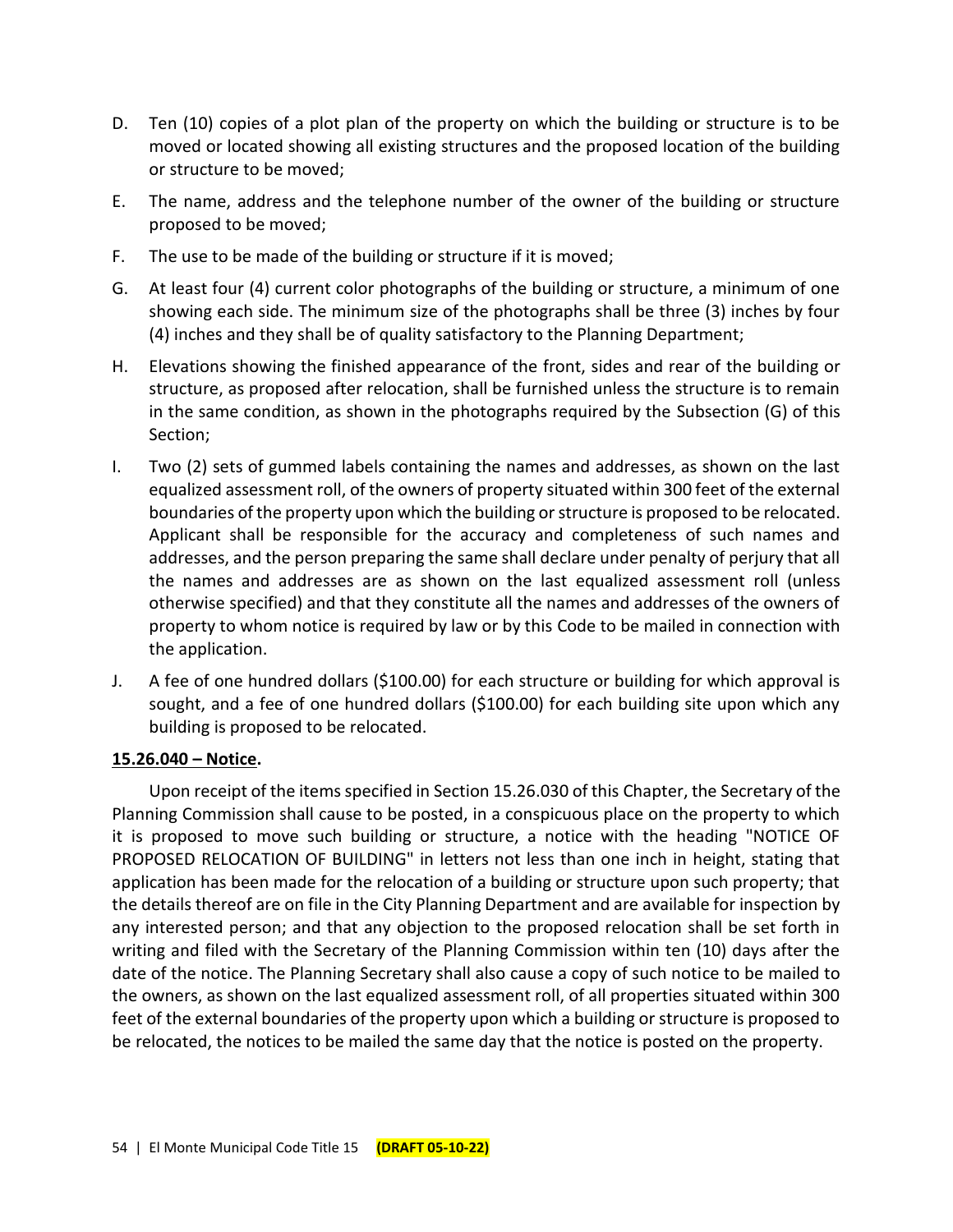#### **15.26.050 – Approval With or Without Hearing.**

If no written objection to the proposed relocation of a building or structure is filed with the Secretary of the Planning Commission within the time specified in the notice given pursuant to Section 15.26.040 of this Chapter, the Planning Commission or its designated representative may approve the proposed relocation if it meets the criteria hereinbefore in this Chapter set forth. If written objection to the proposed relocation of a building or structure is filed with the Secretary of the Planning Commission within the time specified in the notice given pursuant to Section 15.26.040 of this Chapter, the relocation shall not be approved, except by the Planning Commission after and in accordance with the evidence received at a public hearing held by and before the City Planning Commission after notice of the date, time, place and purpose of such hearing given by mail to the owners, as shown on the last equalized assessment roll of all properties located within 300 feet of the external boundaries of the property upon which the building or structure is proposed to be relocated and to all persons that have filed an objection to the proposed relocation within the time specified in Section 15.26.040 of this Chapter.

#### **15.26.060 – Negotiations.**

In the event it is determined, by either the Planning Commission or by its designated representative, that the general appearance of the completed site, as proposed, or the buildings or structures proposed to be relocated are inharmonious with other structures and improvements in the area, or are of obnoxious, undesirable or unsightly appearance, the Planning Commission or its designated representative, respectively, shall confer with the applicant in an endeavor to have the plans changed so that the structures will be harmonious and attractive in appearance.

#### **15.26.070 – Appeal.**

The applicant or any interested person dissatisfied with the action of the Planning Commission or its designated representative may, within ten (10) days after such action, appeal in writing to the City Council. The procedure for such appeal shall be the same as the procedure for an appeal for a variance. Upon approval by the City Council, the building permit shall be issued if all other requirements of law and of this Code have been complied with.

#### **15.26.080 – Approval Conditions.**

No application made pursuant to this Chapter may be approved, except in accordance with the criteria hereinbefore in this Chapter set forth. In granting any such approval, the City may impose and enforce such terms and conditions as the City deems necessary to accomplish the purposes of this Chapter.

#### **15.26.090 – Location and Setback.**

Every structure relocated shall either face the principal street abutting the property upon which it is to be relocated, or shall be set back a minimum of 25 feet from the main street abutting such property.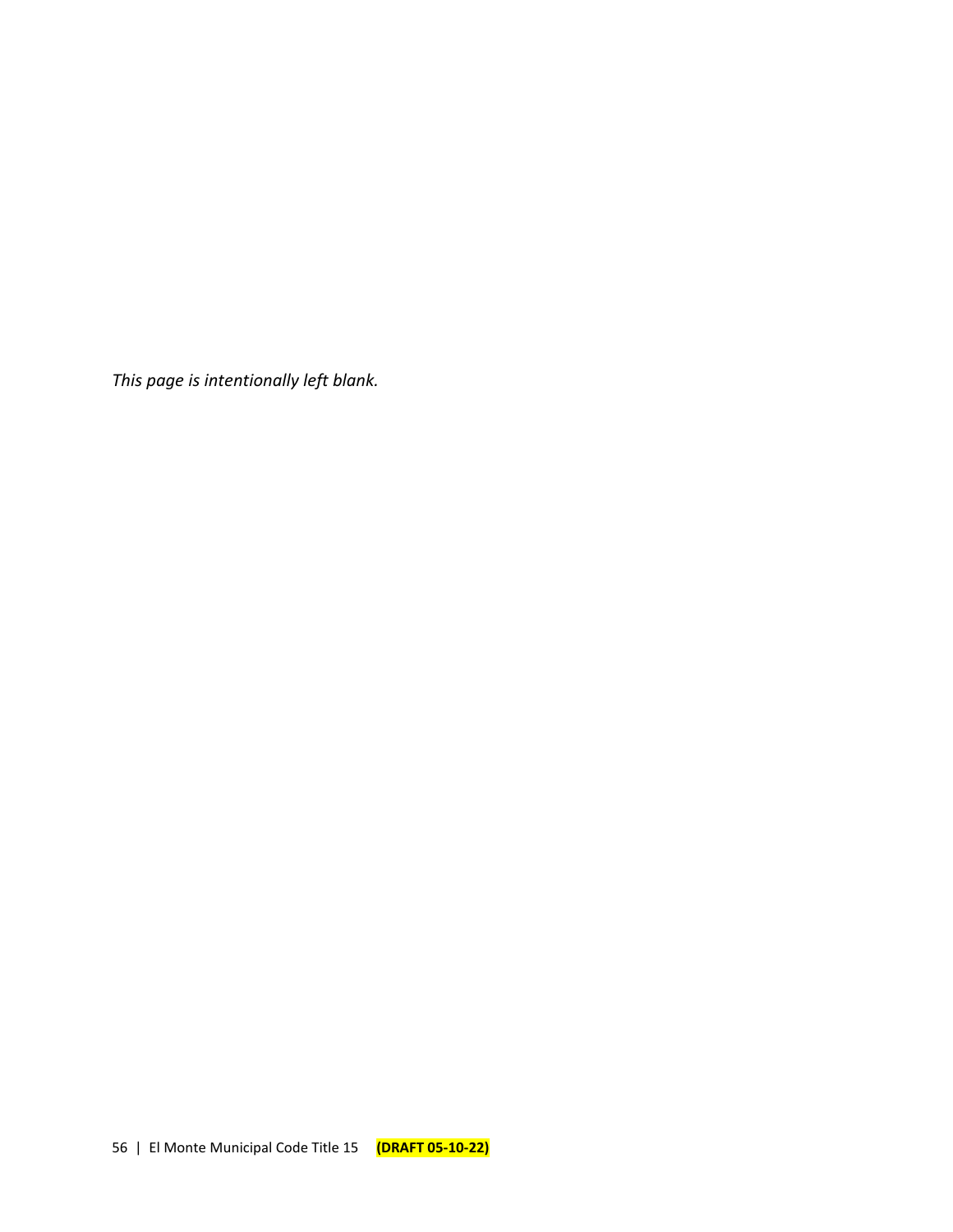# **CHAPTER 15.28 BUILDING REGULATIONS—MOVING, RELOCATION AND DEMOLITION OF BUILDINGS, PART 3—RELOCATION PERMIT**

### **15.28.010 – Relocation Permit.**

No person shall move any building or structure into the City or from one location to another in the City without first obtaining a relocation permit from the Building Department for each such building or structure being moved.

#### **15.28.020 – Application.**

Every person intending to move a building or structure into the City or from one location to another in the City of El Monte, shall have first complied with and obtained approval pursuant to the provisions of Chapter 15.26 of this Title, and every application for a permit required by this Chapter shall be filed with the City within six (6) months after such approval.

#### **15.28.030 – Application, Information.**

The following information shall be provided:

- A. The name, address and telephone number of the person or contractor who will install the foundations and do any other necessary work that may be required at the new site;
- B. Two (2) copies of a plot plan of the property onto which the building or structure is to be moved or relocated showing all existing and proposed structures and other pertinent improvements. Such plot plan shall conform to approval obtained pursuant to the provisions of Chapter 15.26 of this Title;
- C. Jurisdiction under which the building or structure was inspected when built and the year in which such construction was completed;
- D. If the building or structure was not originally constructed under permit issued by and inspection performed by the City, the applicant shall cause either of the two (2) following listed provisions to be complied with:
	- 1. Provide with the application two (2) copies of the original construction plans of the building or structure,
	- 2. Expose electrical wiring, plumbing and structural beams in the building or structure prior to inspection by the Building Department to the extent necessary to enable the Inspector to adequately determine compliance with the applicable codes and provide two (2) copies of a floor plan showing the arrangement and size of each room and the size and type of each window and door therein;
- E. Two (2) copies of the foundation plan to be provided at the proposed site;
- F. Two (2) copies of structural details of any additions or alterations to be made to the building or structure;
- G. Provide a certificate from a state-licensed pest control company stating that the building or structure has termite clearance.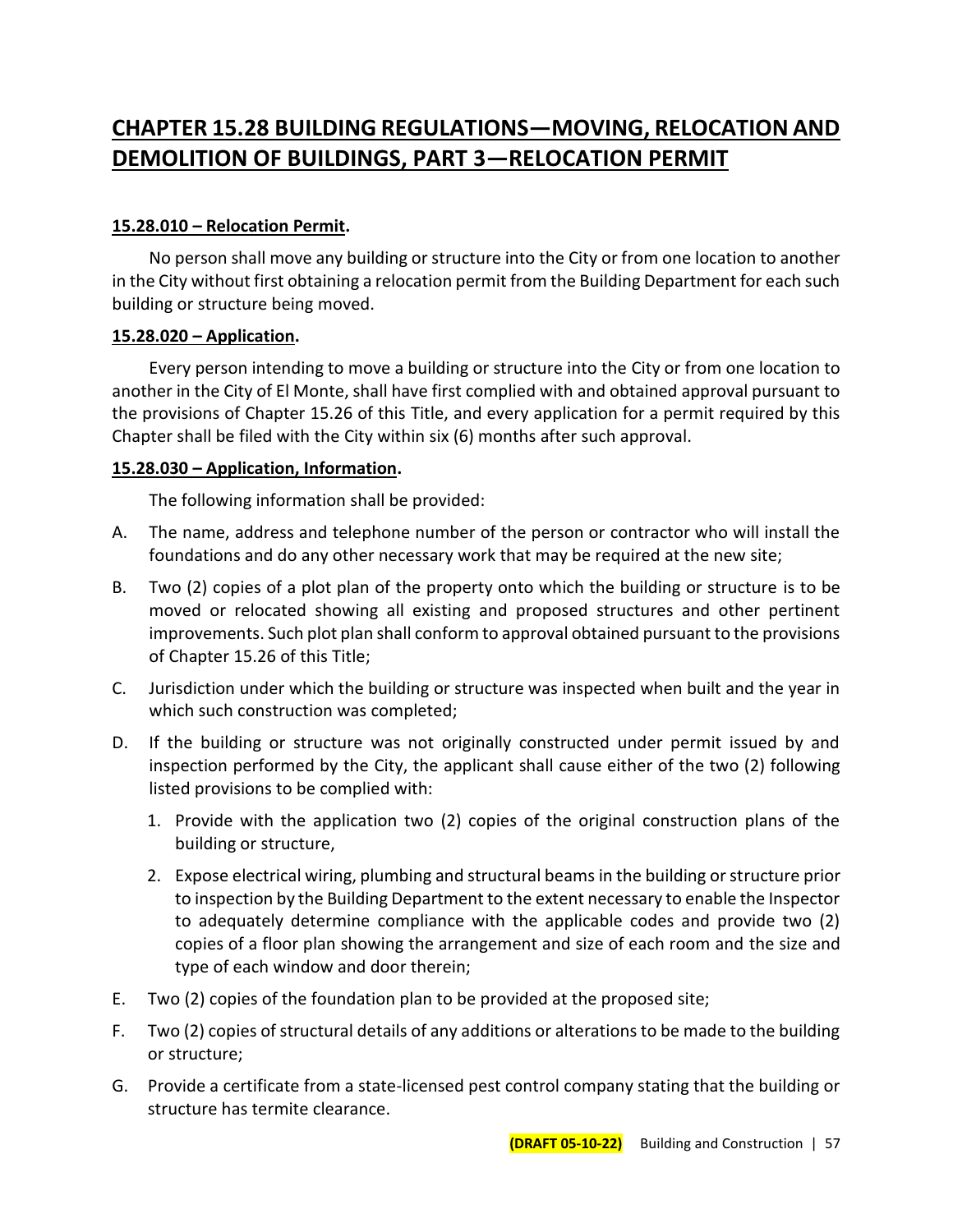#### **15.28.040 – Building Permit Fees.**

The applicant shall also apply for and pay the fees prescribed in the applicable Sections of the building regulations for building, electrical, and plumbing permits necessary to complete the relocation of the building or structure. For the purpose of computing such fees, valuation shall include the reasonable cost of moving such structure and the reasonable value of all new construction, alterations, additions, repairs, replacements and foundations in connection therewith.

#### **15.28.050 – Completion Bond.**

Applicant shall deposit with the City a cash bond or certificate of deposit payable to the City on demand in an amount equal to three dollars (\$3.00) for each square foot of floor area contained within the building. In no event shall the sum thus deposited be less than one thousand dollars (\$1,000.00). The purpose of such bond is to guarantee the compliance by applicant with the provisions of this Section and the completion of the relocation of the building in accordance with the provisions of and within the time specified by this Chapter and shall be used or refunded, as provided in Section 15.28.120 of this Chapter.

#### **15.28.060 – Street Improvements.**

Applicant shall, if they are not presently existing, construct or guarantee the construction of concrete curbs and gutters, concrete driveway approaches and, in Zones R-1A, R-1B, R-1C, R-2, R-3, R-4 and all commercial zones, concrete sidewalks along all street frontages of the lot on which the building or structure is to be moved or relocated. The installation of these improvements may be guaranteed by a cash deposit in accordance with Section 12.08.090 of this Code.

#### **15.28.070 – Investigation.**

Upon receipt of an application for a permit to move a building or structure, the Building Official shall make all necessary inspections to determine whether such building or structure may be moved safely without demolishing or destroying the same and shall determine whether or not the proposed location of any building or structure sought to be moved into or from one location to another in the City meets the requirements of the City building regulations and any other laws or ordinances appurtenant thereto. Where investigations are required to be made by the Building Official beyond the limits of the City, the applicant shall pay for each inspection or reinspection a sum equal to one dollar (\$1.00) per mile for the full mileage one way, from the El Monte City Hall to the site where the inspection is to be made; this charge shall be in addition to other fees required to be paid for permits under the provisions of this Chapter.

#### **15.28.080 – Zoning Compliance.**

Every building or structure moved into or relocated in the City shall comply with all the provisions of Title 16 of this Code applicable to the new location, except as may otherwise be permitted pursuant to such Title.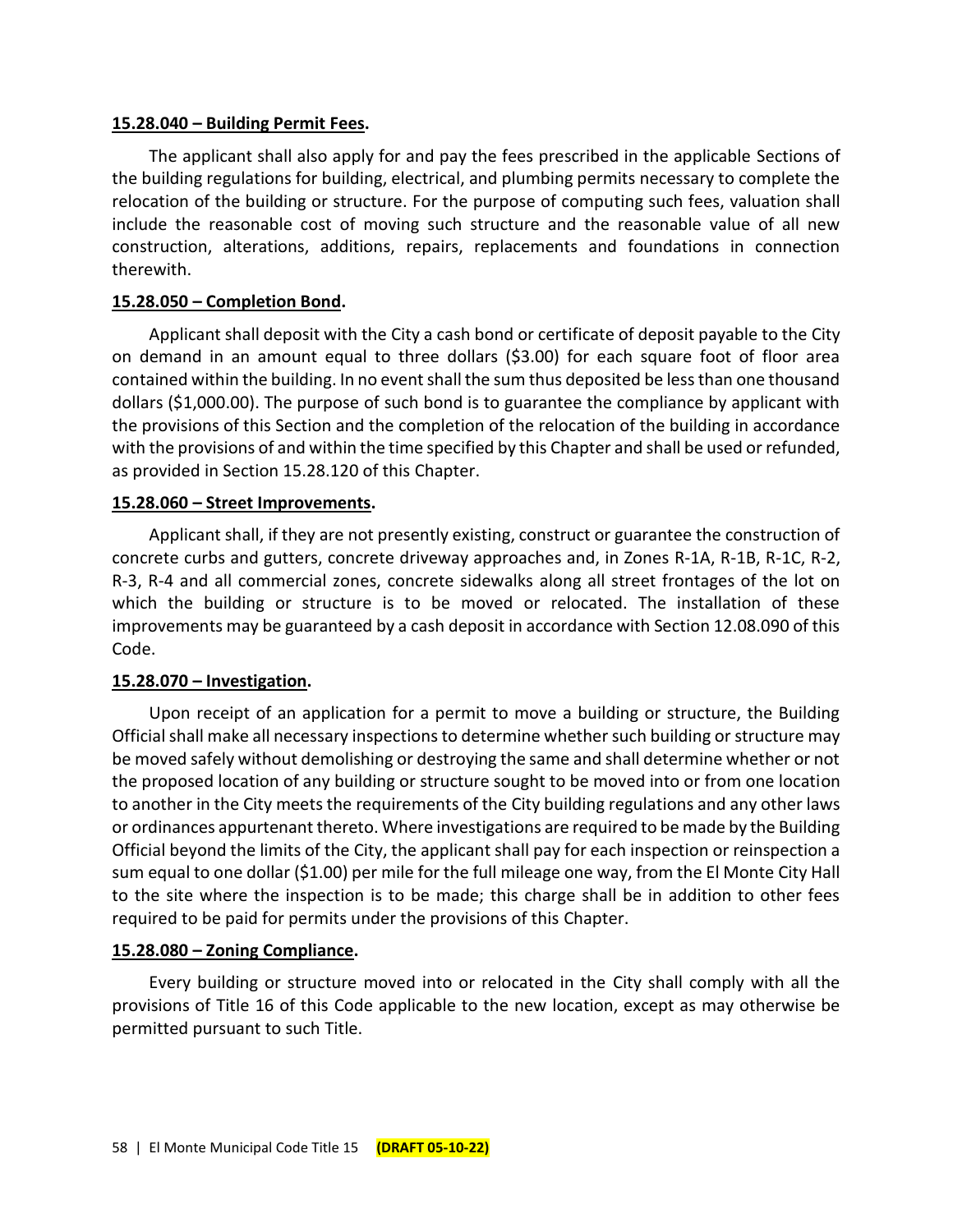#### **15.28.090 – Completion Time.**

The building or structure shall be completely set down and placed upon its new foundation within 30 days from its date of arrival at the new location. All required alterations and repairs shall be completed within 60 days after the arrival of the structure at the new location, and in any event within 100 calendar days from the date of the issuance of the relocation permit. An extension of time may be granted by the Building Official, upon written application, when such extension is required because of circumstances beyond the control of the applicant. If any such application for extension of time is denied by the Building Official, the applicant may appeal such decision to the City Council. Any such appeal shall be in writing, shall be filed with the City Clerk within ten (10) days after the date of such decision, and shall be accompanied by an appeal fee of five dollars (\$5.00). The City Council shall consider and pass upon any such appeal without unreasonable delay, and may grant or deny the requested extension or grant an extension for a period of time less than that requested. In granting any such extension of time, the City Council may impose such additional conditions as it deems necessary or reasonable under the circumstances.

#### **15.28.100 – Final Inspection.**

Upon completion of the relocation of a building in the City, the person owning same shall request an inspection from the Building Official. The Building Official shall thereupon cause an inspection of the building to be made, and if he or she finds that all the provisions of this chapter have been complied with he or she shall issue a certificate of occupancy.

#### **15.28.110 – Performance by City.**

In the event that the applicant fails to complete such work within the time specified, or as extended, as provided in Section 15.28.090 of this Chapter, the City shall proceed by such method as it deems convenient to cause the required work to be performed and completed. The balance, if any, of the cash bond deposited shall, upon completion of the work, be returned to the depositor in accordance with Section 15.28.120 of this Chapter.

#### **15.28.120 – Use or Refund of Cash Bond.**

Upon completion of the relocation work, as specified in Section 15.28.100 of this Chapter, the Building Official shall write a memorandum to the Administrative Officer requesting that the cash bond deposited pursuant to Section 15.28.030 of this Chapter, be returned to the depositor thereof after first deducting therefrom all unpaid fees that may be due to the City under the provisions of this Chapter, the cost as determined by the Director of Public Services, of repairing or replacing any public property damaged by the relocation of the building, and the sum of fifty dollars (\$50.00) per day for each day or fraction thereof beyond the time limit specified in Section 15.28.090 of this Chapter.

#### **15.28.130 – Appeals and Modifications.**

The provisions of Section 105.1 of the Uniform Building Code and of Section 110.1 of the Uniform Mechanical Code, as amended by Section 15.04.020 of the El Monte Municipal Code, and of Section 104.2.7 of the Uniform Building Code, as added by Section 15.04.030 of the El Monte Municipal Code, shall apply to this Chapter.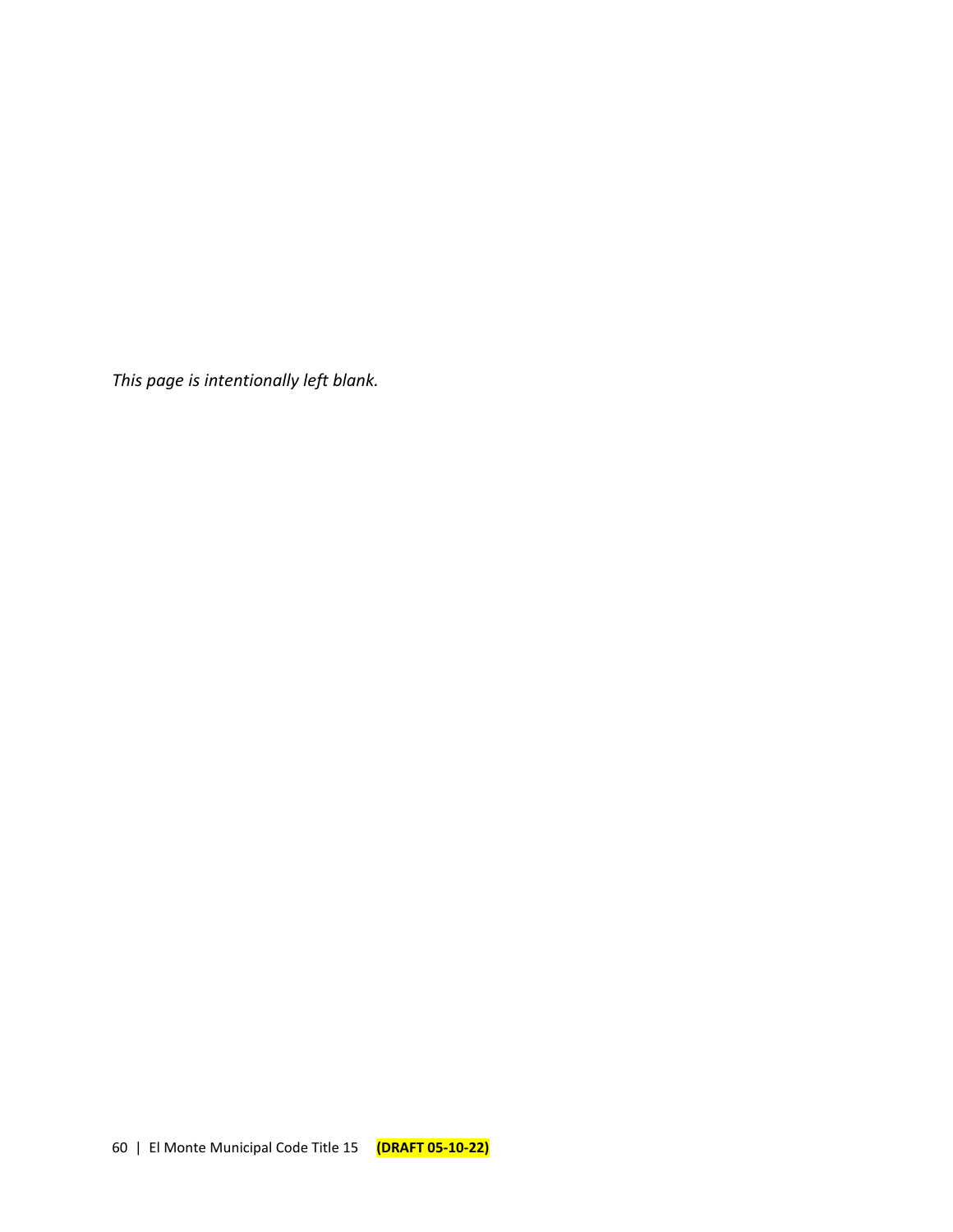# **Chapter 15.30 BUILDING REGULATIONS—MOVING, RELOCATION AND DEMOLITION OF BUILDINGS, PART 4—MOVING OF BUILDINGS**

#### **15.30.010 – Moving of Structures—Regulations.**

Every person moving a building or structure within, into or from the City shall comply with the regulations specified in the following Sections.

#### **15.30.020 – Application.**

Every person desiring to move a building on public right-of-way in the City shall file an application for a housemoving permit on a form provided by the Building Department.

#### **15.30.030 – Contractor.**

No person, except a house mover licensed as such by the state of California, shall move any building or structure on any portion of public right-of-way.

#### **15.30.040 – Small Buildings.**

Buildings or structures under 13.5 in height from the street level, less than 100 square feet in floor area and having no horizontal dimensions exceeding 18 feet, and if entirely supported upon a single vehicle without the assistance of any additional wheels or rollers, may be moved by any person and no housemoving permit shall be required.

#### **15.30.050 – Contents.**

Each application for a permit to move a building or structure from or through the City shall contain the following:

- A. The name, address and telephone number and state contractor's license number of the contractor who will move the building;
- B. The address, and if in the City, the legal description of the property, from which the building is being removed and the address to which it is being moved;
- C. The maximum height above street level that any portion of the building will be while being moved;
- D. The route proposed to be used for the moving of such building, the date and hour of the proposed move and such other information, as may be required by the Building Official;
- E. Each such application shall be signed by the applicant or his or her authorized agent. If signed by an agent, the agent may be required to submit evidence of his or her authority to sign the application.

#### **15.30.060 – Documents, Deposits and Fees.**

Before issuance of a permit for the moving of any building into, within, or through the City, the applicant shall deposit with the City the sums and documents prescribed in the following Subsections.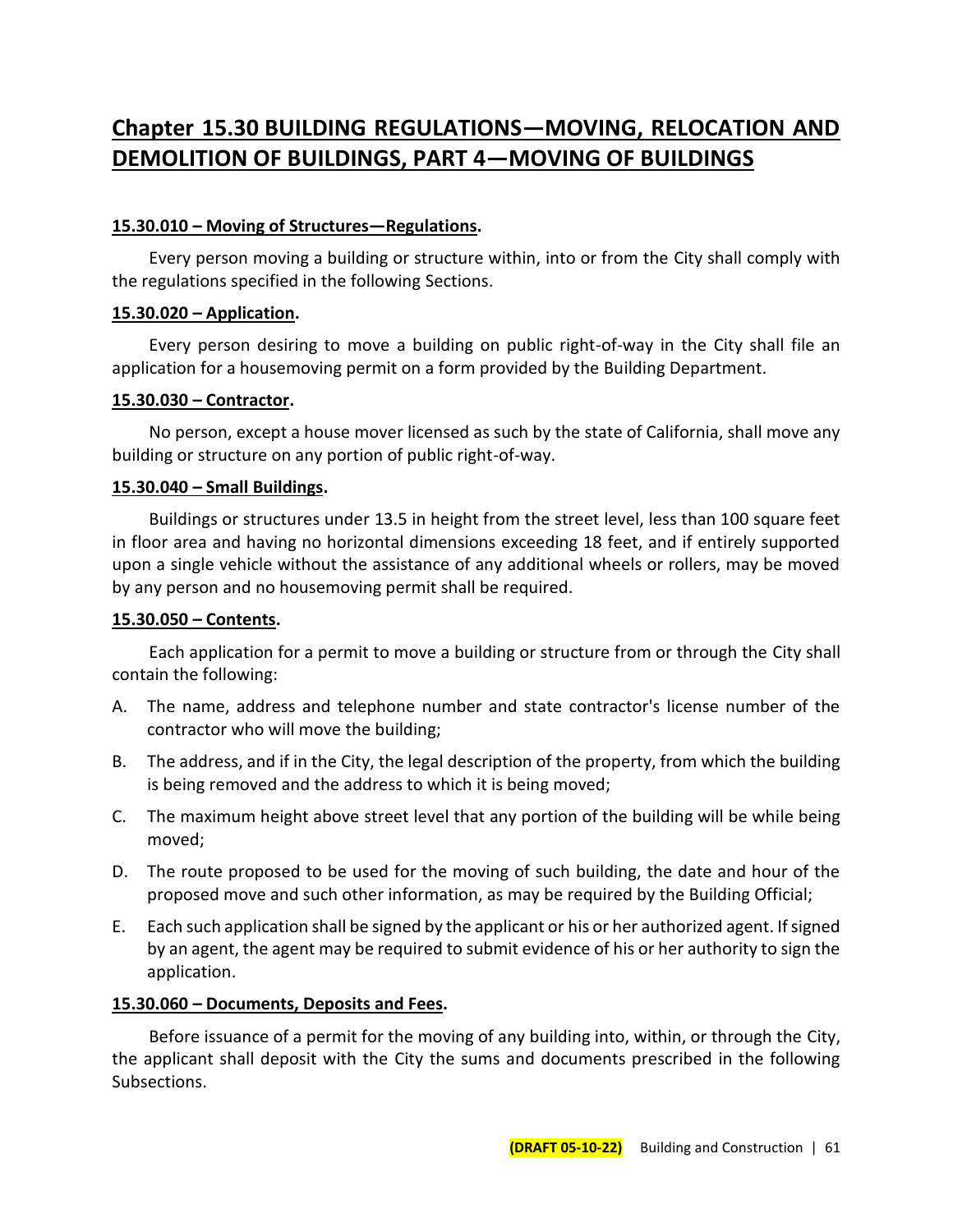#### **15.30.070 – Insurance.**

Insurance shall be provided which names the City as an additional insured in accordance with Section 3.24.030 of this Code.

#### **15.30.080 – Permit Fee.**

A housemoving permit fee in the amount of one hundred dollars (\$100.00) covers the route inspection and necessary supervision during the actual move.

#### **15.30.090 Performance bond.**

A cash bond in an amount equal to two hundred dollars (\$200.00) shall be deposited by the house mover to secure the City against damage to public property and to assure compliance with regulations controlling the moving of buildings on public streets in the City.

#### **15.30.100 – Site Clearance Deposit.**

Whenever a building is being removed from the City or being moved from one location to another within the City, an improvement security in an amount equal to twenty-five cents (\$0.25) for each square foot of ground floor area contained in the building to be moved, but in no event less than five hundred dollars (\$500.00) shall be deposited by the owner of the property from which the structure is to be removed to guarantee final site clearance, as required by Section 15.30.140.8 of this Chapter, together with written authorization from the owner of the property for the City or its agents to enter upon the land described in the application and to complete the site clearance as required by Section 15.30.140.8 of this Chapter, if not completed within the time specified by such Section.

#### **15.30.110 – Route Approval.**

No house moving permit shall be issued by the Building Department, except for a route, time and date first approved by the Director of Public Services. After issuance of the house moving permit and in the event of any emergency requiring the use of City streets for any purpose with which the moving of a building would interfere, the Director of Public Services or the Chief of Police shall have the authority to require a change of the route to avoid such interference.

#### **15.30.120 – Utility Clearance.**

No route shall be approved by the Director of Public Services unless the applicant furnishes to him or her a certificate from each public utility company maintaining or operating facilities above ground along such route that its facilities will not be required to be relocated or interrupted by the moving of the building along such route or that arrangements have been made by the applicant for the removal, relocation or restoration of such utility company's facilities with which the moving of the building along such route will interfere.

#### **15.30.130 – Disconnection of Utilities.**

No final approval and issuance of the housemoving permit shall be made until all utility services have been shut off and disconnected from the building to be moved. Notification of such shutoff and disconnection shall be furnished to the Building Department by each of the utility companies concerned.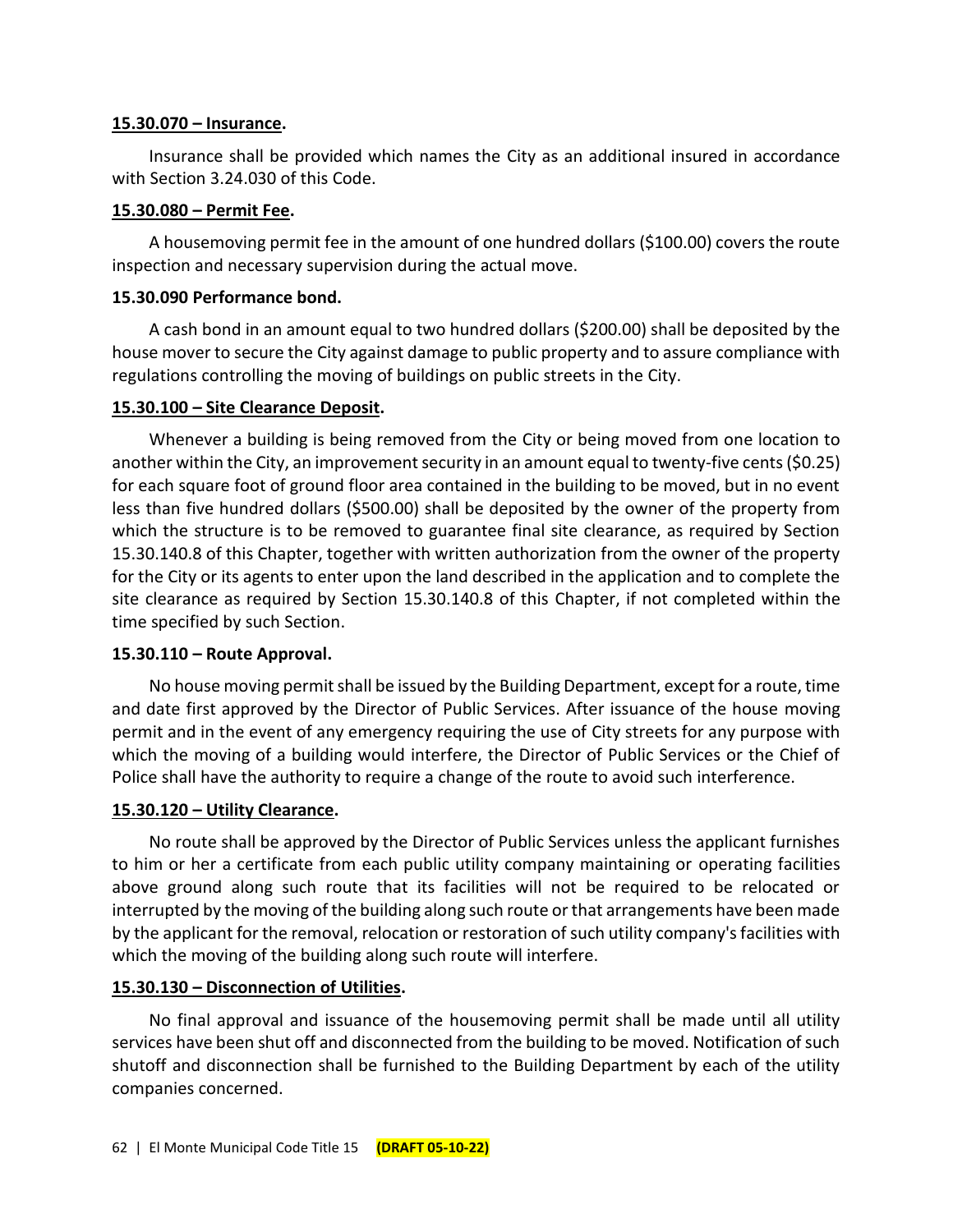#### **15.30.140 – Regulations.**

Every person moving a building from or through the City shall comply with the regulations specified in the following Subsections.

#### **15.30.140.1 – Responsibility for Damage.**

Every person moving a building into, from or through the City shall make good all damages or injuries caused by the moving thereof.

#### **15.30.140.2 – Equipment.**

The wheels and rollers of all equipment used in moving of buildings shall have sufficient tire or bearing width to prevent grooving, marring or damaging of any street, alley, or public property upon which the same may be used.

#### **15.30.140.3 – Posting Permit.**

A copy of the permit issued pursuant to this Chapter shall be posted at a conspicuous location on the building being moved.

#### **15.30.140.4 – Lighting.**

Every building, while being moved upon any street, alley, or public property, shall, at all times between sunset and sunrise, be illuminated by adequate warning devices placed at each corner of the building and at the end of any projection thereof.

#### **15.30.140.5 – Parking.**

No person shall place or park any building upon any public street, alley or property without the prior written approval of the Chief of Police and of the designated fire official of the Los Angeles County Fire Department.

#### **15.30.140.6 – Height.**

If the highest point of the building, when loaded and ready for moving, is more than 16 feet above the ground surface, the cost of rearranging, protecting and restoring the equipment of any public utility affected shall be home by the permittee.

#### **15.30.140.7 Removal From Lot.**

Within 72 hours after elevation of a structure from its foundation, such structure shall be removed from the lot. An extension of time may be granted by the Building Official, upon application, when such extension is required because of circumstances beyond the control of the applicant. A fee of five dollars (\$5.00) shall accompany each application for an extension of time. The denial of a requested extension may be appealed upon the same terms, as specified in Section 15.28.090 of this Title.

#### **15.30.140.8 – Site Clearance.**

The site in the City from which a building is removed shall be cleared of all foundations, driveways and walkways and all portions thereof, shall have all loose combustible materials and debris removed therefrom, and all excavations shall be filled in with soil free of debris, all of which shall be accomplished within 30 days from the time the building is removed. If before the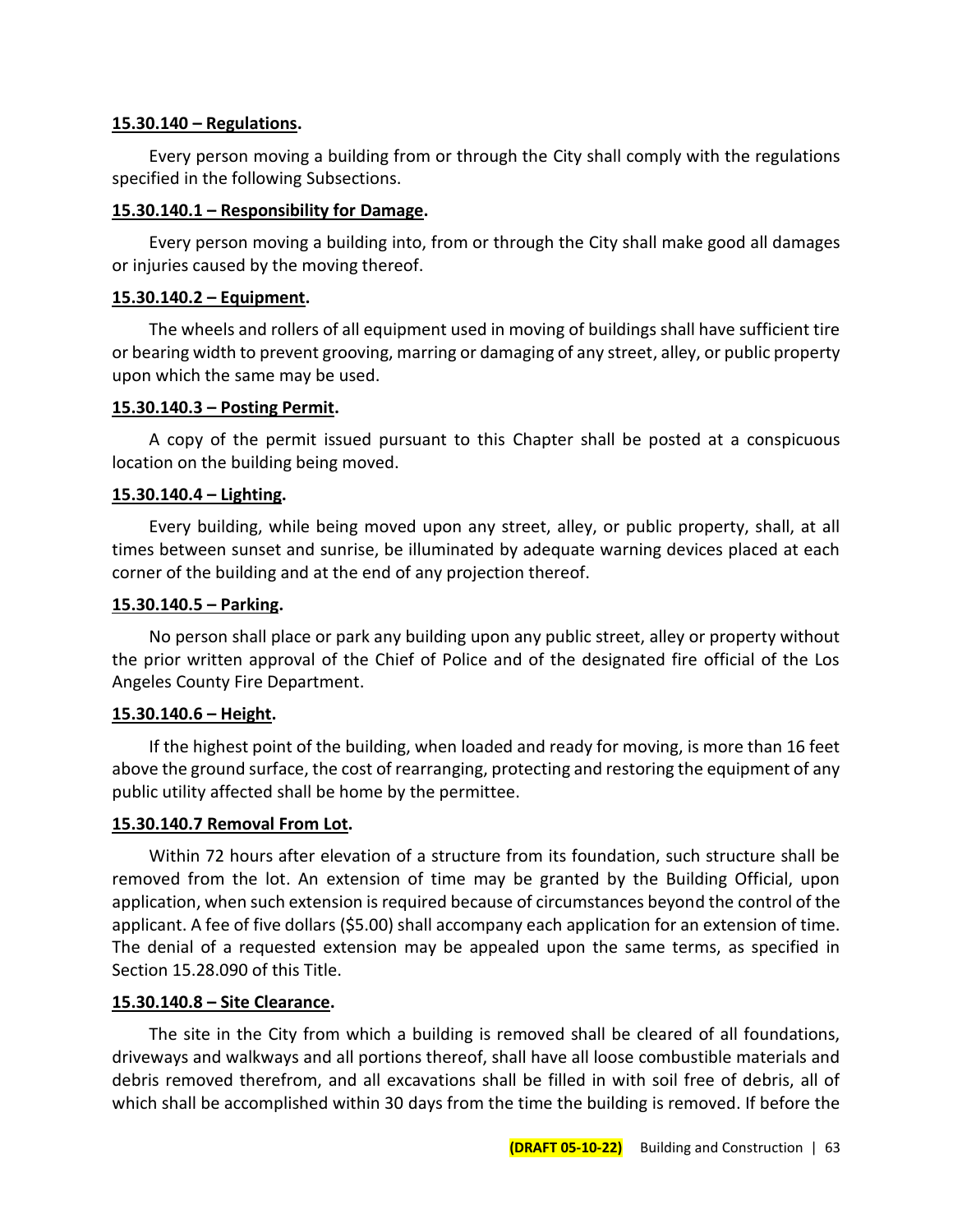expiration of such 30 day period of time a valid building permit has been issued for construction upon the same property, the excavations shall not be required to be filled in unless in the opinion of the Building Official a hazardous condition is created by the failure to fill in such excavations.

## **15.30.140.9 – Use or Refund of Security.**

- A. Upon completion of the housemoving, the Building Official shall write a memorandum to the Administrative Officer requesting that the cash bond deposited pursuant to Section 15.30.140.3 of this Chapter be returned to the depositor thereof after first deducting therefrom the cost, as determined by the Director of Public Services of repairing or replacing any public property damaged by the moving of the building and the sum of ten dollars (\$10.00) per day for each day or fraction thereof beyond the limit of 72 hours, or approved extension, as specified in Section 15.30.140.7 of this Chapter.
- B. Upon completion of the site clearance, as required in Section 15.30.140.8 of this Chapter, the Building Official shall write a memorandum to the Administrative Officer requesting that the cash bond deposited pursuant to Section 15.30.100 of this Chapter be returned to the depositor thereof after first deducting therefrom the cost of replacing any public property damaged by the clearing of the site, the sum of ten dollars (\$10.00) per day for each day beyond the time specified in Section 15.30.140.8 of this Chapter that the site clearance was not completed, and the cost to the City for its expense in completing the site clearance if it becomes necessary, as provided for in Section 15.30.100 of this Chapter.
- C. If improvement security other than a cash bond be deposited with the City pursuant to this Chapter, the same shall not be released until all work required pursuant to this Chapter has been completed and all sums due to the City pursuant to this Chapter have been paid.

## **15.30.140.10 County Permit.**

With respect to any building or structure moved from a point outside of the City to a point outside of the City and through the City solely via Valley Boulevard; Garvey Avenue; Baldwin Avenue, north of Valley Boulevard; Lower Azusa Road, west of Santa Anita Avenue; Santa Anita Avenue, between Lower Azusa Road and Tyler Avenue; Tyler Avenue, north of Valley Boulevard; and Ramona Boulevard, east of Valley Boulevard, the provisions of this Chapter shall be suspended and be inapplicable throughout the period of time that a valid permit issued by the county of Los Angeles for the moving of such structure is in effect and all terms and conditions imposed either by law or in the issuance of such permit, including, but not being limited to, the provisions of state or local law concerning the posting of bonds or the maintenance of public liability and property damage insurance, are complied with.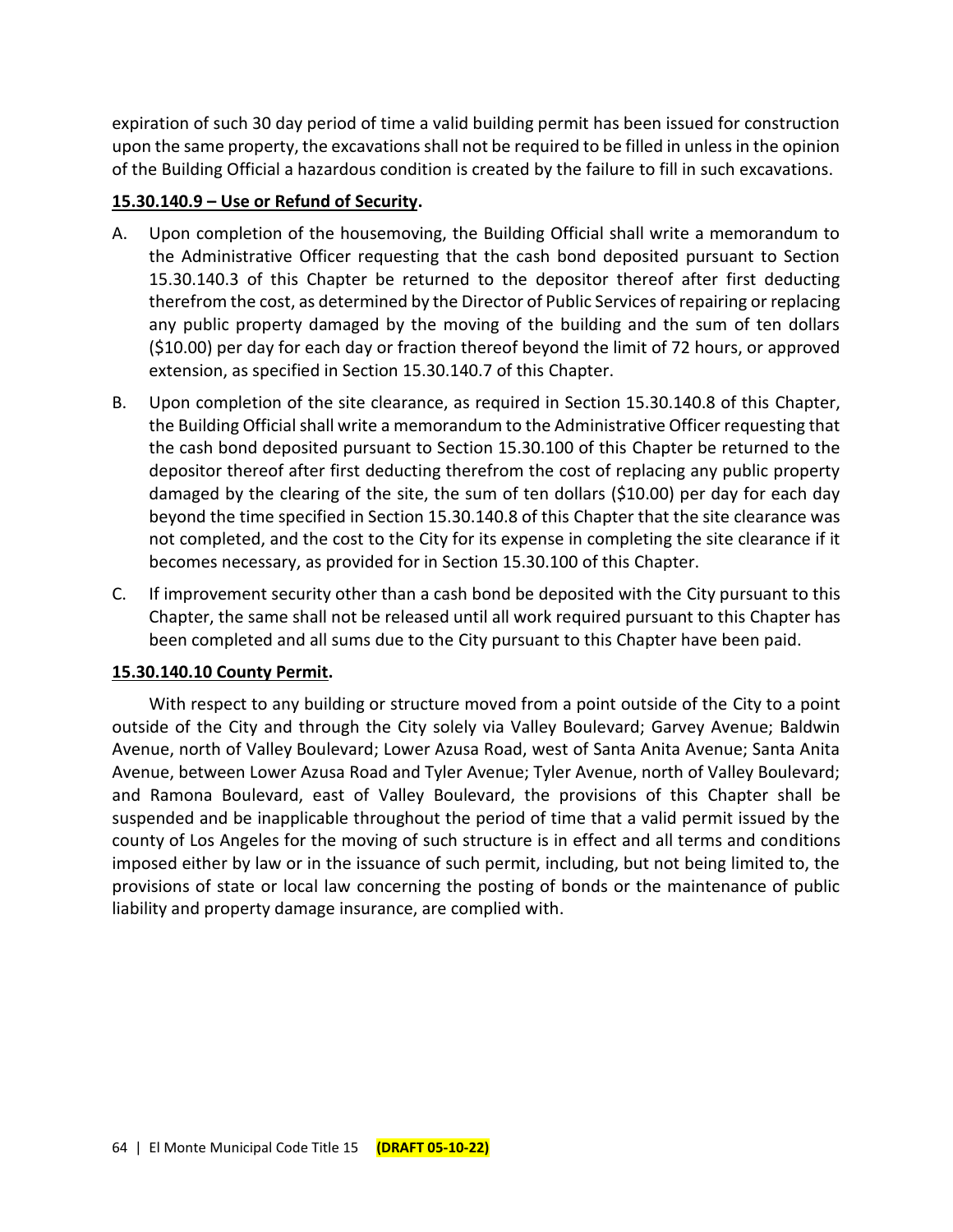# **CHAPTER 15.32 – BUILDING REGULATIONS—MOVING, RELOCATION AND DEMOLITION OF BUILDINGS, PART 5—DEMOLITION OF BUILDINGS**

#### **15.32.010 – Demolition of buildings—Regulations.**

Every person salvaging or wrecking a structure shall comply with each of the regulations contained in the following Sections.

#### **15.32.020 – Application.**

Every person desiring to salvage or wreck a structure shall file an application for a demolition permit on a form provided by the Building Department.

#### **15.32.030 – Contractor.**

No person, except a demolition contractor licensed as such by the state of California or a general contractor licensed as such by the state of California doing demolition work under a permit calling for demolition only in connection with remodeling or new construction upon the same premises, shall salvage or wreck any building or structure; provided, however, that the owner of a structure may salvage or wreck his or her own structure, provided he or she also owns the property on which his or her structure stands.

#### **15.32.035 – Contents.**

Each application for a demolition permit shall contain the following:

- A. Name, address and telephone number of the owner of the building to be demolished and whether or not this person also owns the property on which this building stands;
- B. The address, or legal description, of the property on which the building to be demolished stands;
- C. The name, address, telephone number and state contractor's license number of the person that will demolish the building if such person is not the same as the person described in Subsection (A) hereof;
- D. A precise description of the portion of the building to be demolished.

#### **15.32.040 – Fees and Deposits.**

Prior to the issuance of the demolition permit, the applicant shall deposit with the City fees and deposits prescribed in the following Subsections.

#### **15.32.040.1 – Demolition Fee.**

A demolition fee of eighty dollars (\$80.00) per lot; provided, however, that the total permit fee shall not exceed eighty dollars (\$80.00) for demolition on contiguous lots performed simultaneously pursuant to a permit or permits issued under a single application.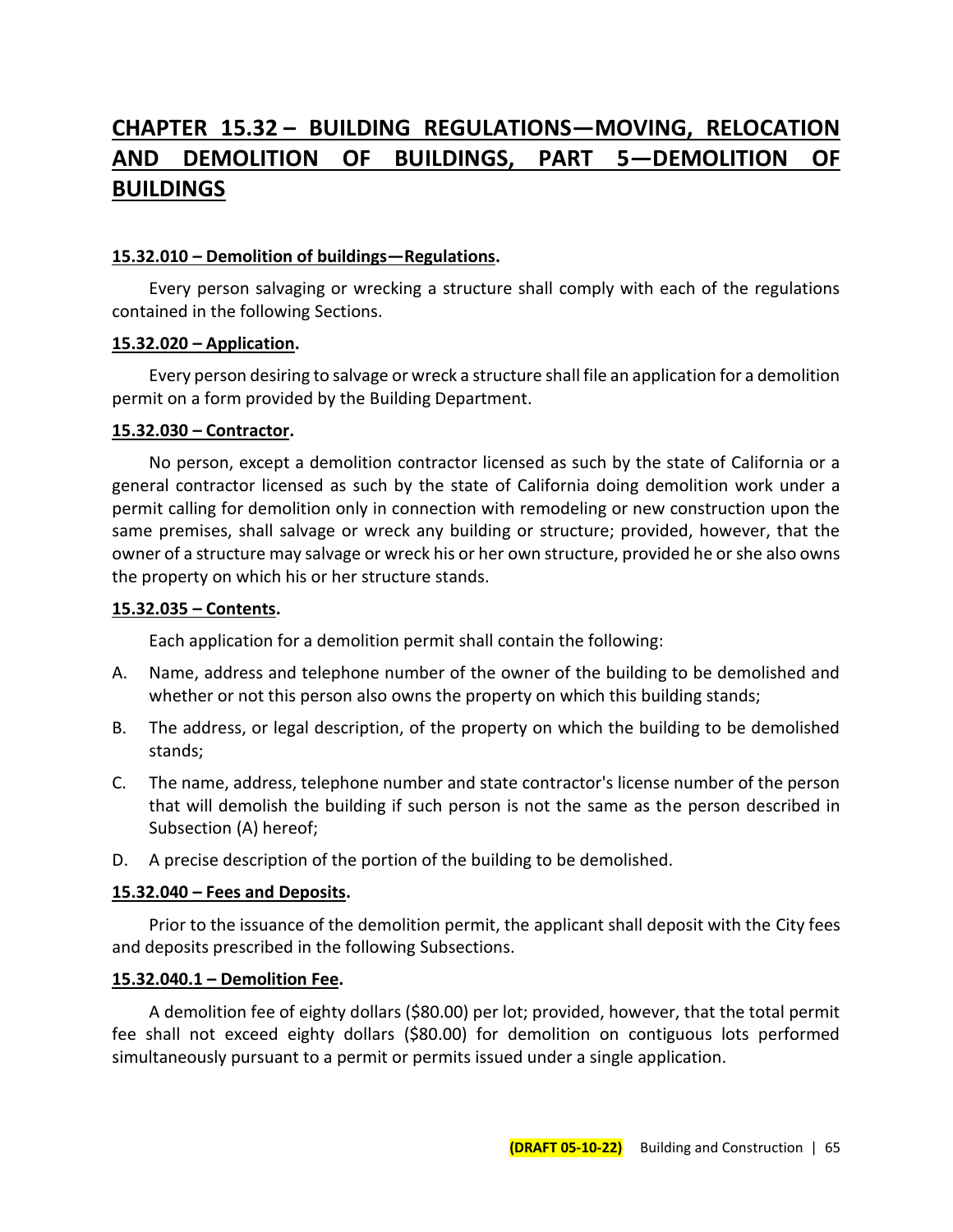#### **15.32.040.2 – Insurance.**

Insurance shall be provided, which names the City as an additional insured in accordance with Section 3.24.030 of this Title.

#### **15.32.040.2(a) – Improvement Security.**

Improvement security of a type set forth in Section 66499 of the California Government Code in the amount of five hundred dollars (\$500.00), together with written authorization of the owner of the property for the City or its agents to enter upon the land described in the application and to complete the site clearance required by Section 8554.3 after expiration of the completion time specified pursuant to Section 8554.5.

#### **15.32.050 – Disconnection of Utilities.**

No demolition permit shall be issued until all utility services have been shut off and disconnected from the building to be demolished. Notification of such shutoff and disconnection shall be furnished to the Building Department by each of the utility companies concerned.

#### **15.32.060 – Regulations.**

Every person demolishing a building shall comply with each of the regulations contained in the following Subsections.

#### **15.32.060.1 – Posting.**

The permit required by this Chapter shall be conspicuously posted in the immediate vicinity of the building being demolished.

#### **15.32.060.2 – Responsibility.**

The person demolishing a building shall be responsible for all damages or injuries caused by such demolition and shall cause all dry or dusty materials or debris to be wet down to lay the dust.

#### **15.32.060.3 – Site Clearance.**

All combustible materials or debris remaining at the site at the completion of work shall be removed, all cement, steel or other building material removed to a point even with the finished grade, and all excavations filled in to average grade with soil free of debris.

#### **15.32.060.4 – Sewer Facilities.**

The applicant shall provide the Building Official with a sketch showing the location and depth of the sanitary sewer lateral which was capped off during the demolition work. If the building was served by a cesspool, it shall be exposed and filled with sand as a part of the demolition work.

#### **15.32.060.5 – Completion Time.**

The demolition of any building shall be completed within 45 days after the issuance of the demolition permit. Demolition shall not be deemed completed until the provision of Sections 15.32.060.3 and 15.32.060.4 of this Chapter have been complied with. If before the expiration of the 45-day period time a valid building permit has been issued for construction upon the same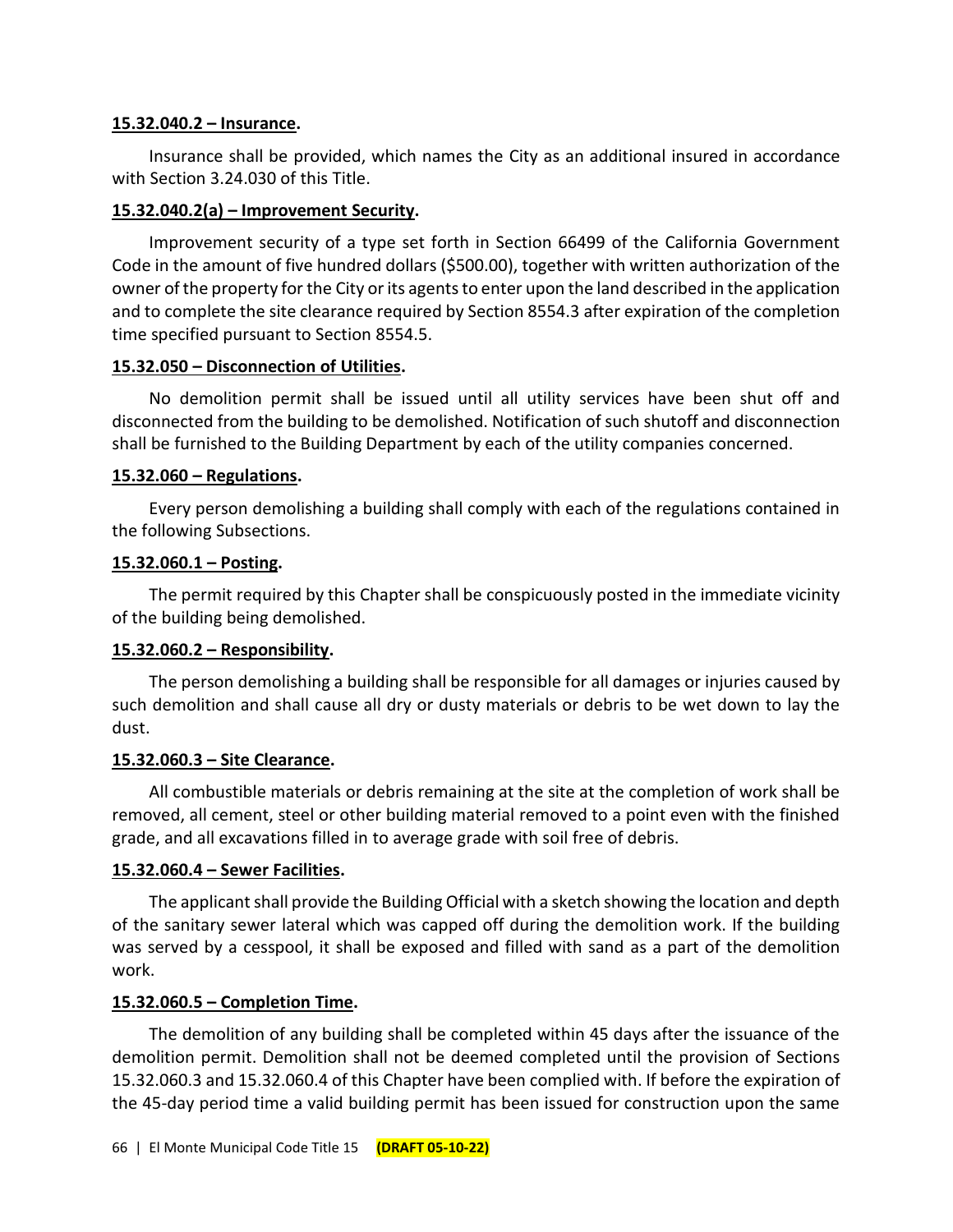property, the excavations shall not be required to be filled in unless, in the opinion of the Building Official, a hazardous condition is created by the failure to fill in such excavations.

## **15.32.070 – Refund or Release of Improvement Security.**

Upon completion of the demolition work, as required in Section 15.32.060.5 of this Chapter, the Building Official shall write a memorandum to the Administrative Officer requesting that the cash bond deposit pursuant to Section 15.32.040.2 of this Chapter be returned to the depositor thereof after first deducting therefrom the cost, as determined by the Director of Public Services of repairing or replacing any public property damaged by the demolition of the building, the sum of ten dollars (\$10.00) per day for each day beyond the limit specified in Section 15.32.060.5 of this Chapter for the completion of the demolition and the clearance of the site in accordance with the provisions of this Chapter during which such demolition and site clearance remains uncompleted, and the cost to the City for its expense in completing the demolition work if it becomes necessary, as provided in Section 15.32.040 of this Chapter. If improvement security other than a cash bond be deposited with the City pursuant to this Chapter, the same shall not be released until due to the City pursuant to this Chapter have been paid.

# **15.32.080 – Adoption by Reference of Standard Specifications for Public Works Construction, 2000 Edition.**

The City Council has adopted by reference the primary code known as "Standard Specifications for Public Works Construction, 2000 Edition," in accordance with the provisions of Government Code Section 50022.2. The City Administrator is authorized and directed to include an appropriate reference to the Standard Specifications for Public Works Construction, 2000 Edition, in public works construction bid and contract documentation as may be necessary to comply with state or federal law or as may be consistent with prudent public works civil engineering standards.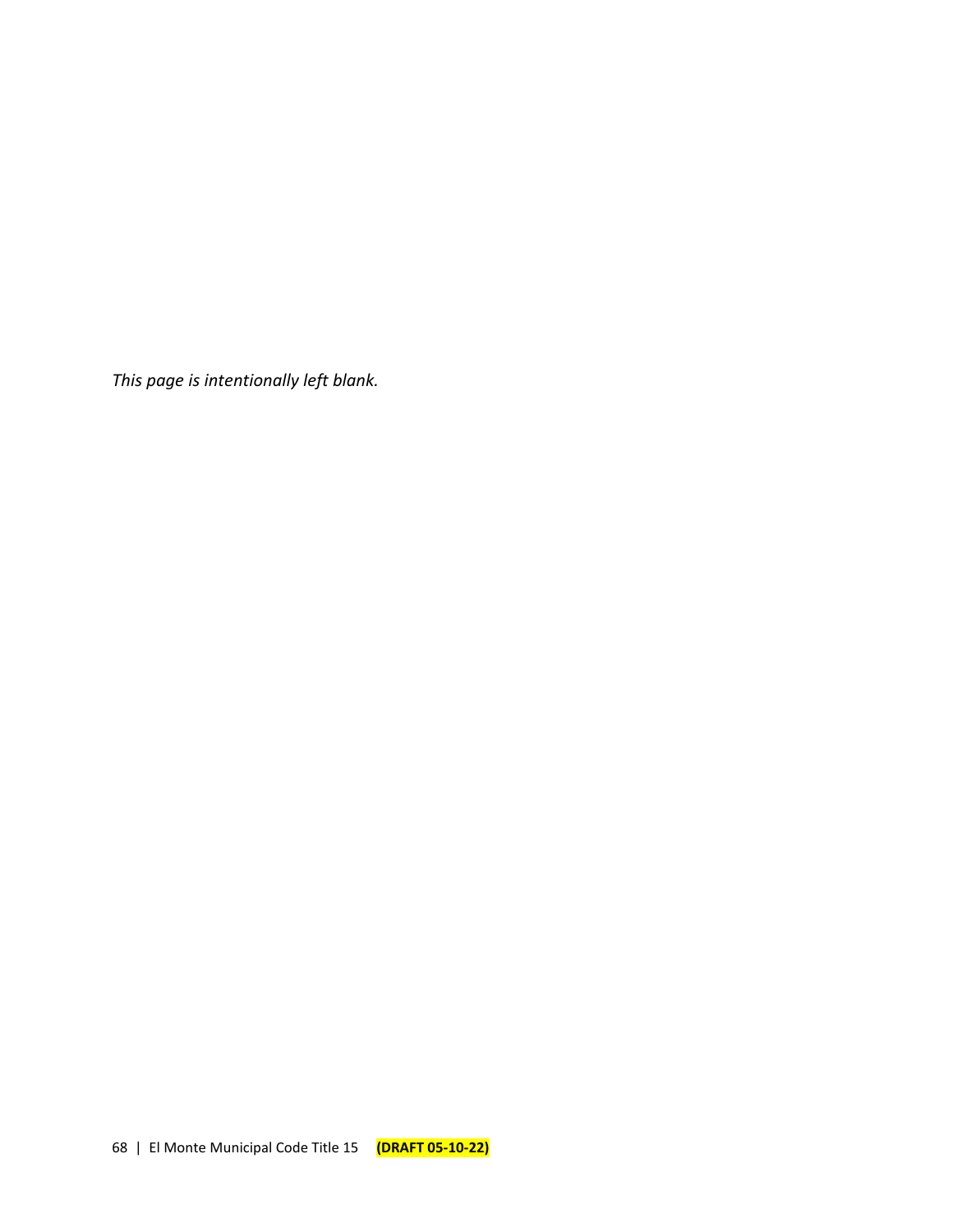# **Chapter 15.34 FIRE CODE<sup>6</sup>**

### **15.34.010 – Adoption of the 2020 Los Angeles County Fire Code.**

- A. Title 32 of the 2020 Los Angeles County Fire Code as amended and adopted by the Los Angeles County Board of Supervisors on January 24, 2017 and in effect on March 1, 2017, adopting the 2019 California Fire Code is hereby incorporated herein by reference as if fully set forth below. For purposes of this Chapter 15.34, the 2020 Los Angeles County Fire Code, as adopted, may be referred to as the "El Monte Fire Code" or the "Code."
- B. In the event of any conflict between the 2019 California Fire Code and the 2020 Los Angeles County Fire Code, the latter shall control.
- C. A copy of the 2020 Los Angeles County Fire Code has been deposited in the office of the City of El Monte Building Division and shall be maintained for examination and use by the public.
- D. The purpose of the Code is to provide minimum standards to safeguard the life, limb, health, property, and public welfare within the City of El Monte.

#### **15.34.020 – Fees and Service Charges.**

The adopted provisions of the 2020 Los Angeles County Fire Code notwithstanding permit and plan check fees and any other Code-related fees or service charges shall be established by separate resolution of the El Monte City Council and may be amended, modified, and/or updated from time to time by resolution.

#### **15.34.030 – Amendments Adopted by the City to the Code.**

The City is authorized to amend various provisions of the Code as adopted by reference. The City is also authorized to adopt additional regulations relating to fire protection and fire safety. The amendments or additions to the Code as contained in Sections 15.34.040 and 15.34.050 of this Chapter, inclusive, are declared to be necessary and appropriate based upon local conditions present in the City.

# **15.34.040 – Sale or Discharge of Fireworks Prohibited With Limited Exceptions for Safe and Sane Fireworks.**

A. Except as specifically authorized in this Subsection, no person shall possess or have in his or her immediate control, fire, discharge, set off, or use fireworks of any kind within the City. No parent, guardian, or other person having the legal care and custody of any minor child shall allow such child to violate the provisions of the Subsection. A violation of any provision of this Subsection is a misdemeanor and shall be prosecuted as a misdemeanor in accordance with the provisions of Section 1.24.010 of the El Monte Municipal Code.

<sup>6</sup> Editor's note(s)—Ord. No. 2782, § 1Editor's note(s)—(Exh. A), adopted Jan. 10, 2012, amended Ch. 15.34Editor's note(s)— in its entirety, in effect repealing and reenacting said chapter to read as herein set out. The former Ch. 15.34Editor's note(s)—, §§ 15.34.010Editor's note(s)——15.34.060, pertained to similar subject matter and derived from Ord. No. 2707, § 2Editor's note(s)— (part), 2007; and Ord. No. 2722, § 5Editor's note(s)— (part), 2008.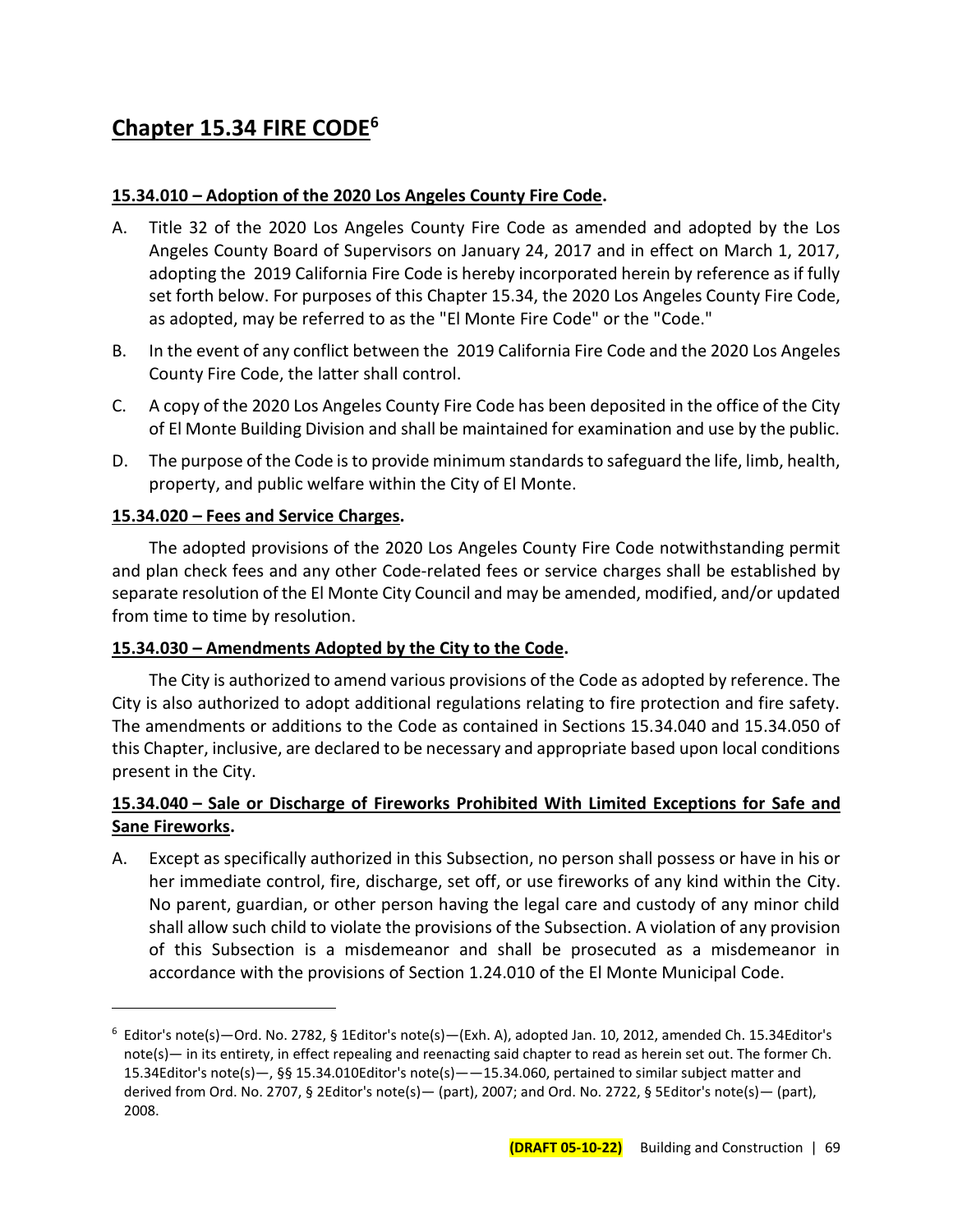- B. The City may permit the safe of "safe and sane fireworks" as described in the California Code of Regulations, Title 19, Subchapter 6 Fireworks, Article 8 - Labeling, subject to the provisions of Subsections (C) through (S), inclusive of this Subsection. The provisions of Subsection 3308.2(A) shall not prohibit the possession, use or discharge of safe and sane fireworks in the City on the 3rd day of July between the hours of 10:00 a.m. to 11:00 p.m. and the 4th day of July each year between the hours of 10:00 a.m. and 11:00 p.m. by any person who is at least 18 years of age or by a minor who is under the direct observation and control of a parent or legal guardian who is at least 21 years of age.
- C. No person shall sell any fireworks in the City except safe and sane fireworks which are sold in accordance with the terms and conditions of a safe and sane fireworks sale permit as may be issued, subject to the provisions of this Subsection. A person may sell safe and sane fireworks within the City on the dates authorized by this Subsection, provided that such person has first obtained a permit as provided in Chapter 5.12 of the El Monte Municipal Code, from the City which authorizes the sale of safe and sane fireworks. No person who has obtained a permit to sell safe and sane fireworks from the City shall sell safe and sane fireworks except upon the first, second, third and fourth days of July of each year between the hours of 8:00 a.m. and 10:00 p.m. No person shall sell any fireworks to anyone under 18 years of age.
- D. The sale of safe and sane fireworks shall be governed by this Subsection, the provisions of Chapter 8.16 (Fireworks) and applicable provisions of Chapter 5.12 (Business Permits Generally). Each applicant for the issuance of a permit for the sale of safe and sane fireworks shall concurrently upon the submission of an application to the City, have in his/her possession, a current and valid "retailers license" issued by the State Fire Marshal.
- E. Within 30 days after a completed application for a permit to sell safe and sane fireworks has been received by the City, the Permit Committee shall take action to approve or deny the issuance of the permit. The Permit Committee may impose reasonable conditions upon the issuance of the permit and the violation of such a condition by the permit holder may be grounds for the immediate suspension of a permit by the Chief or his/her designated representative or any City Code Enforcement Officer. After the issuance of the permit has been approved by the Permit Committee, a separate temporary structure building permit shall also be obtained from the El Monte Building Division for the erection of the safe and sane fireworks stand and for the installation of any electrical equipment required for such fireworks stand. For the purpose of the El Monte Municipal Code including those provisions of the 2020 Los Angeles County Fire Code, every premises or structure from which safe and sane fireworks may be lawfully sold, subject to compliance with the terms of a permit is hereby defined as a "fireworks stand."
- F. Every fireworks stand shall be equipped with signs bearing the words "No Smoking" in red lettering at least four (4) inches in height. Such signs shall be visible to every person working in the fireworks stand and every customer while being served.
- G. Every fireworks stand shall be equipped with two (2) exits.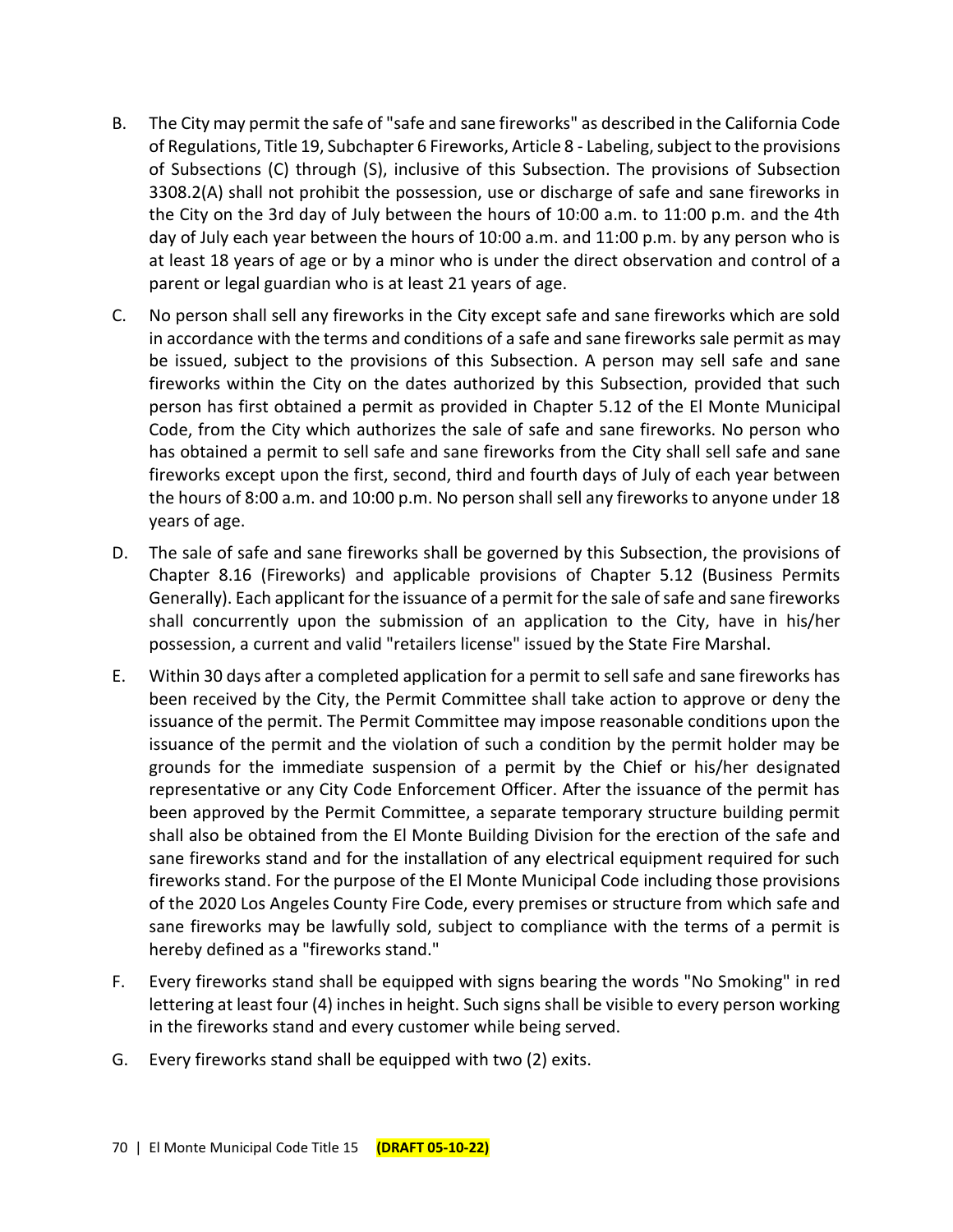- H. Every fireworks stand shall be equipped with at least two (2) two-and-one-half-gallon pressurized water extinguishers, or 2, 2A10BC fire extinguishers and such extinguishers shall be maintained in working condition.
- I. By a date no later than July 31st of each year, all unsold stocks of safe and sane fireworks shall be returned to the wholesaler from whom they were purchased or stored in a location approved by the Chief or his/her designated representative.
- J. No fireworks stand shall be located within 25 feet of any building or side property line or within 15 feet of a street property line.
- K. No automobile or other vehicle shall be parked within 25 feet of any fireworks stand except that vehicles may park upon a public street at a distance of less than 25 feet from such fireworks stand. Fireworks stands on public or private parking lots shall be provided with barriers to maintain the 25 foot distance.
- L. All combustible waste material, ground cover, or other material liable to cause or spread fire shall be removed from the area surrounding the fireworks stand at a distance of 25 feet.
- M. There shall be at least one supervisor 21 years of age or older on duty at each fireworks stand during the time the fireworks stand is open for business. No person under 18 years of age shall be allowed to be inside of such fireworks stand at any time. No persons employed as a watchman shall remain inside any such fireworks stand during the time the fireworks stand is not open.
- N. All paper, packing boxes, and other combustible waste materials shall be removed from every fireworks stand premises at least daily. Each fireworks stand shall be equipped with two (2) fifty-gallon metal trash containers with metal lids.
- O. The sides of all fireworks stands shall be constructed of metal or one-quarter-inch gauge hardware cloth.
- P. All fireworks on display, unless confined within a carton or package or provided with a taped fuse shall be separated from the public by either a solid glass, or plastic or metal partition.
- Q. All persons engaged in the operation of any fireworks stand shall be instructed as to the operation of the fire extinguishers required and provided for the fireworks stand and shall be familiar with all provisions contained herein.
- R. No fireworks stand shall be erected more than ten (10) calendar days prior to the time on which fireworks may lawfully be sold pursuant to this Subsection. Every fireworks stand shall be removed from the premises within seven (7) calendar days after the time during which fireworks may be lawfully sold pursuant to this Subsection. For each day or portion thereof that a fireworks stand is erected, maintained, or left standing contrary to the provisions of this Subsection, the sum of ten dollars (\$10.00) shall be deducted from the deposit required by Section 8.16.030(B) of the El Monte Municipal Code and shall be retained by the City.
- S. The Chief and/or his/her designated representative or any City Code Enforcement Officer shall have the power to suspend the operation of any fireworks stand which is in violation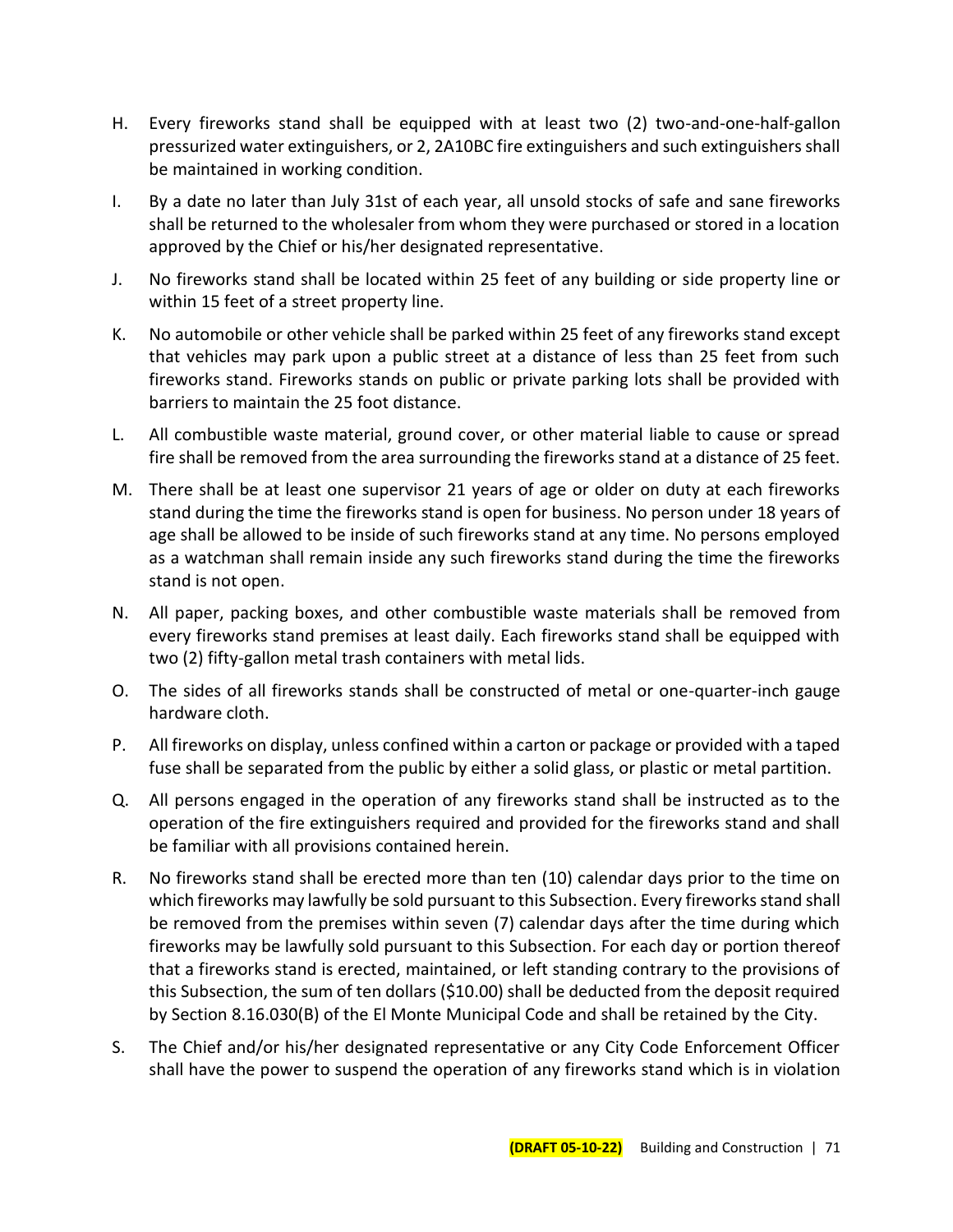of any state or local ordinance or condition of the permit, or which may in his/her opinion constitute or create a condition contributing to a risk, cause or spread of fire.

T. In the event of any conflict or inconsistency between the provisions of this Subsection 3308.2 and Title 19 California Code of Regulations, Chapter 6 (Fireworks), the provisions of Title 19 California Code of Regulations, Chapter 6 (Fireworks) shall control but only insofar as any of its provisions contain express non-discretionary mandates or express nondiscretionary prohibitions that are in conflict with the provisions of this Subsection 3308.2. Otherwise, the provisions of Subsection 3308.2 shall control.

Editor's note(s)—Ord. No. 2841, § 4 Editor's note(s)—, adopted June 24, 2014, amended § 15.34.040 Editor's note(s)— in its entirety, in effect repealing and reenacting said Section to read as set out herein. The former § 15.34.040 Editor's note(s)— pertained to deletion, amendments and additions to the California Fire Code and derived from Ord. No. 2782, § 1 Editor's note(s)-(Exh. A), adopted Jan. 10, 2012.

# **15.34.050 – Violation of the Code is a Misdemeanor.**

Any violation of this Chapter shall constitute a misdemeanor. The City may prosecute any violation of this Chapter as a misdemeanor in accordance with Section 1.24.010 of the El Monte Municipal Code.

# **15.34.054 – Administrative Fines and Penalties.**

- A. Purpose.
	- 1. This Section 15.34.054 authorizes the imposition of administrative fines or any person who violates any provision of this Chapter 15.34 in order to encourage and obtain compliance with the provisions of this Chapter 15.34 for the benefit and protection of the entire community. This Section governs the imposition, enforcement, collection and administrative review of all administrative fines related to: the possession, use, storage, sale and/or display of those fireworks classified as "dangerous fireworks" in Health and Safety Code Section 12500 et seq. with the exception of a pyrotechnic licensee when operating pursuant to that license; and the use of "safe and sane fireworks" as defined in Health and Safety Code Section 12550 et seq. on or at the dates, times and/or locations other than those permitted by this Chapter. Said administrative fines are imposed under the authority of Government Code Section 53069.4, Health and Safety Code Section 12557, and the City's police power.
	- 2. The issuance of citations imposing administrative fines may be performed at the discretion of the officials of the City authorized hereunder; and the issuance of a citation to any person constitutes but one remedy available to the City to redress violations of this Chapter 15.34 by any person. By adopting this Section 15.34.054, the City does not intend to limit its authority to employ any other remedy, civil or criminal, to redress any violations of this Code by any person, which the City may otherwise pursue.
	- 3. The imposition of fines related to "dangerous fireworks" under this Chapter 15.34 shall be limited to persons who possess, sell, use and/or display, or the seizure of 25 pounds or less (gross weight) of such "dangerous fireworks."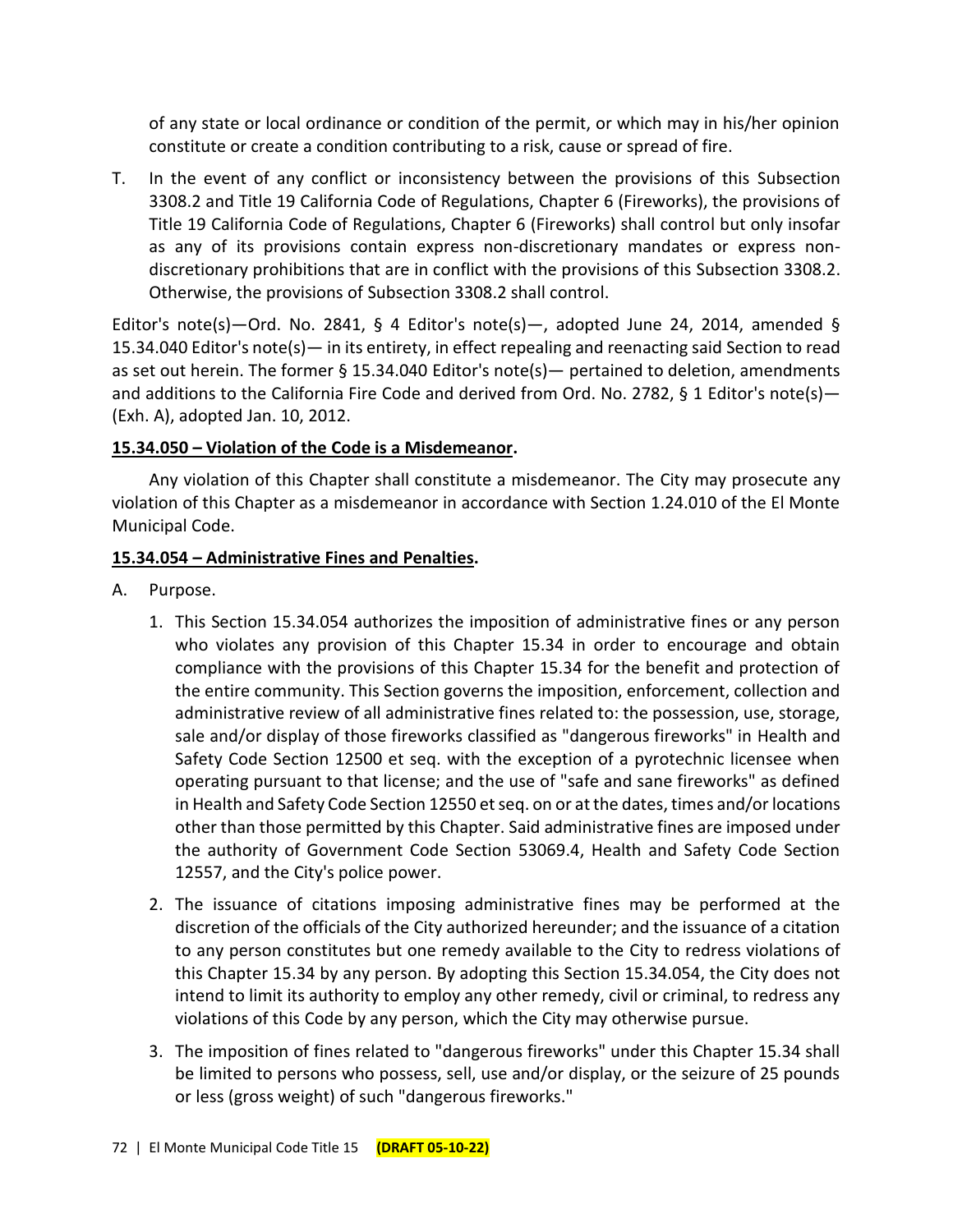- 4. Fines collected pursuant to this Chapter 15.34 related to "dangerous fireworks" shall not be subject to Health and Safety Code Section 12706, which Section provides that certain fines collected by a court of the state be deposited with, and disbursed by the County Treasurer. However, the City shall provide cost reimbursement to the State Fire Marshal pursuant to regulations to be adopted by the State Fire Marshal addressing the State Fire Marshal's cost for the transportation and disposal of "dangerous fireworks" seized by the City, which costs will be part of any administrative fine imposed. Unless and until said regulations have been adopted by the state of California, the City shall hold in trust two hundred fifty dollars (\$250.00) or 25 percent of any fine collected, which ever is greater, to cover the cost reimbursement to the State Fire Marshal for said cost of transportation and disposal of the "dangerous fireworks."
- 5. Every person who applies for and receives a "block party permit" in accordance with Chapter 12.07 or other applicable Code provision, or similar license or approval required by the City to close a street or otherwise reserve or use a piece of City property shall comply with all conditions imposed upon the issuance of such permit, license or approval, including but not limited to taking all reasonable efforts necessary to ensure that "dangerous fireworks" are not used at said event. A violation of this condition of such permit, license or approval shall be subject to a separate administrative fine under the provisions of this Chapter 15.34. Likewise, any person who fails to obtain any "block party permit", license or other such approval from the City, in accordance with Chapter 12.07 or other applicable provision of the Code, when such person is so required by the Code shall be subject to a separate administrative fine under this Chapter 15.34 as well as an additional administrative fine if "dangerous fireworks" are used at and during said event.
- 6. Because of the serious threat of fire or injury posed by the use of "dangerous fireworks" that can result from persistent or repeated failures to comply with the provisions of this Code and the effect of such conditions or activities on the safety and the use and enjoyment of surrounding properties and to the public health, safety and welfare, this Chapter 15.34 imposes strict civil liability upon the owners of residential real property for all violations of this Code existing on their residential real property. Each contiguous use, display and/or possession shall constitute a separate violation and shall be subject to a separate administrative fine.
- B. Issuance of Administrative Citations—Contents.
	- 1. Except as otherwise provided under this Chapter 15.34, the procedures contesting the issuance of an administrative citation pursuant to this Chapter 15.34 shall be those procedures set forth under Sections 1.18.060 through 1.18.090 of Chapter 1.18 of the El Monte Municipal Code. In the event of any conflict between the provisions of this Chapter 15.34 and the provisions of Section 1.18.060 through 1.18.090 of Chapter 1.18, the provisions of this Chapter 15.34 shall govern and control but only to the extent of the conflict and no further.
	- 2. Whenever a Code Enforcement Officer (CEO) determines that a violation of the Code has occurred, the CEO may issue an administrative citation on a City- approved form listing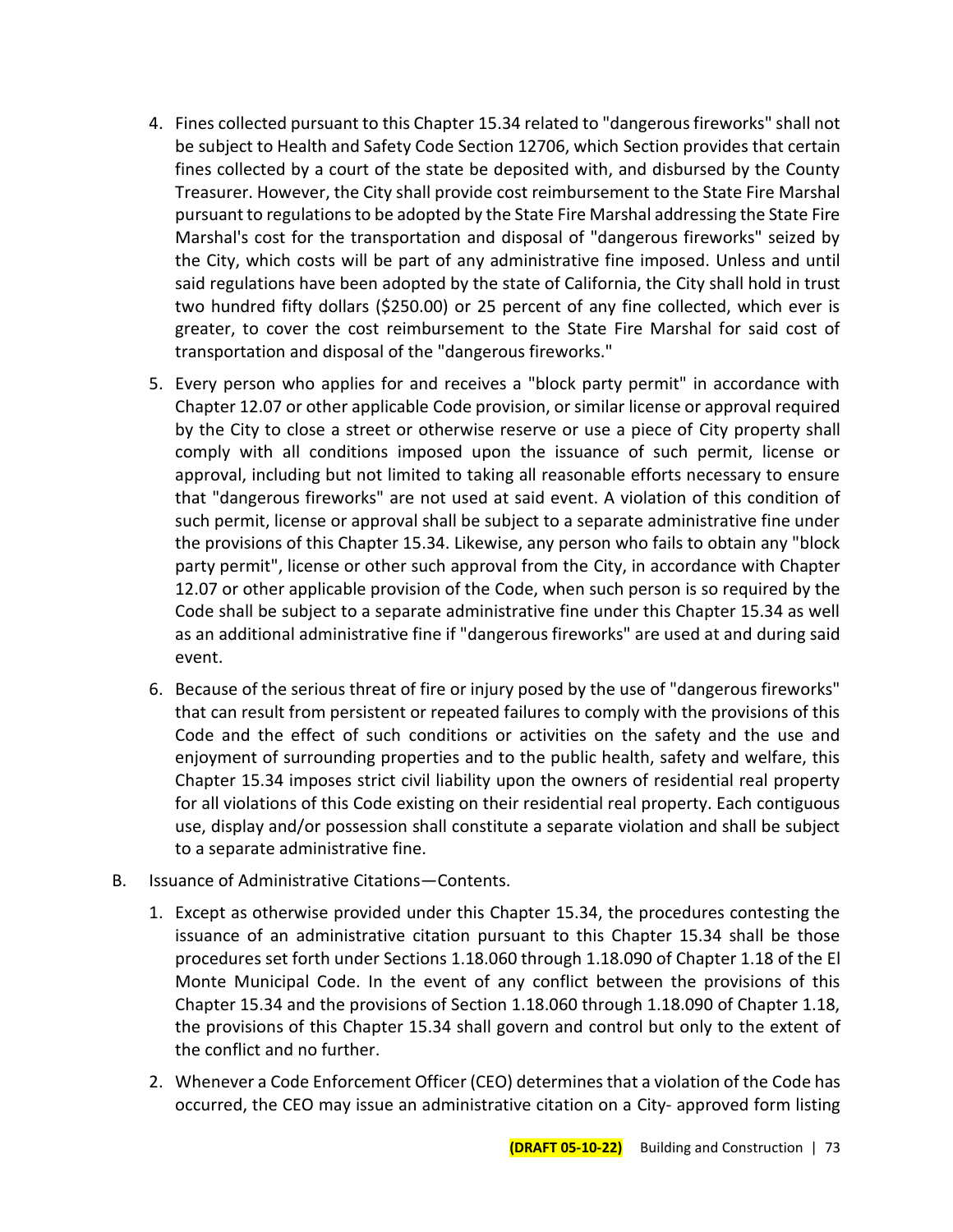the Code violation(s) and the amount of the administrative fine required to be paid by the responsible person(s) in accordance with the provisions of this Chapter 15.34.

- 3. Furthermore, an administrative fine or fines may be imposed on any person for failure to comply with any condition or requirement imposed on any "block party permit," license and/or approval issued under or pursuant to Chapter 12.07 or other applicable El Monte Municipal Code provision.
- 4. Each administrative citation shall contain the following provisions:
	- a. The name, mailing address, date of birth, California Drivers License number, and home or business telephone number of the responsible person charged with any violation of this Code;
	- b. The address or description of the location of the violation;
	- c. The date or dates on which the person violated this Code;
	- d. The Section or Sections of this Code that were violated;
	- e. A description of the violations(s);
	- f. The amount of the administrative fine for each violation, the procedure in place to pay the fines, and any late fee and interest charge(s), if not timely paid, and notice that if the City is required to take action to collect such fines, the responsible person may be charged costs and attorneys' fees;
	- g. Notice of the procedure to request an administrative hearing to contest the citation (including the form to be used, how to obtain the form, and the period within which the request must be made in order for it to considered timely);
	- h. The names, addresses and telephone numbers of any witnesses to the violations(s);
	- i. The name and signature of the CEO who issued the citation and the name and signature of the citee, if he or she is physically present and will sign the citation at the time of issuance. The refusal of a citee to sign a citation shall not affect its validity or any related subsequent proceedings, nor shall signing a citation constitute an admission that a person is responsible for a violation of the Code;
	- j. Any other information deemed necessary by the Director for enforcement or collection purposes.
- C. Administrative Fines.
	- 1. Each person who violates any provision of this Code as it relates to the possession, use, storage, sale and/or display of "dangerous fireworks" shall be subject to the imposition and payment of an administrative fine or fines as provided below: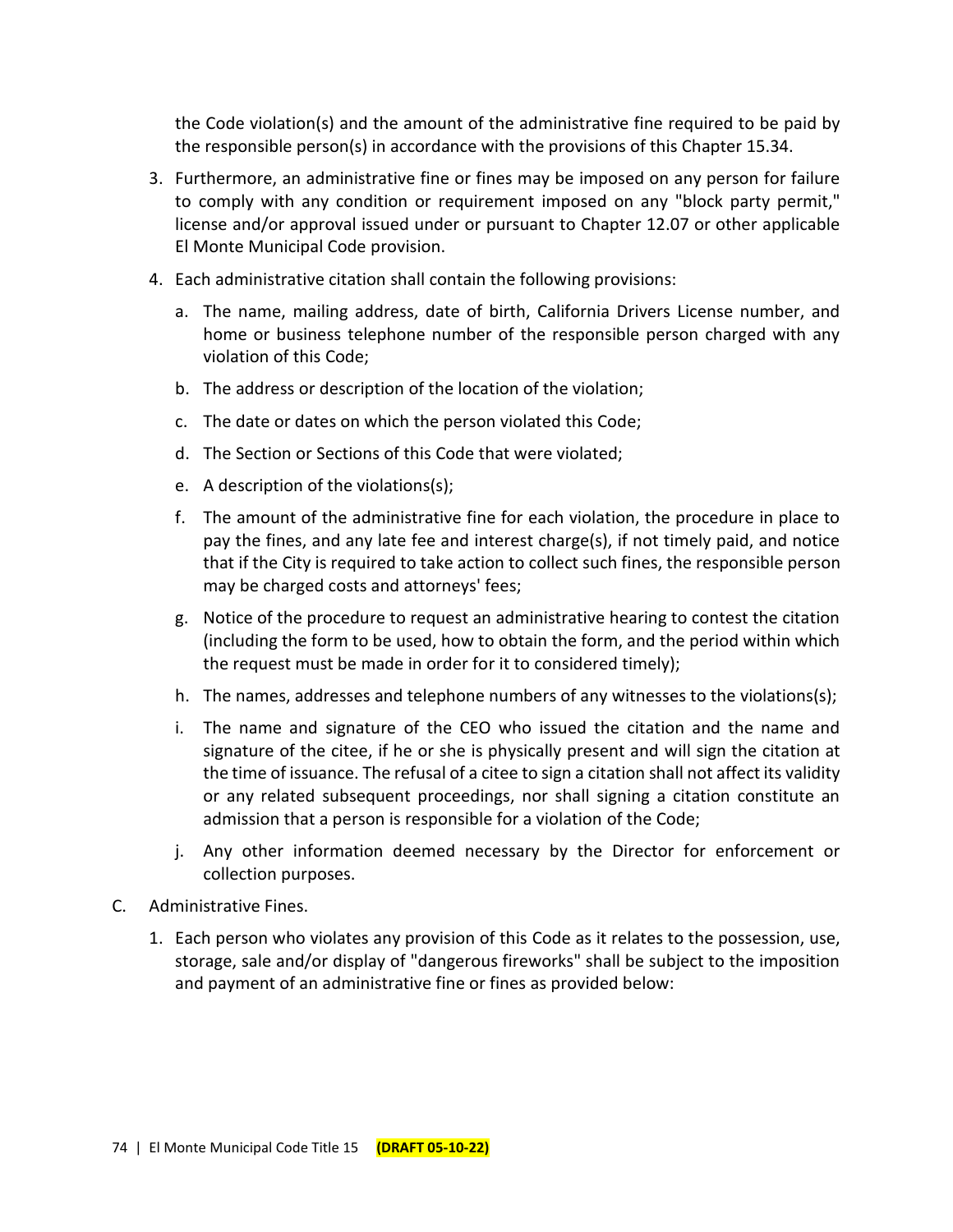| Number of Offense<br>in One-Year Period | Amount of<br>Administrative<br>Penalty | Late Charge | <b>Total Amount</b><br>of Penalty<br>Plus Late Charge |
|-----------------------------------------|----------------------------------------|-------------|-------------------------------------------------------|
| <b>First</b>                            | \$1,000.00                             | \$250.00    | \$1,250.00                                            |
| Second                                  | \$2,000.00                             | \$500.00    | \$2,500.00                                            |
| Third                                   | \$3,000.00                             | \$1,000.00  | \$4,000.00                                            |

2. A person who fails to obtain a "block party permit," license or approval, in accordance with Chapter 12.07 or other applicable El Monte Municipal Code provision, when such person is required to do so by the Code shall be subject to the imposition and payment of an administrative fine or fines as provided below:

| Number of Offense<br>in One-Year Period | Amount of<br>Administrative<br>Penalty | Late Charge | <b>Total Amount</b><br>of Penalty<br>Plus Late Charge |
|-----------------------------------------|----------------------------------------|-------------|-------------------------------------------------------|
| First                                   | \$500.00                               | \$125.00    | \$625.00                                              |
| Second                                  | \$1,000.00                             | \$250.00    | \$1,250.00                                            |
| Third                                   | \$1,500.00                             | \$500.00    | \$2,000.00                                            |

3. Any person who does obtain a "block party permit," license or approval from the City as required by this Code where there was a condition imposed upon the issuance of such "block party permit," license or approval requiring the person to make all reasonable efforts necessary to ensure that "dangerous fireworks" are not used at said event and said person is said to be in violation of the permit by virtue of the fact that there were "dangerous fireworks" used at said event shall be subject to the imposition and payment of an administrative fine or fines as provided below:

| Number of Offense<br>in One-Year Period | Amount of<br>Administrative<br>Penalty | Late<br>Charge | <b>Total Amount</b><br>of Penalty<br>Plus Late Charge |
|-----------------------------------------|----------------------------------------|----------------|-------------------------------------------------------|
| First                                   | \$1,500.00                             | \$375.00       | \$1,875.00                                            |
| Second                                  | \$3,000.00                             | \$750.00       | \$3,750.00                                            |
| <b>Third</b>                            | \$5,000.00                             | \$2,000.00     | \$7,000.00                                            |

4. Each person who uses "safe and sane fireworks" on or at dates times and/or locations other than those permitted in this Chapter 15.34 shall be subject to the imposition and payment of an administrative fine or fines as provided below:

| Number of Offense<br>in One-Year Period | Amount of<br><b>Administrative Penalty</b> | Late<br>Charge | <b>Total Amount</b><br>of Penalty<br>Plus Late Charge |
|-----------------------------------------|--------------------------------------------|----------------|-------------------------------------------------------|
| First                                   | \$250.00                                   | \$75.00        | \$325.00                                              |
| Second                                  | \$500.00                                   | \$150.00       | \$650.00                                              |
| Third                                   | \$750.00                                   | \$300.00       | \$1,050.00                                            |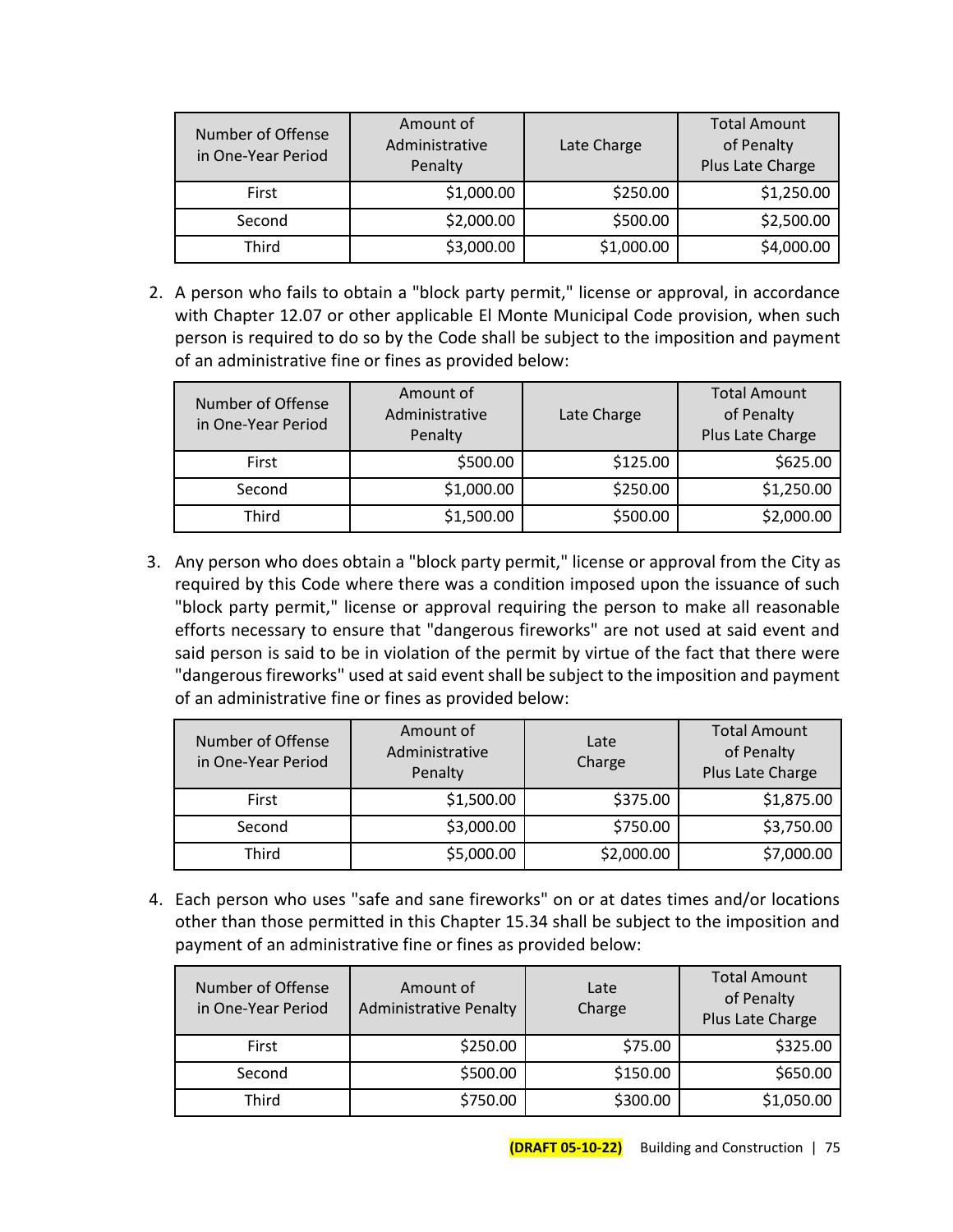- 5. In the case of a violation of any of the provisions listed above, the administrative fine(s) shall be due and payable within 30 calendar days from the issuance of the administrative fine citation, and the citee shall be required to abate the violation, and surrender all dangerous fireworks to the CEO, immediately. For penalties not paid in full within that time, a late charge in the amount set forth above is hereby imposed and must be paid to the City by the citee. Fines not paid within the time established by this Section shall accrue interest at the prevailing established rate. On the second and each subsequent time that a person is issued a citation for the same violation in any 12 month period, the fine is increased as indicated above and the citee shall be liable for the amount of the new fine until it is paid, in addition to being responsible for payment of previous fines.
- 6. All administrative fines and any late charges and interest due shall be paid to the City at such location or address as stated on the citation, or as otherwise be designated by the City Manager or his or her designee. Payment of the administrative fine shall not excuse or discharge a citee from the duty to immediately abate and correct a violation of the Code, nor from any other responsibility or legal consequences for a continuation or a repeated occurrence(s) of a violation of the Code. The issuance of the citation and/or payment of any fine shall not bar the City from employing any other enforcement action or remedy to obtain compliance with the provisions of the Code so violated including the issuance of additional citations and/or criminal prosecution pursuant to Chapter 1.24.
- 7. Upon confirmation of the citation or when the citation is deemed confirmed, all unpaid administrative fines, late fees and/or interest shall constitute a judgment which may be collected in any manner allowed by law for collection of judgments including but not limited to recordation to create a lien on any real property owned by the responsible person. The City shall be entitled to recover its attorney's fees and costs incurred in collecting any administrative fines, late charges and/or interest.
- 8. Payment of the administrative fine shall not excuse or discharge a citee form the duty to immediately abate and correct a violation of the Code nor from any other responsibility or legal consequences for a continuation or a repeated occurrence(s) of a violation of the Code.
- D. Right to an Administrative Hearing:
	- 1. Any citee may contest the violation(s), or that he or she is a responsible person, by filing a request for an administrative hearing in accordance with the appeal procedures set forth under Sections 1.18.060 through 1.18.090 of Chapter 1.18 of the El Monte Municipal Code.
	- 2. No fees shall be charged for the filing of a request for a hearing.
	- 3. Except as otherwise authorized pursuant to Section 1.18.070 of Chapter 1.18 of the El Monte Municipal Code, a citee shall deposit the full amount of the penalty listed on the citation on or before the request for a hearing is filed. Failure to deposit the full amount of all penalties within the required time period, or the tender of a non-negotiable check, shall render a request for an administrative hearing incomplete and untimely. Penalties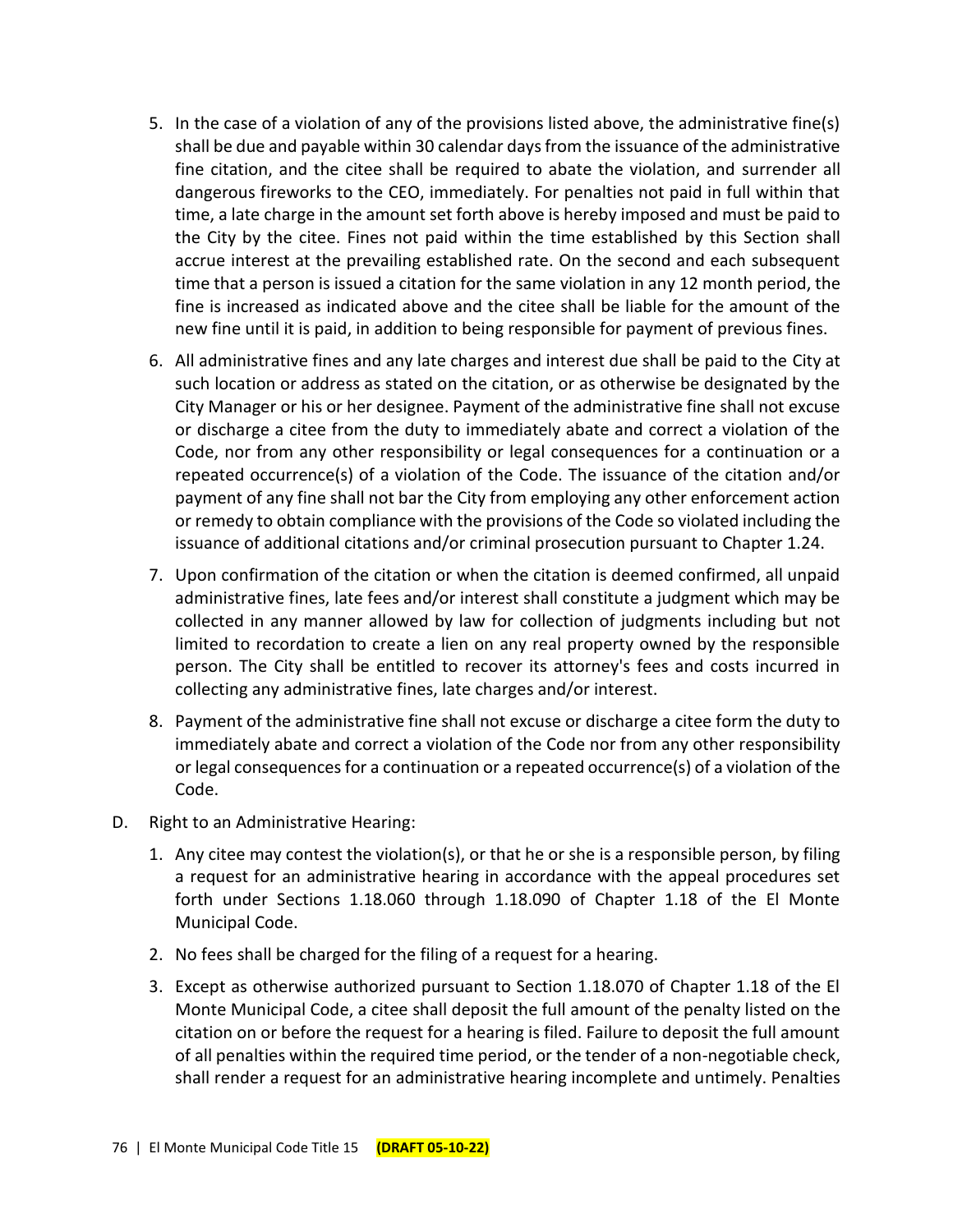that are deposited with the City shall not accrue interest. Penalties deposited shall be returned to the person who deposited them in if the citation is overturned.

4. If the CEO submits an additional written report concerning the citation to the City for consideration at the hearing, the CEO shall also serve a copy of such report by first-class mail on the person requesting an administrative hearing no less than seven (7) calendar days prior to the date of the hearing. Failure to receive said report shall not invalidate the citation or any hearing, City action or proceeding pursuant to this Chapter 15.34.

# **15.34.060 – Definitions.**

**"Chief,"** as used in this Chapter, means Chief of the Los Angeles County Fire Department.

**"Citation"** means an administrative citation issued pursuant to this Section to remedy a violation.

**"Citee"** means any person served with an administrative citation charging him or her as a responsible person for violation.

**"Code"** means the El Monte Municipal Code.

**"Code Enforcement Officers (CEO),"** as used in this Chapter 15.34, mean those individuals defined in Section 1.16.030(A) of the El Monte Municipal Code and any City employee or agent of the city with the authority to enforce any provision of this El Monte Municipal Code.

**"Director"** means the City Manager or his or her designee.

**"Hearing Officer"** shall have the same meaning as set forth under Subsection (H) of Section 1.18.020 (Definitions) of Chapter 1.18 of the El Monte Municipal Code.

**"Issuance"** or **"issued"** means any of the following:

- a. The preparation and service of an administrative fine citation to a citee in the same manner as a summons in a civil action in accordance with Article III (commencing with Section 415.10) of Chapter 4 of Title 5 of Part 2 of the Code of Civil Procedures; or
- b. Mailing of administrative fine citation to the citee by certified mail with return receipt, to the address shown on the official records of the County Assessor; or
- c. By personally serving the responsible party by personal delivery of the administrative fine citation or by substituted service. Substituted service may be accomplished as follows:
	- 1. By leaving a copy at the recipient's dwelling or usual place of abode, in the presence of a competent member of the household, and thereafter mailing by First Class Mail, postage pre-paid, a copy to the recipient at the address where the copy was left; or
	- 2. In the event the responsible party cannot be served by First Class Mail, postage prepaid, or cannot be personally served by First Class Mail, postage pre-paid, or cannot be personally served and has a property manager or rental agency overseeing the premises, substituted service may be made upon the property manager or rental agency or may be affected by posting the property with the administrative fine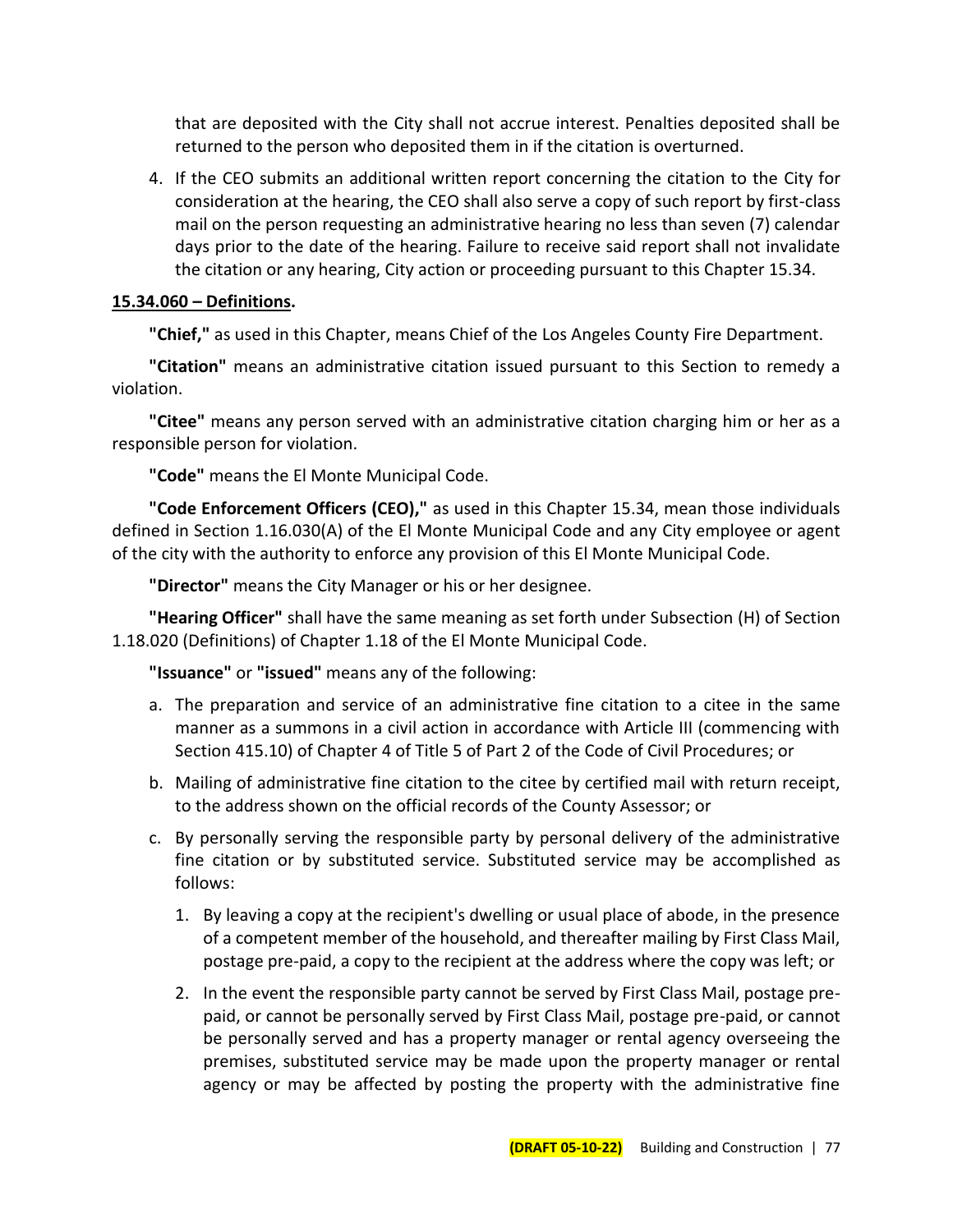citation and mailing a copy by First Class Mail, postage pre-paid, to the responsible party in violation at the address of the property where the violation exists.

**"Person"** means a natural person or a legal entity that is also an owner, tenant, lessee and/or other person with any right to possession or control of the property where a violation of this Chapter 15.34 has occurred.

**"Responsible person,"** as used in this Chapter 15.34, means a person who cases a violation of this Chapter 15.34 to occur or allows a violation to exist or continue, by his or her action or failure to act, or whose agent, employee or independent contractor causes a violation to occur, or allows a violation to exist or continue. There is a rebuttable presumption that the record owner of a residential parcel, as shown on the county's latest equalized property taxes assessment rolls, and lessee of a residential parcel has a notice of any violation existing on said property. For purposes of this Chapter 15.34, there may be more than one responsible person for a violation. Any person, irrespective of age, found in violation of this article may be issued a citation in accordance with the provisions of this Chapter 15.34. Every parent, guardian or other person, having legal care, custody or control of any person under the age of 18 years, who knows or reasonably should know that a minor is in violation of this Chapter 15.34, may be issued a citation in accordance with the provisions of this Chapter 15.34, in addition to any citation that may be issued to the offending minor.

**"Violation"** or **"violates"** means any violation of any provision of this Chapter 15.34.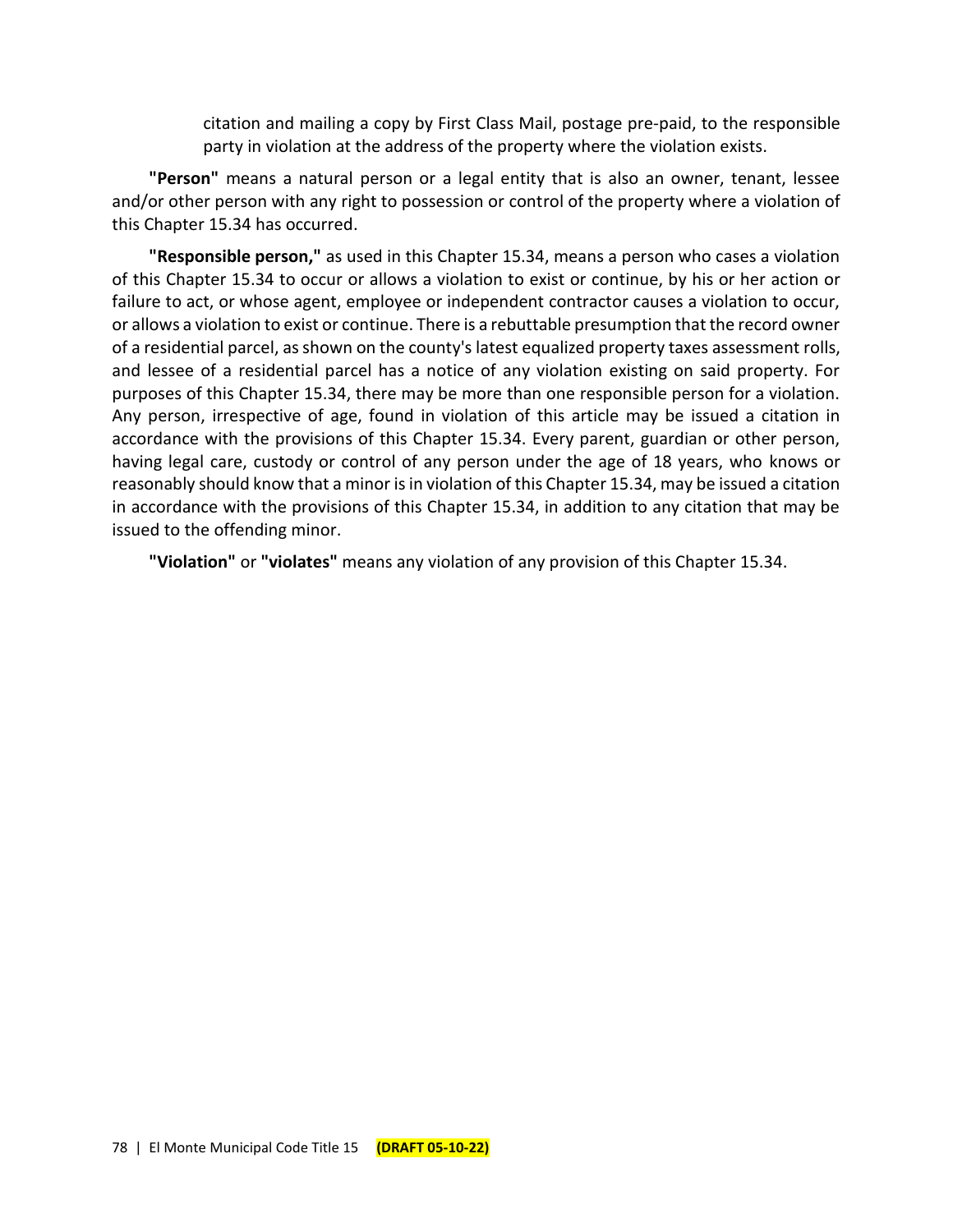# **CHAPTER 15.36 – SMALL RESIDENTIAL ROOFTOP SOLAR SYSTEMS**

# **15.36.010 Purpose.**

The purpose of this Chapter 15.36 is to establish an expedited, streamlined solar permitting process that complies with the Solar Rights Act, as amended by AB 2188 (Chapter 521, Statutes 2014), to achieve timely and cost-effective installations of small residential rooftop solar energy systems. This Chapter 15.36 encourages the use of small residential rooftop solar energy systems by removing unreasonable barriers, minimizing costs to property owners and the City, and expanding property owners' ability to install small rooftop solar energy systems. This Chapter 15.36 allows the City to achieve these goals while protecting the community's health and safety.

## **15.36.020 – Applicability.**

- A. This Chapter 15.36 applies to the permitting of all small residential rooftop solar energy systems in the City.
- B. Small residential rooftop solar energy systems legally established or permitted prior to the effective date of this Chapter 15.36 are not subject to the requirements of this Chapter 15.36 unless physical modifications or alterations are undertaken that materially change the size, type, or components of the small rooftop energy system in such a way as to require new permitting. Routine operation and maintenance or like-kind replacements shall not require a permit.

## **15.36.030 – Definitions.**

For purposes of this Chapter 15.36, the following definitions shall apply:

- A. **"Association"** means a nonprofit corporation or unincorporated association created for the purpose of managing a common interest development.
- B. **"Building Department"** means the Building and Safety Division of the City of El Monte.
- C. **"Building Official"** means the Building Official for the City of El Monte.
- D. **"City"** means the City of El Monte.
- E. **"Common interest development"** means any of the following:
	- 1. A community apartment project;
	- 2. A condominium project;
	- 3. A planned development; or
	- 4. A stock cooperative.
- F. **"Electronic submittal"** means the utilization of one or more of the following:
	- 1. E-mail;
	- 2. The Internet; and/or
	- 3. Facsimile.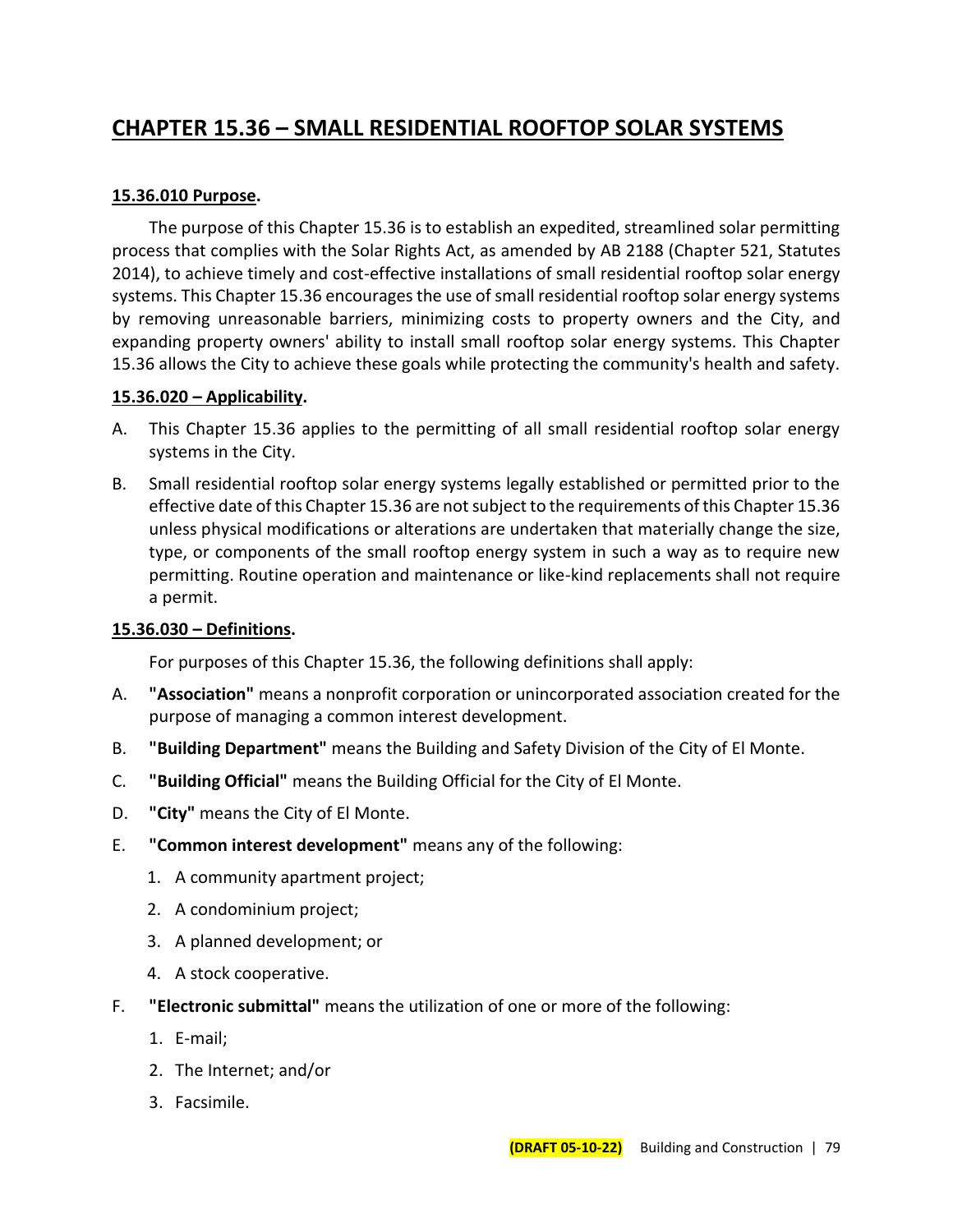- G. **"Feasible method to satisfactorily mitigate or avoid the adverse impact"** includes, but is not limited to, any cost-effective method, condition, or mitigation imposed by the City on another similarly situated application in a prior successful application for a permit. The City shall utilize its best efforts to ensure that the selected method, condition, or mitigation meets the conditions of Civil Code Section 714(d)(1)(A)-(B).
- H. **"Small residential rooftop solar energy system"** means all of the following:
	- 1. A solar energy system that is no larger than ten (10) kilowatts alternating current nameplate rating or 30 kilowatts thermal;
	- 2. A solar energy system that conforms to all applicable state fire, structural, electrical, and other building codes as adopted or amended by the City, county, or City and county and Paragraph (3) of Subdivision (c) of Section 714 of the Civil Code;
	- 3. A solar energy system that is installed on a single or duplex family dwelling; or
	- 4. A solar panel or module array that does not exceed the maximum legal building height as defined by the City.
- I. **"Solar energy system"** means either of the following:
	- 1. Any solar collector or other solar energy device whose primary purpose is to provide for the collection, storage, and distribution of solar energy for space heating, space cooling, electric generation, or water heating; or
	- 2. Any structural design feature of a building whose primary purpose is to provide for the collection, storage, and distribution of solar energy for electricity generation, space heating or cooling, or for water heating.
- J. **"Specific, adverse impact"** means a significant, quantifiable, direct, and unavoidable impact based on objective, identified, and written public health or safety standards, policies, or conditions as they existed on the date the application was deemed complete.

# **15.36.040 – Solar Energy System Requirements.**

- A. All solar energy systems shall meet applicable health and safety standards and requirements imposed by the City, State of California, and local fire department.
- B. Solar energy systems for heating water in single-family residences and for heating water in commercial or swimming pool applications shall be certified by an accredited listing agency as defined by the California Plumbing and Mechanical Code.
- C. Solar energy systems for producing electricity shall meet all applicable safety and performance standards published by the California Electrical Code, the institute of Electrical and Electronics Engineers, and accredited testing laboratories such as Underwriters Laboratories and, where applicable, rules of the Public Utilities Commission regarding safety and reliability.

## **15.36.050 – Electronic Processing.**

A. All documents required for the submission of an expedited small residential rooftop solar energy system application shall be made available on the City's website.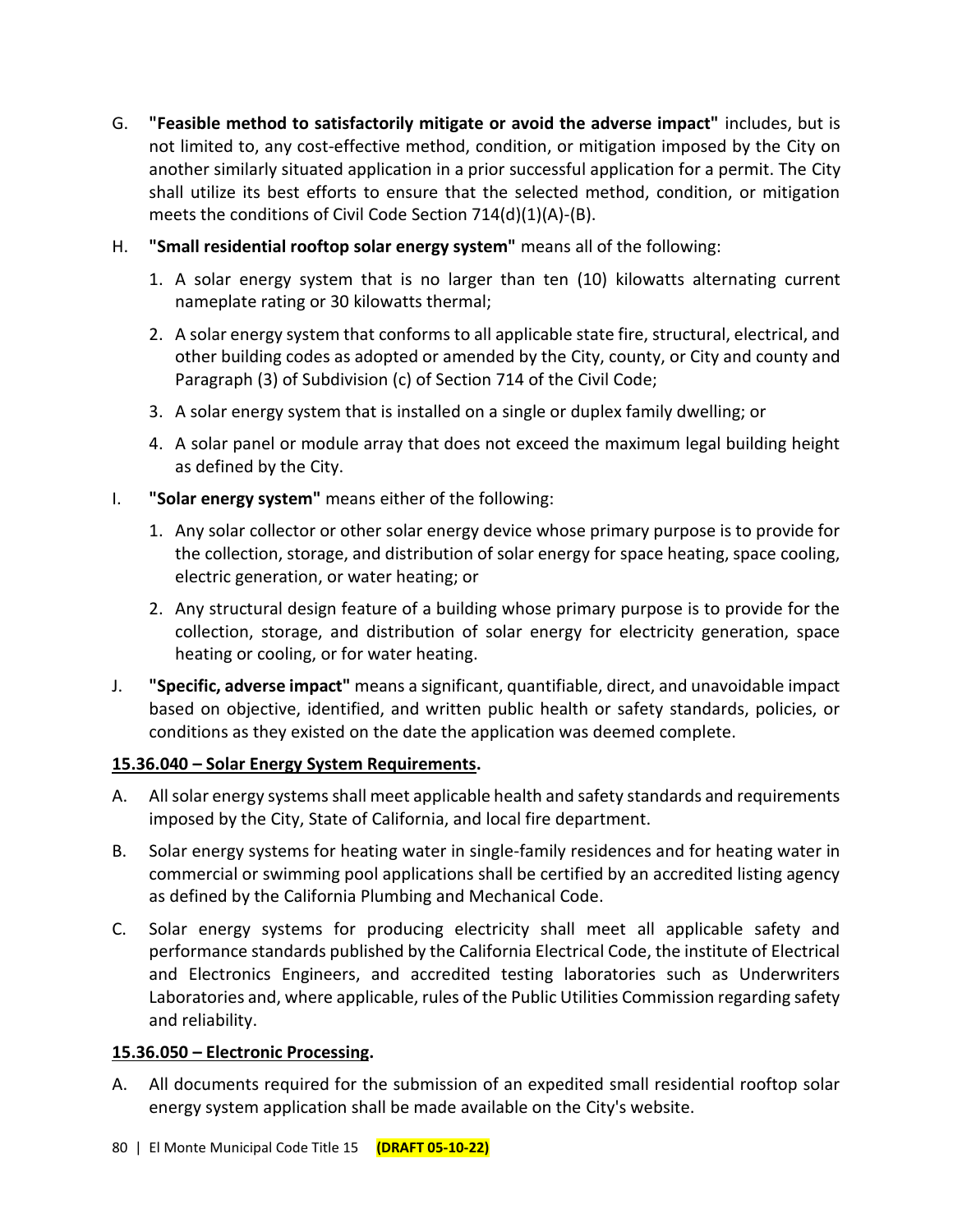- B. Electronic submittal of the required permit application and documents by electronic means shall be made available to all small residential rooftop solar energy system permit applicants. Website applications may be allowed at such time in the future that the technology is made available to the City The City's website shall specify the permitted method of electronic document submission.
- C. An applicant's electronic signature shall be accepted on all forms, applications, and other documents, in lieu of a wet signature.

# **15.36.060 – Duties of Applicant.**

Prior to submitting an application, the applicant shall:

- A. Verify to the applicant's reasonable satisfaction through the use of standard engineering evaluation techniques that the support structure for the small residential rooftop solar energy system is stable and adequate to transfer all wind, seismic, and dead and live loads associated with the system to the building foundation; and
- B. At the applicant's cost, verify to the applicant's reasonable satisfaction using standard electrical inspection techniques that the existing electrical system including existing line, load, ground and bonding wiring as well as main panel and subpanel sizes are adequately sized, based on the existing electrical system's current use, to carry all new photovoltaic electrical loads.

# **15.36.070 – Duties of Building Department and Building Official.**

- A. The Building Department shall adopt a standard plan and checklist of all requirements with which small residential rooftop solar energy systems shall comply with to be eligible for expedited review.
- B. The small residential rooftop solar system permit process, standard plans, and checklist shall substantially conform to the recommendations for expedited permitting, including the checklist and standard contained in the most current version of the California Solar Permitting guidebook adopted by the State Governor's Office of Planning and Research.
- C. All fees prescribed for the permitting of small residential rooftop solar energy systems must comply with Government Code Sections 65850.55 and 66015 and Health and Safety Code Section 17951.

## **15.36.080 – Expedited Permit Review and Inspection Requirements.**

- A. An application for a small residential rooftop solar energy system permit that Building Department determines to satisfy the informational requirements contained in the City's checklist as prepared by the Building Department pursuant to Section 15.36.070(A) shall be deemed complete.
- B. Upon receipt of an incomplete application, the Building Department shall issue a written correction notice detailing all deficiencies in the application and any additional information required to be eligible for expedited issuance of a small residential rooftop solar energy system permit.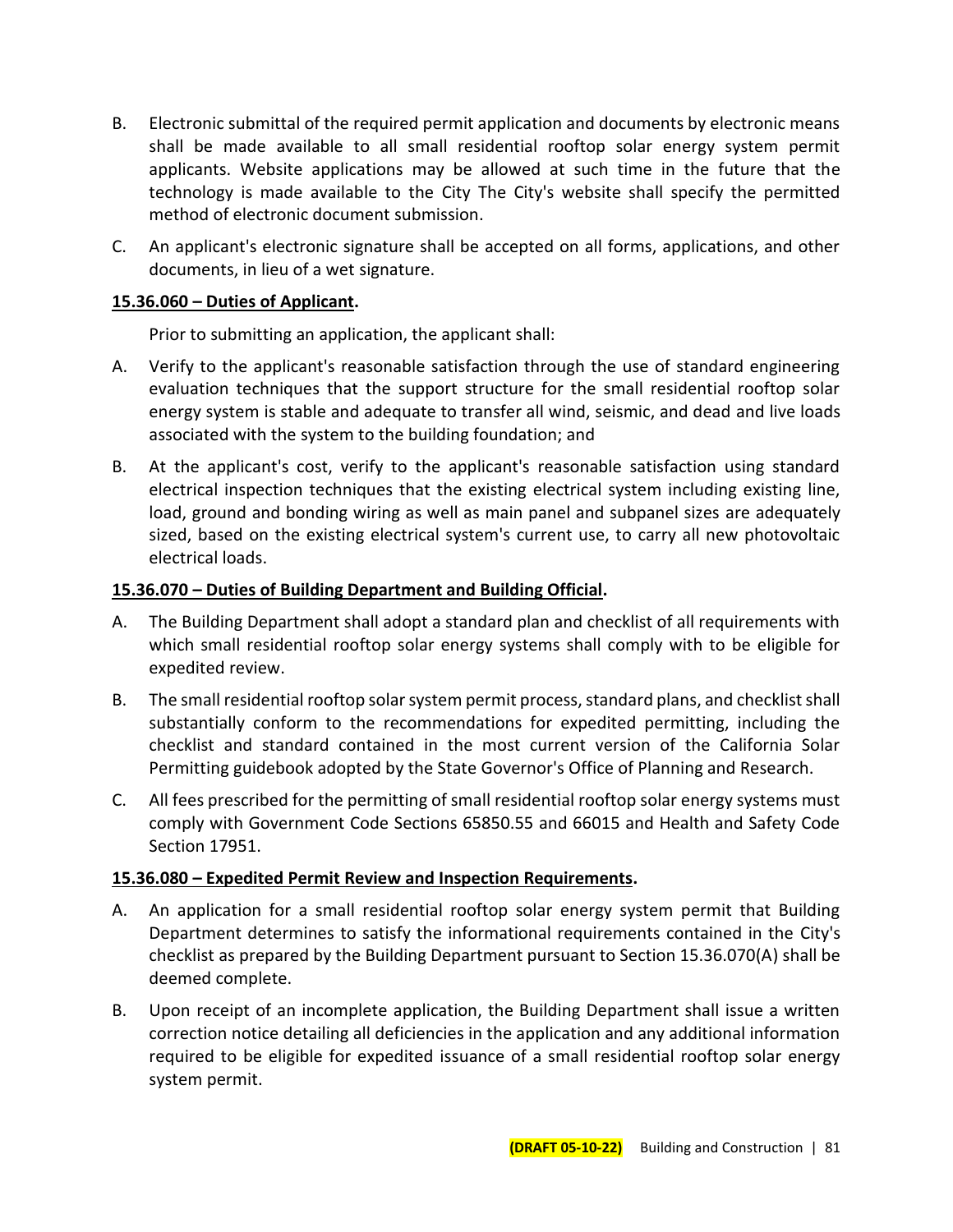- C. Upon the Building Department's determination that the application for a small residential rooftop solar energy system permit is complete, the Building Department shall issue a building permit or other nondiscretionary permit within three (3) business days.
- D. The Building Department's review of such applications for small residential rooftop solar energy system permits shall be limited to whether the application meets local, state, and federal health and safety requirements.
- E. The Building Official shall require an applicant to apply for a use permit, if he or she finds, based on substantial evidence, that that the solar energy system could have a specific, adverse impact upon the public health and safety. Such decisions may be appealed to the Planning Commission.
- F. If a use permit or other discretionary City approval is required, the Building Official may not deny the application for the use permit unless he or she makes written findings based upon substantive evidence in the record that the proposed installation would have a specific, adverse impact upon the public health or safety and there is no feasible method to satisfactorily mitigate or avoid such adverse impact. Such findings shall include the basis for the rejection of the potential feasible alternative for preventing the adverse impact. Such decision by the Building Official may be appealed to the Planning Commission.
- G. Any condition imposed on an application shall be designed to mitigate the specific, adverse impact upon health and safety at the lowest possible cost. The City shall ensure that the selected method, condition, or mitigation meets the conditions of Civil Code Section 714(d)(1)(A)-(B).
- H. The City shall not condition approval of an application for the approval of an association, as defined in Civil Code Section 4080.
- I. Only one inspection shall be required and performed by the Building Department for small residential rooftop solar energy systems eligible for expedited review. Such an inspection will be scheduled within two (2) business days of a request for such an inspection.
- J. If a small residential rooftop energy system fails the Building Department's inspection, a subsequent inspection is authorized by need not conform to the requirements of this Section 15.36.080.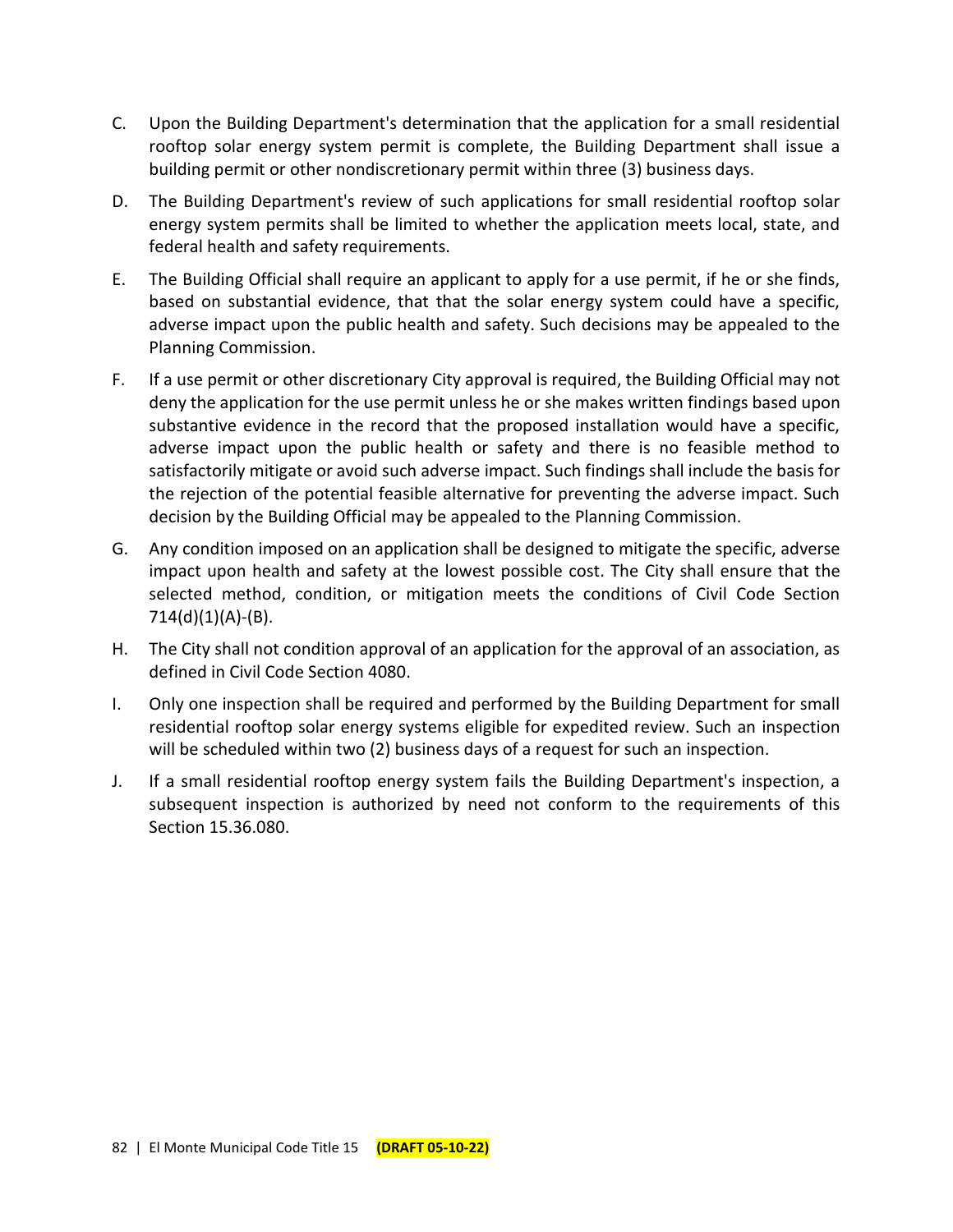# **CHAPTER 15.38 – EXISTING BUILDING CODE<sup>7</sup>**

# **15.38.010 – Adoption of 2020 Los Angeles County Existing Building Code.**

The 2020 Los Angeles County Existing Building Code is adopted in its entirety and incorporated by reference into the El Monte Municipal Code, together with, and subject to, those amendments, additions and modifications delineated in this Chapter, below. For the purposes of this Chapter 15.38, the 2020 Los Angeles County Existing Building Code as adopted herein may be referred to as the "El Monte Existing Building Code" or "this Code."

## **15.38.020 – Fees and Service Charges.**

The adopted provisions of the 2020 Los Angeles County Existing Building Code notwithstanding, permit and plan check fees and any other Code-related fees or service charges shall be the fees and service charges unless amended by resolution of the El Monte City Council and may be amended, modified and/or updated from time to time by resolution.

15.38.030 Amendment of Section 1.8.10.2 (Moved Structures) of Chapter 1 (Scope and Administration) of the 2020 Los Angeles County Existing Building Code.

Adoption of the 2020 Los Angeles County Existing Building Code shall be subject to the amendment in its entirety of Section 1.8.10 (Moved Structures) of Chapter 1 (Scope and Administration). As amended, Section 1.8.10.2 shall state the following:

# **Section 1.8.10.2. Moved Structures.**

A. Buildings, structures, and their building service equipment moved into or within this jurisdiction shall comply with the provisions of the technical codes for new buildings or structures and their building service equipment, as amended by the State of California. Applicants requesting moving permits shall submit a certificate showing freedom from termite infestation for each building or structure to be moved. Said certificate shall be submitted at the time application for the moving permit has been duly filed. Upon filing of the application for permit to move a building or structure, and payment of the fee prescribed in the adopted fee schedule, the Building Official shall cause the building or structure to be inspected and shall prepare a written report which shall be forwarded to the applicant. This report shall indicate the approval or disapproval by the Building Official, and if approved for moving, shall outline the requirements necessary to make the building or structure conform to the Codes and regulations of this and other ordinances duly adopted by the City of El Monte.

The report of inspection shall remain valid for a period of 90 days from the date that the building or structure has been inspected. If the building or structure has not been relocated

<sup>7</sup>Editor's note(s)—Ord. No. 2963, § 18Editor's note(s)—, adopted Dec. 17, 2019, amended Ch. 15.38Editor's note(s)— in its entirety to read as herein set out. Former Ch. 15.38Editor's note(s)—, §§ 15.38.010Editor's note(s)—, 15.38.020Editor's note(s)—, pertained to existing codes, and derived from Ord. No. 2904, § 18Editor's note(s)—, adopted Dec. 6, 2016.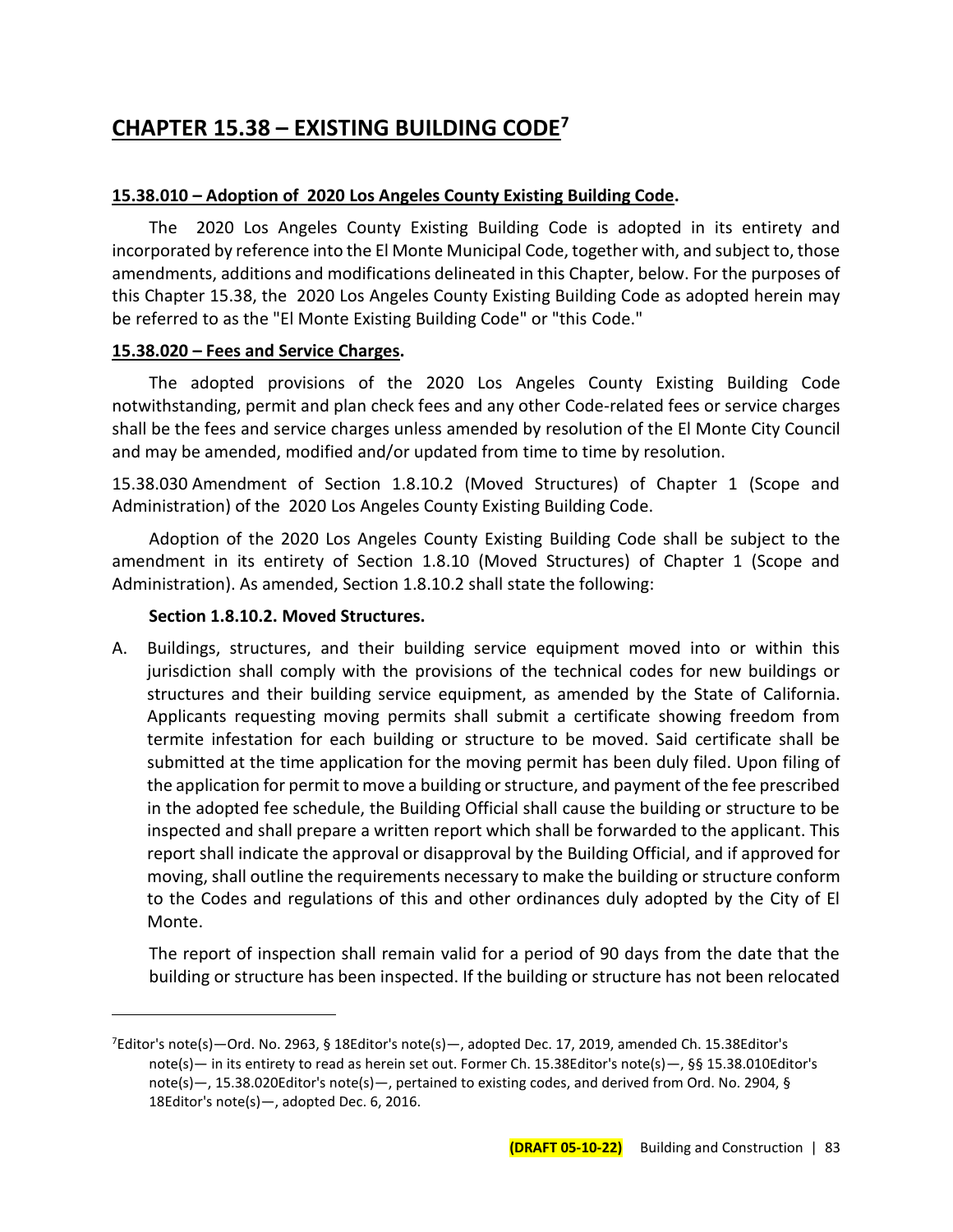by the expiration of this time limit, then a new report and inspection fee shall be required. The applicant shall agree in writing, which shall be notarized, to make all the required changes and repairs within 180 days after relocation and shall post with the Building Official, a faithful performance bond, cash or surety, in an amount equal to the cost of the required reconstruction as determined by the Building Official. The faithful performance bond shall guarantee that the required changes shall be made, or the building or structure shall be removed or demolished and the site cleared, cleaned and restored to its original condition insofar as is practical.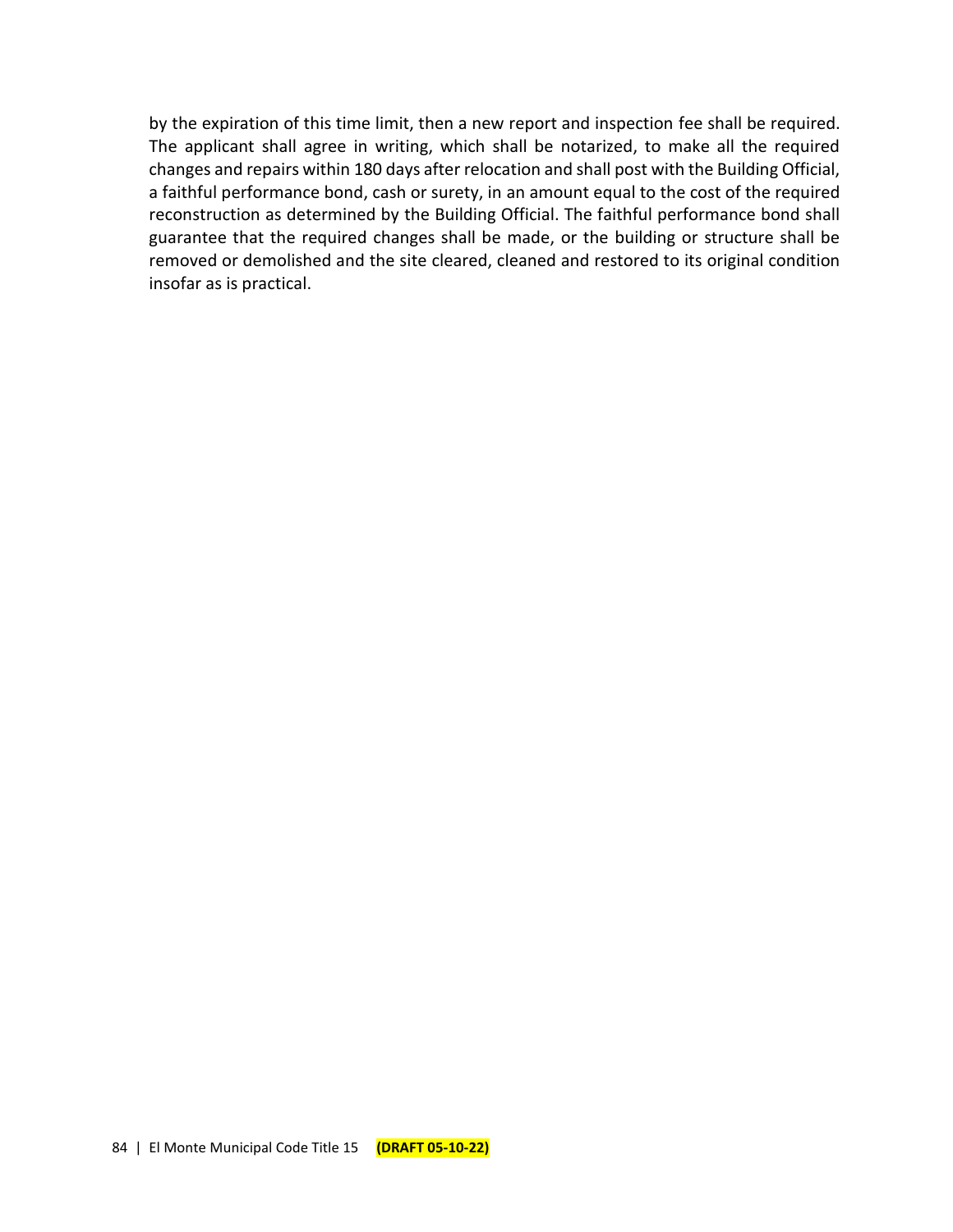# **CHAPTER 15.40 – GRADING AND EROSION CONTROL**

# **15.40.010 – Purpose.**

The purpose of this Chapter is to provide minimum standards to safeguard life, health, property and the public welfare by regulating and controlling the quality of materials used in, and the design, construction, location and maintenance of grading, and to implement measures to substantially reduce the potential for erosion and sedimentation damage within the City.

## **15.40.020 – Scope, Interpretation, Application and Exemptions.**

- A. The provisions of this Chapter shall apply to all grading within the City, unless specifically exempted under this Section.
- B. If two (2) or more pertinent limitations are not identical, those limitations shall prevail which provide the greater measure of safety to life, health, property or the public welfare and which are more restrictive upon the operations of the applicant, or which place upon the applicant the greater duty of providing safeguards both to the property being graded and to other property in the area. The permissive provisions of this Chapter shall not be presumed to waive any limitations imposed by other ordinances of the City, state statutes or the requirements of other regulatory agencies.
- C. Neither the issuance of a permit under the provisions of this Chapter, nor the compliance with the provisions of this Chapter or with any conditions imposed in the permit issued under this Chapter, shall relieve any person from responsibility for damage to other persons or property, nor impose any liability upon the City for damage to other persons or property.
- D. The provisions of this Chapter shall not apply to any of the following:
	- 1. Work in a public street, alley or sidewalk or other public place regulated by Section 12.08.010.
	- 2. Mining, quarrying, processing or stockpiling of rock, sand, aggregate or clay, unless such work affects the lateral support of adjacent or contiguous property or structures;
	- 3. Excavation or filling of graves in property dedicated or used for cemetery purposes.

## **15.40.030 – Definitions.**

Whenever the following words are used in this Chapter they shall have the meanings indicated in this Section:

- A. **"City Engineer."** The City Engineer acting either directly or through properly authorized agents.
- B. **"Excavation."** Any act by which earth, sand, gravel, rock or any other similar material is cut into, dug, scooped, quarried, bored, trenched, benched, uncovered, removed, displaced, relocated, or bulldozed and includes the conditions resulting therefrom; including any and all work associated with geotechnical investigations, soils investigations or any other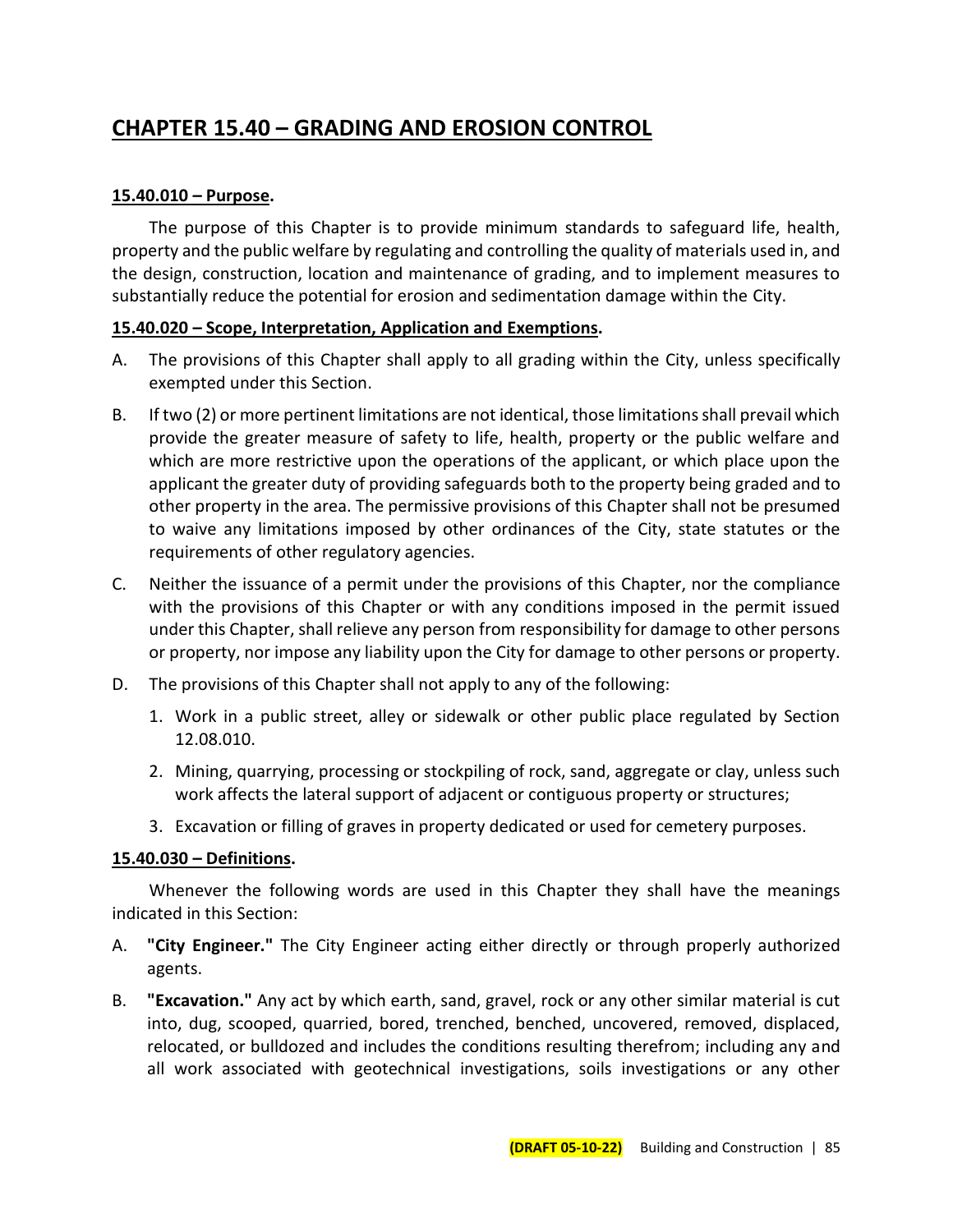subsurface investigation; any and all demolition activities covered by a building permit; and removal of or abandonment of underground storage tanks.

- C. **"Fill."** Any act by which earth, sand, gravel, rock or any other material is deposited, placed, pushed, dumped, pulled, transported or moved to a new location and includes the conditions resulting therefrom.
- D. **"Grading."** Excavation or fill or any combination thereof and shall include the conditions resulting there from.
- E. **"Grading permit."** Any permit required by Appendix J Section J103 of the California Building Code.
- F. **"Permittee."** Any owner, land occupier or contracting agent to whom a grading permit is issued.
- G. **"Site."** A separate lot or parcel of land.

# **15.40.040 – General requirement—Maintenance of Premises.**

The owner, land occupier, or other person in control of any property who orders, or causes land owned, occupied or controlled by him, or any land, to be graded, or knowingly permits the same, shall maintain in good condition.

## **15.40.050 – Permit—Required.**

No person shall commence or perform any grading without having first obtained a grading permit from the City Engineer. A separate grading permit shall be obtained for each site. One permit may cover both an excavation and any fill made with the excavated materials on the same site.

## **15.40.060 – Permit—Exceptions.**

A grading permit shall not be required for the following exceptions, but in all other respects the provisions of this Chapter shall apply:

- A. An excavation below finished grade for swimming pool or underground structure authorized by a valid building permit;
- B. An excavation or fill authorized by a valid plumbing permit; and
- C. Grading by or for a public agency or utility company when specifically exempted by the City Engineer and/or Chief Building Official.
- D. Minor grading, that will not redirect or concentrate existing drainage flows, and of negligible hazard, where site modification does not exceed a total area of 5,000 square feet or building addition less than 500 square feet, or when specifically exempted by the City Engineer and/or Chief Building Official.

# **15.40.070 – Permit—Application.**

A. An applicant for a grading permit shall first file an application there for in writing with the Engineering Department. Every such application shall: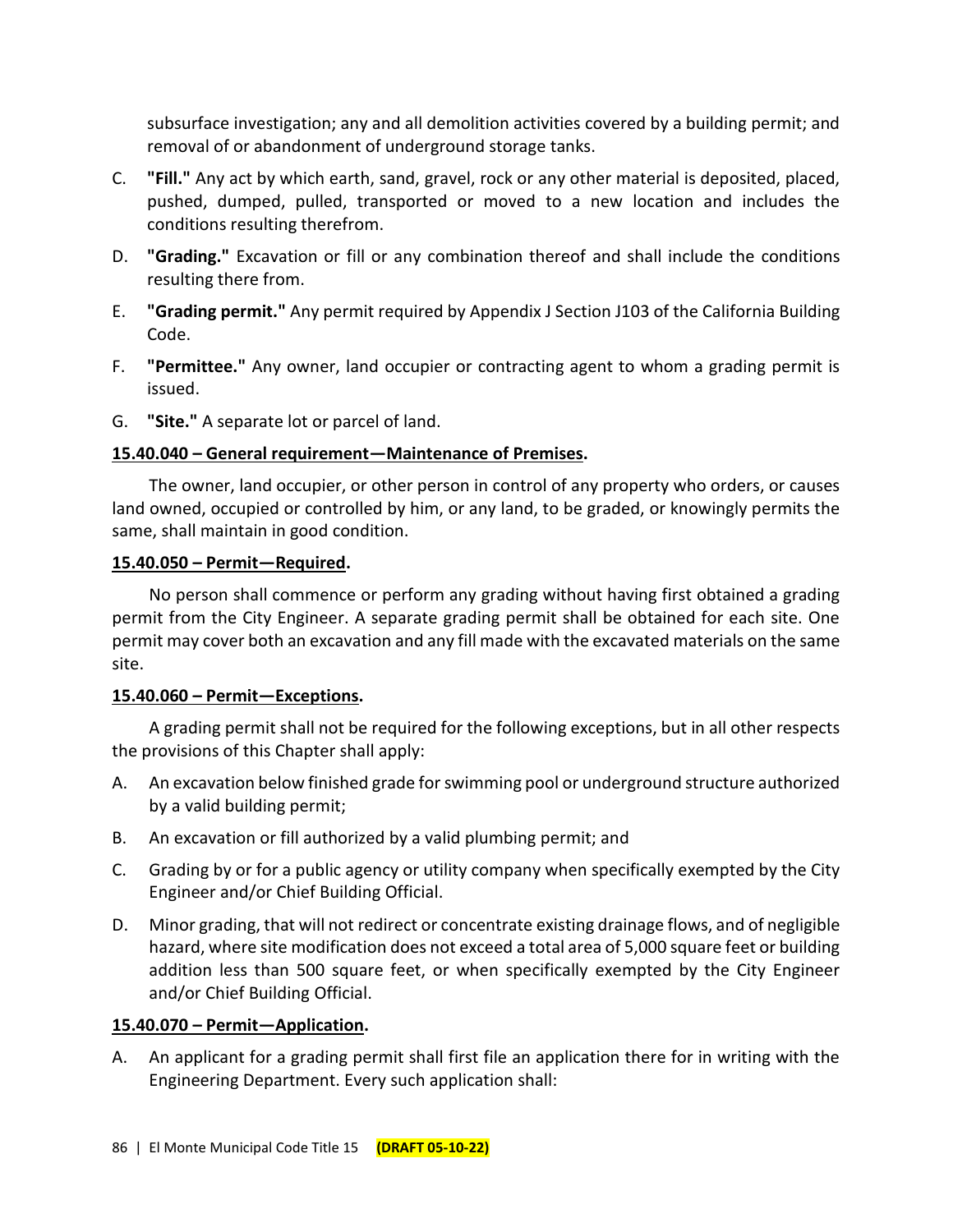- 1. Give the name and address of the record owner(s) of the site;
- 2. Give the name and address of the grading contractor;
- 3. Give the legal description and street address of the site;
- 4. State the purpose of the work;
- 5. Identify and describe the work to be covered by the permit for which application is made;
- 6. Be signed by the permittee, who shall be responsible for the correctness of the work and for requesting the inspections required in this Chapter;
- 7. Be accompanied by plans, including: A map showing the present elevation of the land and the proposed elevations of the land after completion of the proposed grading; a plot plan showing the location of the grading boundaries, lot lines, neighboring public ways and sufficient dimensions and other data to show the location of all work; description of the type and classification of soil in Appendix J Section J103 of the California Building Code; details and location of proposed drainage structures, piping, walls and cribbing; and such other information that the engineer of record may require to carry out the purpose of this Chapter. All plans shall bear the name of the person responsible therefor and shall be submitted to the City Engineer in duplicate. Unless otherwise approved by the City Engineer, all such plans and specifications shall be prepared by a registered civil engineer;
- 8. Be accompanied by a preliminary soil report prepared by a registered soils engineer, which shall be based on adequate test borings or excavations. The report may be waived if the available information as to the qualities of the soil satisfies the City Engineer that no preliminary analysis is necessary.
	- a. If the preliminary soil report indicates the presence of critically expansive soils or other soil problems which, if not corrected, would lead to structural defects, than a soil investigation and report shall be required for each site. The soil investigation and report shall be prepared by a registered soils engineer. The report shall recommend corrective action which is likely to prevent structural damage to any structure to be constructed on the expansive soil.
	- b. The soil investigation and report shall be approved if the City Engineer and/or Chief Building Official determines that the recommended action will likely prevent structural damage to any improvement to be constructed. As a condition to the issuance of a building permit, the approved recommended action shall be incorporated in the construction of any improvement on the site.
- B. When an erosion and sedimentation control permit is required by 15.40.050, the provisions of said permit shall supersede conflicting provisions of any other permit. The application shall be accompanied by plans and specifications prepared by a registered civil engineer. The developer shall be guided by the principles of erosion prevention described in the following Subdivisions or by any other acceptable principles or practices.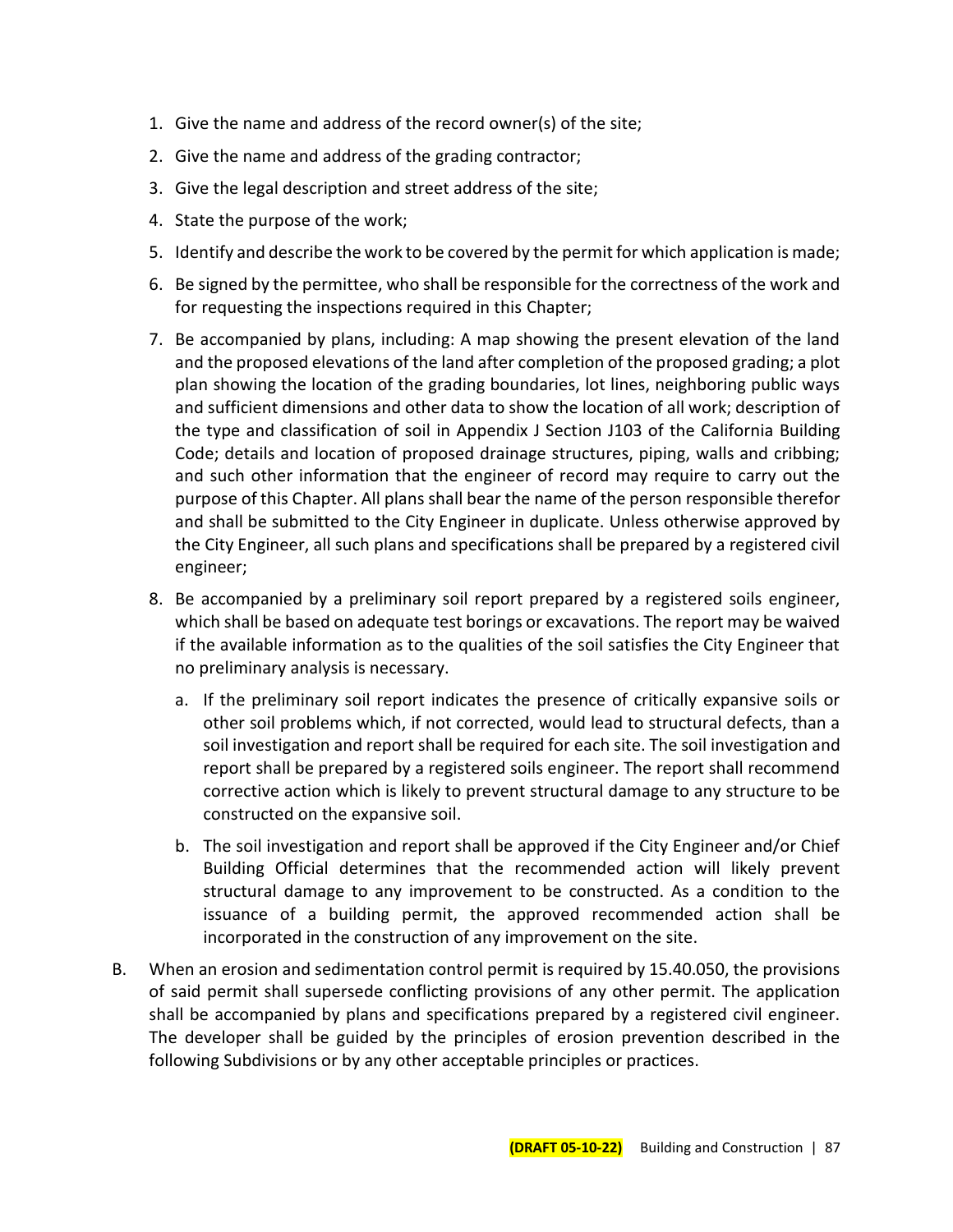- 1. The erosion and sedimentation control plan should be fitted to the topography and soil class so as to create the least potential for soil loss. Maximum use shall be made of vegetation to minimize inevitable soil loss through land disturbing activity, such as:
	- a. Natural vegetation should be retained wherever possible;
	- b. Where inadequate natural vegetation exists, or where it becomes necessary to remove existing natural vegetation, temporary vegetation or mulching should be installed promptly to minimize inevitable soil loss and to ensure that soil losses are kept below the tolerable limits;
	- c. Erosion control elements shall be implemented as soon as practical in the development process, except that the time elapsed shall not exceed 60 days after the cessation, termination or completion of grading, whichever comes first.
- 2. Exposure of the soil through land disturbing activity should be held to the smallest practicable area and to the shortest practicable period of time consistent with maximum tolerable soil loss levels.
- 3. Appropriate provision should be made to accommodate increased storm water runoff and consequent soil loss occasioned by changed soil and surface conditions during and after development. In addition to the use of vegetation and limitations on soil exposure as prescribed herein, such provisions may include but are not limited to:
	- a. Installing and maintaining sediment basins, debris basins, desilting basins or silt traps to substantially reduce sediment from runoff water.
- C. Whenever an erosion and sedimentation control permit is required, a security deposit in the per the current Engineering Department fee schedule shall be required to guarantee that provisions of the permit are met. Any measures which are temporary and portable, such as sand bags and Visqueen, may be deposited so as to not interfere with normal construction activity during dry weather. However, any necessary measures shown on the approved plan shall be in place during any storm event.
	- 1. If those erosion control measures shown on the plan are not in place within 24 hours of the prediction of a storm event by the U.S. Weather Service, the City Engineer may have such measures installed and charge any costs thereof against the security deposit.
	- 2. If any sedimentation does collect in the public right-of-way, it shall be cleaned up within 24 hours of the end of each storm event. Failure to do so may permit the City Engineer to have the street cleaned and charge any costs thereof against the security deposit.

## **15.40.080 – Permit—Issuance.**

The application, and plans and specifications for a permit under this Chapter shall be checked by the City Engineer. Such plans may be reviewed by other departments of the City to check compliance with the laws and ordinances under their jurisdiction. If the City Engineer is satisfied that the work described in the application and the plans filed therewith conform to the requirements of this Chapter and other applicable laws and ordinances, and that the fee specified in Section 15.40.090 has been paid, the City Engineer shall issue a grading permit therefor.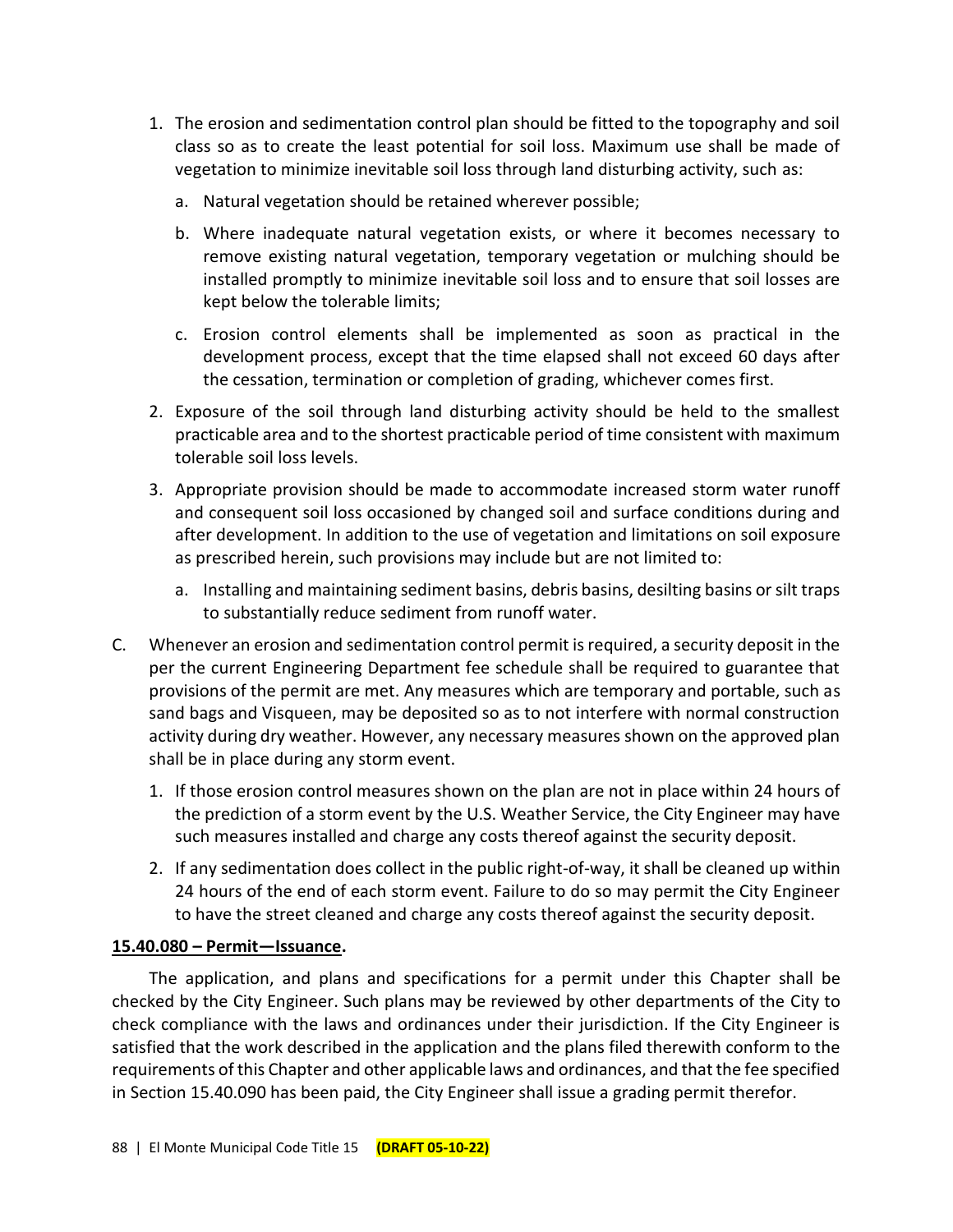# **15.40.090 – Permit—Fee.**

The applicant for a grading permit, under Section 15.40.070, or an erosion and sedimentation control permit, shall pay the following fees to the City:

- A. Plan check fee. Whenever a permit is required by this Chapter, the applicant shall pay a fee established by Council resolution to defray the cost of engineering and plan checking. The plan check fee shall be paid at the time of filing the application for the permit.
- B. Inspection fee. The applicant shall pay a fee established by Council resolution to defray the cost of engineering and inspection. The inspection fee shall be paid at the time of issuance of the permit.
- C. If the permit is allowed to expire pursuant to Section 15.40.100, the inspection fee shall be refunded, less any direct costs incurred by the City.
- D. If all improvements approved under the grading permit, including all public improvements, are not completed by the date shown on the valid grading permit, then an additional inspection fee, equal to the actual cost to the City, shall be required. The amount of such additional fees shall be deducted from the security deposit.

# **15.40.100 – Permit—Expiration.**

Every grading permit shall expire and become null and void if the work authorized by such permit has not been commenced within 60 days of date the grading permit was issued; except that the City Engineer may, if the permit holder presents satisfactory evidence that unusual difficulties have prevented work from being started or completed within the specified time limits, grant a reasonable extension of time on said permit; provided that the application for the extension of time is made before the date of expiration of the permit and an erosion and sedimentation control permit is obtained when required.

# **15.40.110 – Permit—Denial.**

The City Engineer shall deny a grading permit in any case where the work, as proposed by the applicant, is likely to endanger any private or public property, result in the deposition of debris thereon, remove or reduce lateral support or interfere with any drainage course. Factors to be considered in making such findings shall include, but shall not be limited to possible saturation by rains, earth movement, runoff of surface waters, and subsurface conditions such as the stratification and faulting of rock, and nature and type of soil or rock. Failure of the City Engineer to observe or recognize hazardous conditions or to fail to deny the grading permit shall not relieve the owner or his or her agent from responsibility for the condition or damages resulting therefrom, and shall not result in the City being responsible for the condition or damages resulting therefrom.

## **15.40.120 – Inspections.**

A. The City Engineer shall, when requested, make the inspections required in this Section, and shall either approve that portion of the work completed or shall notify the permittee wherein the work fails to comply with this Chapter. Where it is found by inspection that the soil or other conditions are not as stated or shown in the application, the City Engineer may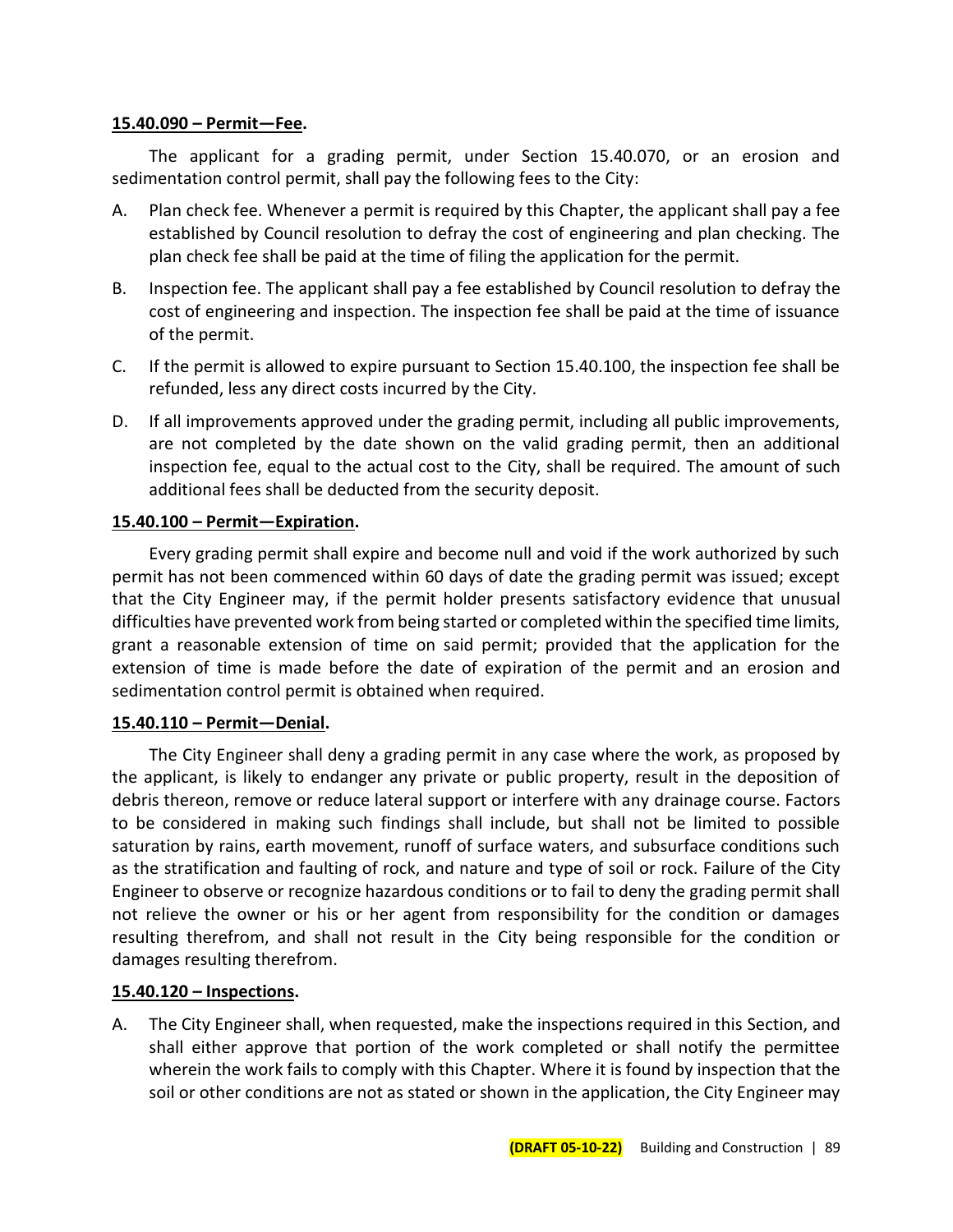immediately order all work to cease until approval is obtained for a revised grading plan conforming to the existing conditions.

- B. Plans for grading work, bearing the stamp of approval of the City Engineer, shall be maintained at the site during the progress of the grading work and until the work has been approved. The permittee shall notify the City Engineer in order to obtain inspections in accordance with the following schedule and at least 24 hours before said inspection is to be made:
	- 1. Initial inspection. When the permittee or his agent is ready to begin work on an excavation or fill;
	- 2. Rough grading. When all rough grading has been completed;
	- 3. Special structures. When excavations are complete for retaining and crib walls and when reinforcing steel is in place and before concrete is poured;
	- 4. Final inspection. When all work, including slope planting and installation of drainage and other structures has been completed.
- C. Compaction of fills which were approved by the City Engineer in accordance with Section 15.36.180 shall be inspected by a registered soils engineer. A report prepared and signed by said soils engineer shall be submitted to the City Engineer upon completion of the work and shall include the following:
	- 1. A contour map showing the original and finished surfaces of the areas filled, unless such map has previously been filed as part of the application for the grading permit;
	- 2. The foundation bearing values recommended for the compacted fill;
	- 3. A description of the materials used in the fill and the procedure of deposit and compaction, including the preparation of original ground surface before making the fill;
	- 4. A plan showing the location of tests made in the fill together with a tabulation of compaction test results;
	- 5. A statement that all work was done in conformance with the provisions of this Chapter.

# **15.40.130 – Special Precautions Required.**

If at any stage of the work the City Engineer determines that the nature of the formation is such that further work, as authorized by an existing grading permit, may expose to risk any property or public way, the City Engineer may immediately order all work to cease, and require as a condition to allowing further work to be done, that such reasonable safety precautions be taken as considered advisable by the City Engineer.

# **15.40.140 – Certification by Engineer.**

If, upon final inspection of any excavation or fill, it is found that the work authorized by the grading permit has been satisfactorily completed in accordance with the requirements of this Chapter, and any other requirements imposed, the Civil Engineer of record shall so certify. Such certification is required before any building permit may be granted.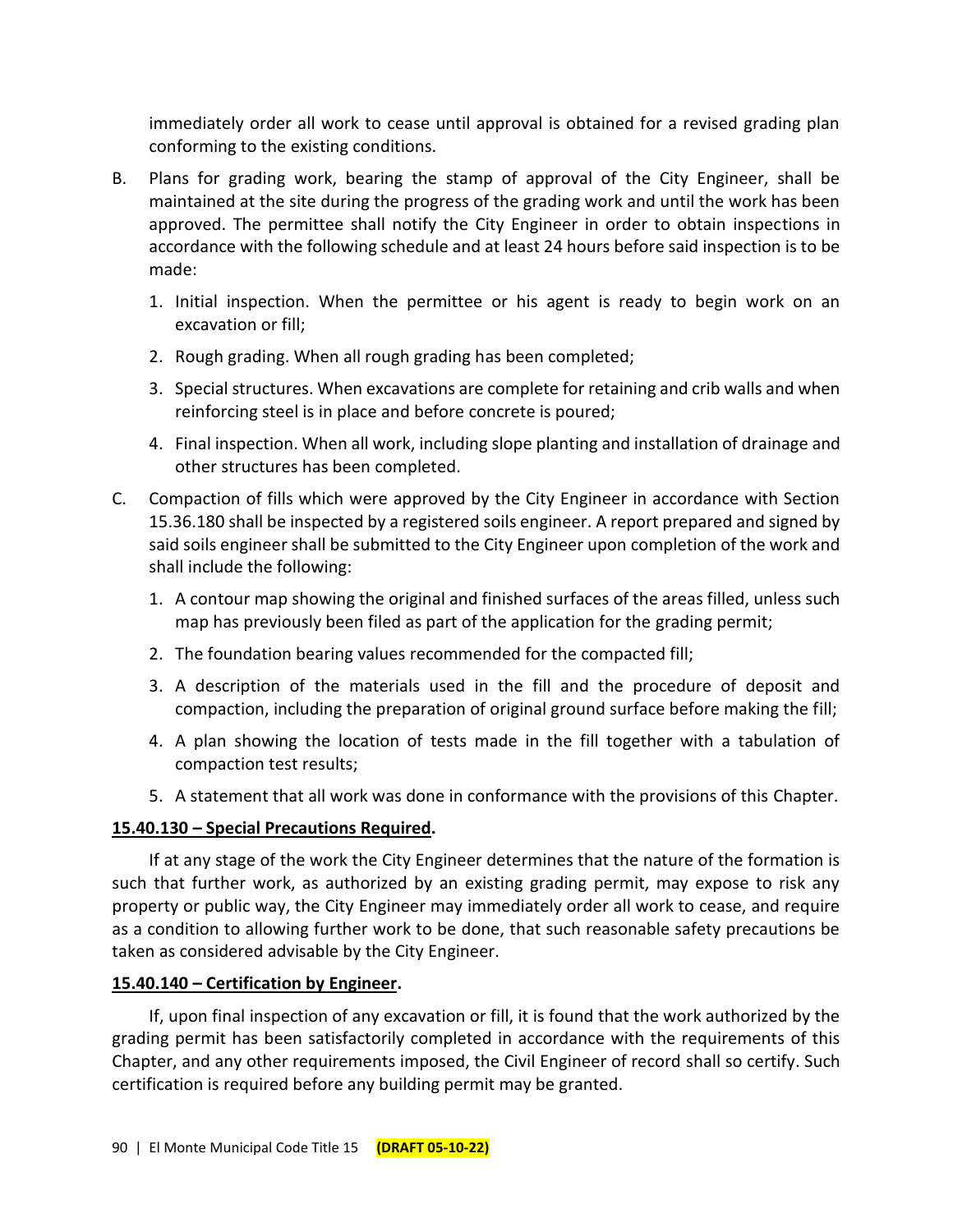# **15.40.150 – Revocation of Certification.**

The City Engineer shall have the power to revoke such certification whenever the work is found to have been materially extended or altered without obtaining necessary permits from the City or that any of the work included in the grading permit has not been maintained in good condition and repair as specified in Section 15.40.040

# **15.40.160 – Liability Insurance and Certificate.**

- A. Insurance certificate. A certificate of insurance as required in Division (A) of this Section, issued by a corporation authorized to do insurance business within the state, which certificate shall provide that the insurance thereby represented will not be canceled, reduced, or allowed to expire, shall be filed with the City before any permits under this Chapter may be issued or authorized. All such insurance certificates shall be submitted to the City Attorney for approval before acceptance by the City. Said insurance shall insure to the benefit of any and all persons or property injured as a result of water or drainage damage, the flow of mud or debris, or earth slides, resulting from or contributed to by such excavation, fill or grading. The certificate shall designate the City as additional insured.
- B. Insurance policy. The policy of insurance shall be submitted which fully describes coverages and exclusions.

# **15.40.170 – Excavations.**

- A. No excavation shall be made which creates any exposed surface steeper in slope than two (2) horizontal to one vertical. The City Engineer may require an excavation to be made with a cut-face flatter in slope if the City Engineer finds that the material in which the excavation is to be made is unusually subject to erosion, or if other conditions warrant a flatter slope for stability and safety.
- B. Excavations shall not extend below the angle of repose, or natural slope, of the soil under the nearest point of any footing or foundation of any building or of the soil under the nearest point of any footing or foundation of any building or structure, unless such footing or foundation is first properly underpinned or protected against settlement in a manner satisfactory to the City Engineer.
- C. No cut slope shall be constructed over 30 feet in height unless the City Engineer has been furnished satisfactory evidence by a qualified geologist or soils engineer that such slope will be stable. If the soil structure so requires, as determined by the Engineer, terraces not less than five (5) feet in width shall be constructed in all cut slopes at the rate of one terrace for each 20 feet of height (or portion thereof) above 20 feet.

## **15.40.180 – Fills.**

A. No fill shall be made which creates any exposed surface steeper in slope than two (2) horizontal to one vertical unless supported by an approved Geotechnical Report. The City Engineer may require a fill to be constructed with an exposed surface flatter in slope if such flatter slope is determined to be necessary for stability and safety.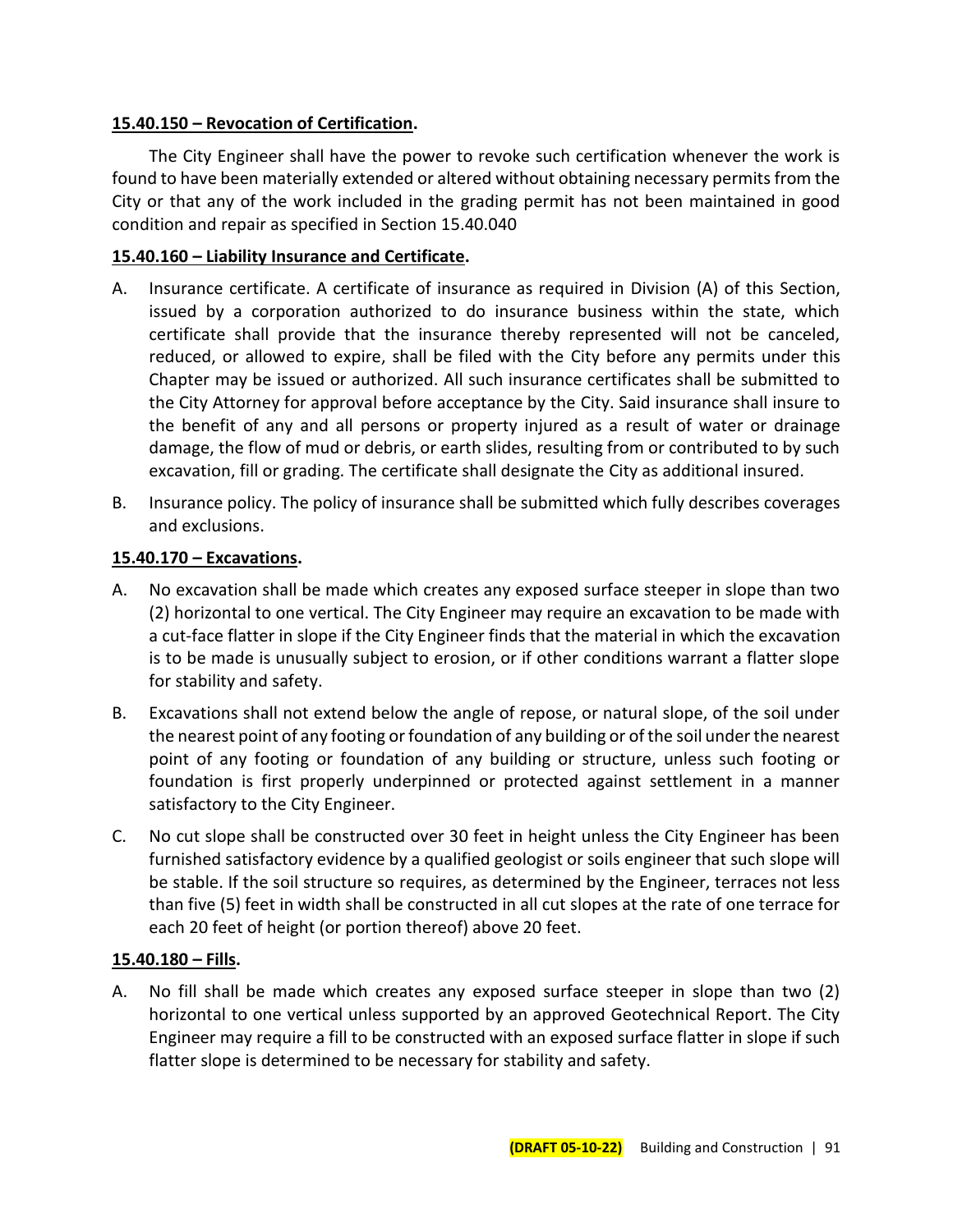- B. Unless otherwise approved by the City Engineer, no fill shall be made with materials other than clean soil or earth.
- C. A written report of the compaction as specified in Section 15.40.120 shall be submitted to the City Engineer for review and approval.
- D. The City Engineer may request additional test information, or may modify or delete any of the above provisions, if the site conditions or materials so warrant. However, in no case shall the City Engineer approve a slope steeper than that called for in this Chapter without first finding that the steeper slope would lead to an improvement in the overall quality of the development. A steeper slope may be permitted only if two (2) reports prepared by registered soils engineers concur that minimum factors of safety exist for both surficial and gross stability. The cost of both reports shall be borne by the developer.

#### **15.40.190 – Retaining Walls or Cribbing.**

Retaining walls or cribbing shall be constructed in accordance with the provisions of the Building Code and shall be used whenever necessary to prevent the surface of any excavation or fill from exceeding the maximum allowable slopes set forth in this Chapter and requires Building Division approvals.

#### **15.40.200 – Drainage Provisions.**

- A. Adequate provisions shall be made to prevent any surface waters from damaging the cut face of an excavation or the sloping surface of a fill. All drainage provisions shall be of such design as to carry surface waters to the nearest practical street, storm drain or natural watercourse approved by the City Engineer as a safe place to deposit and receive such waters, or to permit the flow of surface waters onto adjoining property in its normal manner, direction, location and volume. The City Engineer may require such drainage structures or facilities to be constructed or installed which, in the opinion of the City Engineer, are necessary to prevent erosion damage and to satisfactorily carry off surface waters.
- B. Where pads or terraces are constructed, surface drainage shall not be permitted to sheet flow over the lower slope. Such drainage shall be carried laterally across the pad or terrace. When required by the City Engineer, terraces shall be paved.

#### **15.40.210 – Slope Planting.**

All fill slopes shall be planted with approved ground cover, unless specifically exempted by the City Engineer. In addition, the City Engineer may require planting with approved ground cover for any cut slope to improve stability or to reduce erosion and runoff. In all cases where slope planting is required, approved sprinkler systems shall be installed to adequately water such planting. A landscape and irrigation plan shall be submitted to the Development Review Committee for approval.

#### **15.40.220 – Correction of Unsafe Conditions.**

Whenever the City Engineer determines that any construction activity or site condition has become a hazard to life, safety, usability or stability of a public way, the owner of the property upon which such excavation or fill is located, or other person in control of said property, upon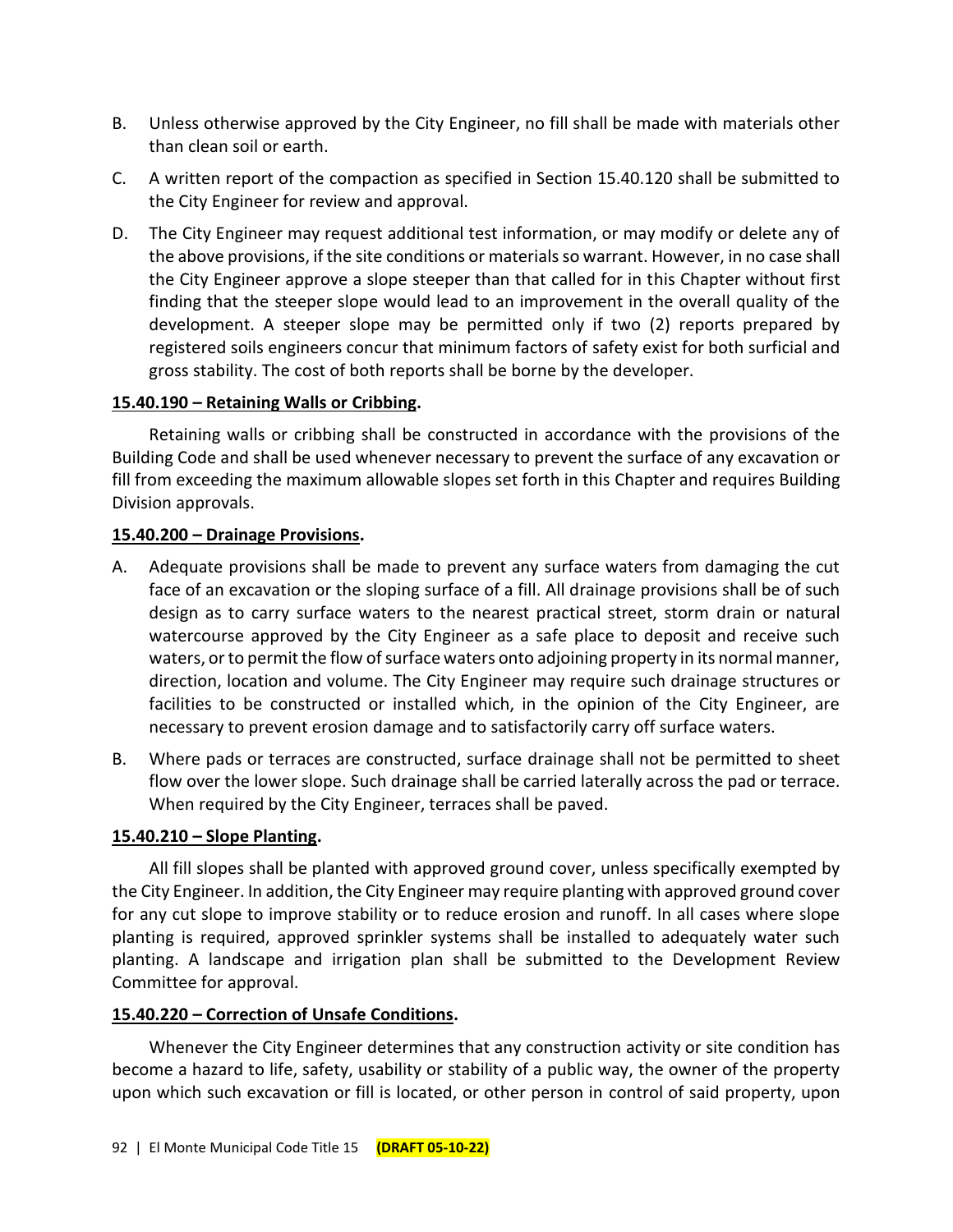receipt of notice in writing from the City Engineer, shall immediately repair or reconstruct such excavation or fill so that it will conform to the requirements of this Chapter or otherwise repair, reconstruct, strengthen or eliminate such hazard and charge the cost of doing so against the security deposit. The City shall not be responsible for any additional costs that accrue to the developer as a result of its action to correct an unsafe condition.

#### **15.40.230 – Appeals.**

The Planning Commission shall consider appeals from the provisions of this Chapter or from the determinations of the City Engineer in the manner specified in Section 2.24.060 of this Code.

#### **15.40.240 – Retention of Plans.**

Plans and specifications for grading which, in the opinion of the City Engineer, are of sufficient size or importance, and all plans, specifications and reports of compacted fill designed to support a building or other structure, shall be retained in the office of the City Engineer.

#### **15.40.250 – Violation—Penalty.**

Any person, firm or corporation, whether as principal, agent, employee, or otherwise, violating or causing the violation of any of the provisions of this Chapter shall be guilty of a misdemeanor, and upon conviction thereof shall be punishable as provided in § 1.24.010 of this Code. Such person shall be deemed guilty of a separate offense for each and every day during any portion of which any violation of this Chapter is committed or continued by such person, firm or corporation and shall be punished as provided in this Section.